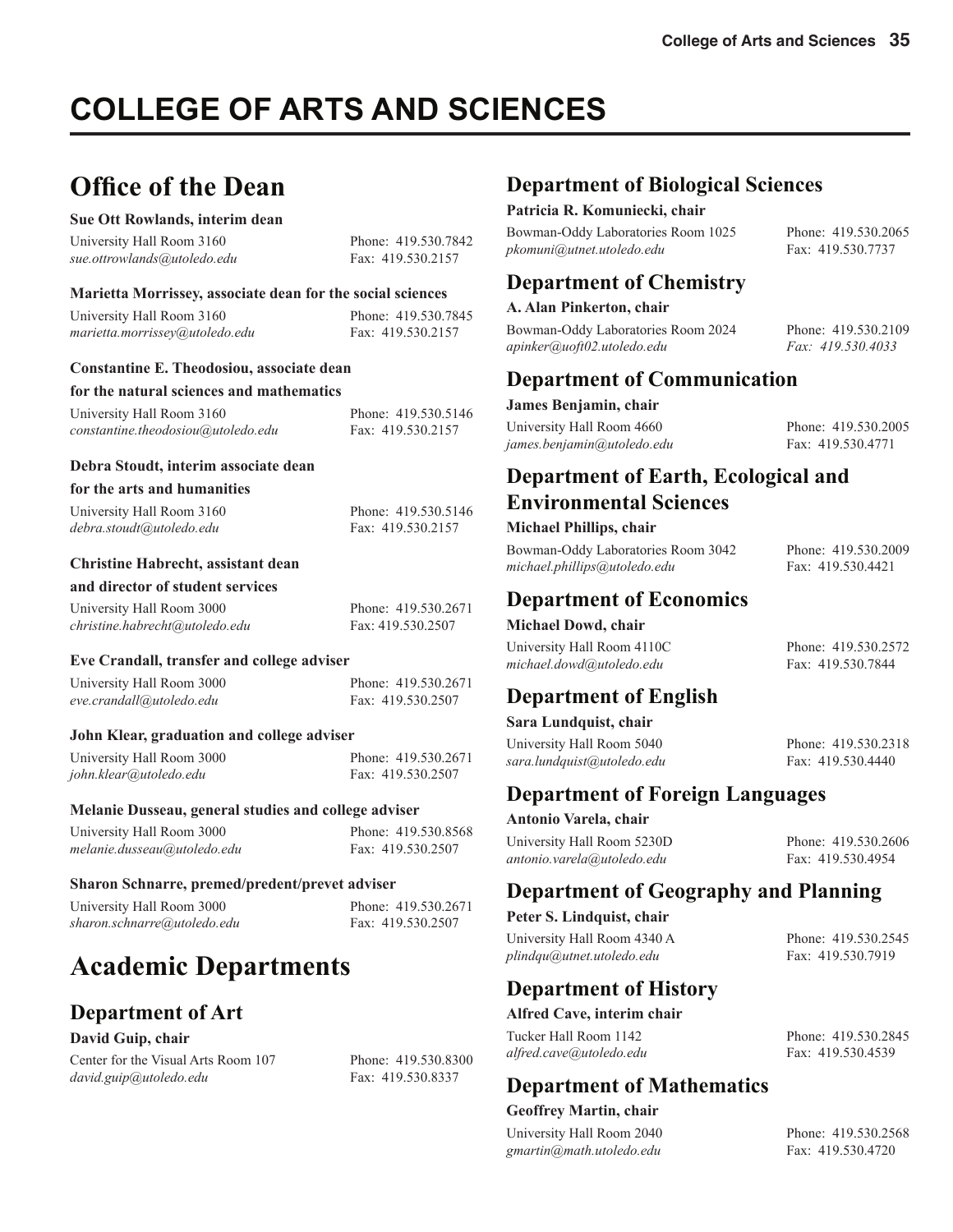### **Department of Music**

**Lee Heritage, chair**

Center for Performing Arts Room 2007 Phone: 419.530.2356 *lee.heritage@utoledo.edu* Fax: 419.530.8483

### **Department of Philosophy**

**Eric Snider, chair** Scott Hall Room 1011 Phone: 419.530.6190 *eric.snider@utoledo.edu* Fax: 419.530.6189

### **Department of Physics and Astronomy**

**Alvin D. Compaan, chair**

McMaster Hall Room 2017 Phone: 419.530.2241 *alvin.compaan@utoledo.edu* Fax: 419.530.2723

#### **Department of Political Science and Public Administration**

#### **Mark E. Denham, chair**

Scott Hall Room 1022 Phone: 419.530.4151 *mark.denham@utoledo.edu* Fax: 419.530.4199

### **Department of Psychology**

**Joseph D. Hovey, chair**

### **Department of Sociology and Anthropology**

#### **Barbara K. Chesney, chair**

University Hall Room 2520 Phone: 419.530.2791 *barbara.chesney@utoledo.edu* Fax: 419.530.8406

## **Department of Theatre and Film**

#### **Holly Monsos, interim chair**

Center for Performing Arts Room 1032 Phone: 419.530.2202 *holly.monsos@utoledo.edu* Fax: 419.530.8439

### **Department of Women's and Gender Studies**

#### **Jamie Barlowe, interim chair**

University Hall Room 4260A Phone: 419.530.2233 *jamie.barlowea@utoledo.edu* Fax: 419.530.4411

## **Programs and Centers**

### **Africana Studies**

#### **Abdul Alkalimat, director**

University Hall Room 2370 Phone: 419.530.7252 *aalkali@utnet.utoledo.edu* Fax: 419.530.4739

## **American Studies**

**James Campbell, director**

Scott Hall Room 3015 Phone: 419.530.4521 *james.campbell@utoledo.edu* Fax: 419.530.4440

### **Disability Studies**

#### **Mark Sherry, director**

University Hall Room 2100 Phone: 419.530.7245 mark.sherry@utoledo.edu Fax: 419.530.7238

### **Humanities Institute**

#### **Roger D. Ray, director**

*rray@utnet.utoledo.edu* Fax: 419.530.6032

#### **Instrumentation Center**

#### **Jeffrey Dunn, director**

Bowman-Oddy Laboratories Room 200 Phone: 419.530.1510 *jeffrey.dunn@utoledo.edu* Fax: 419.530.4033

#### **Lake Erie Research Center**

#### **Carol Stepien, director**

6200 Bayshore Road, Oregon, Ohio Phone: 419.530.8360 *carol.stepien@utoledo.edu* Fax: 419.530.8399

**Law and Social Thought Program**

#### **Benjamin Pryor, co-director**

Scott Hall 1012 Phone: 419.530.6186 *Benjamin.pryor@utoledo.edu* Fax: 419.530-6189

**Jerry Van Hoy, co-director** 

University Hall 2640 Phone: 419.530.2807

*Jerry.vanhoy@utoledo.edu* Fax: 419.530.8406

## **Master of Liberal Studies Program**

**Lawrence Anderson-Huang, director**

Ritter Planetarium Room 105 Phone: 419.530.2637 *lawrence.anderson@utoledo.edu* Fax: 419.530.2723

#### **Ritter Planetarium**

#### **Alexander Mak, associate director**

**Stranahan Arboretum**

**Writing Center**

**Barbara Schneider, director**

Ritter Planetarium Room 31 Phone: 419.530.4650 *alexander.mak@utoledo.edu* Fax: 419.530.2723

4131 Tantara Drive Phone: 419.530.6151 Fax: 419.841.0063

#### Carlson Library Room 1005 Phone: 419.530.4939 *barbara.schneider@utoledo.edu* Fax: 419.530.4752

Scott Hall Room 2002 Phone: 419.530.2328

*joseph.hovey@utoledo.edu* Fax: 419.530.8479

University Hall Room 1600 Phone: 419.530.2717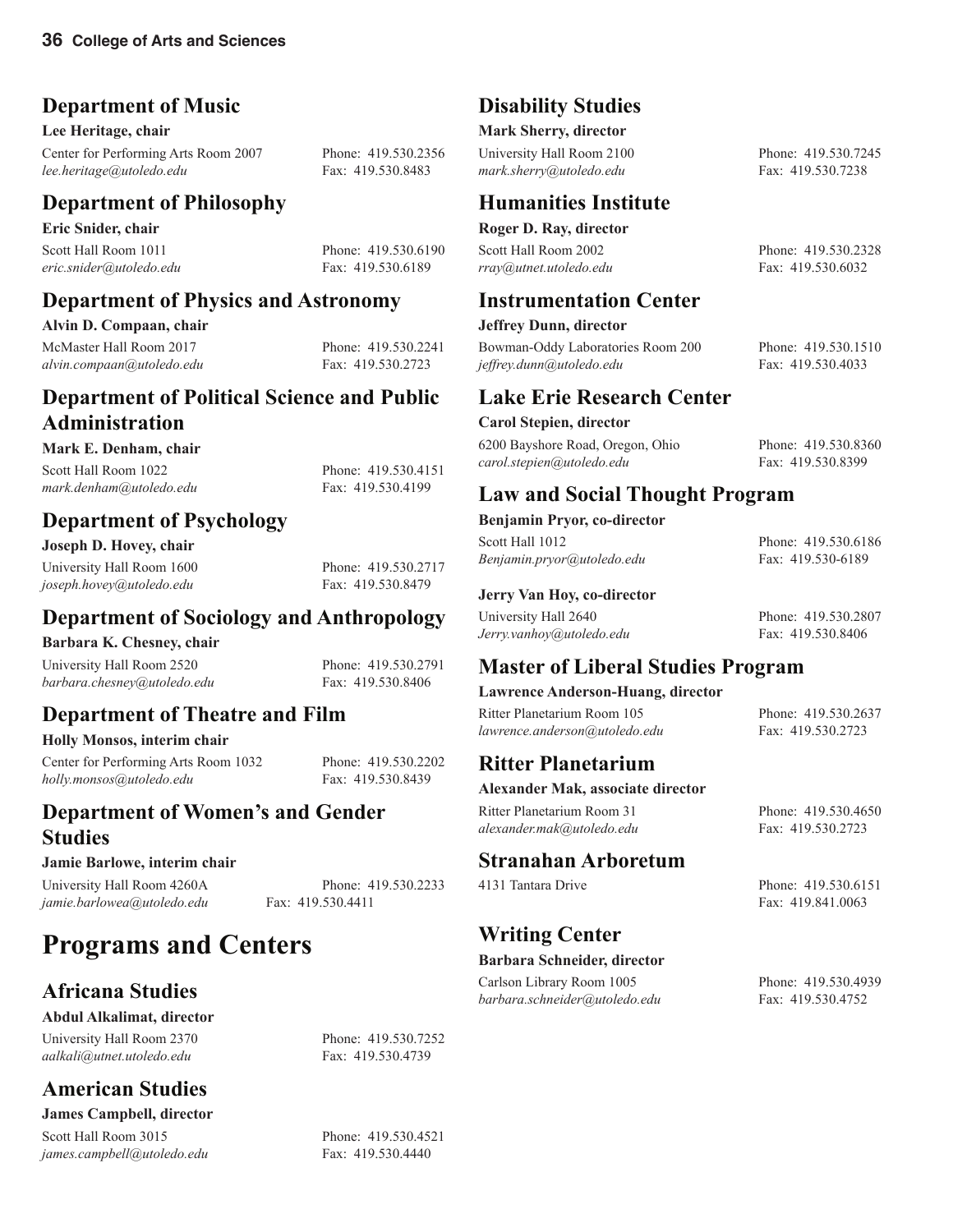# **COLLEGE OF ARTS AND SCIENCES**

## **Degrees Offered**

### **Departmental Majors**

Anthropology (B.A.) Art (B.A., B.F.A. *with concentrations in ceramics, drawing, metals, new media, painting, printmaking and sculpture*) Art history (B.A.) Astronomy (B.A.) Biology (B.S. *with optional concentration in ecology and organismal biology*) Chemistry (B.A. *with optional biochemistry concentration or B.S.*) Communication (B.A.) Economics (B.A.) English (B.A. *with concentrations in general literature, American literature, writing and creative writing*) Environmental sciences (B.S.) Environmental studies (B.A.) Film (B.A.) French (B.A.) Geography and planning (B.A.) Geology (B.A. or B.S.) German (B.A.) Linguistics (B.A.) History (B.A.) Mathematics (B.A. or B.S. *with concentrations in applied mathematics, mathematics with computer science, pure mathematics and statistics*) Music (B.A. or B.M. *with concentrations in voice, piano, organ, guitar, string, wind and percussion, instrumental jazz, and vocal jazz*) Philosophy (B.A.) Physics (B.S. *with concentrations in astrophysics and applied physics available; B.A.*) Political science (B.A. *with specializations in public administration and legal studies available*) Psychology Religious Studies (B.A.) Sociology (B.A.) Spanish (B.A.) Theatre (B.A. *with theatre concentrations in performance, design tech and theatre studies available*) Women's and gender studies (B.A. with optional concentration in law and social thought) **Interdisciplinary Majors**

Africana studies (B.A.) American studies (B.A.) Asian studies (B.A.) European studies (B.A.) General studies (B.A. or B.S.) Global Studies (B.A.) Humanities (B.A.) Latin American studies (B.A.) Law and social thought (B.A. *with optional concentrations in disability studies and women's and gender studies*) Medieval and Renaissance studies (B.A.) Middle East studies (B.A.)

Paralegal studies and prelaw  $(2 + 2 B.A.)$ Paralegal studies and Spanish  $(2 + 2 B.A.)$ Urban studies (B.A.)

## **Interdepartmental Majors**

Course work is selected from three related departments. Refer to guidelines later under requirements. The degree may be B.A. or B.S. depending on the departments selected. Interdepartmental (B.S. *with optional concentration in geophysics*)

### **Minors**

Africana studies Anthropology Art Art history Astrophysics Biology Business administration\* (*four minors available*) Chemistry Classics Communication Computer science and engineering\*\* Disability studies (*interdisciplinary*) Economics English (*literature, writing*) Environmental sciences Film (*film/video*, *cinema studies*) French (*two minors, one in applied*) German (*two minors, one in applied*) Geography Geology Global studies **History Japanese** Latin American studies Law and social thought Linguistics Mathematics Music (*music theory, music history and literature, jazz, instrumental, vocal, keyboard and music business and recording arts*) Philosophy Physics Political science Psychology Public administration Religious studies Social informatics Sociology Spanish Theatre (*theatre, history and criticism of drama*) Women's and gender studies

\*The business minor requires course work from the College of Business Administration as well as course work in economics and mathematics from the College of Arts and Sciences. Students interested in pursuing a minor in business administration should consult with their adviser and read the business minor entry in the College of Business Administration portion of this catalog.

\*\*Students interested in pursuing a minor in computer science and engineering should consult with an adviser in the department of electrical engineering and computer science in the College of Engineering.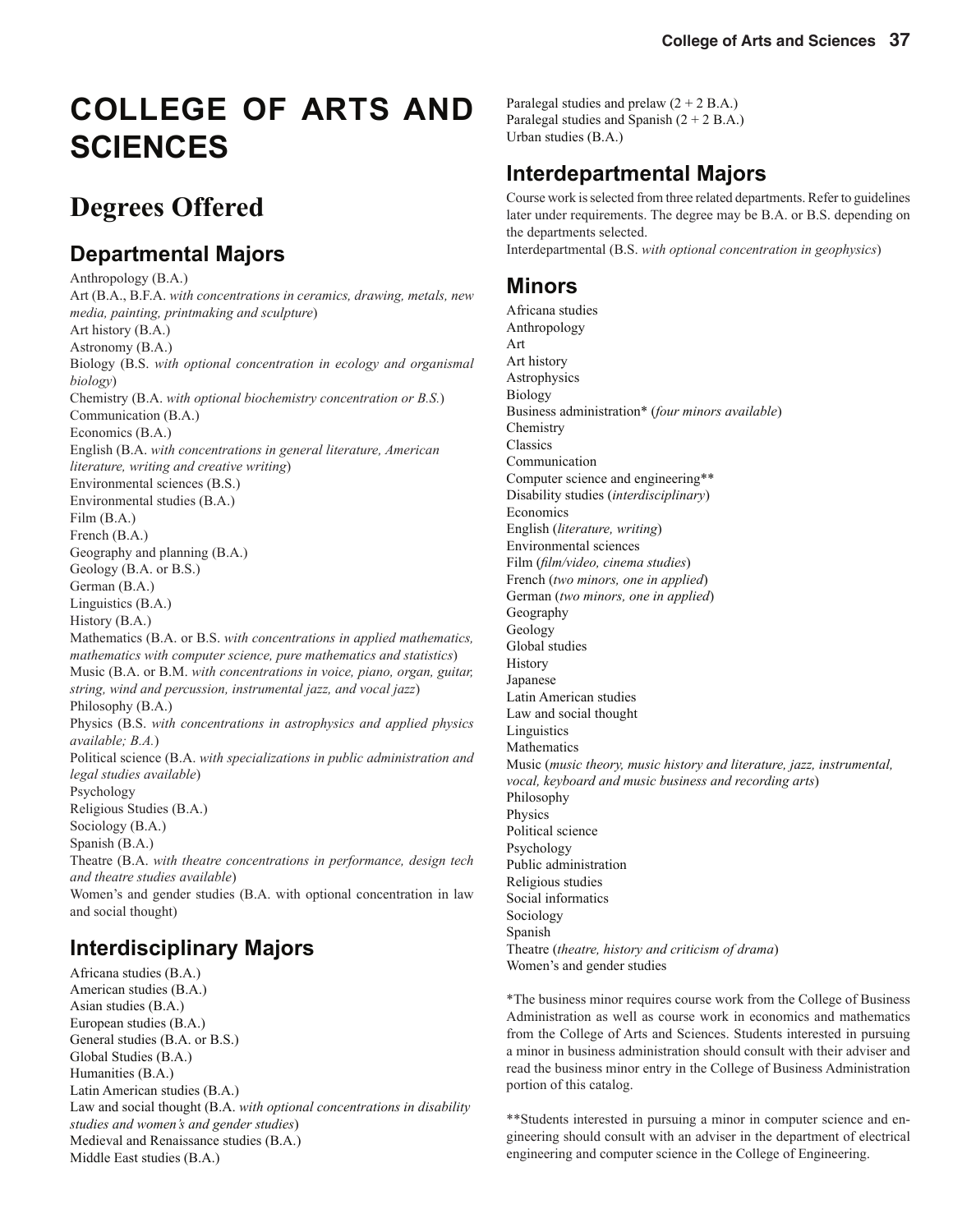### **A Second Degree at The University of Toledo**

A student earning a first degree at The University of Toledo may earn a second bachelor's degree in the College of Arts and Sciences by taking a minimum of 20 additional semester hours and satisfying all requirements for both degrees. The student must take the additional 20 hours in College of Arts and Sciences course work, unless the student's major department requires course work outside the college to satisfy major or related requirements.

An undergraduate with a degree from another institution is considered a transfer student. Such a student is then considered a candidate for a second degree. See requirements for admission with transfer credit from another institution.

## **Admission Policies**

*Refer to the General Section of this catalog for information on admission requirements for first-year (new) students.* 

### **Change of College**

Students in good standing (i.e. with a cumulative GPA of 2.0 or higher) who wish to change from another college of The University of Toledo to the College of Arts and Sciences should make an appointment with a college adviser in the College Student Services Office to discuss their transfer and have their academic records reviewed. All college requirements, including core, distributive, major and related requirements, must be fulfilled as specified in the catalog for the year in which the student enters the College of Arts and Sciences.

### **Admission with Transfer Credit from Another Institution**

No more than 94 semester hours of credit earned at other institutions may apply toward a degree in the College of Arts and Sciences. Course work from other institutions is accepted at the level at which the course was taught at that institution. Students with transfer credit are generally expected to fulfill all University and college course requirements for a degree in the College of Arts and Sciences as specified in the catalog for the year in which they enter the College of Arts and Sciences. In some cases, not all the credits that transfer into The University of Toledo will apply toward a degree in the College of Arts and Sciences, e.g., developmental courses and excess credits in technical subjects. Transfers from other institutions shall take at least 30 semester hours at The University of Toledo, including 12 semester hours of work in their major field, regardless of the number of hours transferred in the major.

Transfer students should note that The University of Toledo will include all course work taken at all institutions of higher education in the calculation to determine if a student will graduate with honors. All college course work ever taken is computed in determining eligibility for graduation with honors, although no student will be awarded a level of honors above that indicated by The University of Toledo cumulative grade point average (GPA). Note: The University of Toledo requires a minimum of 30 semester hours of standard letter graded courses from UT in order to qualify for graduation with honors.

An applicant who has undertaken courses at a regionally accredited college or university and who submits through the Office of Undergraduate Admis-

sion for Adult, Transfer and International Students an official transcript listing courses and grades and giving evidence of good standing will be admitted to the College of Arts and Sciences, provided the student has maintained a minimum GPA of 2.0 on a 4.0 scale.

Exceptions to this minimum admission requirement are rarely made and require the applicant to demonstrate, in a written petition to the committee on academic standing, that there are special circumstances that warrant waiver of the requirement. Approval of the petition is not automatic, and those students who are admitted by petition will be placed on special probationary status and must meet certain conditions to remain enrolled.

If the college from which the applicant transfers lacks proper accreditation, the student may be denied transfer credit on the basis of the transcript, but may be allowed to obtain credit by passing advanced standing examinations with at least a C grade. Official transcripts of records from all schools previously attended must be on file with the Office of Undergraduate Admission for Adult, Transfer and International Students before the student will be permitted to register.

### **Requirements for Students with an Associate's Degree**

Students holding an associate of arts or associate of science degree from an accredited college are encouraged to enroll in the College of Arts and Sciences and, in many instances, may expect to earn an appropriate baccalaureate upon completion of two years of full-time study. Students with an associate's degree in a technical program will likely require more time to complete a bachelor's degree. The following regulations apply:

- Students must complete the equivalent of the specified University and college core and distributive requirements for a bachelor's degree.
- In all baccalaureate programs, a minimum of 64 hours must be taken at the 2000 to 4000 levels; of these, a minimum of 32 hours must be taken at the 3000 to 4000 levels. Course work from other institutions is accepted at the level at which the course was taught at that institution.
- Students may enroll in any departmental, interdepartmental or interdisciplinary program for which they meet the admission criteria. All of the usual major and related area requirements must be fulfilled as specified in the catalog for the year in which the student entered the College of Arts and Sciences.
- For students with an associate's degree in a technical program, no more than six additional hours of credit outside the college may apply toward graduation.

### **Readmission of Former Arts and Sciences Students**

Students who have withdrawn from the College of Arts and Sciences and The University of Toledo and have not attended any other institution in the interim may be readmitted, provided they were eligible to continue enrollment in the college at the time they discontinued attendance. Such students should readmit at the College Student Services Office. Students who have been suspended from the College of Arts and Sciences must submit a written letter of petition. Students who readmit after more than 12 consecutive months must comply with existing college requirements at the time of readmission.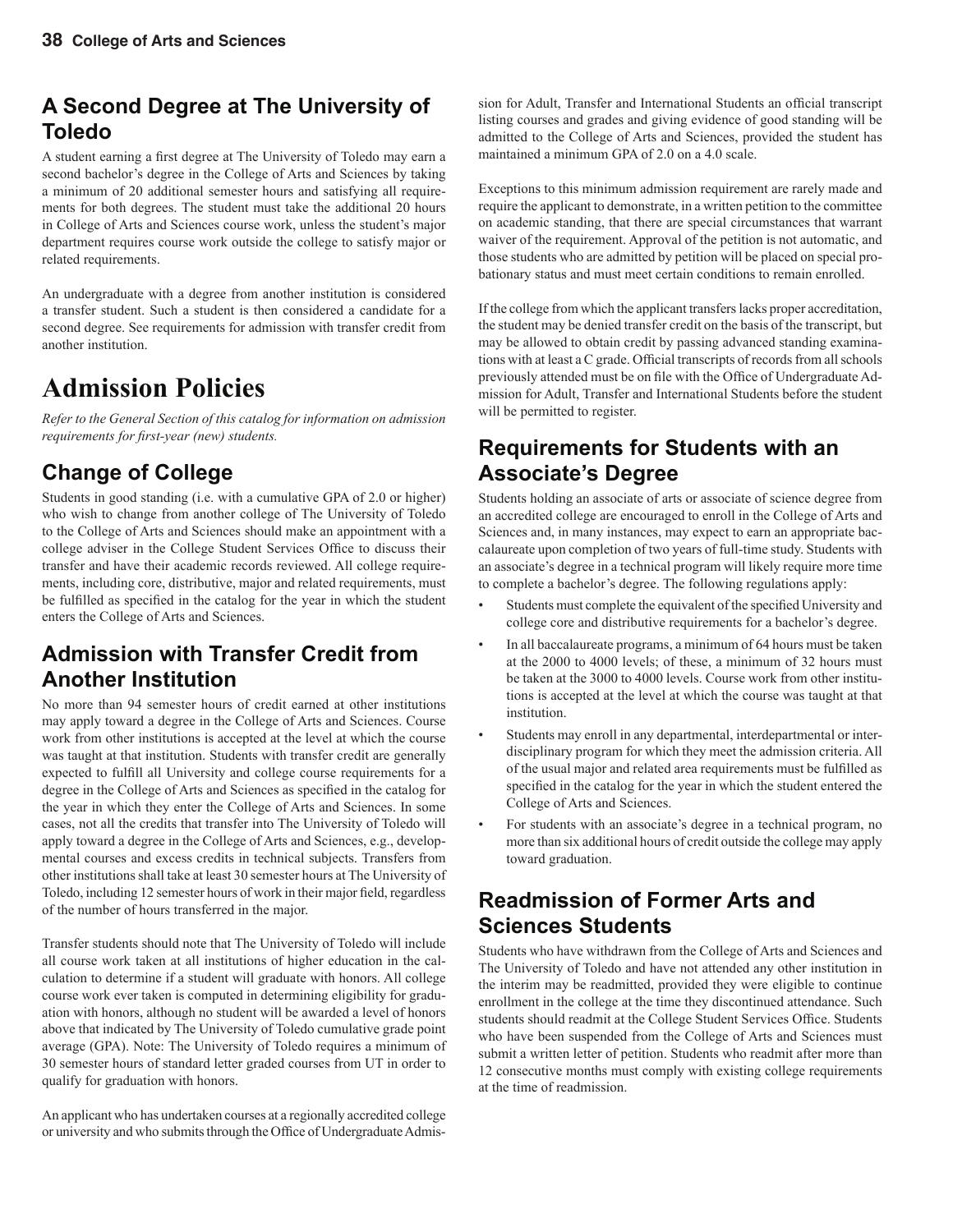## **Honors**

Honors work in the College of Arts and Sciences is available to academically talented students through the College Honors program and through individual academic departments.

### **Arts and Sciences Honors Program**

#### **Student Selection and Admission Criteria**

Admission to the Honors Program of the College of Arts and Sciences is competitive and limited to academically talented students. Students entering directly from high school are admitted based on a review of application materials, which include a high school transcript, references, an essay, an extracurricular resume, and ACT or SAT scores. Students with an ACT composite score of 28 or higher (SAT composite of 1240 or higher) and a high school GPA of 3.75 or higher are encouraged to apply. Highly motivated students with an ACT composite of at least 25 (SAT composite of at least 1140) and a minimum high school GPA of 3.5 also are considered for admission to the program.

Currently enrolled University of Toledo students and transfer students may apply for admission to the college Honors Program if they have completed at least 15, but not more than 60, graded semester hours of college work, and earned a minimum GPA of 3.3 (4.0 scale).

Students are admitted to the College Honors program on a space-available basis.

#### **Program Requirements**

In order to graduate with College of Arts and Sciences Honors, a student must:

- Complete all requirements for an approved degree program within the college.
- Complete a minimum of 42 semester hours of honors courses, which must include:
	- a. Six semester hours of Honors Readings Conference (Readings Conference I and Readings Conference II).
	- b. A minimum of three semester hours selected from HON 2020 (Multicultural Literatures: The North American Experience) or HON 2030 (Multicultural Literatures: The Non-European World).
	- c. A minimum of six semester hours earned by successful completion of two upper-division interdisciplinary seminars offered through the Honors program (HON 4950 and 4960).
	- d. All of the requirements for departmental honors in the student's major. This includes the completion of an honors thesis or project supervised by a faculty member in the major department. Note: For a student pursuing more than one major or an interdepartmental major, the departmental honors requirement may be fulfilled through meeting requirements for one of the student's majors or in an interdisciplinary manner through a program of selected upper-division course work.
- Earn a minimum overall GPA of 3.3.

#### **Retention Standards**

To remain in good standing in the college Honors Program, a student must:

Earn a minimum overall GPA of 3.0 by the end of the first year (typically at least 30 semester hours); 3.1 by the end of the second  year (typically at least 60 semester hours); and 3.2 by the end of the third year (typically at least 90 semester hours).

Make satisfactory progress toward fulfillment of the requirements for a degree with honors in the college.

#### **Honors Courses (HON)**

Honors courses are of two kinds – those offered within the Honors Program and those offered by various departments and colleges. Consult the appropriate portion of this catalog for a listing.

#### **Departmental Honors**

Requirements for departmental honors designations are set by the various College of Arts and Sciences departments and are described under the departmental entries in this catalog. All departments, however, require successful completion of an honors thesis or project supervised by a faculty member in that department.

It is possible for a student to fulfill all departmental requirements and earn the departmental honors citation upon graduation without participating in the college Honors Program. The reverse is not possible, however, as the requirements for departmental honors are an integral part of the college Honors Program.

## **Academic Policies**

*Refer to the General Section of this catalog for general academic policies that apply to all students.*

### **Academic Advising**

Academic advising is a process of helping students derive as many benefits as possible from their education. This occurs when advisers help students to understand themselves and to fulfill their educational, personal and career goals. While the ultimate responsibility for making personal and educational decisions rests with the student, advisers assist by helping to identify and assess alternatives and the consequences of decisions. Advising can be much more than selecting courses. The more frequently students arrange to meet with their advisers, the better their needs can be served.

New students, as well as transfer and continuing general studies students, are advised in the College of Arts and Sciences Student Services Office, University Hall Room 3000, by college staff advisers. They provide essential information; help students select courses to meet University core and college distributive requirements; suggest courses for the exploration of majors and minors; and help students evaluate academic progress and adjustment to university life. Students with declared majors and/or minors are advised by departmental major advisers, faculty who provide general as well as more specialized information about majors and minor programs, departmental course offerings, and career and graduate opportunities. They help students select courses for major, related, and other requirements. Students in the Honors Program and those seeking more than one major or degree, a minor, or admission to professional school should meet periodically with one or more additional advisers.

### **Student Responsibilities**

Students are responsible for correctly selecting courses for their programs of study each semester and for fulfilling all degree requirements. Although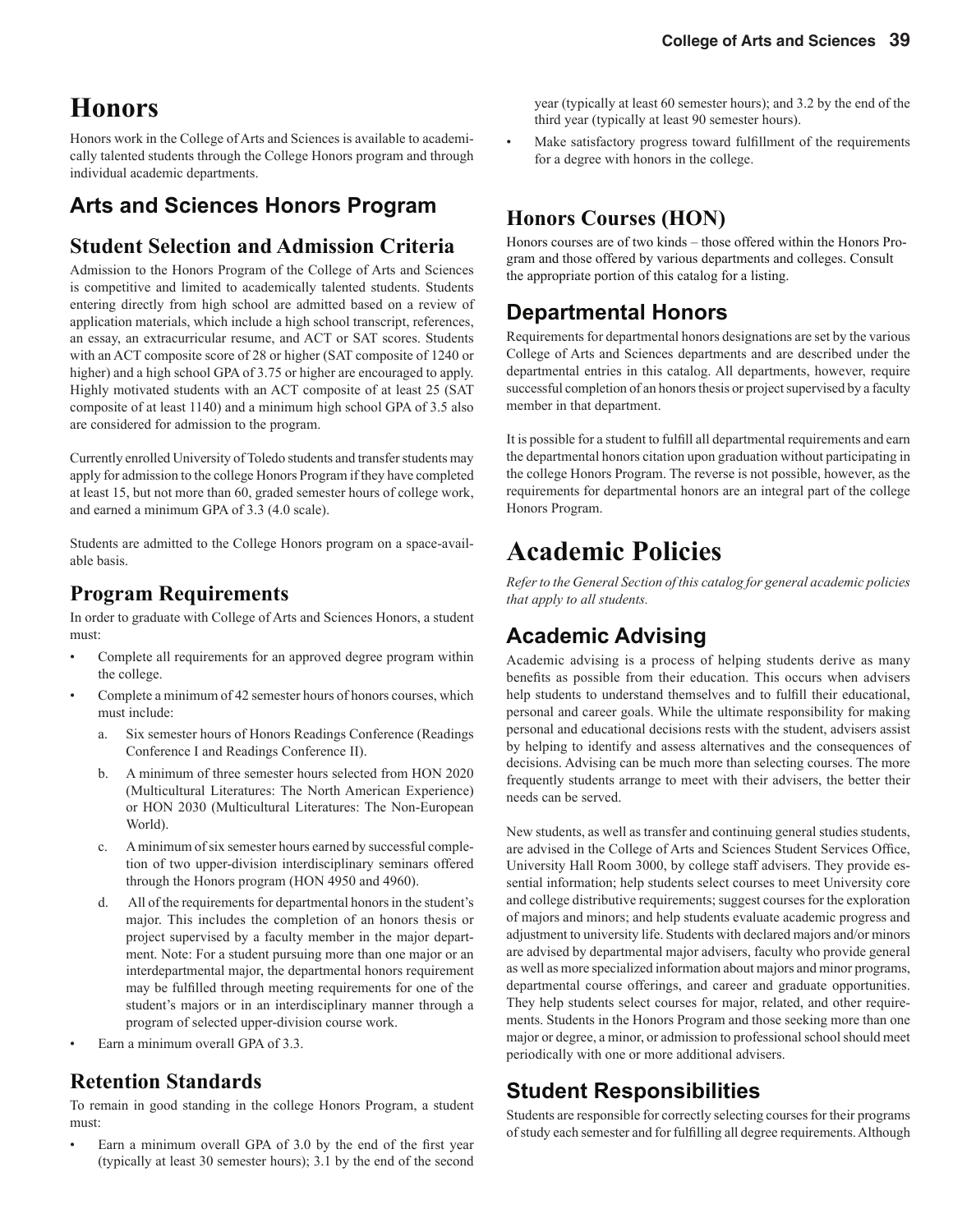advisers will assist wherever possible, the final responsibility rests with the student. Students are expected to make sure that they are fulfilling all degree requirements, as published in the issue of the catalog of the College of Arts and Sciences under which they entered. Students who have been out of the College of Arts and Sciences for 12 consecutive months are responsible for the requirements in the University catalog under which they reenter.

### **Transcripts and Degree Audit Reports**

A transcript is a complete chronological list of a student's academic course work (including all courses attempted and grades earned). It does not show how specific courses apply or do not apply to University and college requirements as stipulated in this catalog. For example, developmental, excess technical, non-repeatable and certain other courses are not counted toward minimum credits for degrees, but appear on transcripts.

The Degree Audit Report (DAR) details all requirements applicable to a student's academic program (degree, major, minor) and applies the student's courses on the transcript (including transfer credit) to those requirements. The DAR should be used to identify requirements remaining when all registered courses are completed.

The College of Arts and Sciences Student Services Office (UH Room 3000) will provide an unofficial transcript and DAR to a College of Arts and Sciences student presenting a picture ID. Students also may view their transcript and DAR through the myUT portal with Student Self-Service.

### **Declaring or Changing a Major or Minor**

To declare a major or minor or change one previously declared, students must fill out a form that is available in the College Student Services Office.

### **Sequence of Courses**

There is no single prescribed sequence of courses, except that all first-year students should take ARS 1000 Orientation, College Composition I and II, and any developmental courses required on the basis of placement testing and/or high school deficiencies. Students should consult the later sections of the catalog devoted to programs of study and course offerings, and they should review their programs with their academic advisers to ensure they complete courses in the proper sequences. In addition, students should use their degree audit reports to track their progress.

Students majoring in the areas of humanities and social sciences are expected to defer most of their major work until the junior and senior years, except for courses prerequisite to the 3000 level and 4000 level courses in their fields. Outside the major, during the first two years, they should be sure to take those courses in the general requirements that are prerequisite to courses they wish to take as juniors and seniors.

Entering students who expect to major in mathematics or in one of the areas of the natural sciences usually should begin the special courses designated as prerequisite for advanced courses in their first year. For example, calculus is a prerequisite for other mathematics courses and for later courses in physics, chemistry and geology. General Chemistry I and II, Biology Fundamentals of Life Science I and II, and physical geology are prerequisites for succeeding courses required for majors in these areas.

### **Study Abroad**

Students who plan to study abroad must be sure that their proposed course of study is properly accredited. Its academic acceptability should be verified by the college before departure. Students also should ascertain in advance from their advisers whether the course work will count toward their majors or related areas or only be regarded as elective. Credit for foreign language study is subject to the approval and recommendation of the department of foreign languages.

Information about study abroad programs is generally available from advisers in many college programs and departments and from the Office of Study Abroad.

### **GPA Recalculation for Repeated Courses**

The College of Arts and Sciences permits a maximum of 12 semester hours or the equivalent of 18 quarter hours of course work to be deleted from the GPA calculation. Students who have had their GPAs recomputed under the Academic Forgiveness Policy are not eligible for grade deletions.

Criteria governing GPA recalculation are given in the General Section of this catalog. Students should check with the College Student Services Office for more specific information on this policy.

## **Withdrawal Policy (W, IW, DR Grades)**

The number of credit hours of W, IW and DR is limited to 22 hours for all undergraduate students in degree programs in the College of Arts and Sciences. Once a student has accumulated 22 hours of W, IW or DR, further withdrawals will be counted as F's in computation of the student's GPA for purposes of probation or suspension. In addition, students who receive financial aid risk the loss of financial aid if they accumulate excessive hours of W, IW and DR.

Students who transfer into the College of Arts and Sciences from another college at The University of Toledo will bring with them the number of W's, IW's and DR's accumulated in their previous work.

### **Academic Probation**

A student whose cumulative GPA is less than 2.0 is automatically placed on probation until a 2.0 cumulative GPA is achieved (See Withdrawal Policy above). It is recommended that a student on probation not enroll for more than 12 to 14 credits.

### **Academic Suspension**

Academic suspension means that a student is prohibited from registering at The University of Toledo for a period of at least one semester. Students are subject to academic suspension if their GPA falls below the minimum GPA listed below or if they fail to make sufficient progress toward attainment of the degree. (See Withdrawal Policy). Students may remove Incompletes while under suspension.

A student is subject to academic suspension if the cumulative GPA is less than:

- 1.0 for 10 to 19 hours attempted 1.5 for 20 to 29 hours attempted 1.7 for 30 to 39 hours attempted 1.8 for 40 to 49 hours attempted 1.9 for 50 to 59 hours attempted
- 2.0 for 60 or more hours attempted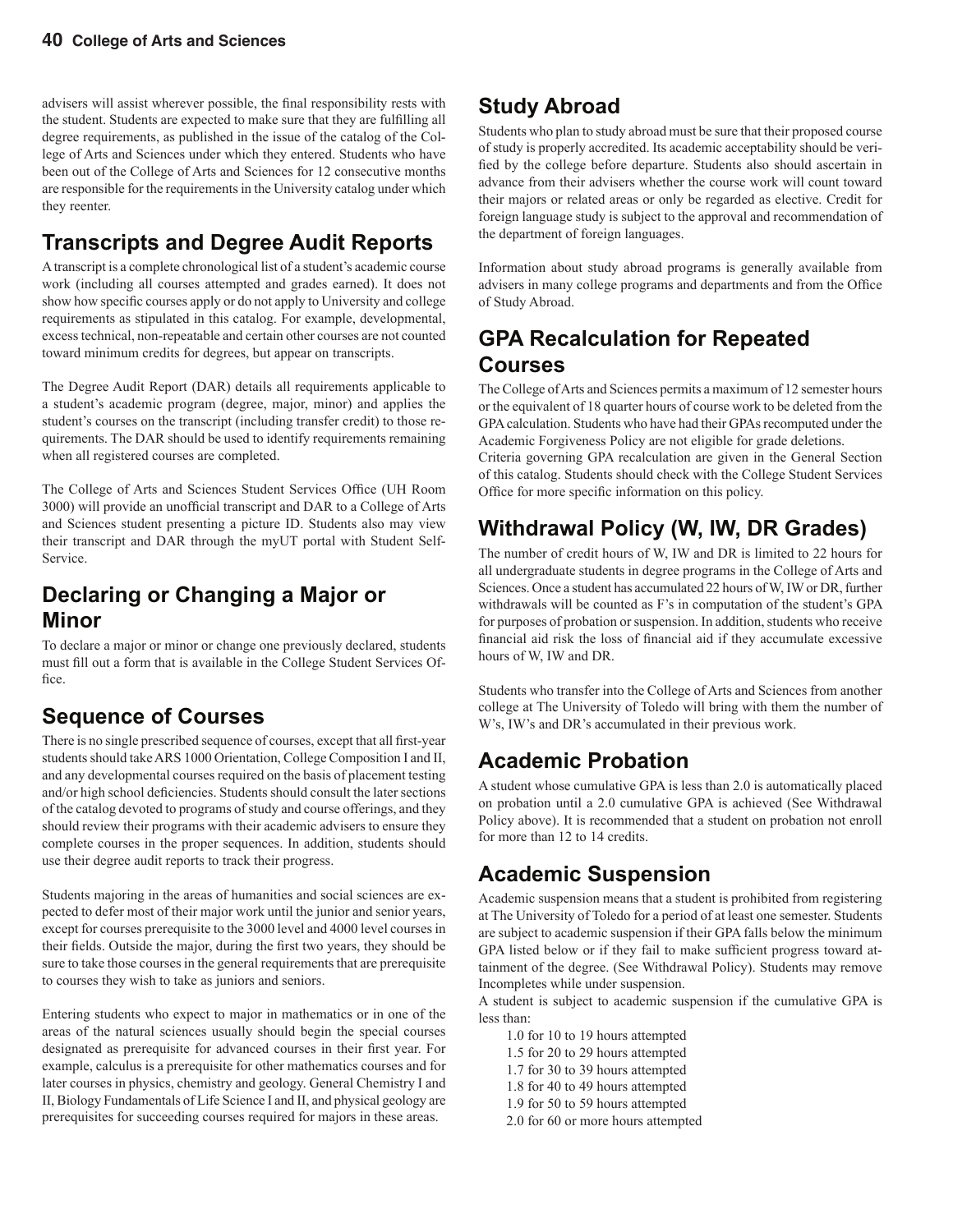After accumulating 60 credit hours without suspension, a student may be suspended if the cumulative GPA falls below 2.0 for two consecutive semesters.

### **Trial Readmission Policy**

After the required suspension period, a student may petition for readmission to the College of Arts and Sciences committee on academic standing. The petition must be received at least one month before the beginning of the semester in which the student wishes to readmit. If the petition is accepted, the college committee will determine the terms of the conditional registration agreement, under which the student will be permitted to reenroll. Suspended students who are granted readmission must maintain the designated GPA for each semester thereafter and meet the conditions of their readmission agreement. Students failing to meet these conditions are subject to a one-year suspension.

### **Dismissal Policy**

Students who fail to meet the conditions for readmission after their second suspension are subject to dismissal and are not eligible for readmission to the College of Arts and Sciences for at least three years. *Refer to the General Section of this catalog for information on the Academic Forgiveness Policy.*

### **Academic Grievance**

A student has the responsibility and right to call to the attention of an instructor any grade that the student believes to be in error or unfair. A student may appeal the decision of the instructor, in order, to the department chair, the dean, then to the college appeals committee if the problem is not resolved. If the problem is not resolved at the college level, the student may appeal to the student grievance council (*See also The University of Toledo Student Handbook*). A student must begin the appeals process no later than the end of the semester following the one in which the grievance arose.

### **Statement on Academic Dishonesty**

A student found to be academically dishonest by a faculty member may appeal, in order, to the department chair, the dean, the college appeals committee and the University student grievance council. The procedures for making an appeal to the student grievance council may be found in The University of Toledo Student Handbook. *Refer to the General Section of this catalog for the policy statement on academic dishonesty.*

### **College Level Examination Program (CLEP)**

The College of Arts and Sciences will accept a maximum of 21 semester hours of CLEP through successful completion of the four general examinations. Additional credit may be earned through satisfactory scores on individual subject examinations. Required minimum scores and credits awarded are as follows:

### **General Examinations**

**Humanities:** For a score of 50, a student will receive six hours credit for College of Arts and Sciences distributive requirements in the humanities.

**College mathematics:** For a score of 65, a student will receive three hours credit for MATH 1180.

**Natural sciences:** For a score of 50, a student will receive six hours credit for College of Arts and Sciences distributive requirements in the natural sciences.

**Social sciences and history:** For a score of 50, a student will receive six hours credit for College of Arts and Sciences distributive requirements in the social sciences.

### **Subject Examinations**

**American government:** For a score of 50, a student will receive three hours credit for PSC 1200.

**Biology:** For a score of 50, a student will receive three hours credit for BIOL 1120.

**Calculus:** For a score of 65, a student will receive four hours credit for MATH 1850.

**Chemistry:** For a score of 50, a student will receive eight hours credit for CHEM 1230 and CHEM 1240.

**College algebra:** For a score of 65, a student will receive three hours credit for MATH 1320.

**College algebra-trigonometry:** For a score of 65, a student will receive four hours credit for MATH 1340.

**French language:** For a score of 50, a student will receive four hours credit for FREN 1500. For a score of 62, a student will receive seven hours credit for FREN 1500 and FREN 2140.

**German language:** For a score of 50, a student will receive four hours credit for GERM 1500. For a score of 62, a student will receive seven hours credit for GERM 1500 and GERM 2140.

**Human growth and development:** For a score of 50, a student will receive three hours of credit for PSY 2510.

Introductory psychology: For a score of 50, a student will receive three hours credit for PSY 1010.

**Principles of macroeconomics:** For a score of 50, a student will receive three hours credit for ECON 1150.

**Principles of microeconomics:** For a score of 50, a student will receive three hours credit for ECON 1200.

**Spanish language:** For a score of 50, a student will receive four hours credit for SPAN 1500. For a score of 66, a student will receive seven hours credit for SPAN 1500 and SPAN 2140.

**Trigonometry:** For a score of 65, a student will receive three hours credit for MATH 1330.

### **Advanced Placement Program**

Refer to the College of Arts and Sciences programs of study section for specific information on minimum scores and credits awarded for Advanced Placement examinations administered by the College Board Advanced Placement Program.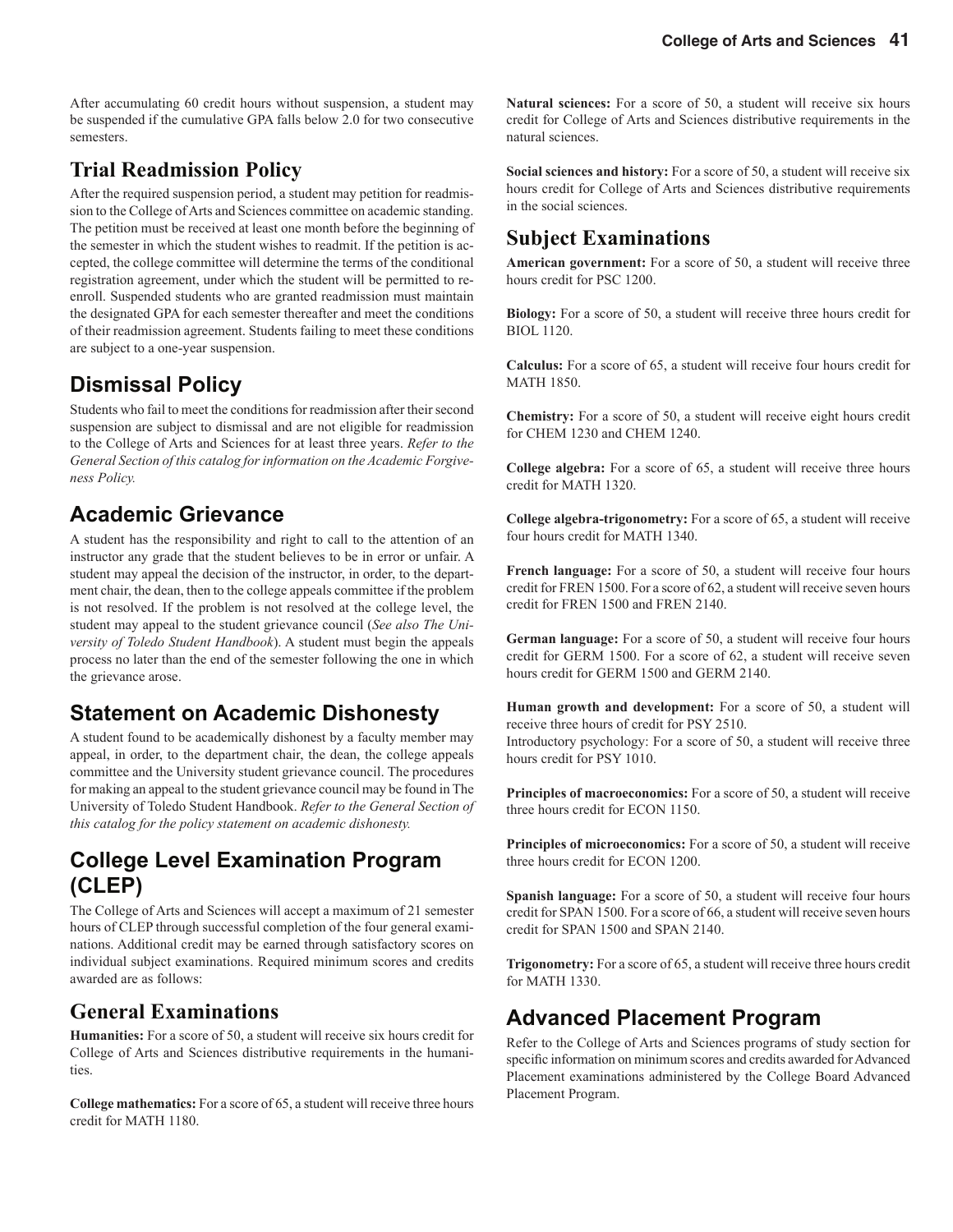### **Pass/No Credit Option**

Refer to the General Section of this catalog for an explanation of the pass/ no credit grading option. Refer to programs of study in the College of Arts and Sciences section of this catalog for the limitations on pass/no credit grading in effect for different majors. Undecided students, as a general rule, should not elect pass/no credit grading in major-level courses.

### **Graduation Evaluation Requirement**

Two or three semesters before a student intends to graduate, the student and the student's major adviser must complete a Graduation Progress Evaluation. Students with more than one major or one or more minors must be evaluated for the completion of each major and minor. Detailed instructions on the Graduation Progress Evaluation and graduation procedures are available at the college office.

### **Field Experience/Internship**

Policies and procedures for incorporating field experiences or internships in academic programs vary from major to major. Some majors require a field experience or internship; for other majors, they are optional. Students should seek information from their major departments and obtain advance approval for all field experiences or internships.

## **Degree Requirements**

### **A. Grade Point Averages**

Candidates must earn a minimum overall cumulative grade point average (GPA) of C (that is, a 2.0 GPA on a 4.0 scale), as well as a cumulative GPA of C in the major and minor (optional) at The University of Toledo. Some programs require a higher GPA in the major. The cumulative GPA reflects all grades earned, including grades of F and grades in repeated courses. *Refer to the General Section of this catalog for information on grade deletions and academic forgiveness.*

### **B. Residency Requirement**

Students transferring from other institutions must earn at least 30 hours of credit at The University of Toledo; at least 12 of these must be in the major area, and for students pursuing a minor, at least 9 hours must be earned at The University of Toledo. Full-time students must take their last semester, and part-time students their last 12 hours, in residence, unless alternative arrangements have been made in advance with the dean of the College of Arts and Sciences.

### **C. Credit Hours**

- 1. Students must complete a minimum of 124 hours of course work that must include the University and college core and distributive requirements, and either an area of concentration (major) and course work related to the major, or an interdisciplinary program.
- 2. In all baccalaureate programs, a minimum of 64 hours must be taken at the 2000 to 4000 levels; of these a minimum of 32 hours must be taken at the 3000 to 4000 levels.
- 3. Students are cautioned to make use of their degree audit and review remaining requirements with their adviser before every registration in order to make progress toward completion of their requirements in an orderly, timely manner.
- 4. Insofar as a student can complete the basic courses and the courses required for a chosen major (as outlined in sections E - K below)

in fewer than the 124 hours required for a degree, the student must choose elective courses to complete the total of 124 hours, subject to the restrictions outlined below.

### **D. Credit Restrictions**

Total earned hours shown on a student's transcript may not all be applicable to the minimum 124 credits required for a degree, as follows:

- 1. Students with entrance deficiencies in mathematics and other students who are required or choose to take developmental course work will need to complete additional hours.
- 2. No more than four hours of credit in performing ensembles (MUS 2010/3010 - 2190/3190) will apply toward the degree.
- 3. No courses in typing, shorthand or keyboarding will apply toward the degree.
- 4. No more than two hours in skill courses in physical education or recreation courses at the 1000 level will apply toward the degree.
- 5. No more than two hours in CMHS 3380 or CMHS 3390 (Student Leadership Development I and II) will apply toward the degree.
- 6. Restriction on technical electives no more than 15 hours of credit earned in colleges other than the College of Arts and Sciences, either at The University of Toledo or elsewhere, will apply toward the degree.

 Exceptions to this restriction may be approved by the student's department in cases where technical courses are determined by departments to satisfy related requirements. In addition, College of Arts and Sciences students taking a business minor will be permitted to take 21 hours of business courses. However, no additional technical electives beyond these 21 hours will apply to the degree.

- 7. Duplicate credit except for courses identified as repeatable courses, students will not receive credit for repeated courses (taking the same course twice), whether taken at The University of Toledo or elsewhere.
- 8. The college reserves the right to deny credit for other specific courses (including most SKLS courses) and for blanket technical credit not applicable to a student's specific program.

### **E. University Core Curriculum Requirements**

Students earning baccalaureates in all colleges and programs are required to complete between 27 and 30 credit hours of courses that comprise the University Core Curriculum. Those courses are distributed in the areas of English composition, humanities/fine arts, social sciences, natural sciences and mathematics, and multicultural studies (see the General Section of this catalog for details). Some colleges and programs require courses in these areas above those required to fulfill University Core requirements. Students should contact their academic department or college office for specific details.

### **F. Orientation (ARS 1000) - 1 hour**

All new first-year students are required to take orientation. The course is optional for transfer students.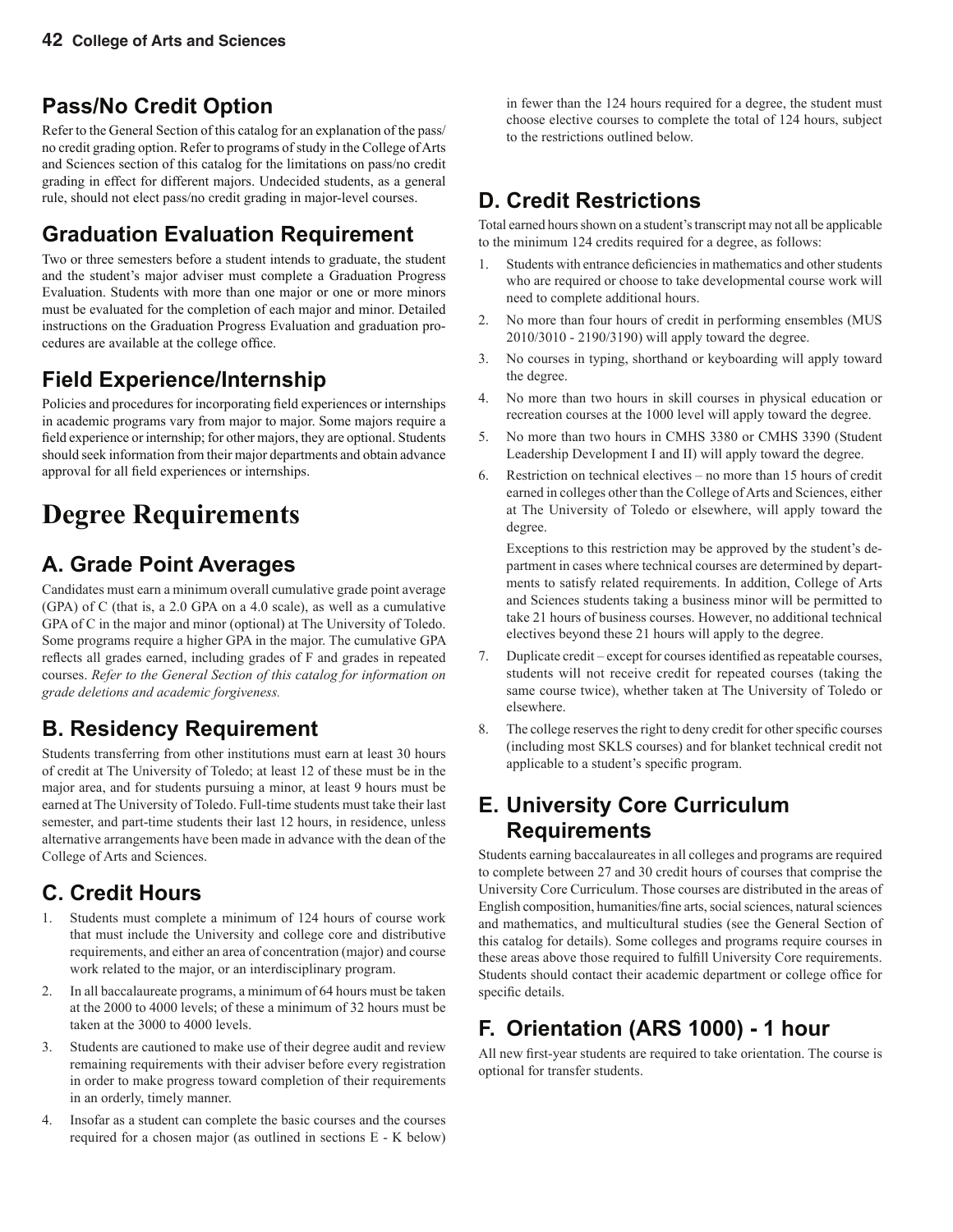### **G. Arts and Sciences Skill Areas Requirements**

Students are placed into English composition and mathematics courses by ACT scores or placement tests in those subjects. Students are placed into foreign language courses through placement testing.

- 1. **English Composition** (University of Toledo core and College of Arts and Sciences requirement) – 6 hours. Students must pass Composition I (or Composition I with Workshop, see below) and Composition II with a grade of C or better.
	- a. Native speakers track (for students for whom English is a first language).

#### **ENGL 1100 – 5 hours**

 *Composition I with Workshop (Developmental course; three hours will count toward degree if student earns a grade of C or higher; any student who earns a grade of C or higher will go directly to Composition II; any student who does not pass will go to Composition I.)*

 **ENGL 1110 – 3 hours**  *College Composition I*  **ENGL 1130 (or 1140 or 1150) – 3 hours** 

*College Composition II*

 b. Nonnative speakers track (for students for whom English is a second language) Students will take an English placement test to determine appropriate level.

#### **ENGL 1020 – 3 hours**

 *Writing and Grammar for English as a Second Language* **ENGL 1110 – 3 hours**  *Composition I* **ENGL 1120 – 2 hours** *Composition I Lab for ESL (corequisite to ENGL 1110)*  **ENGL 1130 (or 1140 or 1150) – 3 hours** *Composition II (A maximum of three hours of ENGL 1020 and ENGL 1120 will count toward the degree.)*

- 2. **Mathematics 1180** (UT core and College of Arts and Sciences requirement) – 3 hours (may replace with any mathematics course greater than MATH 1180, except MATH 2280).
- 3. **Foreign Languages** (College of Arts and Sciences requirement) 0 to 14 hours (foreign languages 1110, 1120, 1500, 2140, 2150). Every student is required to demonstrate proficiency in a single foreign language (Arabic, Chinese, French, German, Japanese, Latin or Spanish) through the intermediate (foreign languages 2150) level by successfully completing a foreign language course at this level or by achieving an appropriate score on a proficiency/placement test administered by the department of foreign languages that reflects the equivalent.

 Students beginning a foreign language should enroll in their chosen language at the elementary 1110 level and will take four semesters of foreign language. Those continuing a foreign language or attempting to demonstrate competency by examination should take a proficiency/ placement test. Students with two or more years of French, German or Spanish in high school who place below an intermediate course may enroll in an intensive review course (foreign languages 1500) that covers the material in the first two semesters (foreign languages 1110 and 1120), and then complete the second-year courses (foreign languages 2140 and 2150).

#### **H. Arts and Sciences Distributive Requirements**

Students should consult with their advisers in selecting courses that will meet distributive requirements. With their adviser's approval, students may select higher-level courses for which they have the prerequisites. With careful planning, students will be able to satisfy UT Core Curriculum and College of Arts and Sciences requirements by taking the minimum required hours. A student may take no more than two courses (or two courses and one lab for natural sciences) under each departmental code in satisfying the general education distributive requirements.

1. **Humanities and Fine Arts** (UT core requirement is two courses for six hours; College of Arts and Sciences requires nine to 15 hours, depending on student's major).

Students not majoring in the humanities or fine arts will take five courses (15 hours) in the humanities in addition to those taken to meet the English composition and foreign language requirements. Students majoring in the humanities or fine arts will be required to complete one history course, one literature course and one fine arts course. Students may select humanities courses that also will satisfy a UT core humanities or multicul tural requirement.

**Required Courses** (for all majors) – 9 hours (see suggested courses listed below):

**English Literature** – 3 hours

**History** – 3 hours

**Fine Arts** – 3 hours (course must be an appreciation or theory course, not a studio or skills course)

**Electives** (for students not majoring in humanities or fine arts) – two courses for 6 hours

Students may select courses from art, art history, classics, English, film, foreign languages (courses higher than 2150 or culture courses 1080 and 1090, or a second foreign language), history, humanities, music, philosophy and theatre.

Among the courses with minimal or no prerequisites are as follows: ARTH 1500; CLC 1010; COMM 1010, 2000; ENGL 2710, 2720, 2730, 2740 and 2760; FILM 1310; FREN 1080 and 1090; GERM 1080 and 1090; HIST 1000 through 1200; HUM 1010, 1200, 2220, 2010 and 2020; JAPN 1080 and 1090; MUS 2200, 2210, 2220, 2240, 2250 and 2420; PHIL 1010, 1020, 2200 and 2400; REL 1220 and 2000; SPAN 1080, 1090 and 1100; and THR 1010 and 1100. However, higher-level humanities courses will satisfy these requirements and may be taken if student has met the prerequisites.

2. **Natural Sciences** (UT core requirement is two courses for 6 hours; College of Arts and Sciences requirement is three courses for 9 hours).

Students not majoring in a natural science will take 9 hours of courses in natural sciences and mathematics, in addition to the course taken to meet the mathematics requirement. (Because of The University of Toledo core curriculum requirements, students must take two courses from two different departments other than mathematics.) Students majoring in a natural science discipline other than mathematics will meet The University of Toledo core requirements with courses required for their program; students majoring in mathematics must take six hours in two natural sciences departments other than mathematics.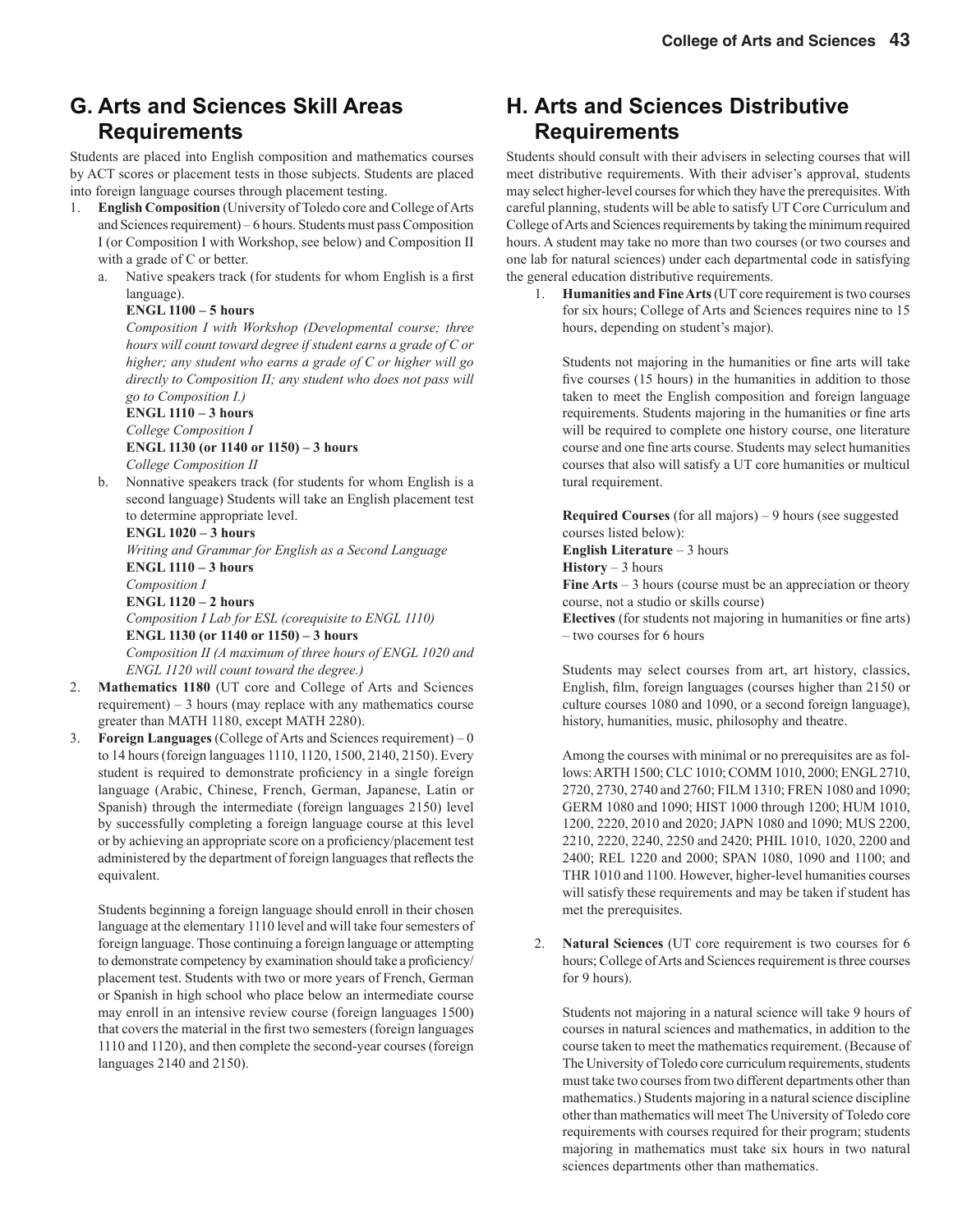Students may select courses from astronomy, biology, chemistry, geology, mathematics and physics. Among the courses with minimal or no prerequisites are as follows: ASTR 1010, 2010, 2020 and 2050; BIOL 1120, 1140, 1150, 1340, 2010 and 2020; CHEM 1100 and 1150; EEES 1010, 1020, 1030, 1040, 1050, 1130, 1140 and 1160; BUAD 1020; and PHYS 1050, 1300, 1310, 1320, 1330 and 1750. However, higher-level natural sciences courses will satisfy this requirement and may be taken if the student has met the prerequisites.

3. **Social Sciences** (UT core requirement is two courses for six hours; Arts and Sciences requirement is three courses for nine hours).

Students majoring in a social science will need to take six hours from The University of Toledo core curriculum social sciences requirements. Students not majoring in a social science will take nine hours of courses in social sciences. Students may select social science courses that also will meet a UT core social science requirement and one multicultural requirement.

Students may select courses from anthropology, economics, geography, political science, psychology, and sociology. Among the courses with minimal or no prerequisites areas follows: ANTH 1020 and 2020; ECON 1010, 1150 and 1200; GEPL 1010 and 1100; PSC 1200, 1400 and 1710; PSY 1010; and SOC 1010 and

### **I. Writing Across the Curriculum (WAC) Requirement**

Students must pass both Composition I and II with a C or better. The College of Arts and Sciences recommends that these requirements be met before completing 45 hours of course work. Students in the Honors Program will complete HON 1010 and 1020 to meet the Composition I and II requirement.

After completing Composition I and II (or HON 1010 and HON 1020 for Honors Program students) with a C or better, students must pass two writing intensive courses approved by their adviser. The College of Arts and Sciences recommends that the first of these writing courses be completed within the first 65 hours of course work, and the second within the first 90 hours. One of these courses must be taken within the student's major. Students with dual majors must take a writing intensive course in each major. Students with interdisciplinary majors will meet this requirement by selecting courses in consultation with their advisers, who will monitor students' progress to help them complete these requirements in a timely fashion.

Transfer students from institutions that have required writing intensive courses should have their former institution certify that they have completed writing intensive courses comparable to those required in the College of Arts and Sciences. Transfer students who have not taken writing intensive courses must meet the College of Arts and Sciences Writing Across the Curriculum requirements.

### **J. Major Area**

Every student must complete either a departmental major or an interdepartmental or interdisciplinary major. Courses given in other colleges of the University may be credited to the major only with the approval of the dean of the College of Arts and Sciences upon recommendation of

the department chair. Waiver of a required course or the substitution of a course from another department does not necessarily reduce the minimum credits required in the major.

#### **1. Departmental Major**

 **See the complete list of departmental majors under "Degrees Offered" in the College of Arts and Sciences section of this catalog.**

 The minimum number of semester hours a student must complete for a departmental major is prescribed by the department, but rarely exceeds 34 hours. The maximum number of hours a student may elect for the major within the total 124 hours for a bachelor of arts degree is 40 hours, except in art, music and theatre, where the maximum is 50 hours. For the bachelor of science degree, the maximum is 50 hours. For a bachelor of music degree, see the listing under the department of music and dance. For the bachelor of fine arts degree, see the department of art or department of theatre and film.

 A student may have two majors from two different departments provided the requirements of both programs are satisfied. Work in the second major may be accepted as fulfilling the related course requirement upon the approval of the advisers in both departments. A student cannot use courses from the first major to satisfy the second and vice-versa.

#### **2. Interdisciplinary Majors**

A student may complete one of the interdisciplinary majors if accepted into that particular program. A student completing a departmental major and a second major in an interdisciplinary or interdepartmental major cannot use courses from the first major to satisfy the second or vice-versa. See the complete list of interdisciplinary majors under "Degrees Offered" in the College of Arts and Sciences section of this catalog.

#### **3. Interdepartmental Major**

A student who chooses an interdepartmental major must complete at least 60 hours divided approximately equally among three related departments. These 60 hours are in lieu of the prescribed hours in a departmental major and the 18 hours in related courses (see K below).

The student must have at least a C average in all courses attempted in each of the three departments of the interdepartmental major. In planning a program, the student must consult with the interdepartmental adviser of the college to select courses in each area that have the approval of the appropriate department chair.

The three departments selected from the list of departmental majors (found under "Degrees Offered" in the College of Arts and Sciences section of this catalog) are subject to the approval of the dean and the department chairs concerned. A student completing a departmental major and second major in an interdisciplinary or interdepartmental major cannot use courses from the first major to satisfy the second or vice-versa.

### **K. Related Courses**

Every student who chooses a departmental major and students in some interdisciplinary majors also must complete a minimum of 18 hours in courses related to the major. These 18 hours must be in addition to courses taken to fulfill the basic requirements listed above. Each department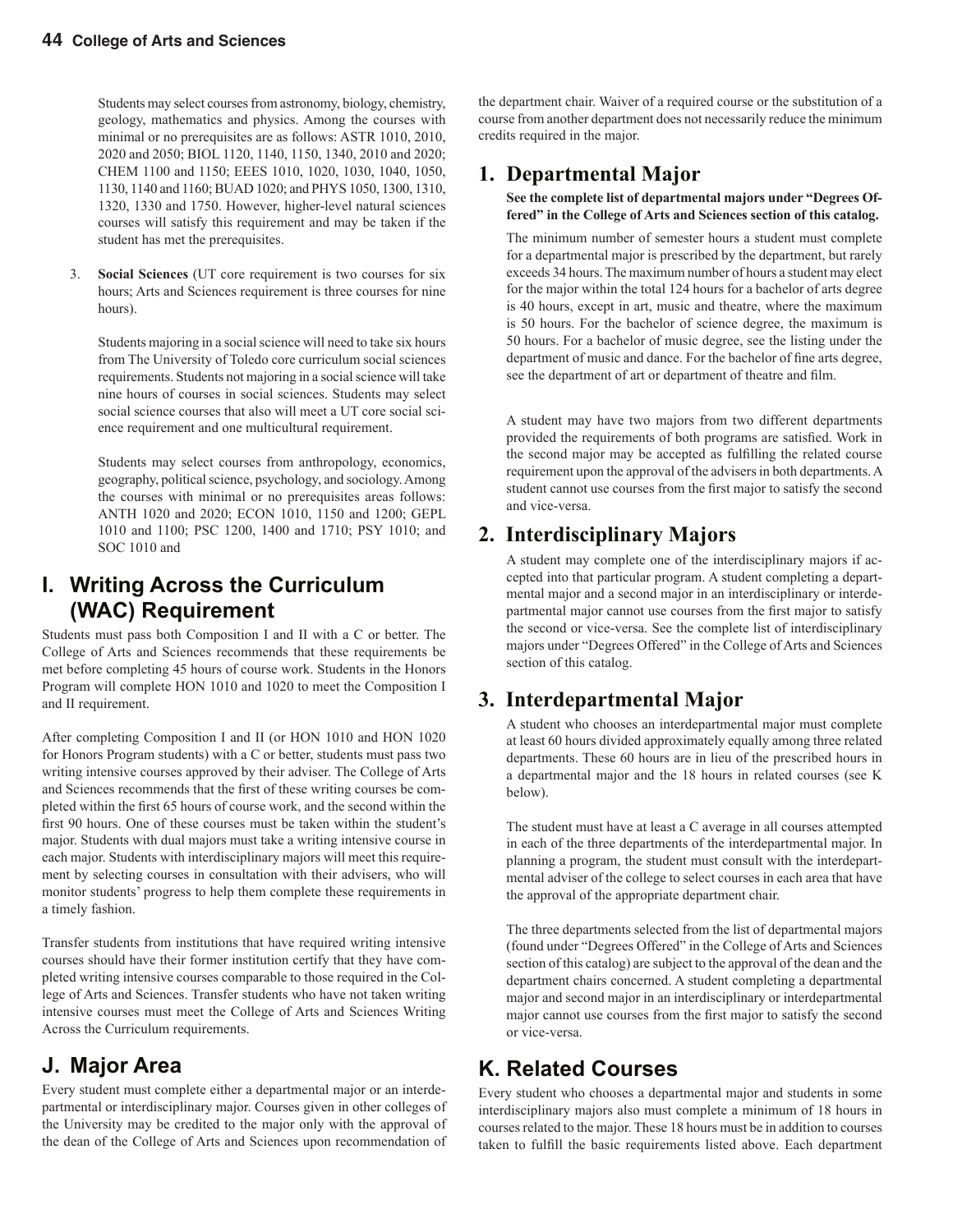defines the areas from which courses may be chosen by its majors, and these listings are given in the later sections of this catalog under Programs of Study. Related courses must be chosen from courses acceptable for credit in a College of Arts and Sciences major. Generally, these are upper-level courses.

Courses given in other colleges of the University may be credited to the major or to related courses only with the approval of the dean of the College of Arts and Sciences upon recommendation of the department chair.

#### **L. Minors**

Many College of Arts and Sciences departments offer minors. Departmental requirements for particular minors are given in later sections of the catalog under Programs of Study. Students wishing to pursue minors should consult with their primary program advisers and then with an adviser in the Arts and Sciences college office. Not all minors can be added to all degree programs. Courses selected for the minor must be chosen from courses acceptable for credit toward a major in that department. In meeting requirements for some majors, work in the minor may be accepted as fulfilling the 18 hours of related courses, but only with the approval of the student's major adviser. Students completing a minor cannot use courses from their minor to satisfy requirements in the major. No more than six hours of courses taken for minor credit may be applied to the total College of Arts and Sciences distributive requirements. A minimum GPA of 2.0 is required in the minor. Students must complete a minimum of 21 hours for a minor; at least nine of those hours must be completed at The University of Toledo.

## **Premedical, Predental and Preveterinary Program**

*Sharon L. Schnarre, adviser*

Students interested in professional medical, dental or veterinary careers may choose to apply for the premedical, predental and preveterinary programs. **Students choosing this option must also complete the require**ments for a major in a specific discipline or in an interdisciplinary **baccalaureate program.**

To be considered for admission to the premedical, predental and preveterinary programs, students need a minimum high school cumulative GPA of 3.0 or a minimum ACT composite score of 25 (or minimum SAT combined score of 1140). Students also should have successfully completed a minimum of three years of high school mathematics (algebra I, algebra II and geometry) and high school chemistry. Students not meeting the minimum requirements will be admitted to a College of Arts and Sciences departmental or interdisciplinary major of their choice or into the bachelor of science general studies major. After achieving a 3.0 cumulative GPA at UT, these students may apply to the premedical/predental adviser for admission to the program after the first year of study.

Because admission to a professional school is very competitive, students need to maintain high GPAs, both cumulative and in the sciences. The premedical/predental adviser will continually monitor a student's academic performance and make recommendations as to whether this program should be continued. If at any time a student's GPA drops below a 3.0, the student will be dropped from the program, unless extenuating circumstances exist, in which case the student will be placed on a probationary status until the grades improve.

The premedical/predental adviser will assist the student in determining the entrance requirements of the professional school being considered, since these requirements vary among schools. In general, these professional schools specify for entrance a core set of science courses that include one year (two semesters) each of biology, general chemistry, organic chemistry, physics and mathematics. Most schools recommend that candidates plan a broad course of study leading to either a B.A. or a B.S. degree in any discipline.

## **Programs of Study**

### **Africana Studies**

*Abdul Alkalimat, director and adviser*

#### **Degrees Offered**

Africana studies offers a program for a bachelor of arts.

Africana studies is an academic field of study that utilizes the tools of quantitative and qualitative analyses to focus on the experiences of black people in the African diaspora. The Africana diaspora covers the continent of Africa and the regions of the world where African peoples have lived, especially the Caribbean and the Americas (south, central and north).

#### **Requirements for the Undergraduate Major**

Students must complete a total of 33 hours in Africana studies and 18 hours of course work in related disciplines. The required courses are as follows:

#### **Africana Studies Core Courses: 21 hours**

| <b>AFST 1100</b> | Introduction to Africana Studies              |
|------------------|-----------------------------------------------|
| <b>AFST 1200</b> | Introduction to the African Experience        |
| <b>AFST 2100</b> | Foundations of Black Intellectual History     |
| <b>AFST 2200</b> | Foundation of Culture in the African Diaspora |
| <b>AFST 2300</b> | <b>Black Community Research Methods</b>       |
| <b>AFST 2400</b> | Social Policy and the Black Community         |
| <b>AFST 4900</b> | Senior Seminar                                |

#### **Electives: 12 hours**

Africana studies courses at the 3000 level or above

**Course work in related disciplines: 18 hours**

#### **Requirements for the Minor**

Students must complete a total of 21 hours of course work in Africana studies as follows:

#### **Africana Studies Core Courses (15 hours):**

| <b>AFST 1100</b><br><b>AFST 1200</b><br><b>AFST 4900</b> | Introduction to Africana Studies<br>Introduction to the African Experience<br>Senior Seminar |
|----------------------------------------------------------|----------------------------------------------------------------------------------------------|
| <b>Select one set</b>                                    |                                                                                              |
| <b>AFST 2100</b>                                         | Foundations of Black Intellectual History                                                    |
| <b>AFST 2200</b>                                         | Foundation of Culture in the African Diaspora                                                |
| 0r                                                       |                                                                                              |
| <b>AFST 2300</b>                                         | <b>Black Community Research Methods</b>                                                      |
| <b>AFST 2400</b>                                         | Social Policy and the Black Community                                                        |
|                                                          |                                                                                              |

#### **Electives: 6 hours**

Africana studies courses at the 3000 level or above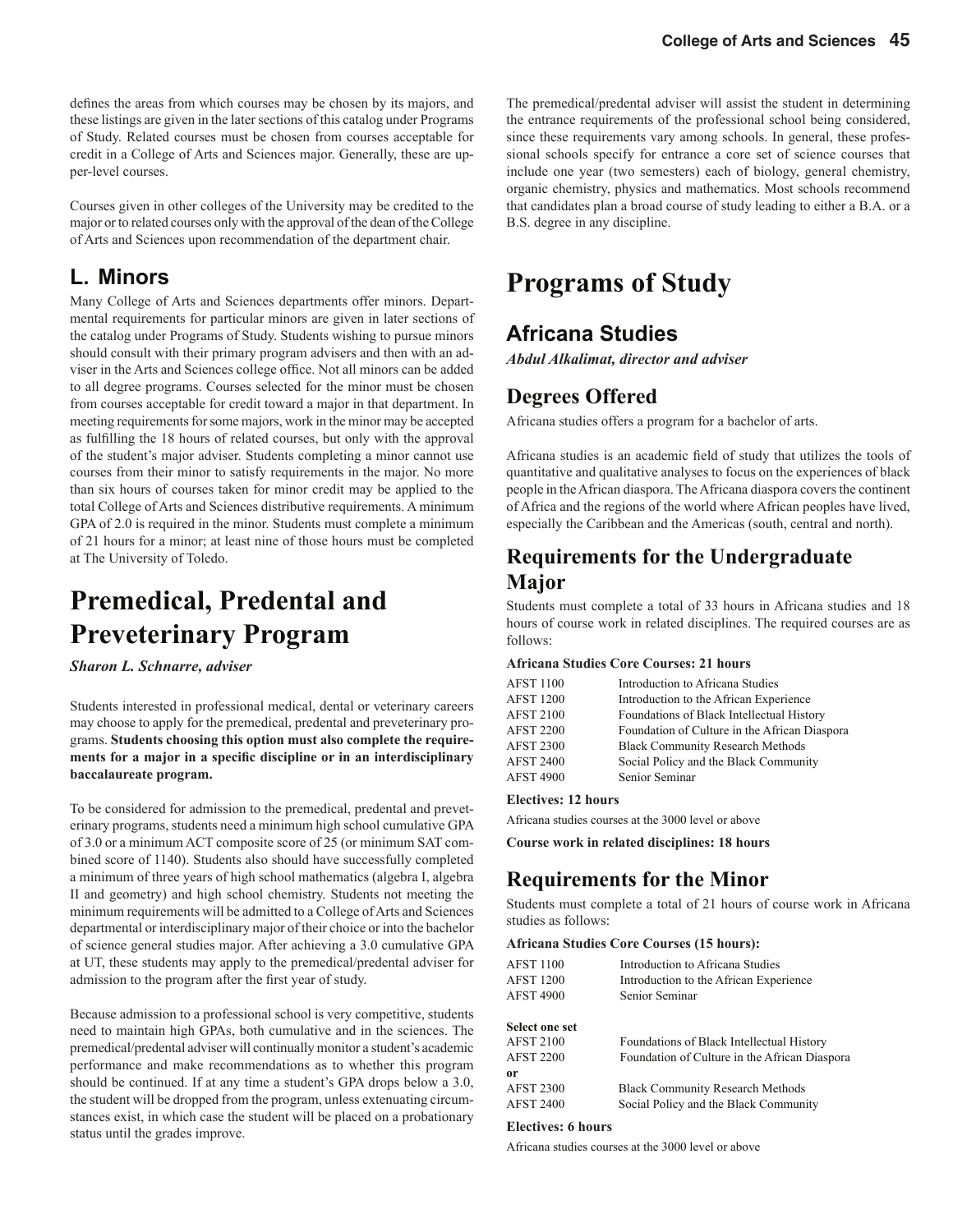### **American Studies**

(THIS PROGRAM IS AN INTERDISCIPLINARY MAJOR.)

*James Campbell, director and adviser*

### **Degrees Offered**

The American Studies program offers a bachelor of arts degree.

### **Degree Requirements**

Totaling 40 semester hours, the major consists of 30 semester hours in courses selected from two or three College of Arts and Sciences departments in consultation with the American studies faculty committee and 10 hours for designing and writing an extended research paper on a topic on some aspect of American culture. Eighteen hours of related courses round out the major and often leave room for a second major within a four-year course of study.

The American studies program provides students with a broad understanding and appreciation of American life and culture(s). It is an interdisciplinary major in which work is done independently with a faculty committee and adviser shaping a curriculum to suit a student's individual interests and goals. Majors are exposed to various methodologies – they learn how historians, artists, geographers, philosophers, literary critics, writers, filmmakers, social scientists and artists practice their disciplines. They also have the opportunity to work closely with a small faculty committee in researching and writing a senior thesis. The major is for students who want a multifaceted college experience rather than the traditional single focus of one academic department. Some typical areas of emphasis for American studies are:

**Culture and Community –** This emphasis is for students whose interests lie in the study of subcultures within American society. Options include occupational, regional, religious, gender or age groups; the disciplinary orientations might include geography, folklore, women's and gender studies and/or cultural anthropology.

**Society and Social Institutions –** Students choosing this emphasis draw their methodology and content from sociology, political science, history and philosophy, and look at the larger social and political forces at work at the macro level of American society.

**Artists' Expressive Culture –** This emphasis focuses on American art, music, dance, literature and film as revelatory of national and regional culture and/or subcultures.

## **Anthropology**

(ADMINISTERED BY THE DEPARTMENT OF SOCIOLOGY AND ANTHRO-POLOGY)

#### *William M. Leons, director of anthropology, honors adviser*

*Angela M. Siner, undergraduate adviser*

### **Degrees Offered**

The student will receive a bachelor of arts degree upon completion of the program.

### **Requirements for the Undergraduate Major**

The major of 33 hours in anthropology must include the following:

- a. ANTH 2000, 2700, 2750, 2800, 3850, 4000 and 4760;
- b. 15 hours of electives in anthropology. Courses in the subfields of anthropology not listed in the catalog can sometimes be arranged through independent study (ANTH 4910, 4920 or 4990) with departmental faculty.

The requirement of 18 related hours is to be met with SOC 3290 Social Statistics; ARTH 2200 Ethnographic Art or ARTH 3270 Topics in Ethnographic Art; ENGL 3730 Introduction to Folklore; LING 3150 Linguistic Principles; and six hours of electives. In special circumstances, the undergraduate adviser may approve alternatives to those courses listed above. Students cannot take P/NC in major or related courses.

### **Undergraduate Minor in Anthropology**

To complete a minor in anthropology, students must complete a minimum of 21 hours of course work – 15 hours of core courses in anthropology and an additional six hours of advanced course work at the 3000 to 4000 levels in anthropology.

**Core courses –** The following 12 hours comprise the core courses for the minor:

| <b>ANTH 2700</b> | Human Evolution                 |
|------------------|---------------------------------|
| <b>ANTH 2800</b> | Cultural Anthropology           |
| <b>ANTH 4760</b> | Medical Anthropology            |
| <b>ANTH 3850</b> | Peoples of the World            |
| or               |                                 |
| <b>ANTH 3920</b> | <b>Indians of North America</b> |

**Advanced courses –** With the approval of the departmental adviser, select nine hours of course work at the 3000 to 4000 levels in anthropology.

### **Honors in Anthropology**

Qualified juniors and seniors may apply to work for honors in anthropology. The following are requirements for entrance into the Honors Program in anthropology.

- A. Admission:
	- 1. 3.3 minimum GPA in anthropology courses
	- 2. 3.0 minimum cumulative GPA
	- 3. 12 hours completed work in anthropology
	- 4. Qualification as an anthropology major
- B. Requirements: A student must complete nine hours of independent work in anthropology. During the final semester before graduation, the student must pass a comprehensive examination or submit a completed honors thesis. Students should discuss their special interests with faculty members or with the honors adviser, who will help identify an appropriate faculty member to guide the honors work.

### **Department of Art**

*David Guip, chair*

### **Degrees Offered**

The department of art, located on the Toledo Museum of Art campus, offers courses of study leading to four undergraduate degrees and one graduate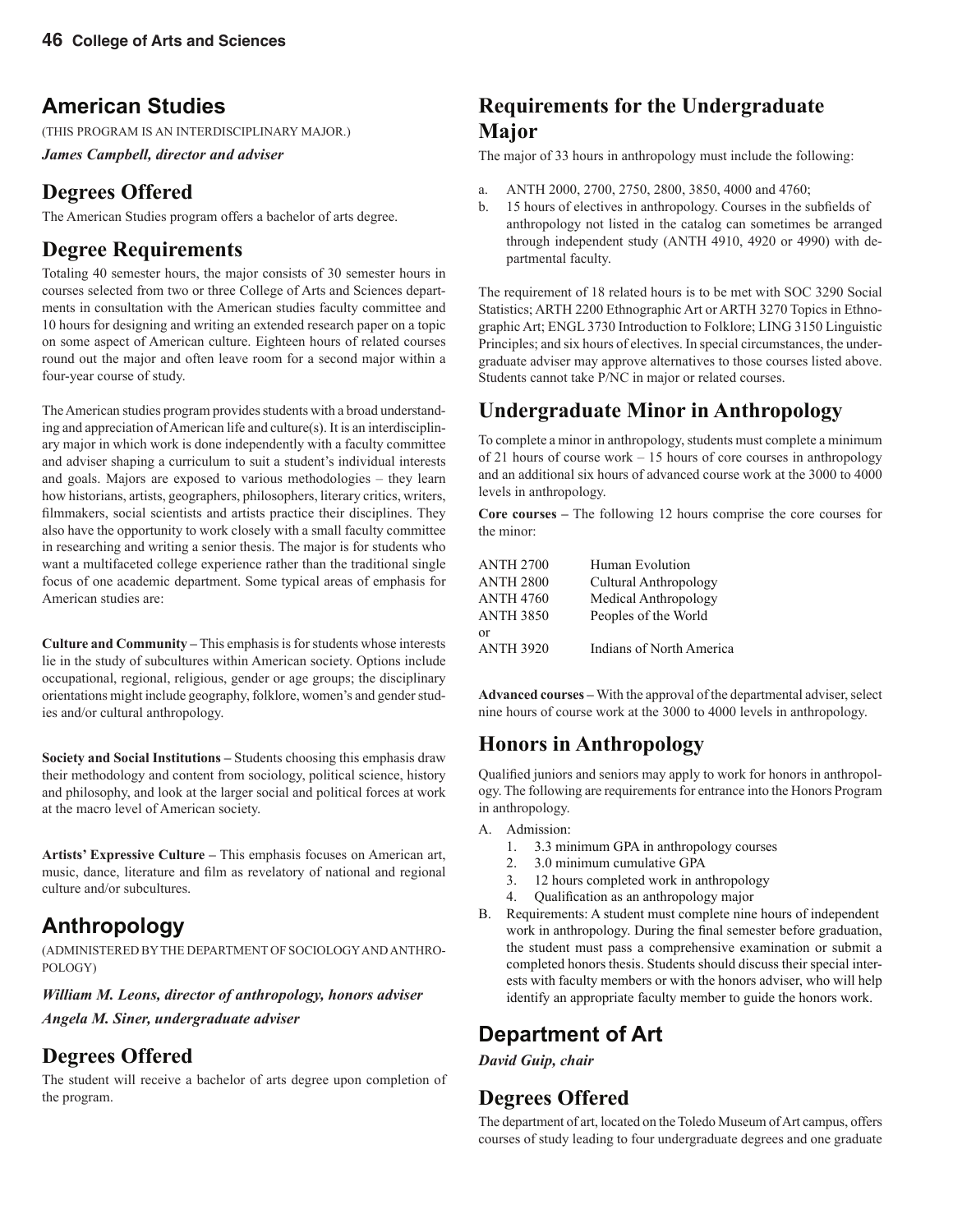degree – the B.F.A. and B.A. in studio fine arts; the B.A. in art history; the B.Ed. in art education; and the M.Ed. in art education.

The department of art, housed in the Center for the Visual Arts, the Center for Sculptural Studies and the Glass Crafts Building on the museum campus, features new instructional facilities with state-of-the-art studios and classrooms. With the exception of some introductory courses in art and art history, all instruction takes place at the museum campus, where day and evening courses are regularly scheduled. The museum campus is connected with the Bancroft campus by regularly scheduled student shuttle buses. Parking at the museum campus is available to students who have valid UT student parking permits.

#### **Advanced Placement**

#### **A. Art History**

For entering students who have taken the Advanced Placement (AP) test in art history, the art history program of the department of art will award credit as follows:

| <b>Score</b> | Course(s)        | <b>Credit</b> |                                                      |
|--------------|------------------|---------------|------------------------------------------------------|
| 3            | <b>ARTH 1500</b> | 3             |                                                      |
| 4            | <b>ARTH 1500</b> | 3             |                                                      |
|              | and              |               |                                                      |
|              | <b>ARTH 2980</b> | 3             |                                                      |
|              | <b>Total</b>     | 6             |                                                      |
| 5            | <b>ARTH 1500</b> | $\mathcal{E}$ |                                                      |
|              | and              |               |                                                      |
|              | <b>ARTH 2980</b> | 6             |                                                      |
|              | <b>Total</b>     | 9             |                                                      |
|              |                  |               | And a waiver for the requirement of ARTH 2000, 2020, |

 *2040 and 2080 for art history majors.*

#### **B. Studio Art**

For entering students who have taken the Advanced Placement portfolio exams in studio art, the studio art program of the department of art will award credit as follows:

|              | Studio Art – Drawing      |               |
|--------------|---------------------------|---------------|
| <b>Score</b> | Course(s)                 | <b>Credit</b> |
| 4 or 5       | <b>ART 1080</b>           | 3             |
|              | Studio $Art - 2-D$ Design |               |
| 4 or 5       | <b>ART 2050</b>           | $\mathbf{3}$  |
|              | Studio $Art - 3-D$ Design |               |
| 4 or 5       | <b>ART 2060</b>           | 2             |

### **Art Education**

*David Guip, director of the art education program and director of graduate studies in art education*

#### *David Guip and Katherina Danko-McGhee, undergraduate advisers*

For details on the baccalaureate program in art education, see the College of Education section of this catalog.

### **Art History**

*Marc Gerstein, director of the art history program*

*Marc Gerstein, Richard Putney and Mysoon Rizk, undergraduate advisers*

#### **Bachelor of Arts in Art History**

The bachelor of arts program provides a foundation in the history of art and architecture through introductory course work in the styles, subjects and social history of Western and non-Western art and architecture, and through advanced course work and optional directed study in art, architecture, theory and criticism. The program makes extensive use of the collections and research facilities of the Toledo Museum of Art. Internships for credit may be arranged with the Toledo Museum of Art and with other local arts organizations.

### **Curriculum in Art History**

The curriculum leading to the B.A. in art history requires a minimum of 33 hours of art history courses and a maximum of 45 hours, which must include the following:

- a. At least one course in non-Western art (such as ARTH 2100 Introduction to Asian Art, ARTH 2200 Ethnographic Art or any special course devoted to non-Western art); and
- b. A survey history of Western art composed of a sequence of four threecredit hour courses: ARTH 2000 Aspects of Ancient Art, ARTH 2020 Aspects of Medieval Art, ARTH 2040 History of Renaissance and Baroque Art and ARTH 2080 History of Modern Art. The courses may be taken in any order.

The remaining hours for the major may be selected from any courses offered by the art history program, but must include at least one writing intensive (WAC) course. Majors may elect to pursue up to six hours in Independent Study (ARTH 4990). Independent Study requires the permission of an art history faculty member who will direct the Independent Study project.

The art history major also must take 18 hours of related courses, which must be chosen from courses acceptable for major credit in studio art, anthropology, classical civilization, literature courses in English or in a foreign or classical language (in addition to the college language requirement), basic courses in a second foreign language, history, music history or literature, philosophy or religion, theater or film history, or in other areas approved by the adviser.

#### **Honors in Art History**

To earn the B.A. degree with honors in art history, the student must fulfill all requirements listed above. In addition, the student must maintain an overall GPA of 3.0 and a GPA of 3.5 in the major. In addition to the major requirement for 33 hours in art history courses, the honors student must complete two, two-credit courses, Senior Thesis I and II (ARTH 4910 and ARTH 4920). The thesis must be sponsored and supervised by a member of the art history faculty and shall be approved in final form by that faculty member.

#### **Minor in Art History**

Students may minor in art history through the declaration of the minor with the College of Arts and Sciences and the completion of a minimum of 21 hours of art history courses, which must include the following:

- a. At least one course in non-Western art, such as ARTH 2100 Intro duction to Asian Art, ARTH 2200 Ethnographic Art or any special course devoted to non-Western art; and
- b. A five-course survey history of Western art composed of five, three credit courses – ARTH 2000 Aspects of Ancient Art, ARTH 2020 Aspects of Medieval Art, ARTH 2040 History of Renaissance and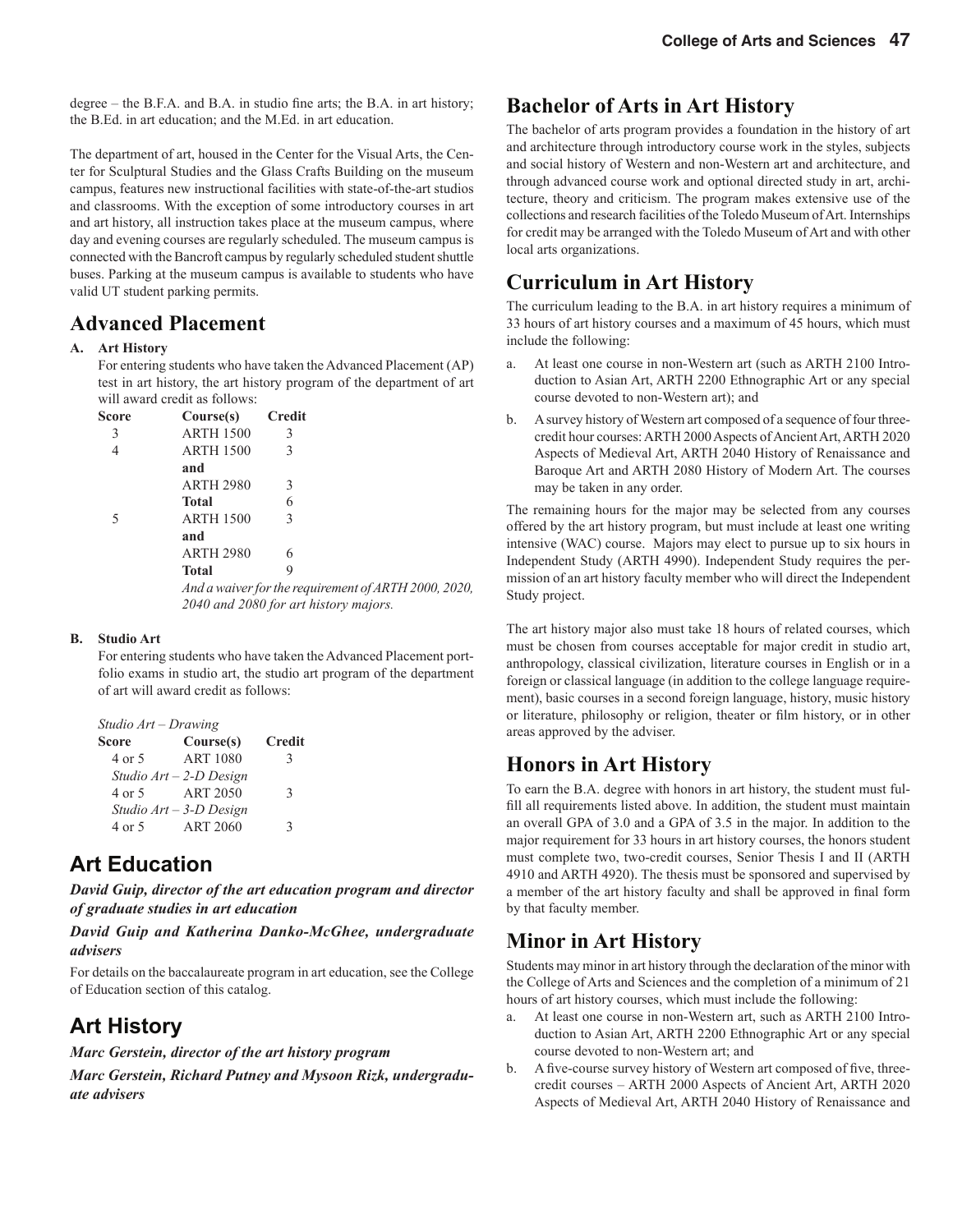Baroque Art, ARTH 2080 History of Modern Art, and ARTH 2500 Art Since 1940. The courses may be taken in any order.

The remaining hours for the minor may be selected from any courses offered by the Art history program. Minors may elect to pursue up to three hours in Independent Study (ARTH 4990). Independent Study requires the permission of an art history faculty member who will direct the Independent Study project.

#### **Studio Fine Art**

*Debra Davis, director of the studio fine art program* 

*Linda Ames-Bell, Diana Attie, Debra Davis, Rex Fogt, Thomas Lingeman, Deborah Orloff, Peter Patchen and Arturo Rodriguez, undergraduate advisers*

#### **Bachelor of Arts Degree in Studio Fine Art**

The bachelor of arts program in studio fine art provides the student with a solid foundation in art through introductory courses in drawing, design and the history of art, and it offers concentrated study of at least one specialized area of studio fine, art as well as advanced work in art history. Students may choose from the following studio concentrations – drawing, metals, painting, printmaking, sculpture, ceramics, and new media. (Note: New media requirements differ from those of other concentrations. See new media concentration requirements.) The curriculum leading to the B.A. in studio fine art requires a minimum of 45 hours of courses in the major, which must include the following:

a. Basic Skills Area/Foundations:

| ART | 1080 |  |
|-----|------|--|
| ART | 2080 |  |
| ART | 2050 |  |
| ART | 2060 |  |

- b. All students are required to take Foundations 2-D Design and Foun dations 3-D Design before they enter a major studio area. All students must take Foundations Drawing I before they enter a 3000-level studio course.
- c. Eighteen hours of work in studio fine art chosen from one of the following concentrations: ceramics, drawing, metals, painting, print making or sculpture.
- d. Fifteen hours of course work in studio electives, to be selected in consultation with the adviser; 12 of the 15 hours must be in areas outside of the area of concentration.

Students pursuing the B.A. degree may elect (beyond the minimum of 45 hours in the major) additional courses in studio fine art, provided that the total for the major does not exceed 50 hours.

In addition to the 45 hours of course work in art, the studio major pursuing the B.A. degree must take 18 hours of related course work, which must be chosen from courses acceptable for major credit, and which must include at least 15 hours in art history. Art history courses must include either ARTH 2000 or 2020; ARTH 2040; ARTH 2080; ARTH 2500 or 4500; and at least one course in history of non-Western art (such as ARTH 2100, 2200, 3250, 3270, 3300, or a special course devoted to non-Western art). All art history courses must be at the 2000 level or higher. It is highly recommended that one of the art history courses be a WAC offering. The remaining hours of related work are to be selected from courses offered in classical civilization, literature courses in English or in a foreign or classical language, history, music theory, music history, theater and theater history, dance, philosophy or religion or in other areas approved by the adviser.

For the entering freshman majoring in studio fine art, ART 1080, ART 2050, ART 2060 and ARTH 1500 should be completed by the end of the sophomore year. Students pursuing the B.A. degree may not elect the PS/ NC option in studio fine art or art history courses or in related courses.

Art majors should meet every semester with their adviser, who is assigned through the departmental office.

#### **Bachelor of Arts Degree New Media Concentration Requirements**

The curriculum leading to the B.A. in studio fine art with the new media concentration requires a minimum of 45 hours of courses in the major, which must include the following:

a. Basic Skills Area:

|     |      | Foundations will consist of the following core courses (12 hours): |  |
|-----|------|--------------------------------------------------------------------|--|
| ART | 1080 |                                                                    |  |
| ART | 2080 |                                                                    |  |
| ART | 2050 |                                                                    |  |
| ART | 2060 |                                                                    |  |

All students are required to take Foundations 2-D and Foundations 3-D before they enter a major studio area. All students must take Foundations Drawing I before they enter a 3000-level studio art course.

New Media Core (12 hours):

| ART | 2150 |  |
|-----|------|--|
| ART | 2810 |  |
| ART | 3150 |  |
| ART | 4850 |  |
|     |      |  |

b. 12 hours of course work in new media chosen from the following courses:

ART 2160, ART 3160, ART 3170, ART 3860, ART 3870, ART 4310, ART 4320, ART 4340, ART 4410, ART 4810, and ART 4910 to ART 4990 (new media sections)

c. Nine hours of course work in studio electives to be selected in consultation with the adviser. Six of the nine hours must be in areas outside of new media.

Students pursuing the B.A. degree with a concentration in new media may elect additional courses in studio fine art (beyond the minimum of

45 hours in the major), provided the total for the major does not exceed 50 hours.

In addition to the 45 hours of course work in new media, 18 hours of related course work also are required, which must be chosen from courses acceptable for major credit, and which must include at least 15 hours in art history, including a non-Western course. Art history courses must include the following:

| ARTH | 2080 | Modern Art             |
|------|------|------------------------|
| ARTH | 3500 | History of Photography |
| ARTH | 3600 | History of New Media   |

It is highly recommended that one of the art history courses be a WAC offering. The remaining hours may be selected from any courses offered in art history.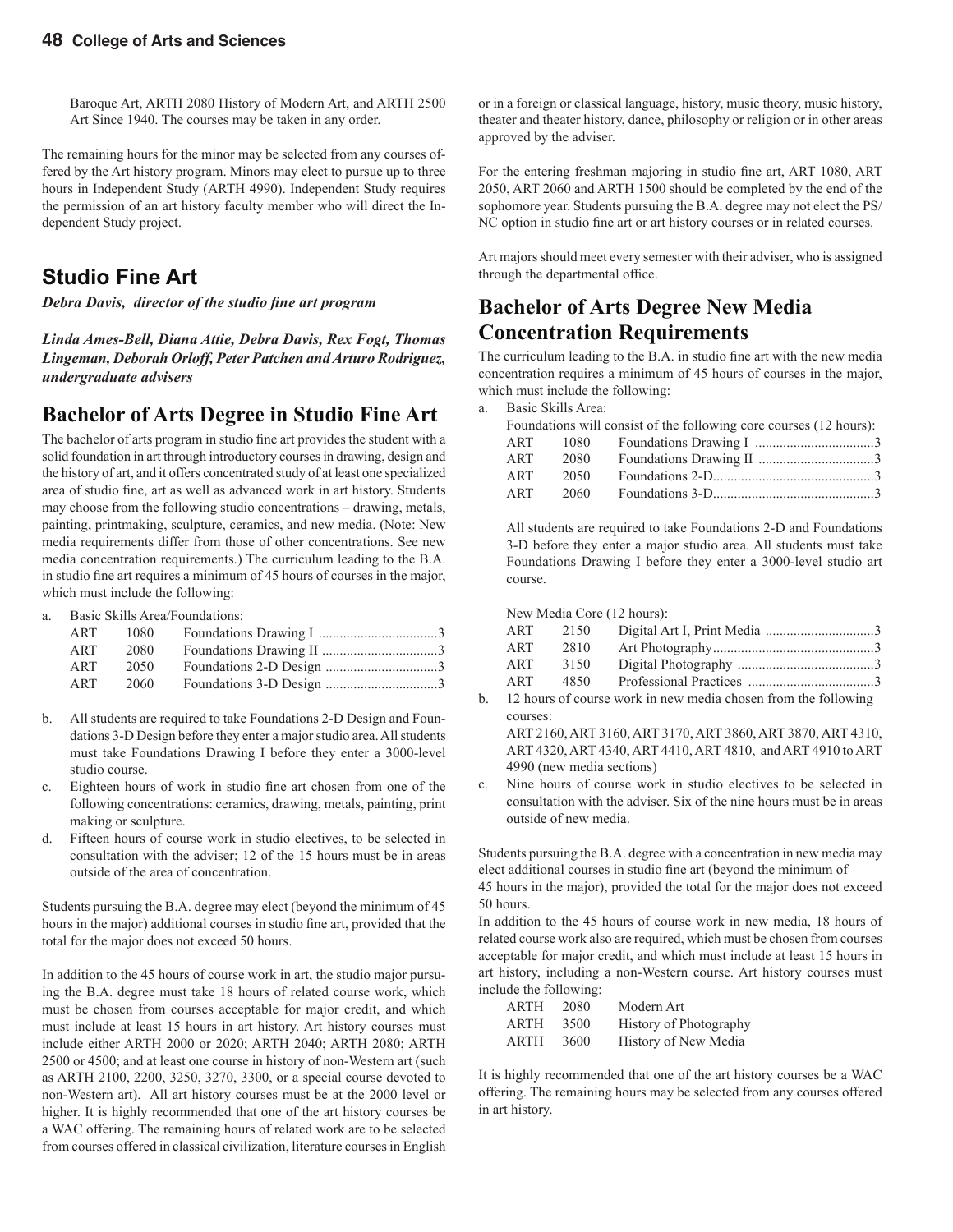### **Bachelor of Fine Arts Degree in Studio Fine Art**

The bachelor of fine arts program, which may be entered through successful application to the studio fine art faculty, provides the student, who is preparing for professional commitment to the field of studio fine art, with a more intense educational experience. Expanding on the B.A. program, the B.F.A. curriculum provides the student with a more in-depth experience in the major area of studio concentration, a second minor area of studio concentration, studio electives and advanced study of the history of art.

Students entering the B.F.A. program must choose a studio concentration from the following areas: drawing, ceramics, metalsmithing, painting, printmaking, sculpture, and mixed media. (Note: New media B.F.A. degree requirements are different from those of other concentrations. See new media B.F.A. requirements.)

Students who are interested in admission to the B.F.A. program (and who have fulfilled the requirements listed below) must apply to the chair of the B.F.A. committee and to the faculty member responsible for the student's major studio area. The student should obtain the appropriate application materials from the chair of the B.F.A. committee or from the departmental office. Note: Students must complete a minimum of two semesters of work (6 credit hours) in their major area after acceptance into the program. Students must also present finished work and work in progress to the B.F.A. committee, and have a final B.F.A. exhibition in the senior year. The department of art reserves the right to review a portfolio of student work to determine whether a major is to be retained in the B.F.A. program.

Before being admitted to the B.F.A. program, a student must have completed or be in the process of completing 60 semester hours of undergraduate study, which must include 6 hours of drawing (ART 1080, 2080); 6 hours of design (ART 2050, ART 2060) and at least 9 to 12 hours in their area of concentration, plus six hours of art history. At the time of application, the student must have maintained at least a 3.0 GPA in all courses in studio fine art and art history.

The curriculum leading to the B.F.A. degree requires 66 hours of courses in the major, which must include the following:

- a) Basic Area: 22 hours composed of 10 hours of drawing (ART 1080, 2080, 3080), and 9 hours of design (ART 2050, ART 2060, plus one course selected from ART 3060 or ART 3070), and ART 4850.
- b) Major: 23 hours chosen from one of the following studio concentrations: ceramics, drawing, metal smithing, painting, print making and sculpture. As a major, drawing requires 23 hours, in addition to the basic requirements of 10 hours listed above.
- c) Minor: 12 hours chosen from one of the following studio concen trations: ceramics, drawing, metal smithing, painting, printmaking, new media and sculpture. As a minor, drawing or design requires 12 hours, in addition to the basic requirements of 10 hours in drawing.
- d) Studio Fine Art Electives: nine hours chosen from three studio areas that differ from those pursued in the basic, major or minor areas.

In addition to the 66 hours of course work in art, the studio major pursuing the B.F.A. degree must take 18 hours of related course work, which must be chosen from courses acceptable for major credit, and which must include at least 15 hours in art history. Art history courses must include either ARTH 2000 or 2020; ARTH 2040; ARTH 2080; ARTH 2500 or 4500; and at least one course in history of non-Western art (such

as ARTH 2100, 2200, 3250, 3270 and 3300, or a special course devoted to non-Western art). All art history courses must be at the 2000 level or higher. It is highly recommended that one of the art history courses be a WAC offering. The remaining hours of related work are to be selected from courses offered in classical civilization, literature courses in English or in a foreign or classical language, history, music theory, music history, theater and theater history, dance, philosophy or religion or in other areas approved by the adviser.

Students pursuing the B.F.A. degree may not elect the PS/NC option in studio fine art or art history courses or in related courses.

Art majors pursuing the B.F.A. degree must meet every semester with their advisers, who are assigned by the B.F.A. committee.

#### **B.F.A. Degree New Media Concentration Requirements**

The curriculum leading to the B.F.A. in studio fine art with the new media concentration requires a minimum of 66 hours of courses in the major, which must include the following:

a. Basic Skills Area:

|            |      | Foundations will consist of the following core courses (15 hours):           |  |
|------------|------|------------------------------------------------------------------------------|--|
| ART        | 1080 |                                                                              |  |
| ART        | 2080 |                                                                              |  |
| ART        | 2050 |                                                                              |  |
| ART        | 2060 |                                                                              |  |
| ART        | 3060 | Mixed Media $\ldots$ $\ldots$ $\ldots$ $\ldots$ $\ldots$ $\ldots$ $\ldots$ 3 |  |
| $\alpha$   |      |                                                                              |  |
| <b>ART</b> | 3070 |                                                                              |  |

All students are required to take Foundations 2-D and Foundations 3-D before they enter a major studio area. All students must take Foundations Drawing I before they enter a 3000-level studio art course.

New Media Core (15 hours):

| ART | 1150 |  |
|-----|------|--|
| ART | 2810 |  |
| ART | 3150 |  |
| ART | 3860 |  |
| ART | 4850 |  |

- b. 21 hours of work in new media chosen from the following courses: ART 2160, ART 3160, ART 3170, ART 3870, ART 4310, ART 4320, ART 4340, ART 4410, ART 4810, and ART 4910 to ART 4990 (new media sections)
- c. 15 hours of course work in studio electives, to be selected in consultation with the adviser. Six of the 15 hours must be in areas outside of new media.

 As a condition of graduation with a B.F.A. degree in new media, candidates must:

- Complete a minimum of two semesters of study in new media after the semester in which the candidate was accepted into the B.F.A. program;
- Present work in progress each semester for departmental B.F.A. review. Candidates whose work is found to be unsatisfactory will not be retained in the B.F.A. program;
- Exhibit, under the supervision of a new media adviser and/or the B.F.A. committee, a body of works executed in new media; and
- Submit 20 slides of exhibited new media work to the department of art.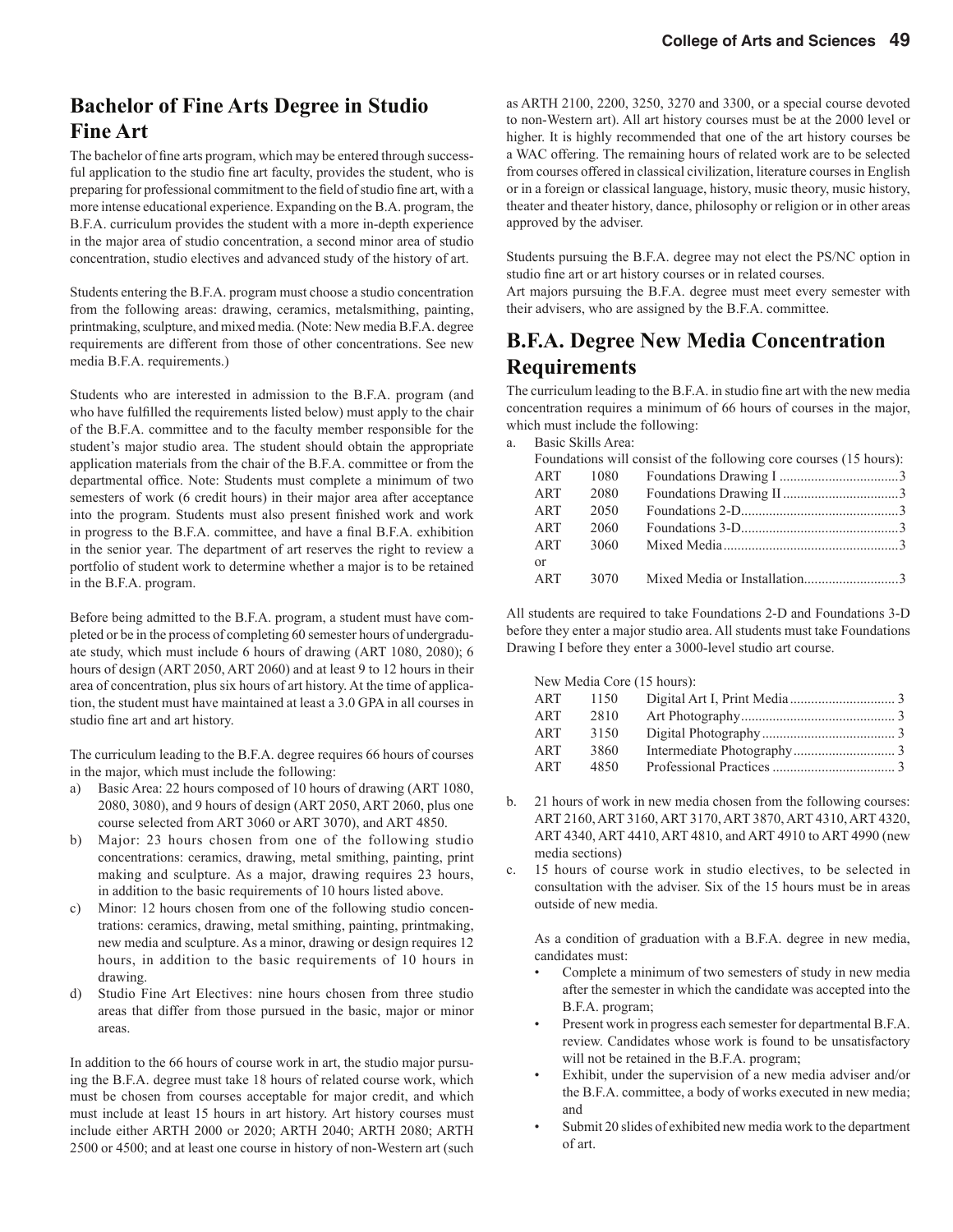In addition to the 66 hours of course work in new media, 18 hours of related course work are required, which must be chosen from courses acceptable for major credit, and which must include at least 15 hours in art history including a non-Western course. Art history courses must include:

| ARTH | 2080 | Modern Art             |
|------|------|------------------------|
| ARTH | 3500 | History of Photography |
| ARTH | 3600 | History of New Media   |

It is highly recommended that one of the art history courses be a WAC offering. The remaining hours may be selected from any courses offered in art history.

Students pursuing the B.F.A. degree may not elect PS/NC option in studio fine art, art history or related courses. Art majors pursuing the B.F.A. degree must meet every semester with their new media advisers.

#### **Honors in Studio Fine Art B.F.A. Degree**

Admission to the B.F.A. program qualifies the student for departmental honors in studio fine art. Honors students must maintain a minimum overall GPA of 3.0 and are subject to annual review by an appropriate committee designated by the studio fine art faculty.

#### **Honors in Studio Fine Art B.A. Degree**

Qualified juniors and seniors may apply to the Honors Program in studio fine art. The following are requirements for entrance into the Honors Program in studio fine art:

#### **A. Admission**

- 1.  $3.5$  minimum GPA in studio fine art
- 2. 3.3 minimum cumulative GPA
- 3. 6 hours must be completed in the area of concentration, plus 9 hours of foundations
- 4. Instructors' permission (areas of concentration: ceramics, painting, drawing, printmaking, sculpture, new media and metals)

#### **B. Requirements**

A student must have completed a minimum of six hours of honors course work in studio fine art before beginning the thesis project. (Note: This does not include six hours of concentration needed for admission into the Honors Program. Honors course work and thesis topic must be taken over a two-semester period of time.) The honors topic (paper and/or project) is to be developed in close conjunction with an honors faculty adviser. A student may enroll for the thesis topic in ART 4990-091 Special Studies: Honors Thesis for a maximum of for credit hours. The designation "honors" on the diploma will be given to students who receive a grade of A on the honors thesis and maintain a minimum GPA of 3.5 in studio fine art.

#### **Requirements for a Minor in Studio Fine Art**

The minor in studio fine art provides a general introduction to the use of tools and materials and an understanding of traditional and experimental media for the production of fine art. The minor in studio fine art is further designed to enrich the student's life by increasing her/his awareness of the world by developing skills of visual perception and communication. Students electing to minor in studio fine art must complete 21 hours of course work, including nine hours of Foundations (see below), which provide the basic technical and theoretical skills essential for a fundamental understanding of the discipline as well as a rigorous preparation for the advanced/upper division courses.

#### **Required Foundations courses: 9 hours**

|     | ART 1080 |  |
|-----|----------|--|
| ART | 2050     |  |
| ART | 2060     |  |

**Elective courses:** Upon completion of the required foundations courses, students must take 12 hours distributed in any of the following subject areas: drawing, printmaking, metals, ceramics, sculpture, painting, new media or design, with no more than nine hours in one studio area. A minimum of six hours must be in courses at the 3000 level and above.

**Recommended courses:** It is strongly recommended that the following art history survey courses be taken:

Students must maintain a minimum GPA of 2.0 for all course work in the minor. Candidates for the minor in studio fine art must have their course work verified and approved by an adviser in studio fine art or the chair of the department prior to making formal application for graduation.

#### **Asian Studies**

(THIS PROGRAM IS AN INTERDISCIPLINARY MAJOR.)

*Gene Chang, adviser*

### **Degrees Offered**

The Asian studies program offers a bachelor of arts degree.

#### **Degree Requirements**

This program is designed to provide the student with a comprehensive and systematic training in Asian affairs for a liberal education and career preparation. Emphasis is placed on political science, economics, history, geography, etc. In addition to academic courses, activities in the Institute for Asian Studies conducted through the Center for International Studies and Programs include lectures, seminars, and study abroad programs in Asia, as well as selected exchanges in the region.

In addition to the general education requirements of the University of Toledo and the College of Arts and Sciences, students will take 30 hours in Asian studies selected from the following major courses:

**Major Courses:** ARTH 2100, 3250; ECON 3500; GEPL 3120; HIST 2700, 2710, 2720, 2730, 4720, 4740 and 4750; PHIL 3500 and 4500; PSC 2680, 4690, 4780 and 4900; REL 3510; JAPN 3000 and 4000 levels.

Students must select courses from a minimum of three different departments. No more than 15 hours of course work from one department will count toward the Asian studies major. With the approval of the adviser, a maximum of six elective hours may be chosen from independent study courses offered by various departments. This general distributive pattern is designed to encourage the student to examine the various aspects of Asian studies. Asian studies majors are encouraged to take Japanese, Chinese or other Asian languages, if offered, for their foreign language requirement.

In addition to the 30 hours in the major, students are required to take 18 hours in related courses in humanities, social sciences, natural sciences, and business, chosen in consultation with the adviser. Under special cir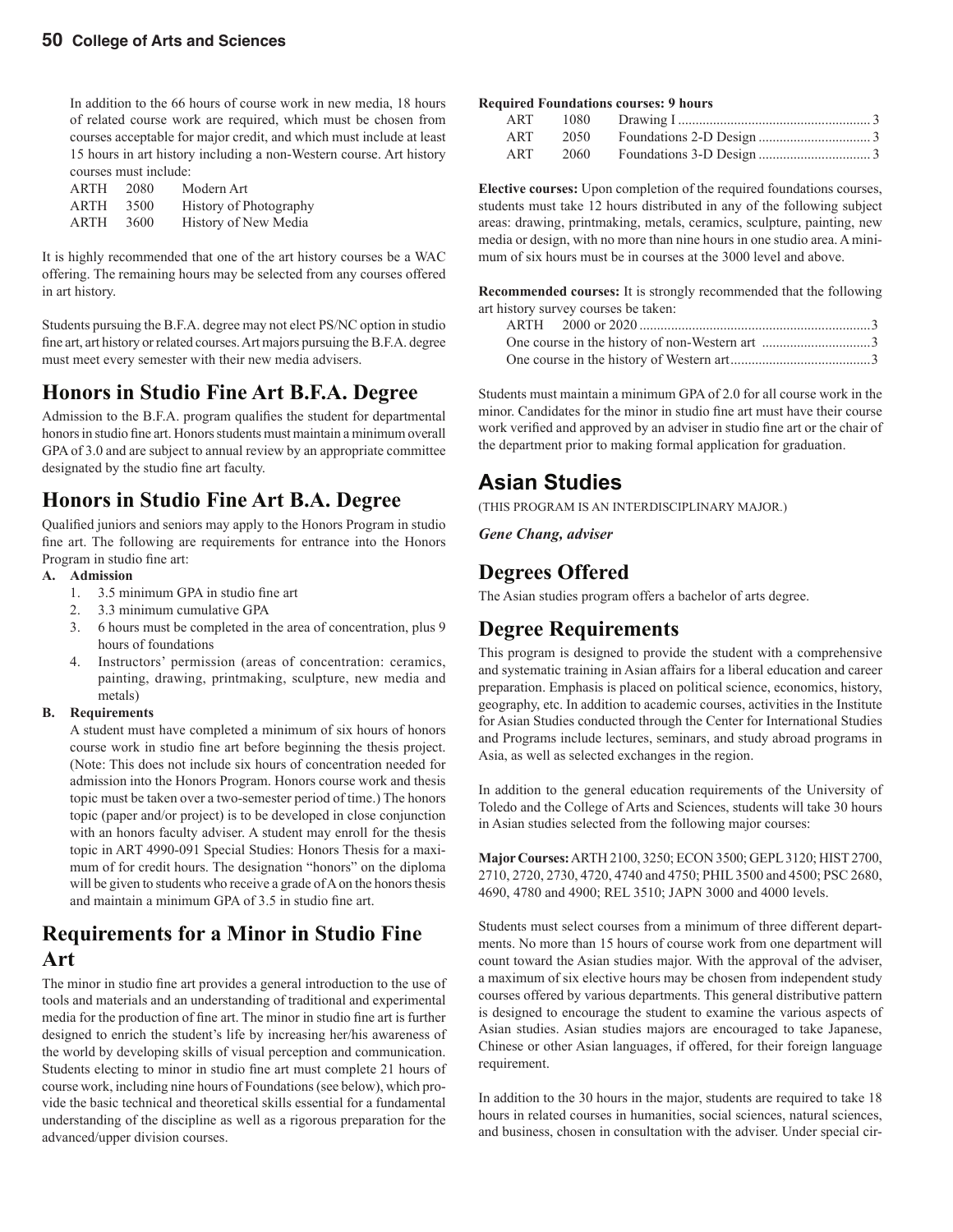cumstances, certain courses in other colleges may be used to satisfy the related requirement.

### **Astronomy**

(ADMINISTERED BY THE DEPARTMENT OF PHYSICS AND ASTRONOMY)

*Karen Bjorkman, undergraduate adviser and associate chair*

### **Degrees Offered**

The department of physics and astronomy offers a program of study leading to the bachelor of arts in astronomy.

### **Requirements for the Bachelor of Arts in Astronomy**

The B.A. in astronomy program consists of 34 hours of required astronomy and physics courses in the department of physics and astronomy, eight hours of calculus, and at least 10 additional hours in the natural sciences and mathematics, chosen with the adviser's approval. This program is intended to provide the combination of fundamental physics, together with general and advanced astronomy, required for a career in astronomy or a related area. It also has the flexibility required by students who wish to pursue interdisciplinary studies or prepare for careers in teaching or other professions requiring a fundamental understanding of the physical sciences.

**Basic astronomy sequence:** The sequence ASTR 2010 to 2020 (6 hours) is required.

**Advanced astronomy courses:** The advanced courses ASTR 4810, 4820 and 4880 (9 hours) are required.

**Physics courses:** Either the sequence PHYS 2130 to 2140 (10 hours), or the sequence PHYS 2070 and 2080 to 2100 (12 hours) is required. In addition, PHYS 3180, 3310 and 3610 (9 hours) are required.

**Required mathematics courses:** One of MATH 1830, 1850 or 1920, and one of MATH 1840, 1860 or 1930 (8 hours) are required.

**Other courses in related areas:** At least 10 additional hours in natural sciences and mathematics, chosen with adviser's approval. Possibilities include BIOL 2150, 2160, 2170 and 2180; CHEM 1230, 1240, 1280 and 1290; GEOL 1010, 2210 and 2220; one of MATH 1890 or 2890; one of MATH 2850, 2880 or 2950; and one of MATH 3820, 3860 or 3880.

**Free electives:** Elective hours total 29 to 43 and may include, for example, ASTR 4800 and ASTR 2310, 2320, 2330 and 2340.

### **Department of Biological Sciences**

*Patricia R. Komuniecki, chair and adviser for Salford University Exchange program*

*Douglas Leaman, graduate adviser*

*Charles Creutz, undergraduate adviser (medical technology)* 

*John Plenefi sch, departmental honors adviser*

*Scott Leisner, undergraduate adviser*

*Ernest F. DuBrul, undergraduate adviser*

#### **Degrees Offered**

The department of biological sciences offers a degree program for a bachelor of science. The department of earth, ecological and environmental sciences also offers a degree program for a bachelor of science in biology, with a concentration in ecology and organismal biology (see department's section for requirements).

#### **Advanced Placement**

Students with a score of 3 will receive credit for BIOL 1120; students with a score of 4 will receive credit for BIOL 2150; students with a score of 5 will receive credit for BIOL 2150 and 2170.

Students earning Advanced Placement (AP) scores of 4 or 5 may receive credit for BIOL 2160 and/or BIOL 2180 upon evaluation of their AP laboratory materials by the department of biological sciences.

### **Requirements for the Bachelor of Science in Biology**

The B.S. program requires at least 34 hours of biology and includes a core of BIOL 2150, 2160, 2170, 2180, 3010, 3030, 3070 (or 3410) and 3090. In addition, students must complete at least nine hours of biology elective courses numbered above BIOL 3000, which must include at least two courses with laboratory or field experiences. Undergraduate research satisfies the laboratory requirement. Finally, students must complete BIOL 4700 in their final year.

Cognate course work in mathematics, physics and chemistry also is required as follows: MATH 1750 and 1760 or MATH 1830 and 1840 or MATH 1850 and 1860; PHYS 2070 and 2080 or PHYS 2130 and 2140; CHEM 1230, 1240, 1280, 1290, 2410, 2420 and 2460.

All courses for major or related area credit toward the above degree program will be available as either a graded or a P/NC course.

### **Requirements for the Minor in Biology**

The minor in biology requires 22 credits and the following courses: BIOL 2150, 2160, 2170, 2180, 3010, 3030, 3090 and 3070 or 3410.

### **Honors in Biology**

The department of biological sciences Honors Program is available for qualified majors. Admission is by invitation and is based on performance in required biology courses completed during the freshman and sophomore years. Potential students should indicate their interest in this program to the departmental honors adviser before the beginning of the sophomore year.

To receive an undergraduate degree with honors in biology, all requirements for the B.S. degree must be completed. In addition, the program of study must include honors sections of at least two biology courses. Honors students must select a faculty research director, complete six credits of Undergraduate Research/Honors Thesis (BIOL 4910, which cannot be counted as required electives), prepare a senior thesis for submission to the department before completion of the senior year, present the research to the department, and maintain a minimum GPA of 3.2 overall and in biology courses.

The senior thesis may be fulfilled in one of three ways:

- 1. Laboratory research in a faculty member's laboratory;
- 2. Laboratory research in a summer or academic year program, in which the student carries out full-time independent research for at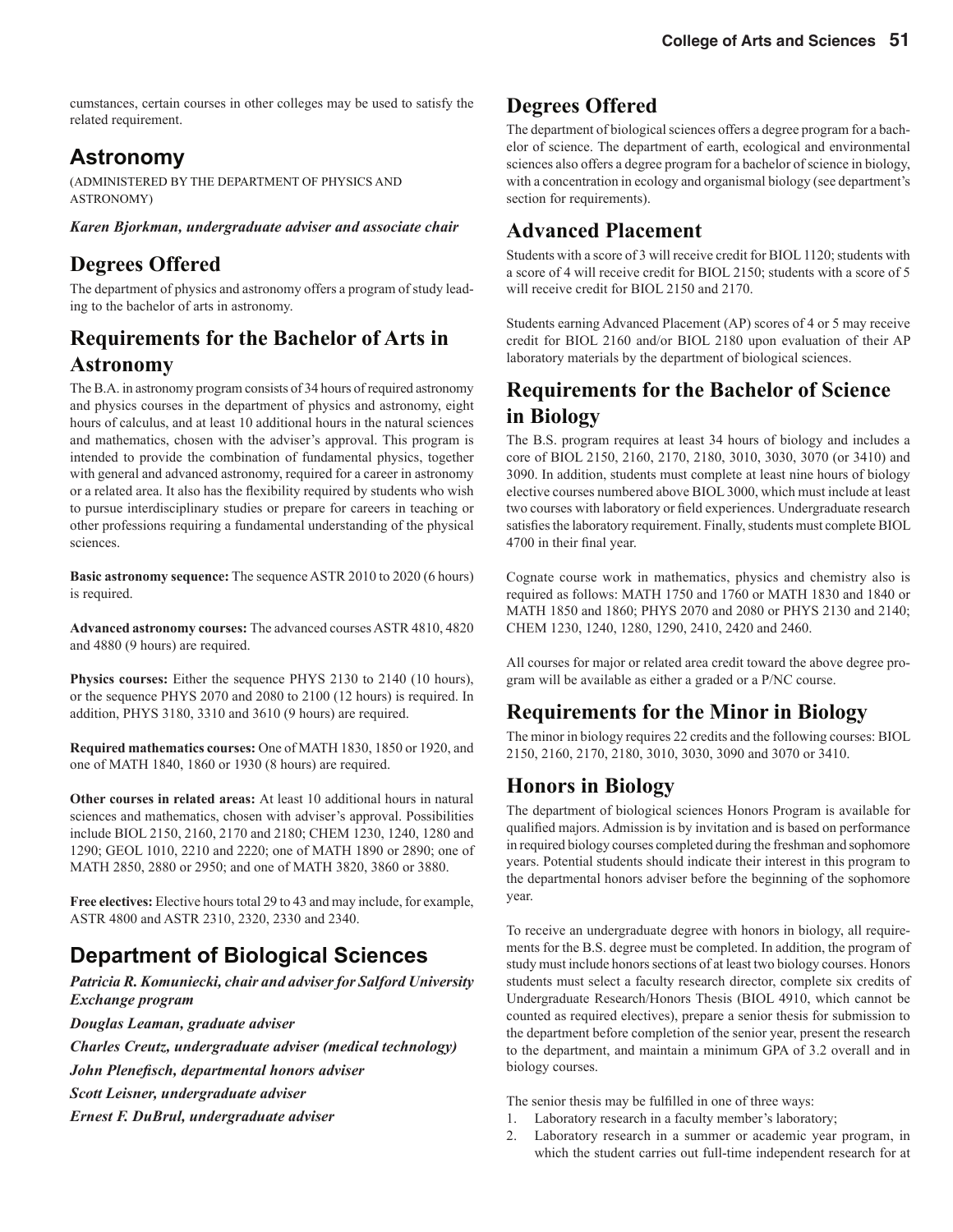least 10 weeks under the direction of a senior scientist on a topic approved by the departmental honors adviser;

3. Laboratory research in the laboratory of a senior scientist who is not a member of the department of biological sciences.

Options 2 and 3 must be approved in advance by the departmental honors adviser, who will monitor progress and direct the 4910 courses.

### **Junior Year Studies in England for Biology Majors**

The College of Arts and Sciences participates in a well-established exchange program with the University of Salford, England. Selected UT students have the opportunity to spend their junior year at Salford. Participants in the program will pay their instructional and general fees to The University of Toledo. Eligibility to participate in the program is based on criteria established by the department of biological sciences.

Information on the program may be obtained from the departmental exchange program adviser, Dr. Patricia R. Komuniecki. Details are available on academic issues, living accommodations, recreational opportunities and life in England on the departmental Web site at *www.biosciences. utoledo.edu.*

### **Medical Technology Program/Clinical Laboratory Sciences**

This program prepares students for certification as medical technologists. Students are expected to complete three or four years of baccalaureate college work and then 12 months of training in a hospital school of medical technology. A certification examination is taken at the successful completion of a hospital training program. The requirements for certification are established by the Board of Registry of the American Society of Clinical Pathologists and the American Society of Medical Technologists.

Courses required for admission to accredited hospital schools of medical technology include:

BIOL 2150, 2160, 2170, 2180, 3010, 3030, 3070, 3510, 4030, 4040 and 4050 CHEM 1230, 1240, 1280, 1290, 2410, 2420 and 2460 MATH 1750 and 1760 PHYS 2070 and 2080

The medical technology adviser will assist students in planning the sequence in which these courses are taken during the student's three or four years at the University. A minimum cumulative GPA of 3.0 is necessary for serious consideration for acceptance by the hospital schools of medical technology. Furthermore, the number of available internships is extremely limited. Therefore, interested applicants should consult with the medical technology adviser, Dr. Charles Creutz, before selecting this professional career option.

Information concerning terms of instruction, admission dates, stipends, tuition, housing arrangements, uniforms, and contractual obligations for the affiliate hospital may be obtained by contacting the educational coordinator, Karlyn Lange, M.T. (ASCP), educational coordinator, St. Vincent's Hospital.

### **Department of Chemistry**

*A. Alan Pinkerton, chair Jon R. Kirchhof, associate chair* *Xiche Hu, director of graduate studies Max O. Funk, undergraduate advising coordinator Bruce A. Averill, undergraduate adviser Dean M. Giolando, undergraduate adviser* 

## **Degrees Offered**

The department of chemistry offers a degree program for a bachelor of arts or a bachelor of science.

#### **Advanced Placement**

Students with a score of 3 on the Advanced Placement Exam will receive credit for CHEM 1090; students with a score of 4 will receive credit for CHEM 1230 and 1280; students with a score of 5 will receive credit for CHEM 1230, 1280, 1240 and 1290.

#### **Requirements for the Undergraduate Major**

For the bachelor of arts degree in chemistry, the following courses must be included: CHEM 1230, 1240, 1280, 1290, 2410, 2420, 2460, 2470, 3310, 3360, 3710, 3720, 3510 or 3610, and 3860. The following related courses are required: MATH 1830 or 1850, MATH 1840 or 1860, and PHYS 2070 and 2080.

For the bachelor of arts degree in chemistry with a concentration in biochemistry, the following courses must be included: CHEM 1230, 1240, 1280, 1290, 2410, 2420, 2460, 2470, 3310, 3360, 3510, 3520 and 3560 and one additional course from CHEM 3710, 4500, 4510, 4520 or 4530. The following related courses are required: MATH 1750 or 1830 or 1850, MATH 1760 or 1840 or 1860, and PHYS 2070 and 2080.

For the bachelor of science degree in chemistry, the following courses must be included: CHEM 1230, 1240, 1280, 1290, 2410, 2420, 2480, 2490, 3310, 3360, 3510, 3610, 3730, 3740, 3860, 3870, 4300 and 4880. Optional advanced chemistry courses include CHEM 3520, 4620 and 4980. CHEM 4910 also can be taken as an advanced chemistry course with a minimum of three credit hours. The following related courses are required: MATH 1830 or 1850, MATH 1840 or 1860 and 2850, and PHYS 2130 and 2140. A minimum cumulative GPA of 2.5 in chemistry is required for graduation with this degree.

The bachelor of science degree program meets the minimum standard of the American Chemical Society as specified by its Committee on Professional Training, so that the degree recipients are certified by the American Chemical Society and are eligible for full membership in the society. The department of chemistry strongly advises students who wish to enroll in 3000- or 4000-level courses to earn minimum grades of C in prerequisite courses. Students pursuing a chemistry major may not elect the P/NC option in major or related courses, or prerequisites for these courses, except as noted in specific course descriptions.

### **Experience in Research**

The department offers experience in research under faculty guidance at all levels, in CHEM 2910, 3910 and 4910. Students are encouraged to talk with faculty members about research participation and to consult with more than one faculty member about appropriate projects. A student who wishes to participate in research should obtain the consent of a faculty member who agrees to guide this work and the approval of a departmental undergraduate adviser before the first day of the first semester that he/she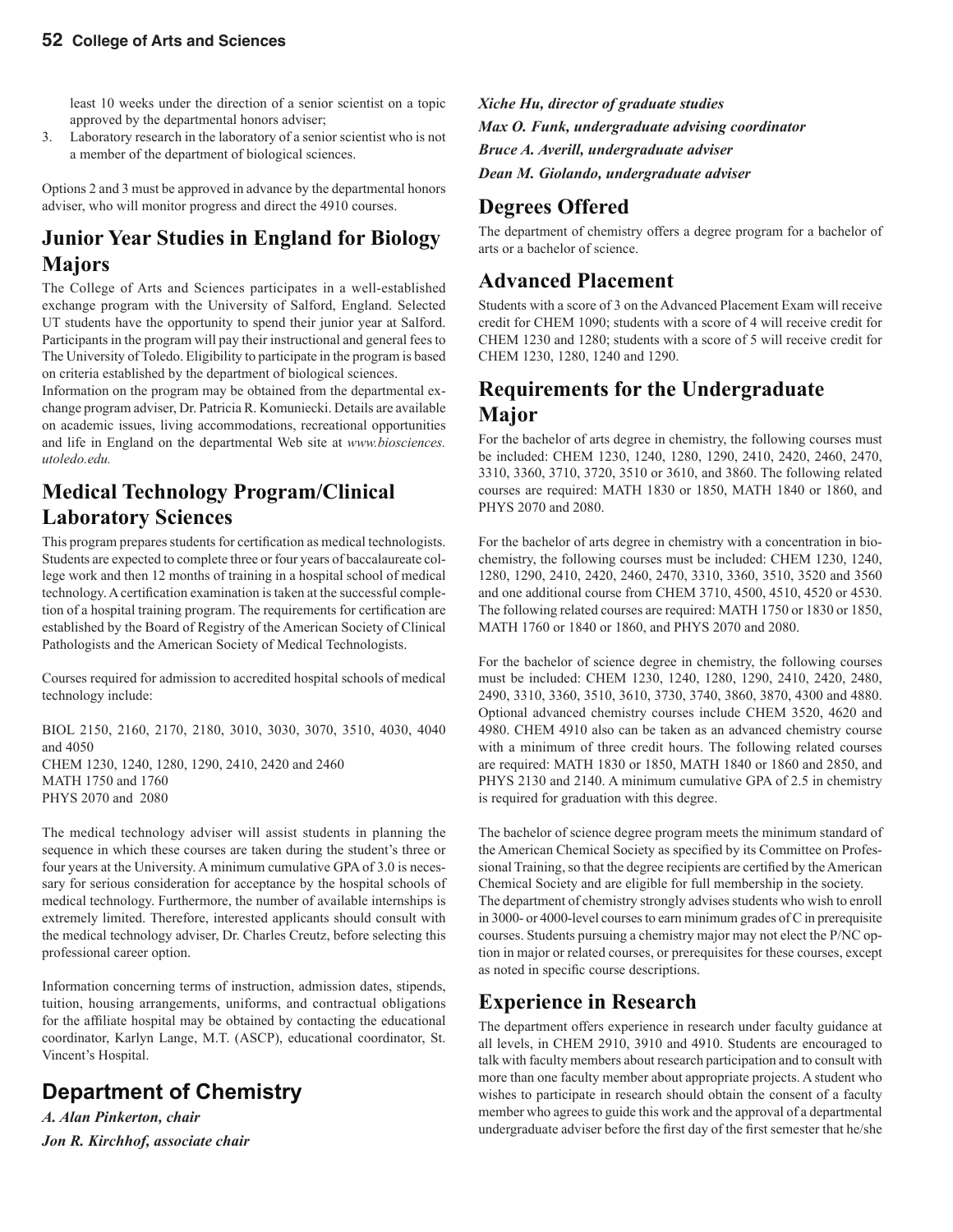enrolls for CHEM 2910, 3910 or 4910. Students may enroll in the different courses, CHEM 2910, 3910 and 4910, with different faculty members.

#### **Minor in Chemistry**

The minor in chemistry is designed to complement the objectives of students in a variety of majors. A minimum of 22 hours of chemistry courses and a minimum GPA of 2.0 in those courses are required for the minor in chemistry. No courses in the minor may be taken P/NC except CHEM 4920. The following courses must be included: CHEM 1230, 1240, 1280, 1290, 2410, 2420, 2460 and 2470 (or 2480 and 2490). For the minor in chemistry, additional courses must be selected from the following: CHEM 3310, 3360, 3510, 3520, 3560, 3610, 3710, 3720, 3730, 3740, 3860, 3870, 4300, 4500, 4510, 4520, 4530, 4620, 4880 and 4920. MBC 3550 and 3560 may be substituted for CHEM 3510 and 3520.

#### **Honors in Chemistry**

Qualified students may be invited to work for the citation "honors in chemistry."

- **A. Admission:** The Honors Program is open to all chemistry majors studying toward the B.S. degree and to other students with the consent of the departmental honors adviser and the chair of the department. The program may be undertaken concurrently with University Honors. Admission to the departmental Honors Program is based on academic standing, recommendations by instructors and an interview with the departmental honors adviser. A minimum overall GPA of 3.3 and a minimum GPA of 3.5 in chemistry course work are typically required for admission and for retention in the program. Any student may petition the departmental honors adviser for admission to the program. A student should normally begin the program no later than the end of the sophomore year.
- **B. Requirements:** Each honors student must satisfactorily complete CHEM 4910, independent research, with a written thesis and an oral research report upon completion of the research project. A minimum of six hours of chemistry courses at the 3000 and 4000 levels, in addition to CHEM 4910, must be taken for honors. These courses must be in at least two different areas of chemistry, to be selected from among analytical chemistry, biochemistry, inorganic chemistry, organic chemistry and physical chemistry. The instructor in each of these courses will plan activities above the normal requirements of the course for the honors student, in line with the aims of the Honors Program, to encourage independent scholarship. Outside reading and writing may be important components of each Honors course assignment. Students enrolled in the departmental Honors Program also are encouraged to participate in the department's colloquium program. For good standing, a minimum overall GPA of 3.3 and a minimum GPA of 3.5 in chemistry course work must be maintained throughout the program.

### **Junior Year Studies in England for Chemistry Majors**

The University of Toledo has an exchange program agreement with the University of Salford, England. Selected UT students spend their junior years at Salford, and students in the Salford three-year chemistry honors program spend their second year at UT. Eligibility is based on scholastic standing. Participants in the program pay their instructional and general fees to their home institutions. Information on the program may be obtained from the departmental international exchange adviser.

#### **Department of Communication**

*James Benjamin, chair Amy Capwell-Burns, general communication adviser Joseph Clark, public relations adviser Paul Fritz, general communication adviser Paulette Kilmer, journalism adviser Richard J. Knecht, general communication adviser Jacqueline Layng, associate chair and adviser for communication minor Paul A. Many, journalism adviser Brian Patrick, general communication adviser Donald Reiber, broadcasting adviser Fatima A. Shousher, public relations adviser David E. Tucker, broadcasting adviser Raymond Jackson, adviser*

### **Degrees Offered**

The department of communication offers a degree program for a bachelor of arts in communication. Students may select classes from areas that include, but are not limited to, human communication, journalism, broadcasting and public relations.

### **Requirements for the General Communication Major**

- 1. All general communication majors must complete the following communication classes with a C or better: COMM 2000, 2400, 2600 and 3870. It will also be necessary to achieve a pass in COMM 4910.
- 2. All general communication majors must take a minimum of eight hours and a maximum of 16 hours from the following applied communication classes: COMM 2100, 2120, 2150, 2210, 2220, 2630, 2810, 2990, 3150, 3270, 3280, 3610, 3810, 3830, 3880 and 4630. Independent Study hours (COMM 2990) may not count toward the minimum requirement of eight hours.
- 3. All general communication majors must take a minimum of eight hours and a maximum of 12 hours from the following conceptual communication classes: COMM 3180, 3820, 3840, 3850, 3890, 4090, 4220, 4250, 4330, 4640, 4810, 4830, 4900 and 4990. Independent Study hours (COMM 4990) may not count toward the minimum requirement of eight hours.
- 4. A minimum of 35 semester hours is required in the major. A maximum of 43 semester hours is permitted by the college.
- 5. All general communication majors must take a minimum of 18 semester hours in related areas. These classes are to be chosen in consultation with a departmental adviser.
- 6. Students majoring in communication may not elect PS/NC grading in major courses.

### **Requirements for the General Communication Minor**

All communication minors are required to take COMM 2000 Mass Communication and Society and COMM 2400 Information Analysis and Synthesis.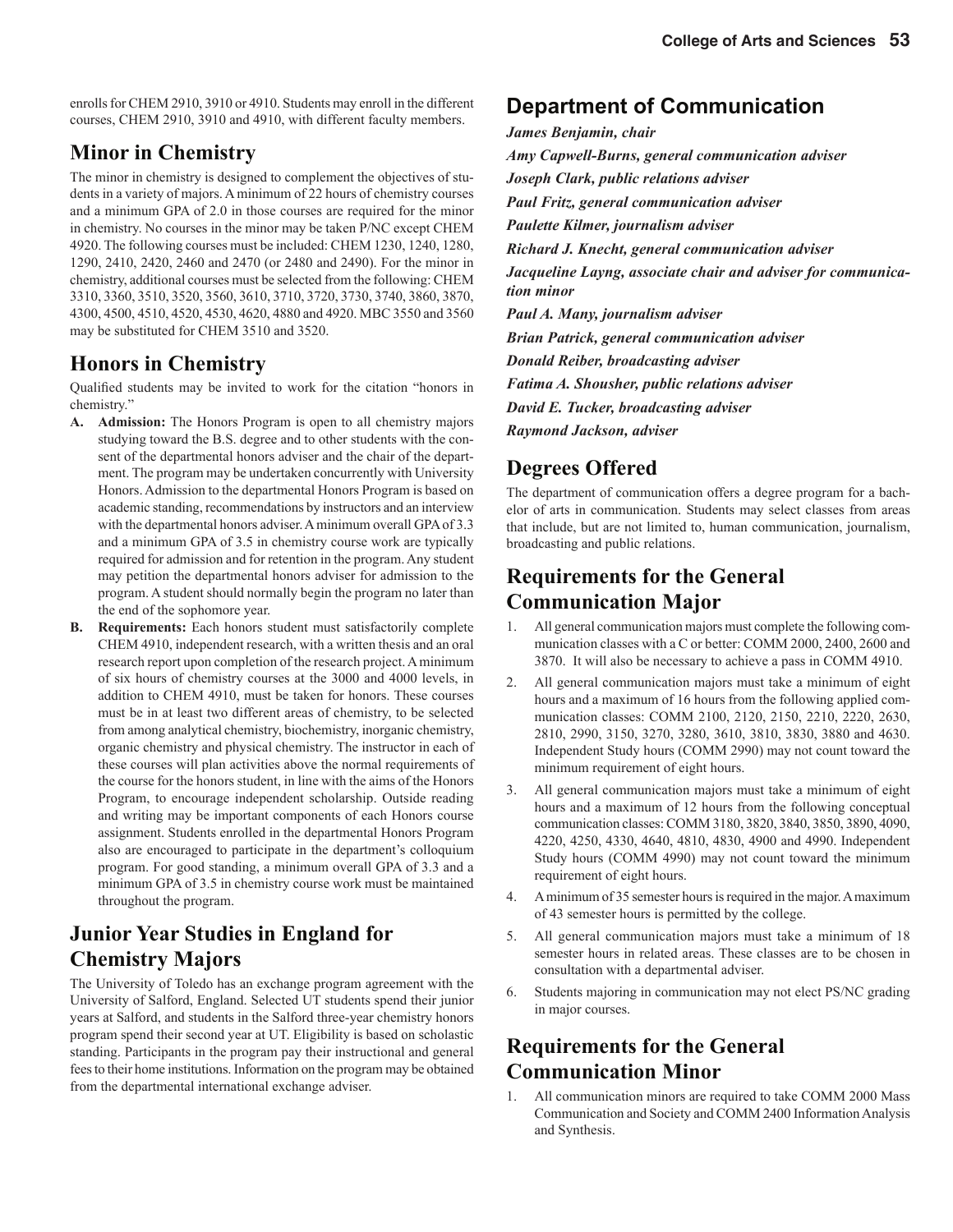2. In addition, students are required to take a total of 15 hours, six to nine semester hours from the applied and conceptual categories. Applied communication courses include the following: COMM 2100, 2120, 2150, 2210, 2220, 2600, 2630, 2810, 2990, 3150, 3270, 3280, 3610, 3810, 3830, 3880 and 4630. Independent Study hours (COMM 2990) may not count toward the minimum requirement of six hours. Conceptual communication courses include the following: COMM 3180, 3290, 3720, 3820, 3840, 3850, 3890, 4090, 4210, 4220, 4250, 4330, 4640, 4810, 4830, 4900 and 4990. Independent Study hours (COMM 4990) may not count toward the minimum requirement of six hours.

#### **Honors in Communication**

Qualified students may be invited to work for the citation "honors in communication."

- **A. Admission:** Communication majors who are enrolled in the University Honors Program may enroll for department of communication honors.
- **B. Requirements:** In addition to meeting the requirements for the undergraduate major, at least 11 of those hours must be designated communication honors. Five hours of Honors Thesis credit will satisfy the research requirement. Minimum GPA requirements are the same as those for college honors.

### **Minor in Disability Studies**

(THIS PROGRAM IS INTERDISCIPLINARY. SEE THE LAW AND SOCIAL THOUGHT PROGRAM FOR THE CONCENTRATION IN DISABILITY STUDIES.)

#### *Mark Sherry, director and adviser*

The minor will consist of a minimum of 21 hours of course work. No more than six hours of courses taken for minor credit may be applied to the total College of Arts and Sciences Distributive Requirements. A student must maintain a minimum GPA of 2.0 in the minor course work. DST 2020 Disability Studies in the United States is recommended, but does not apply to the minor.

#### **Required Disability Studies Courses**

| <b>DST</b> | 3020 | Definitions of Disability       |
|------------|------|---------------------------------|
| <b>DST</b> | 3030 | Issues in Disability Studies    |
| <b>DST</b> | 4890 | Disability Studies Research and |
|            |      | Methodologies                   |
| <b>DST</b> | 4940 | Internship                      |

#### **Recommended Electives**

Select a minimum of nine hours with the adviser's advance approval.

#### *Humanities*

| ENGL        | 3050 | Persuasive Writing                         |
|-------------|------|--------------------------------------------|
| <b>HIST</b> | 4490 | Witchcraft and Magic in Medieval and Early |
|             |      | Modern Europe                              |
| <b>HIST</b> | 4830 | Theory of Public History                   |
| <b>HIST</b> | 4980 | The Holocaust                              |
| PHIL        | 3310 | Science and Society                        |
| PHIL        | 3370 | <b>Medical Ethics</b>                      |
| <b>WGST</b> | 4170 | Mental Health and Gender                   |
| <b>WGST</b> | 4980 | Special Topics: Feminism and Disability    |
|             |      |                                            |

*Social Sciences*

| <b>ANTH</b> | 4760 | Medical Anthropology                   |
|-------------|------|----------------------------------------|
| <b>ECON</b> | 4750 | <b>Medical Economics</b>               |
| <b>GEPL</b> | 3750 | <b>Transportation Geography</b>        |
| <b>GEPL</b> | 3810 | Political Geography                    |
| <b>GEPL</b> | 4530 | Principles of Urban Planning           |
| <b>GEPL</b> | 4550 | Community Economic Planning            |
| <b>GEPL</b> | 4600 | Urban Design                           |
| <b>PSC</b>  | 3800 | <b>Sexual Politics</b>                 |
| <b>PSC</b>  | 4330 | <b>Health Care Policy</b>              |
| <b>PSC</b>  | 4350 | <b>Health Care Delivery Systems</b>    |
| <b>PSC</b>  | 4410 | Management of Nonprofit Organizations  |
| <b>PSC</b>  | 4530 | Civil Rights                           |
| <b>PSY</b>  | 3200 | Personality and Individual Differences |
| PSY         | 3210 | <b>Clinical Psychology</b>             |
| PSY         | 3220 | Psychopathology of Childhood           |
| SOC         | 4180 | <b>Medical Sociology</b>               |

### **Department of Earth, Ecological and Environmental Sciences**

*Michael W. Phillips, chair and undergraduate adviser, geology Elliot J. Tramer, associate chair and director, environmental studies; undergraduate adviser, environmental sciences, ecology and organismal biology*

*V. Max Brown, undergraduate adviser, environmental sciences*

*Alison Spongberg, undergraduate adviser, environmental studies*

#### **Degrees Offered**

The department of earth, ecological and environmental sciences offers degree programs for a bachelor of arts in environmental studies, a bachelor of science in environmental science, a bachelor of arts and a bachelor of science in geology, and a bachelor of science in biology with a concentration in ecology and organismal biology. The department of biological sciences also offers a degree program for a bachelor of science in biology (see department of biological sciences' section for requirements).

#### **Advanced Placement**

For a score of 3, 4 or 5 on the Environmental Science Advanced Placement exam, the department will award credit for EEES 2010 (3 credits).

#### **Requirements for the Bachelor of Arts Degree in Environmental Studies and the Bachelor of Science Degree in Environmental Sciences**

All students in the B.A. and B.S. programs must complete the following courses: EEES 1020, 2010, 2100, 2150, 2160, 2400, 2500, 3050 and 3900, as well as MATH 2600, PSC 4340, ECON 4240, GEPL 3900 and PHIL 3180. Prerequisites will be waived for environmental studies (ENST) and environmental sciences (ENSC) majors enrolling in the above courses.

All environmental studies and environmental sciences students also will select an area of concentration in an academic department within the College of Arts and Sciences. Students must complete at least 21 to 22 hours of course work in their area of concentration, depending upon the department chosen. Some departments may provide a list of courses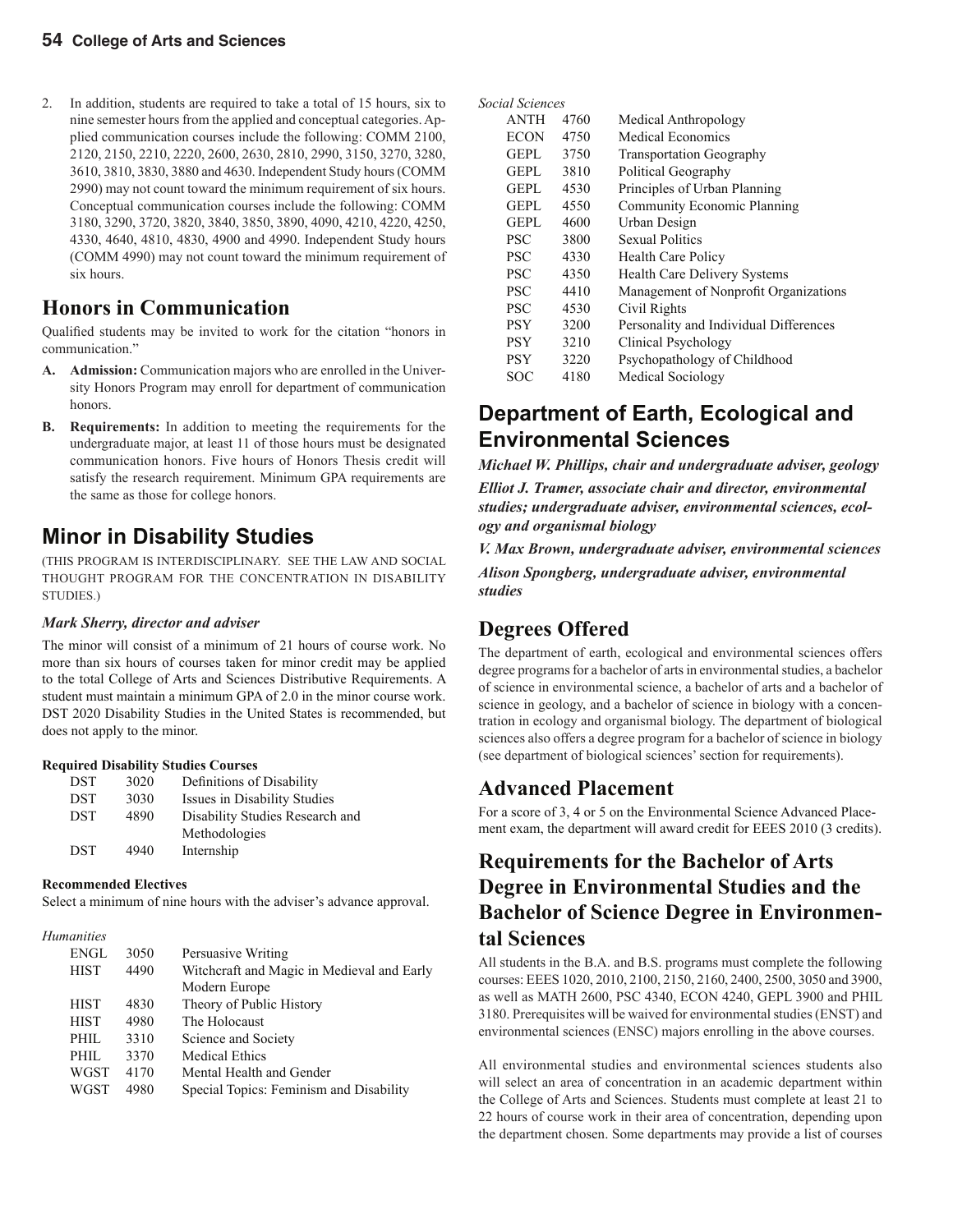appropriate for environment studies and environmental sciences majors. Students also are required to complete an environment-related internship in an agency, corporation, university laboratory or other approved location. With the exception of EEES 4940, students may not take any courses required in the major as P/NC.

In addition to the above requirements, students in the B.S. program must also complete the following: EEES 3060; CHEM 1230, 1240, 1280 and 1290; and MATH 1750 and 1760 or MATH 1850 and 1860. Students in the B.A. program also must take CHEM 1090, 1100 or 1230, and MATH 1180. Students choosing a concentration in economics must complete either MATH 1320 and 1330, or MATH 1340, or MATH 1750 and 1760 instead of taking MATH 1180.

### **Minor in Environmental Sciences**

Students electing to minor in environmental sciences must complete at least 22 hours of course work consisting of EEES 2010, 2100, 2150, 2400, and at least eight additional hours of EEES course work listed at 3000 or 4000 level. At least one, one-hour EEES laboratory course must be included. A minimum GPA of 2.0 in the EEES course work is required, and the program must be approved in advance by a departmental adviser.

### **Junior Year Studies in England for Environmental Studies/Sciences Majors**

The College of Arts and Sciences of The University of Toledo participates in an exchange program with the University of Hertfordshire, England. Selected UT students have the opportunity to spend their junior year at Hertfordshire. Participants in the program will pay their instructional and general fees to The University of Toledo. Eligibility to participate in the program is based on scholastic criteria. Information on the program may be obtained from the departmental exchange program adviser. Details are available on academic issues, living accommodations, recreational opportunities and life in England.

#### **Requirements for the Bachelor of Science Degree in Geology**

The bachelor of science degree in geology requires a minimum of 35 hours in the major, including the following: EEES 2100, 2210, 2220, 2500, 3200, 3320, 4000, 4010, 4610, 4650 and 4920. In addition, the following related courses are required: MATH 1850 and 1860 or MATH 1750 and 1760; CHEM 1230, 1240 and 1280; and PHYS 2070 and 2080 or PHYS 2130 and 2140. Students must achieve a minimum GPA of 2.5 in the major to graduate. Additional geology courses may be taken, but only a maximum of 50 hours may be applied toward the degree requirement. Students may not take any required course in the major or related areas as P/NC.

#### **Requirements for the Bachelor of Arts Degree in Geology**

The bachelor of arts degree in geology requires a minimum of 34 hours in the major. All students must complete the following: EEES 1010 or 2100, and EEES 2500, 2210, 2220, 3320, 4650 and either 3200 or 4610, as well as an additional four geology electives at the 3000 or 4000 level. In addition, students must complete MATH 1340 or MATH 1320 and 1330 or an approved higher level math course; CHEM 1230 and 1280; and seven to nine hours of approved electives in astronomy, biology (including EEES ecology courses), chemistry, engineering, geography and planning and/or physics. This degree is designed to give students greater flexibility in designing a program of study tailored to their specialized interests in geology and the related sciences. Students must achieve a minimum GPA of 2.0 in the major to graduate. Additional geology courses may be taken, but only a maximum of 40 hours may be applied toward the degree requirements. Students may not take any required course in the major or related areas as P/NC.

### **Minor in Geology**

Students electing to minor in geology must complete a minimum of 22 hours of course work, consisting of 14 hours of basic required courses (EEES 2210, 2220, 2500, 3200 and 3320) and 8 additional hours chosen from any other formal 3000- or 4000-level geology courses. The departmental undergraduate adviser must approve a program of study in advance, and a minimum GPA of 2.0 must be achieved for the course work completed in the minor.

#### **Requirements for the Bachelor of Science Degree in Biology with a concentration in Ecology and Organismal Biology**

The bachelor of science degree in biology with a concentration in ecology and organismal biology requires a minimum of 24 hours in the major, including EEES 2150, 2160, 3050, 3060, 3900 and 4150. Additional hours needed to reach the major requirement can be selected from EEES electives and must include at least one advanced laboratory (EEES 4250, 4300, 4330, 4510, 4730, 4740, 4750, 4760, 4790, 4910 or 4940). In addition, the following related courses are required: BIOL 2170, 3010 and 3030; CHEM 1230, 1240, 1280, 1290, 2410, 2420 and 2460; PHYS 2070 and 2080 or 2130 and 2140; and MATH 1750 and 1760 or 1830 and 1840 or 1850 and 1860.

### **Requirements for the Interdepartmental Bachelor of Science Degree in Geophysics**

The requirements for this degree, as approved by the three participating departments, are as follows: MATH 1850, 1860, 2850, 3860 and 1890 (18 credits); PHYS 2130, 2140, 3180, 4210 and 4230 (18 credits); and EEES 2100, 1020, 2500, 2210, 2220, 3320, 4610 and 4620 (22 credits). Students must also take an additional three to four hours of adviser-approved electives at the 3000 or 4000 level from the mathematics, physics and astronomy, or earth, ecological and environmental sciences departments. In addition, students must complete CHEM 1230 and 1280.

### **Departmental Honors**

Qualified juniors and seniors working on degree programs within the department of earth, ecological and environmental sciences (EEES) may be invited to work for one of the following citations, consistent with their degree program: "honors in biology," "honors in environmental sciences," "honors in environmental studies" or "honors in geology."

- **A. Admission:** The departmental Honors Program is open to earth, ecological and environmental sciences majors and may be taken concurrently with College Honors. Admission to the departmental Honors Program is based on academic achievement. Normally, students invited to participate will have achieved a 3.3 or better overall GPA by the end of the sophomore year.
- **B.** Requirements: A student must satisfactorily complete from three to six credits of EEES 4910 Directed Research and graduate with a minimum overall GPA of 3.3 in order to receive the honors citation. Candidates must prepare a written thesis based on their research and present an oral report at an open forum. Candidates also will provide bound copies of the approved thesis to the research adviser and the department. This program provides an opportunity for the exceptional student to work closely with a faculty adviser on an independent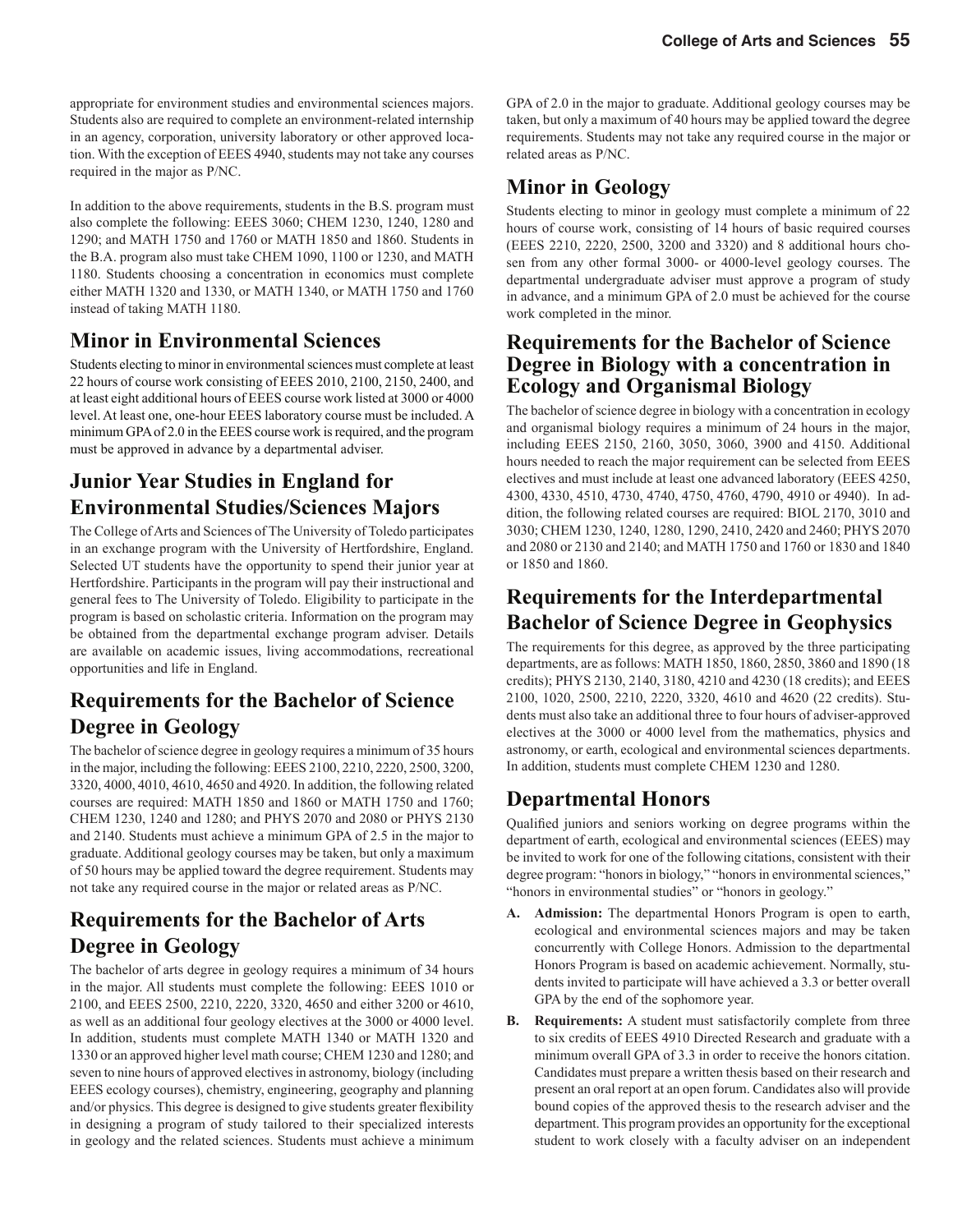research topic. This research experience often leads to publication and is an excellent preparation for graduate studies.

### **Department of Economics**

#### *Michael Dowd, chair*

*John Murray, undergraduate adviser and Honors adviser*

### **Degrees Offered**

The department of economics offers a degree program for a bachelor of arts.

### **Advanced Placement**

The department will award credit after reviewing the advanced placement tests. Students with a score of 3, 4 or 5 will receive credit for ECON 1150 if the macroeconomics test was taken and ECON 1200 if the microeconomics test was taken.

#### **Requirements for the Undergraduate Major**

The economics major consists of a balanced set of core courses in economic theory and statistics, plus electives of the student's choice. Macroeconomics (the study of a national economy) and microeconomics (the study of individual markets) comprise a body of consistent theory. The specific contents of the macroeconomic and microeconomic courses are prescribed by professional standards and are consistent with such courses offered at other colleges and universities across this country. Field courses, such as labor or monetary economics, illustrate applications of theories taught in the macroeconomic and microeconomic courses. The student then learns statistical techniques to test these applications. The ability to analyze economic data in consistent, precise and understandable terms gives the student an ideal background for many kinds of business, government, legal and academic careers.

Beyond the required courses, the choice of courses is intentionally wide and numerous programs are possible. Each program is tailored to a student's needs and career objectives.

The requirement of 30 hours in economics must include, from among the following, 15 hours of core courses and 15 hours of electives:

#### **1. Economics Core courses required for an economics major:**

| <b>ECON</b> | 1150 | Principles of Macroeconomics            |
|-------------|------|-----------------------------------------|
| <b>ECON</b> | 1200 | Principles of Microeconomics            |
| <b>ECON</b> | 2640 | <b>Business and Economic Statistics</b> |
|             |      | (or equivalent)                         |
| <b>ECON</b> | 3150 | Intermediate Macroeconomic Theory       |
| <b>ECON</b> | 3200 | Intermediate Microeconomic Theory       |

**2. Economics electives:** 15 hours, chosen in consultation with the economics adviser.

**3. Related courses required for an economics major:** The college requirement of 18 hours in related courses should be met with courses chosen in consultation with the department's under graduate adviser. The following courses are required:

| MATH 1850 | – Calculus I                        |
|-----------|-------------------------------------|
| or        |                                     |
| MATH 1260 | Modern Business Math I and          |
| MATH 1270 | Modern Business Math II             |
| MATH 2630 | Introduction to Business Statistics |
|           |                                     |

Students are encouraged to meet the mathematics and statistics requirements at an early stage of their course work.

In the major area, 21 hours are to be taken under the regular grading system; the P/NC option is available for the remaining nine hours and for all related courses.

#### **Undergraduate Research**

The department of economics offers students the opportunity to gain research experience under faculty guidance. Research topics can be theoretical analysis, empirical analysis or both. Further options regarding the level of research are available, as the department offers junior- and senior-level courses – ECON 3900, 3910, 4910 and 4920. A student interested in conducting research needs to register for one of those four courses with the consent of a faculty member who agrees to direct the student's research. Students may enroll in these courses more than once. If they do, however, they are encouraged to work with different faculty members to obtain more diverse research experiences.

### **Requirements for a Minor in Economics**

Students electing to minor in economics must complete a minimum of 21 hours of course work. The 12 hours of required course work listed below for a minor in economics provide the theoretical and quantitative skills essential for a fundamental understanding of the discipline of economics and a rigorous background for an in-depth appreciation of upper division courses. Each program of study for a minor must receive the prior approval of the departmental adviser. A minimum GPA of 2.0 must be achieved in courses within the minor.

#### **Courses required for a minor in economics:**

| <b>ECON</b> | 1150                  | Principles of Macroeconomics                        |
|-------------|-----------------------|-----------------------------------------------------|
| <b>ECON</b> | 1200                  | Principles of Microeconomics                        |
| <b>ECON</b> | 3150                  | Intermediate Macroeconomic Theory                   |
| $\alpha$    |                       |                                                     |
|             |                       | another macro course chosen with the consent of the |
|             | undergraduate adviser |                                                     |
| <b>ECON</b> | 3200                  | Intermediate Microeconomic Theory                   |
| $\alpha$    |                       |                                                     |
|             |                       | another micro course chosen with the consent of the |
|             | undergraduate adviser |                                                     |
|             |                       |                                                     |

#### **Upper division economics courses:**

In consultation with the departmental adviser, the student must select the additional nine hours from course work in economics at the 3000 to 4000 levels. No more than three hours of ECON 4910 or 4920 may be included in the nine hours of additional course work.

#### **Honors in Economics**

Qualified juniors and seniors are invited to work for the citation "honors" in economics."

- **A. Admission:** The Honors Program is open to all undergraduate economics majors whether or not they are enrolled in College Honors. Students who have shown superior ability in their freshman and sophomore years and who show promise of continuing good performance in the major should apply to the department for enrollment in the departmental Honors Program. Ordinarily, the student must have a minimum cumulative GPA of 3.0.
- **B. Requirements:** To be awarded departmental honors in economics, the student must complete a senior thesis and must take nine of the 30-hour major requirements in the honors and honors recognition courses offered by the department. Every regularly scheduled 4000 level course can be given honors recognition by assigning readings and research in addition to the normal requirements of the course. To remain in the program, the student ordinarily must maintain a minimum GPA of 3.3 in the major.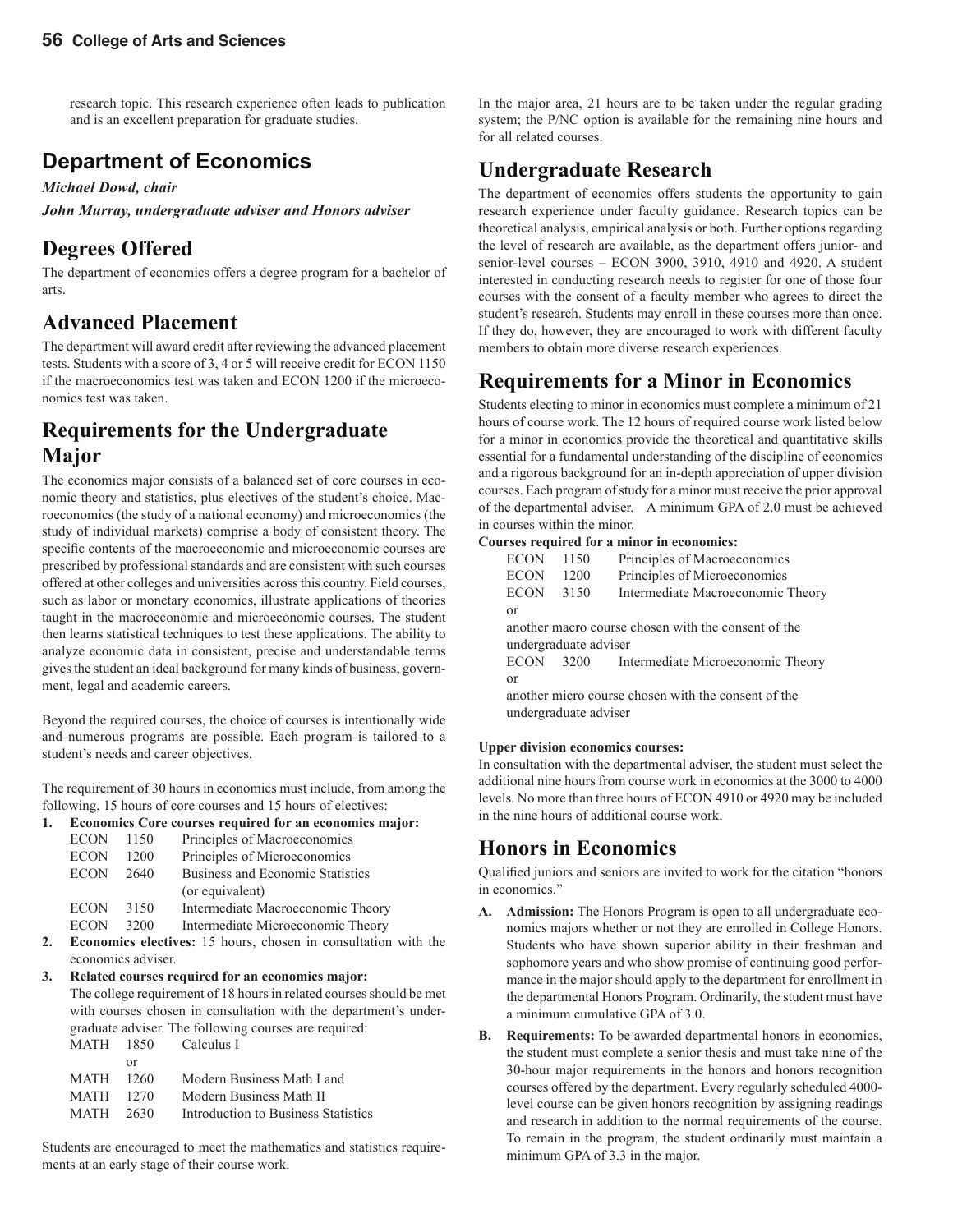### **Department of English Language and Literature**

*Sara Lundquist, chair*

*Samir Abu-Absi, associate chair and director of academic programs*

*Catherine H. Chengges, administrative coordinator Rane Arroyo, director of creative writing Barbara Schneider, director of composition* 

*Matthew Wikander, director of graduate studies*

#### **Degrees Offered**

The department of English language and literature offers a degree program for a bachelor of arts.

#### **Advanced Placement**

Students with a score of 3 will receive credit for Composition I; those with a score of 4 will receive credit for Composition I and one course in the ENGL 2700 series; those with a score of 5 will receive credit for Composition I and II and ENGL 2700 level.

#### **Requirements for the Undergraduate Major**

The English major offers four concentrations. Students must select one of the concentrations detailed below. All concentrations require a minimum of 34 credit hours.

- 1. **The General Literature Concentration must include the following**: ENGL 3150, 3790 and 3810; one course chosen from ENGL 4800 to 4860 (single author); three period courses at the 4000 level – one in British Literature before 1800, one in British Literature after 1800, and one in American Literature; and 12 elective hours in English. The student's program should include at least one course in drama or the novel. The department further recommends during the sophomore and junior years the student take courses from the following: ENGL 3710, 3720, 3760 and 3780.
- 2. **The American Literature Concentration must include the following:** ENGL 3150 and 3790; one course in British literature before 1800; one course in British literature after 1800; a minimum of 18 elective hours in 4000-level American literature courses, one of which must be an American "single-author" course (ENGL 4860); and three elective hours in English.
- 3. **The Writing Concentration must include the following:** ENGL 3150, 3790 and 3810; one course chosen from ENGL 4800 to 4860 (single author); three 4000-level literature courses – one in British literature before 1800, one in British literature after 1800, and one in American literature; and 12 hours in departmental writing courses, at least half of which must be at the 3000 or 4000 level (e.g., ENGL 2010, 2950, 2960, 3010, 3050, 3800, 4030, 4070, 4080, 4090, 4890 and 4950).
- 4. **The Creative Writing Concentration must include:** ENGL 3010; three writing workshops (ENGL 4030, 4070 or 4080); 12 credit hours of literature or linguistic courses of which six credit hours must be at the 4000 level. Final requirements include the Capstone course (4890).

**Related area courses for the above concentrations:** The 18 hours in related fields – at least half of which must be at the 3000 and 4000 levels – are often chosen from the other humanities, the social sciences and interdisciplinary programs. The related area requirement may be satisfied by taking a minor. Students should – in consultation with their advisers – work out a pattern of related-area courses relevant to their career and intellectual interests.

**Independent Study:** Before the end of open registration, English majors who want to enroll for credit in an independent study course must present to the supervising instructor a detailed written proposal, which will include the number of credit hours for the course, the number of credit hours of independent study already taken in the major during the student's college career, and the name of the student's major. The instructor and the appropriate undergraduate English adviser must approve the proposal in writing.

**Limitations:** No more than five courses in the major and related fields may be P/NC. No more than six hours in the major may be in independent study courses.

### **Honors in English**

Qualified juniors and seniors may work for the designation "honors in English."

- **A. Admission:** After completing at least 15 hours of 3000 to 4000 level English courses, a student whose GPA in those courses is 3.6 or higher may submit a proposal for an honors thesis to the honors committee. Upon acceptance, the student will proceed to fulfill the honors requirements.
- **B. Requirements:** In addition to the hours required in the regular major, departmental honors will include:

 1. Honors Thesis: This will require four hours of Honors Thesis (ENGL 4960).

- 2. Honors Seminar: (ENGL 4900) to be taken concurrently with Honors Thesis (ENGL 4960).
- 3. Credit hours for the Honors Thesis (ENGL 4960) or Honors Seminar (ENGL 4900) do not apply to the English major or to the related hours of the major.

The designation "honors" on the diploma will be given to students who receive a grade of A on the honors thesis, maintain a minimum 3.6 GPA in English, and attend the Honors Seminar.

### **Minor in English**

Two concentrations are possible – literature and writing. A minimum of 22 hours is required for the minor in English with a concentration in literature or writing.

**Requirements for the minor in English (literature concentration):** ENGL 3790 (Critical Approaches to Literature); ENGL 3810 (Shakespeare I); one course chosen from ENGL 4400 to 4540 (British Period courses); and one course chosen from ENGL 4600 to 4680 (American Period courses). The remaining nine hours will be selected from departmental offerings at the 3000 and 4000 levels in consultation with the department of English adviser.

**Requirements for the minor in English (writing concentration):** ENGL 3790 (Critical Approaches to Literature); two courses in literature, at least one at the 4000 level (six hours). Three courses in writing (one of which must be at the 3000 to 4000 level) selected from the following: ENGL 2010, 2950, 2960, 3010, 3050, 3800, 4030, 4070, 4080, 4090 and 4950 (nine hours). The remaining three hours will be selected from departmental offerings in literature or writing in consultation with the adviser.

**Requirements for the minor in history and criticism of drama:** This is an interdisciplinary minor that is offered for students interested in drama and English. See the department of theatre and film for more information.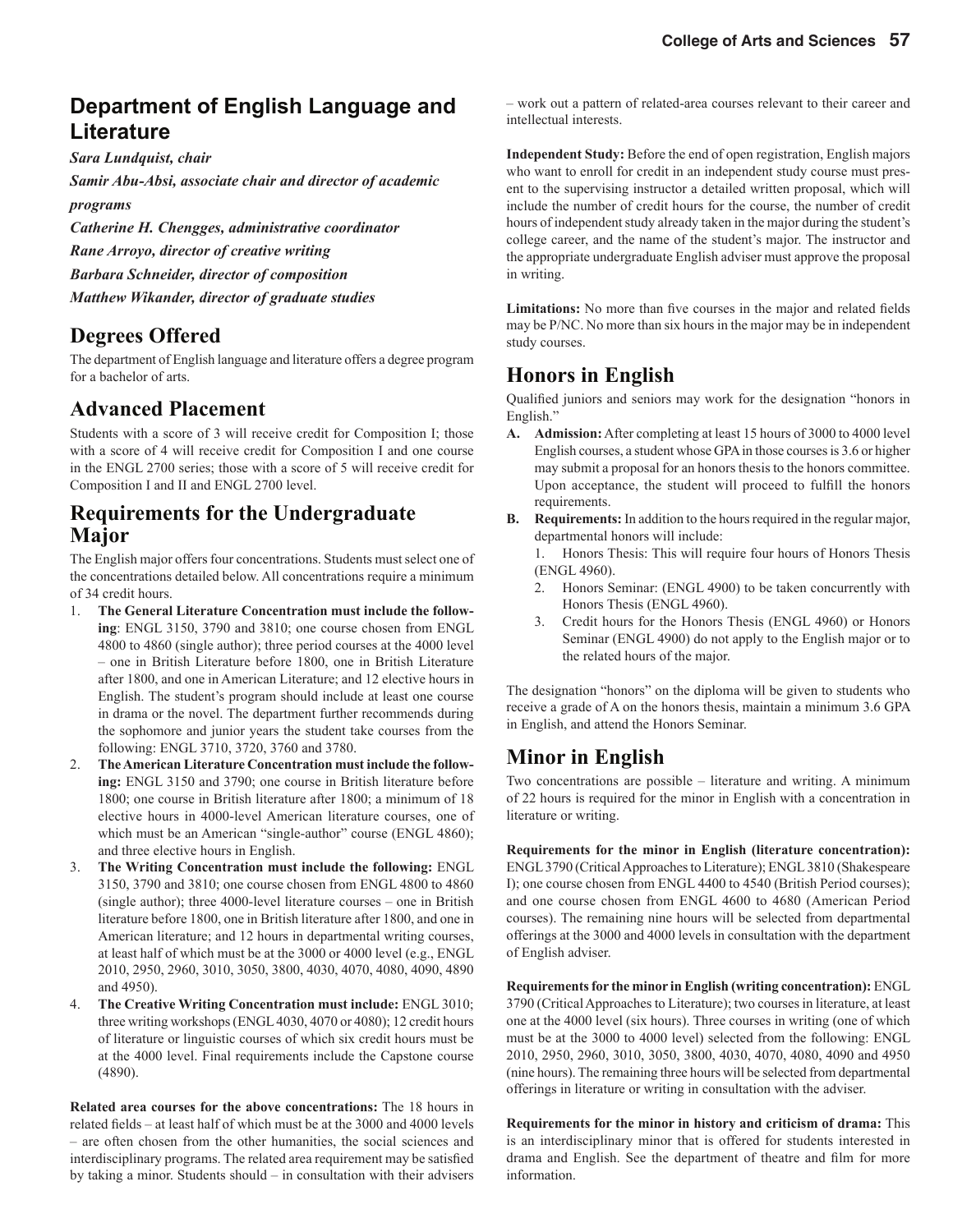Certificate in the Teaching of Writing: Some students design their course of study to earn this postbaccalaureate certificate simultaneously with their master of arts in English. See the course of study outlines in the graduate programs in English language and literature in the Graduate School section of this catalog.

### **European Studies**

(THIS PROGRAM IS AN INTERDISCIPLINARY MAJOR.)

*Mark Denham, adviser*

### **Degrees Offered**

The European studies program offers a bachelor of arts degree.

#### **Degree Requirements**

European studies was developed to offer students a comprehensive approach to Western, Central and Eastern European affairs for a liberal education background and career preparation. A multidisciplinary perspective is offered, with most studies focused on political science, history, sociology and business. Although the study of some countries or areas may necessitate a working knowledge of one or more foreign languages, all programs are tailored to the individual student's interests and needs.

The following outline constitutes a guideline for the student who, in consultation with the adviser for European studies, works out a specific program of 45 required hours.

Approximately 21 hours from the social sciences, as approved by the adviser. Examples of courses a student might take include:

 GEPL 3030 ECON 3410, 3500 PSC 2620, 4610, 4620

Approximately 24 hours from the humanities, as approved by the adviser. Examples of courses a student might take include:

 HIST 2180, 2650, 3510, 4100 CLC 2050, 2060 PHIL 3250, 4240, 4260

European language courses (Students also must satisfy the College of Arts and Sciences foreign language requirement.)

### **Department of Foreign Languages**

*Antonio Varela, chair Ruth A. Hottell, undergraduate adviser, French Debra L. Stoudt, undergraduate adviser, German Kathleen Thompson-Casado, undergraduate adviser, Spanish Juan Martin, undergraduate adviser, Spanish Oscar Lepeley, undergraduate adviser, Spanish minor*

### **Degrees Offered**

The department of foreign languages offers a bachelor of arts degree.

The department of foreign languages offers instruction in the following foreign languages: Arabic, Chinese, French, German, Japanese, Latin and Spanish. A major can be earned in the areas of French, German and Spanish; departmental honors can be pursued in these same areas. A minor can be earned in any of the major fields, as well as in Japanese. The requirements for these programs are set forth below.

### **Advanced Placement**

Students in French and German with a score of 3 on the language test will receive credit for FREN/GERM 3010; those with a score of 4 will receive credit for FREN/GERM 3010 and 3020; those with a score of 5 will receive credit for FREN/GERM 3010, 3020 and an elective at the 3000/4000 level.

Students in Spanish with a score of 3 on the language test will receive credit for SPAN 3010; those with a score of 4 will receive credit for SPAN 3000 and 3010; those with a score of 5 will receive credit for SPAN 3000, 3010 and 3020.

Students in Latin with a score of 3 on the language test will receive credit for LAT 2140; those with a score of 4 or 5 will receive credit for LAT 2140 and 2150.

Students in French and Spanish with a score of 3 on the literature test will receive credit for FREN/SPAN 3010; those with a score of 4 will receive credit for FREN/SPAN 3010 and 3020; those with a score of 5 will receive credit for FREN/SPAN 3010, 3020, and 4980.

### **Students with Advanced Knowledge of a Foreign Language**

Students who have advanced knowledge of a language other than English may not enroll in elementary and intermediate courses taught in that language without permission of the instructor, the course coordinator or the department chair.

### **Majors in Foreign Languages**

French, German and Spanish offer two tracks for majors – the general and the applied language or business track. Requirements for the applied language or business track are described as part of the B.A./M.B.A. program.

#### **Requirements for the General Major in French, German and Spanish**

A minimum of 34 hours is required for the undergraduate major in any of these languages beginning in all cases at the 3000-language level. Required courses for the general French major are as follows: FREN 3010, 3020\*, 3210, 3220, 3410, 3420, 4010 and 4020\*, and additional 3000/4000 level courses with adviser's approval. Required courses for German are as follows: GERM 3010, 3020\*, 3200, 3410 or 3420, 4010 and 4020\*, and additional 3000/4000 level courses with adviser's approval. Required courses for Spanish are: SPAN 3000, 3010, 3020\*, 3210, 3220 (or 3270, 3280), 3410 (or 3420) and 4010 (or 4110), and additional 3000/4000 level courses with adviser's approval.

Students interested in becoming legal assistants may take a combined program in Spanish and paralegal studies (the latter offered in the College of Health and Human Services). The Spanish portion of this program consists of the following courses: SPAN 3000, 3010, 3020\*, 3170, 3420, 4010 and 4060, and additional 3000/4000 level courses with adviser's approval. The degree requirements for the paralegal studies and Spanish program are found later in the College of Arts and Sciences section of this catalog.

\*Writing intensive courses in French, German and Spanish.

**Related area courses for the above concentrations:** The 18 hours in related fields often are chosen from other humanities, including a second foreign language, from the social sciences and from interdisciplinary pro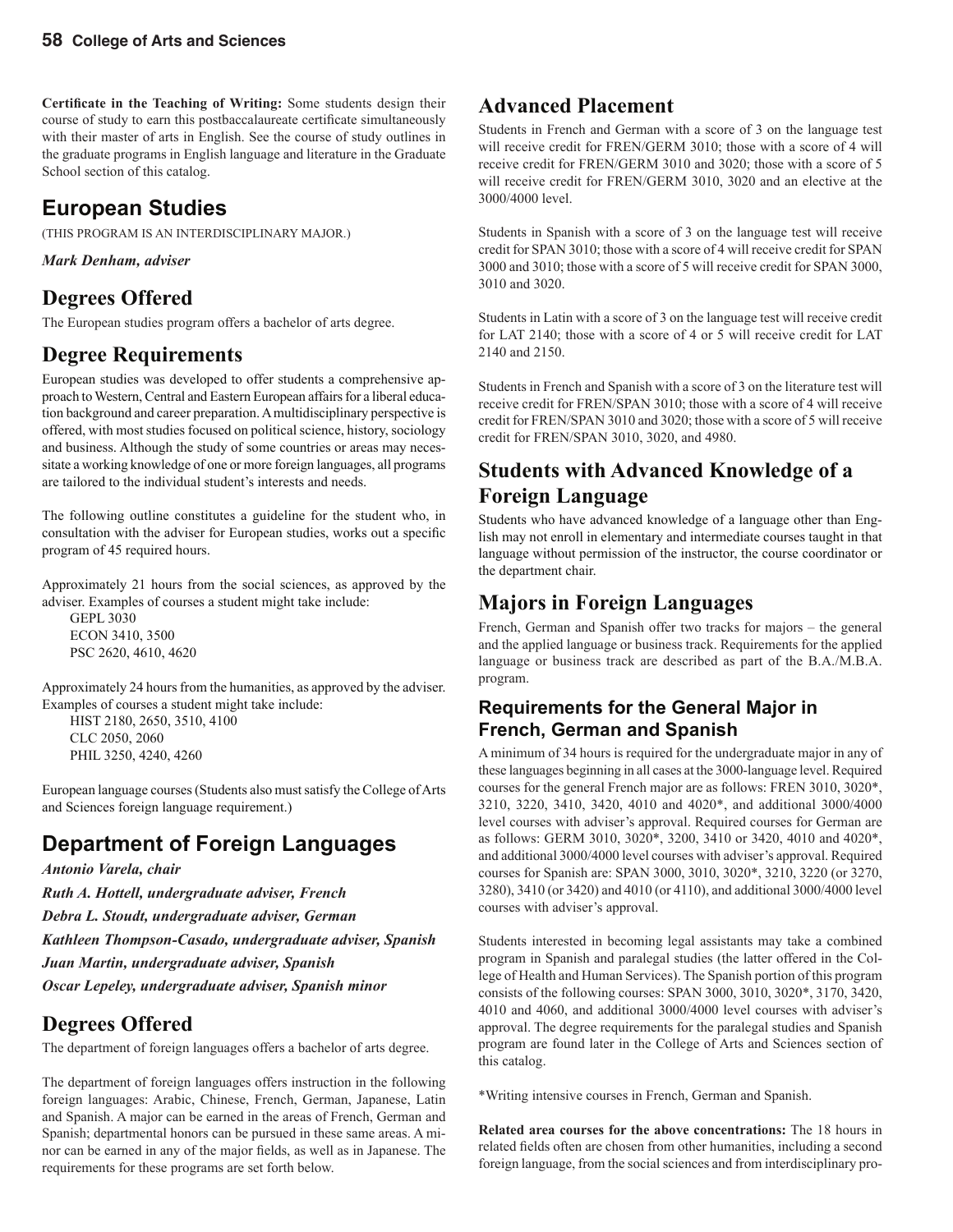grams. The related area requirement also may be satisfied by completing a minor or major in another discipline. Students should, in consultation with their adviser, develop a pattern of related area courses relevant to their career and intellectual interests.

#### **Joint B.A. in Foreign Languages/M.B.A. in International Business Program**

The department of foreign languages and the department of marketing offer a program for undergraduates majoring in a foreign language who wish to pursue graduate work in business and prepare for a long-term career in international business. The program requires a minimum of five years of study.

Students completing this program earn a B.A. in a foreign language and complete a minor in business; the program of study culminates in an M.B.A. with a concentration in international business.

Students should have a strong high school background in mathematics and the foreign language in which they wish to major. It is expected students will study abroad at least once during the program. Careful long-range planning in consultation with advisers from both colleges will contribute to timely completion of degree requirements.

The program involves completion of a special track in French, German or Spanish for students interested in business. The track differs from the traditional B.A. in that it requires fewer literature courses; it requires more culture courses; and it includes a required applied course work (professional preparation) component.

Students in the B.A./M.B.A. program complete the approved minor in business (maximum of 36 hours). All 18 hours listed as prerequisites for the business minor apply toward the 124 credit hours for the B.A. degree. The required foundation course and the additional requirements for the minor in business (18 hours) are recognized in lieu of related courses for the B.A. Students pursuing the M.B.A. portion will need to take one additional business course as identified in this plan, either as an undergraduate or as a graduate student, to satisfy M.B.A. prerequisites.

#### **B.A. in a Foreign Language**

Students fulfill all requirements for the B.A. in the College of Arts and Sciences, earning a minimum of 124 credit hours. Students complete the applied French, applied German or business Spanish major, which consists of 33 to 34 hours of course work in the language. These hours include business courses in the language, as well as composition, conversation, literature and culture course requirements.

#### **Program in French: Applied French Major**

| <b>FREN</b> | 3010 |                                          |  |
|-------------|------|------------------------------------------|--|
| <b>FREN</b> | 3020 | Conversation and Composition II (WAC)  3 |  |
| <b>FREN</b> | 4010 |                                          |  |
| <b>FREN</b> | 4020 |                                          |  |

**Literature course .......................................................................3 hours** FREN 3220 Survey of French Literature II ....................... 3 or any other 3000/4000 level literature course

| Choose two of the following: |  |  |
|------------------------------|--|--|
|                              |  |  |

| <b>FREN</b>                        | 3420      | Survey of French and Francophone                                     |
|------------------------------------|-----------|----------------------------------------------------------------------|
|                                    |           |                                                                      |
| <b>FREN</b>                        | 4200      | Contemporary French and Francophone                                  |
|                                    |           |                                                                      |
| <b>FREN</b>                        | 4980      |                                                                      |
|                                    |           | Applied course work (professional preparation)  6 hours              |
| FREN                               |           |                                                                      |
|                                    |           | In addition, students choose one of the following courses:           |
| FREN                               | 4070      |                                                                      |
| FREN                               | 4190      |                                                                      |
| as part of a study abroad program. |           | Students are encouraged to complete professional preparation courses |
|                                    | FREN 4980 |                                                                      |
|                                    |           |                                                                      |
|                                    |           | Students choose from French courses numbered 3000 or higher.         |
|                                    |           |                                                                      |

#### **Program in German: Applied German Major**

| Language courses             |           |                                                              |
|------------------------------|-----------|--------------------------------------------------------------|
| <b>GERM</b>                  | 3010      |                                                              |
| GERM                         | 3020      | Conversation and Composition II (WAC)  3                     |
|                              | GERM 4010 | Advanced Conversation and Composition I3                     |
| <b>GERM</b>                  | 4020      | Advanced Conversation and Composition II                     |
|                              |           |                                                              |
|                              |           |                                                              |
|                              |           |                                                              |
| GERM                         |           |                                                              |
|                              |           | or any other 3 000/4000 level literature course              |
|                              |           |                                                              |
| Choose two of the following: |           |                                                              |
| GERM                         | 3410      |                                                              |
|                              | GERM 3420 |                                                              |
|                              | GERM 4200 |                                                              |
|                              | GERM 4980 |                                                              |
|                              |           |                                                              |
|                              |           | Applied course work (professional preparation)  6 hours      |
|                              | GERM 3170 |                                                              |
| <b>GERM</b>                  | 3180      |                                                              |
|                              |           |                                                              |
|                              |           | In addition, students choose one of the following courses:   |
| <b>GERM</b>                  | 4940      |                                                              |
|                              |           | Students are encouraged to complete professional             |
|                              |           | preparation courses as part of a study abroad program.       |
|                              | GERM 4980 |                                                              |
|                              |           |                                                              |
|                              |           |                                                              |
|                              |           | Students choose from German courses numbered 3000 or higher. |
|                              |           |                                                              |
|                              |           |                                                              |
|                              |           |                                                              |

#### **Program in Spanish: Business Spanish Major**

| <b>SPAN</b> | 3000 |                                          |  |
|-------------|------|------------------------------------------|--|
| <b>SPAN</b> | 3010 |                                          |  |
| <b>SPAN</b> | 3020 | Conversation and Composition II (WAC)  3 |  |
| <b>SPAN</b> | 4000 |                                          |  |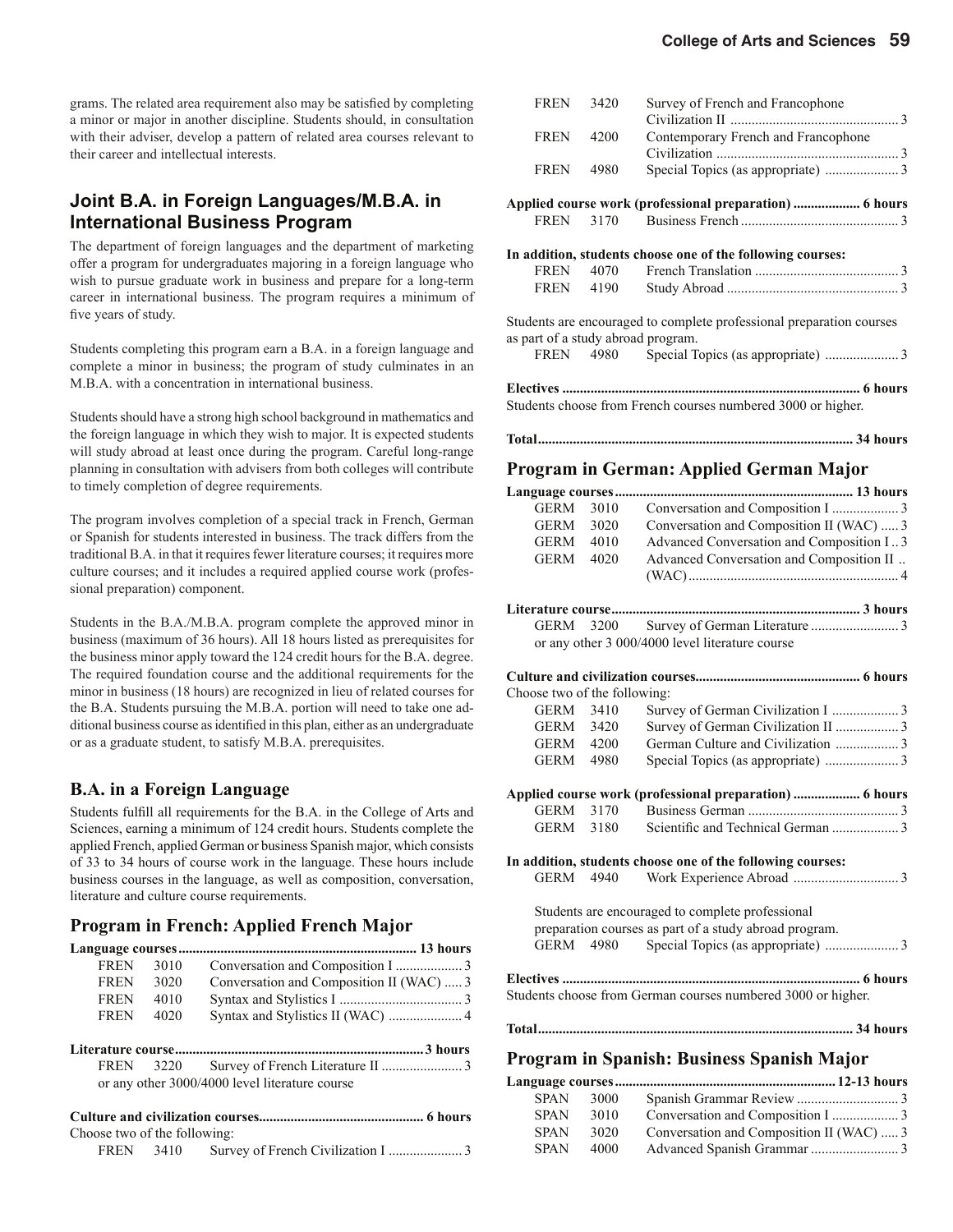| $\alpha$<br><b>SPAN</b> | 4010 |                                                               |
|-------------------------|------|---------------------------------------------------------------|
|                         |      |                                                               |
|                         |      |                                                               |
| Choose one:             |      |                                                               |
| SPAN                    | 3220 |                                                               |
| <b>SPAN</b>             | 3280 | Survey of Latin American Literature II  3                     |
|                         |      |                                                               |
| SPAN                    | 3410 |                                                               |
|                         |      |                                                               |
| SPAN                    | 3420 |                                                               |
|                         |      | Applied course work (professional preparation)  6 hours       |
| SPAN                    | 3170 |                                                               |
| SPAN                    | 4370 |                                                               |
|                         |      | Students choose from Spanish courses numbered 3000 or higher. |
|                         |      |                                                               |

#### **Honors in Foreign Languages**

Qualified students are invited to pursue honors in a French, German or Spanish major and thereby earn the degree designation of "departmental honors" in their specific field upon graduation. Formal application for departmental honors should be made near the end of the sophomore year. Acceptance is based on the following: junior or senior standing; a GPA of 3.3 overall and in the major; and approval by the language honors adviser and the chair of the department of foreign languages.To graduate with the degree designation of "departmental honors," the student must satisfy the standard requirements listed above for the major; maintain a minimum GPA of 3.3 overall and in the major; satisfactorily complete a minimum of 12 hours of departmental honors course work at the 3000 or 4000 level; and include among the 12 hours the Honors Research course (FREN, GERM or SPAN 4910) that normally leads to the completion of an honors thesis.

### **Minor in Foreign Languages**

#### **French, German, Japanese or Spanish**

A minimum of 21 to 22 hours is required for the minor in French, German, Japanese or Spanish. In the modern languages, all course work must be in the same language and at the 3000 level or higher. Required courses include the following:

| Electives chosen from the following: Business French, French Phonetics, |  |
|-------------------------------------------------------------------------|--|
| French Linguistics, Advanced Conversation or French Translation         |  |

#### **General French Minor**

#### **Applied German Minor**

#### **General German Minor**

| <b>Japanese Minor</b> |  |
|-----------------------|--|
|                       |  |

JAPN 4010, 4020 ...................................................................................7

#### **Spanish Minor**

Students who want to receive a minor in foreign languages have the responsibility, in consultation with the adviser in their major, to see that the necessary course work is included in the total number of undergraduate courses taken. Students outside the College of Arts and Sciences should make sure the minor in foreign languages is an approved program within their college.

Candidates for the minor in foreign languages must have their course work verified and approved by a department of foreign languages adviser or that department's chair at the time they make formal application for graduation. A form for this verification can be obtained in the college or department office.

Courses required for either the major or minor may not be taken P/NC; however, up to 12 hours of P/NC course work may be included in the related area.

#### **Minor in Business**

For the requirements for the general minor for nonbusiness students, see the College of Business Administration section of this catalog.

#### **Study Abroad**

Credit for foreign language study abroad will be given only for those accredited courses or programs approved in advance. Students should apply to the department of foreign languages for approval at least one month prior to the anticipated date of departure. Credit will be granted only upon presentation of a formal certificate indicating the hours completed and examinations passed.

#### **Language Laboratory**

For the benefit of foreign language students, the department of foreign languages maintains a laboratory. Students in elementary and intermediate language courses are required to make use of multimedia materials regularly to develop and improve listening and speaking skills. In many instances, video and computer materials are available to enhance the learning of vocabulary, grammar and syntax.

#### **General Studies**

(THIS PROGRAM IS AN INTERDISCIPLINARY MAJOR.)

*Melanie Dusseau, academic adviser*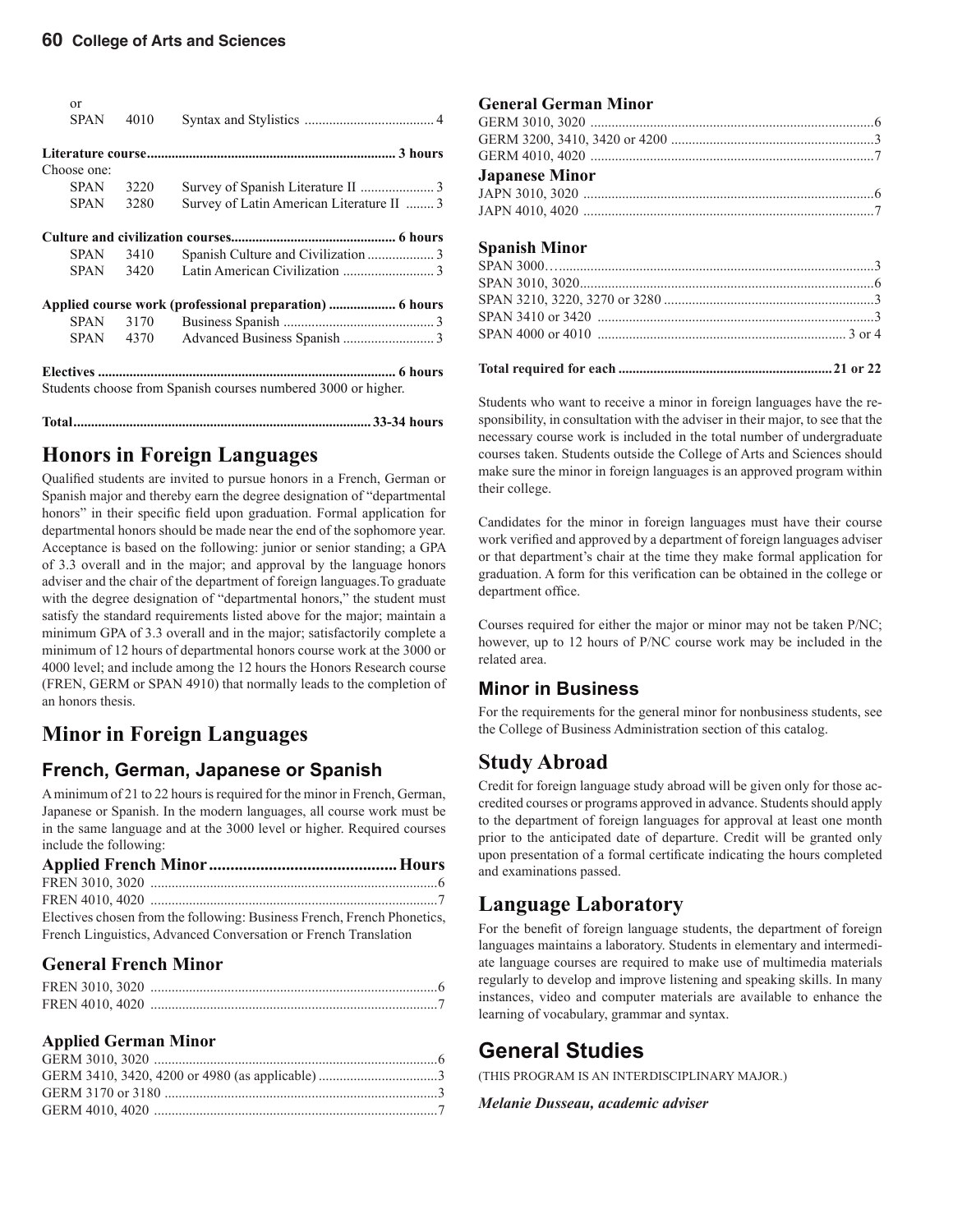### **Degrees Offered**

The general studies program offers a program for a bachelor of arts or a bachelor of science degree.

#### **Degree Requirements**

The general studies program has been established in recognition of the fact that existing majors may not satisfy the needs of all students desiring a liberal education. General studies is an interdisciplinary program that allows students to select an area of concentration and related course work not offered in traditional majors. Students who plan to pursue graduate or professional degree programs or enter certain employment areas that require established curricular backgrounds may find it to their advantage to consider existing majors offered within the college rather than the general studies option. The standard majors have wider acceptance and more readily identify the nature and quality of an individual's academic background. Students should declare this major before they have completed 90 hours. Students seeking admission to this program will be interviewed by an adviser in the College Student Services Office and must have sound reasons for their choice. Once accepted into the program, students must have their programs approved by the general studies adviser.

Under this program, the University and college general education requirements specified in the Degree Requirements section of this catalog must be fulfilled, and an area of concentration in the natural sciences, social sciences or humanities must be identified for the purpose of determining education requirements. Students must take at least 64 hours of courses at the 2000 level or higher, at least 32 hours of courses at the 3000 to 4000 level, and must have earned a minimum of 124 hours to be eligible for graduation. In lieu of a major, students must take at least 16, but not more than 24 hours, of course work in a single department and 26 to 34 hours of cognate or related course work for a total of 50 hours. Courses used for the concentration and related areas must be courses that would count in the major in those departments. Students who are seeking a general studies major in the dual degree program for middle childhood licensure within the College of Education may satisfy the general studies requirements with fewer than 16 hours in one department. The required minimum of 49 hours of courses must be in at least two areas of concentration to meet Ohio licensure standards and must come only from approved lists of College of Arts and Sciences courses available from college advisers. Upon satisfactory completion of all requirements, either the B.A. or the B.S. degree will be awarded, depending on the concentration of courses. The transcript will identify the major as general studies.

### **Department of Geography and Planning**

#### *Peter S. Lindquist, chair*

*Patrick L. Lawrence, undergraduate adviser and honors adviser*

#### **Degrees Offered**

The department of geography and planning (GEPL) offers courses of study leading to the bachelor of arts in geography. Honors in geography also is offered.

#### **Degree Requirements**

The undergraduate major of 31 hours in geography and planning without concentration consists of the following:

- A. The student must choose one course each in the areas of environ mental geography and planning (GEPL 3540, 3550 and 3610); human-economic geography (GEPL 2030 to 4990 except GELP 3420, 3540, 3550, 4490, 4500 and 4510) (including regional courses); Quantitative Methods and Mapping (GEPL 3420); and Fundamentals of Geography (GEPL 2010).
- B. The remainder of the hours are to be chosen from GEPL 2030 to 4990 in consultation with the undergraduate adviser so that these courses, along with appropriate related courses, will constitute a coherent concentration such as the following:
	- 1. Economic geography
	- 2. Environmental geography and planning
	- 3. Community and urban planning
	- 4. Geographic information sciences (GIS and remote sensing)
	- 5. Cultural and behavioral geography
	- 6. Geographic education.

#### **Concentration in Geographic Information Science**

The undergraduate major of 31 hours in geography and planning with a concentration in geographic information science consists of the following required courses: GEPL 2010, 3420, 4110, 4180, 4490, 4500, 4520 and 4580.

#### **Concentration in Planning**

The undergraduate major of 31 hours in geography and planning with a concentration in planning consists of the following:

- A. Required courses (19 hours): GEPL 2010, 3420, 4210, 4530, 4600 and 4700
- B. Electives (select 12 hours from the following): GEPL 3460, 3610, 3900, 4550, 4570 and 4710.

**Related area courses for the undergraduate major:** The 18 hours in related fields most often are chosen from the other social sciences, natural sciences, humanities, interdisciplinary programs and sometimes from professional programs. The related area course requirement also may be satisfied by taking a minor. The appropriateness of related courses to student interest areas and career objectiveness must be identified for approval in consultation with the geography and planning undergraduate adviser.

#### **Minor in Geography and Planning**

The minor of 22 hours in geography and planning consists of the following: the student must complete a core curriculum consisting of the following courses: GEPL 2010, 2030, , 3550, 4530 and 4710; the student must complete one regional course selected from the following: GEPL 3030, 3050, 3120, 3220 and 3300; and the student must complete one planning course from the following: GEPL 4210, 4530, 4550, 4570, 4600 and 4700.

### **Minor in Geographic Information Science**

The minor in geographic information science consists of the following courses (23 hours): GEPL 2010, 4110, 4490, 4180, 4500 and 4520.

#### **Minor in Planning**

The minor in planning consists of the following (22 hours): the student must complete a core curriculum consisting of the following courses: GEPL 4210, 4530, 4600 and 4700; and the student must complete 10 hours in electives selected from: GEPL 3460, 3900, 4550, 4570 and 4710.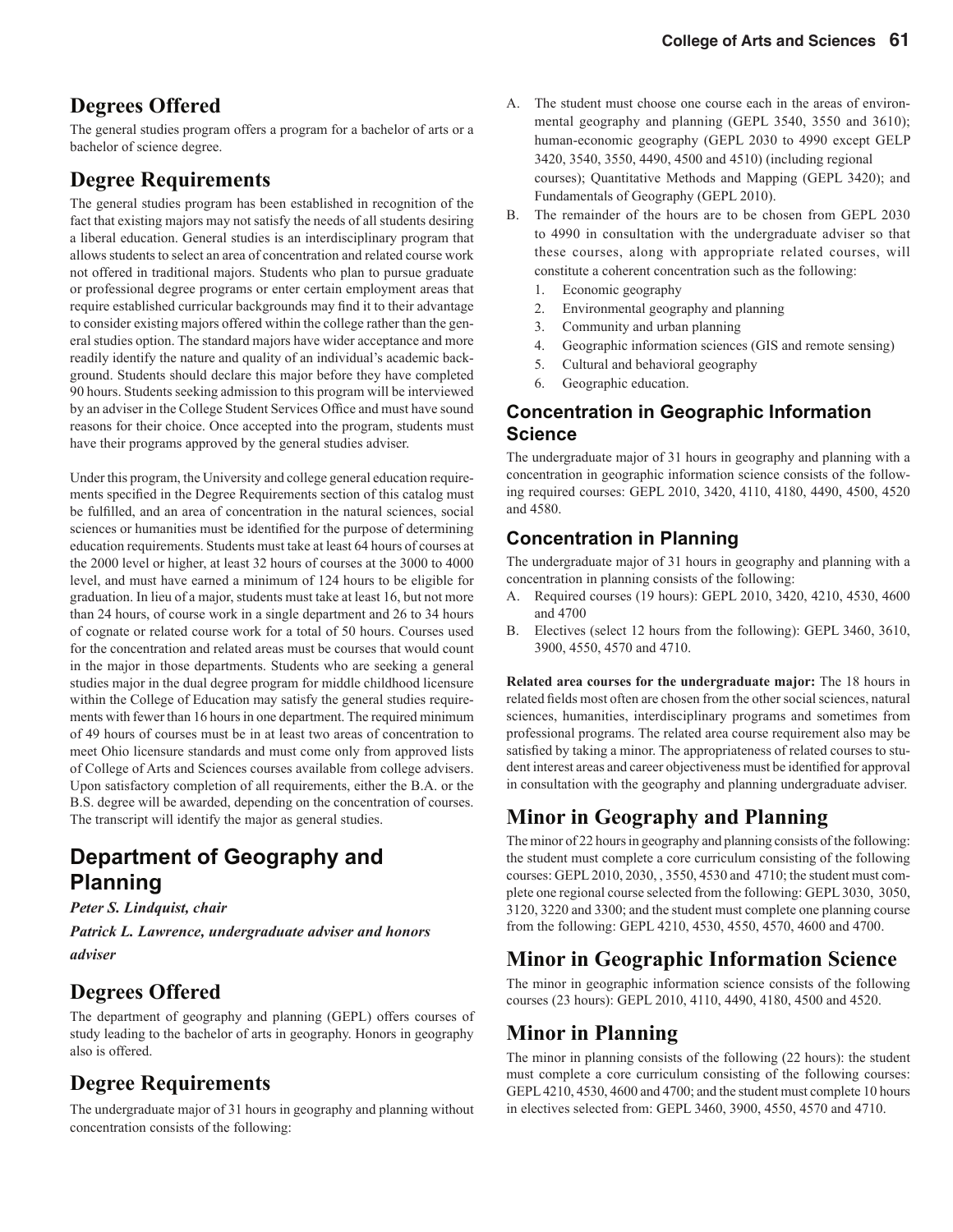Students may not take P/NC in either the major and its related courses or for courses in the minor.

### **Honors in Geography and Planning**

The Honors Program in geography and planning is open to all qualified undergraduate majors whether or not they are enrolled in College Honors. The following are requirements for entrance into the Honors Program in geography and planning:

- A. Admission: A student must:
	- 1. Maintain a minimum GPA of 3.5 in geography and planning courses;
	- 2. Maintain a minimum cumulative GPA of 3.3;
	- 3. Complete 12 hours in geography and planning; and
	- 4. Qualify as a geography and planning major whether or not they are enrolled in College Honors.
- B. Requirements: A student must complete nine hours in designated honors courses in geography and planning and a four-hour senior honors project. During the final year before graduation, the student will meet with the department's undergraduate adviser to select a faculty research adviser and will complete and submit to the department's faculty for approval a senior honors project (GEPL 4960).

### **Global Studies**

(THIS PROGRAM IS AN INTERDISCIPLINARY MAJOR.)

*David S. Wilson, adviser*

#### **Degrees Offered**

The global studies program offers a bachelor of arts degree.

#### **Degree Requirements**

Global studies is a major that allows students to study a variety of international processes in a comprehensive and multidisciplinary program of study. It is appropriate for students contemplating careers with institutions, businesses and governments concerned with world affairs, area studies and subjects such as development, public policy or North-South relations. The curriculum is planned so that it offers students a background in global affairs in the broadest sense, as well as having a concentration in study of one geographic area of the world and one international interest area. Within the general framework of the major, students' programs will be designed in consultation with the adviser to meet their specific needs.

For purposes of the College of Arts and Sciences Core, this major is designated as a social science.

The major requires the completion of 48 hours, including:

- A. GLST 2000 Principles of Global Studies (3 hours)
	- GLST 4900 Senior Seminar in Global Studies (3 hours)
- B. Completion of two modules of 15 hours each. One module must be focused on one area of the world, and one must consider a substantive, global topic. A complete list of modules is available from the adviser. With the approval of the adviser, students can also design modules on other subjects. A sample of modules is listed below.

| <b>AREA STUDIES</b> | <b>GLOBAL STUDIES</b>    |
|---------------------|--------------------------|
| Africa              | Development              |
| Asia                | World health issues      |
| Europe              | Global esthetics         |
| Latin America       | North-South relations    |
| Middle East         | Ancient global relations |

North America International multiculturalism

- International cultural studies
- C. Within these requirements, students must take at least three of the below courses, at least one in geography. These courses may be used for credit toward any module, elective hours, additional hours or core requirements for which they apply. When necessary, this list may be modified by the adviser to include courses that are regularly offered.

| <b>GEPL</b> | 2040 | World Regional Geography              |
|-------------|------|---------------------------------------|
| GEPL        | 3160 | Patterns of World Development         |
| PSC.        | 1710 | <b>Current International Problems</b> |
| PSC.        | 2700 | Principles of International Relations |
| SOC         | 4800 | Development in Third World Nations    |

- D. One 3000-level course in a foreign language. In certain cases, with the approval of the adviser, another course may be substituted for this requirement.
- E. Major-level electives to complete the 48 hours required.

#### **Minor in Global Studies**

The minor in global studies is designed as an adjunct course of study for any major in the University. It is especially appropriate for students who want to develop through their course work a broader understanding of global process and conditions. It will help all students to be ready for contributing to an interdependent world.

#### **Minor Requirements**

The minor in global studies requires completion of 21 semester hours of approved courses, including:

| GLST-  | 2000 |  |
|--------|------|--|
| GLST - | 4900 |  |
|        |      |  |
|        |      |  |

#### **Honors in Global Studies**

To earn the B.A. degree with honors in global studies, the student must complete all requirements for the major and do the following:

- 1. Complete an advanced seminar, ideally GLST 4900, for honors credit.
- 2. Complete an approved Honors thesis, GLST 4960; a maximum of six hours of GLST 4960 may apply to student's major and degree hours.
- 3. Earn a minimum 3.3 GPA in major courses.

### **Department of History**

*Alfred Cave, interim chair*

*William O'Neal, graduate adviser*

*Diane Britton, undergraduate adviser*

#### **Degrees Offered**

The department of history offers a program for a bachelor of arts degree.

#### **Advanced Placement**

Students with a score of 4 or 5 on the AP European History test will receive credit for HIST 1010 and 1020 (6 hours). Students with a score of 4 or 5 on the AP U.S. History test will receive credit for HIST 2010 and 2020 (6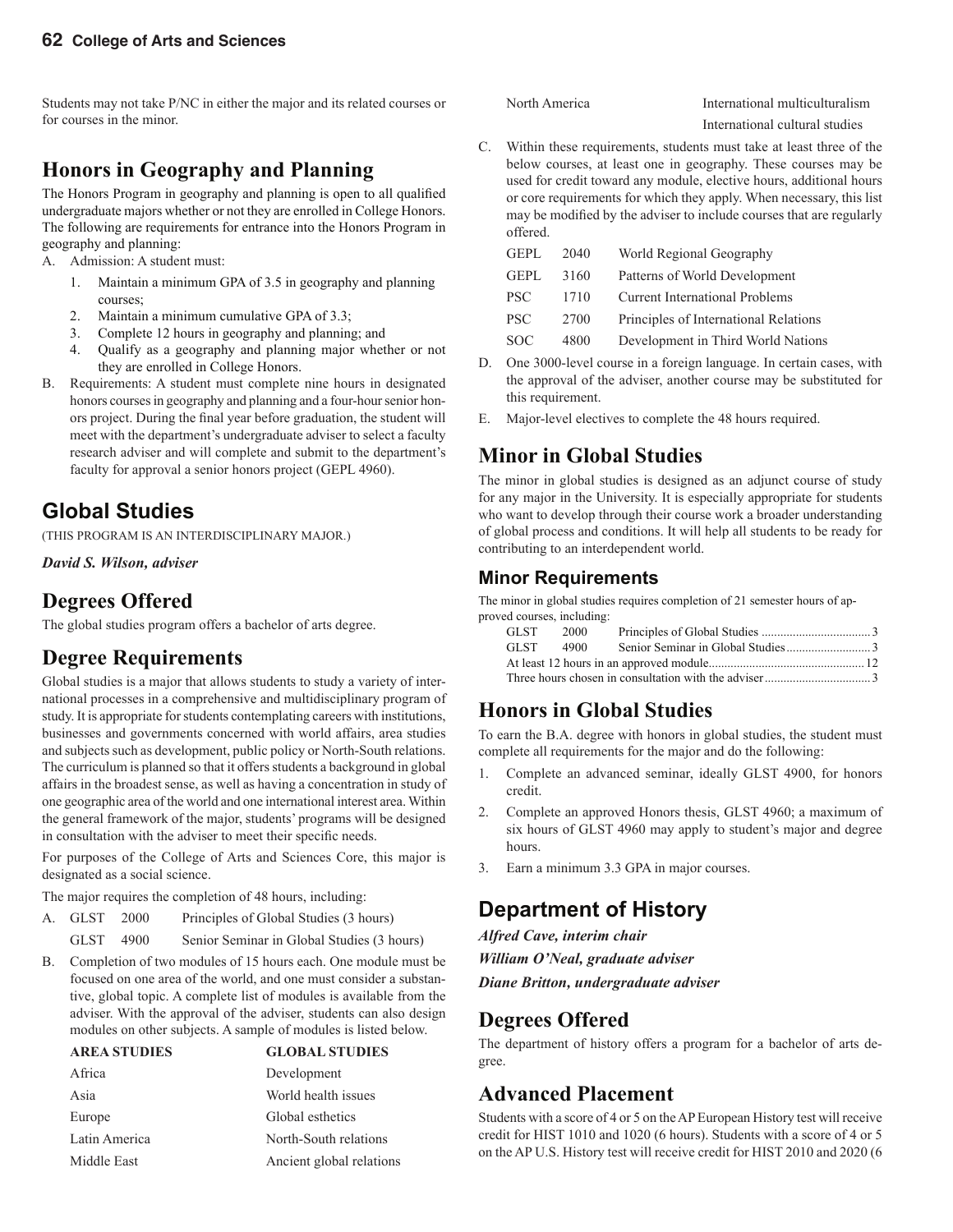hours). Students with a score of 4 or 5 on the AP World History test will receive credit for HIST 1060 (3 hours).

### **Requirements for the Undergraduate Major**

The major of 33 hours in history must be distributed as follows:

- A. HIST 2000 (4 hours)
- B. Of the remaining 29 hours, 12 to 16 hours (four courses) must be at the 4000 level. At least nine to 12 of these 29 hours (three courses) shall be in fields of United States history, and at least nine to 12 hours (three courses) shall be in fields of non-United States history.

The requirement of 18 hours in related courses is to be met with courses chosen from at least three of the following areas: economics, political science, English and American literature, foreign language, geography, philosophy, sociology, psychology, art history, music history or theatre history. At least 12 of the hours in related courses must be in courses at the 3000 and 4000 levels.

Students may not take P/NC for the minimum requirements for the major, but may opt for P/NC in all related courses.

#### **Requirements for the Undergraduate Minor**

The minor of 21 hours in history must be distributed as follows:

- A. HIST 2000 (4 hours)
- B. Of the remaining 17 hours, nine hours must be at the 4000 level.

### **Honors in History**

Qualified students are invited to work for the degree citation "honors in history."

- A. **Admission:** History majors who demonstrate unusual promise in the study of history are invited by the department to enroll in the Honors Program. Departmental honors may be taken concurrently with college honors. Admission to departmental honors is based on the following:
	- 1. Sophomore standing
	- 2. Overall minimum GPA of 3.0
	- 3. A minimum GPA of 3.3 in all history courses (minimum of 10 hours)
	- 4. Recommendations from two professors
	- 5. An interview with the adviser
- B. **Requirements:** To gain departmental honors in history, each student will satisfactorily complete the following:
	- 1. Honors recognition in two history courses. Honors recognition courses are regularly scheduled 3000 to 4000 level courses in which special recognition is achieved by reading and research
	- in addition to the normal requirements of the course.<br>2. Three hours of independent research under Junior H Three hours of independent research under Junior Honors Re search (HIST 3870).
	- 3. Six hours of thesis under Senior Honors Research (HIST 4870, 4880) leading to the completion of a senior thesis.
	- 4. Oral examination covering the area of the senior thesis.

### **Humanities**

(THIS PROGRAM IS AN INTERDISCIPLINARY MAJOR.)

*Roger D. Ray, adviser and director of the Humanities Institute*

### **Degrees Offered**

The humanities program offers a bachelor of arts degree.

### **Degree Requirements**

This program is a major that totals 60 hours. It is designed for the student who wishes to gain a broad knowledge of the humanities. The student elects, with faculty advice, a variety of courses from such disciplines as literature, history, philosophy, art, music and theater. A representative distribution from among these disciplines must be achieved. The courses chosen must be culturally enriching and broad in scope.

The core of the humanities major will total 30 hours. In addition to the core, the student chooses to concentrate in an interrelated area (such as medieval studies, Renaissance studies, contemporary humanistic studies, or comparative ancient and modern studies) or to continue an elective spread of courses among the humanities disciplines. Either track consists of 22 additional upper-division hours. The humanities program culminates in a senior seminar, HUM 4950 and 4960, in which the student will develop a creative/research project.

### **Latin American Studies**

(THIS PROGRAM IS AN INTERDISCIPLINARY MAJOR.)

*Donald Stierman, adviser*

### **Degrees Offered**

The Latin American studies program offers a bachelor of arts degree.

#### **Degree Requirements**

The purpose of the Latin American studies major is to provide the student with in-depth knowledge of the region through the multidisciplinary studies approach. This program examines the development of regional and cultural diversity in Latin America and strives to better understand the position of Latin America relative to the world community. The program examines the place of Latin American-related populations in the United States.

#### Students must complete the following requirements.

**Required courses:**

- Nine hours of Spanish conversation and composition (SPAN 3000, 3010 and 3020).
- 21 hours chosen from a list of courses for the major, allotted from at least five departments, as approved by the adviser.

#### **Related courses:**

 • 18 hours chosen from a list of related courses, as approved by the adviser.

### **Minor in Latin American Studies**

Students electing to pursue a minor in Latin American studies must complete:

- Spanish: SPAN 2150; and
- 21 hours chosen, and approved by the adviser, from the list of courses for the minor, distributed among at least five departments.

Lists of courses for the major, related to the major, and for the minor, can be obtained from the adviser.

There are many activities conducted by the Center for International Studies and Programs and the Institute for Latin American Studies to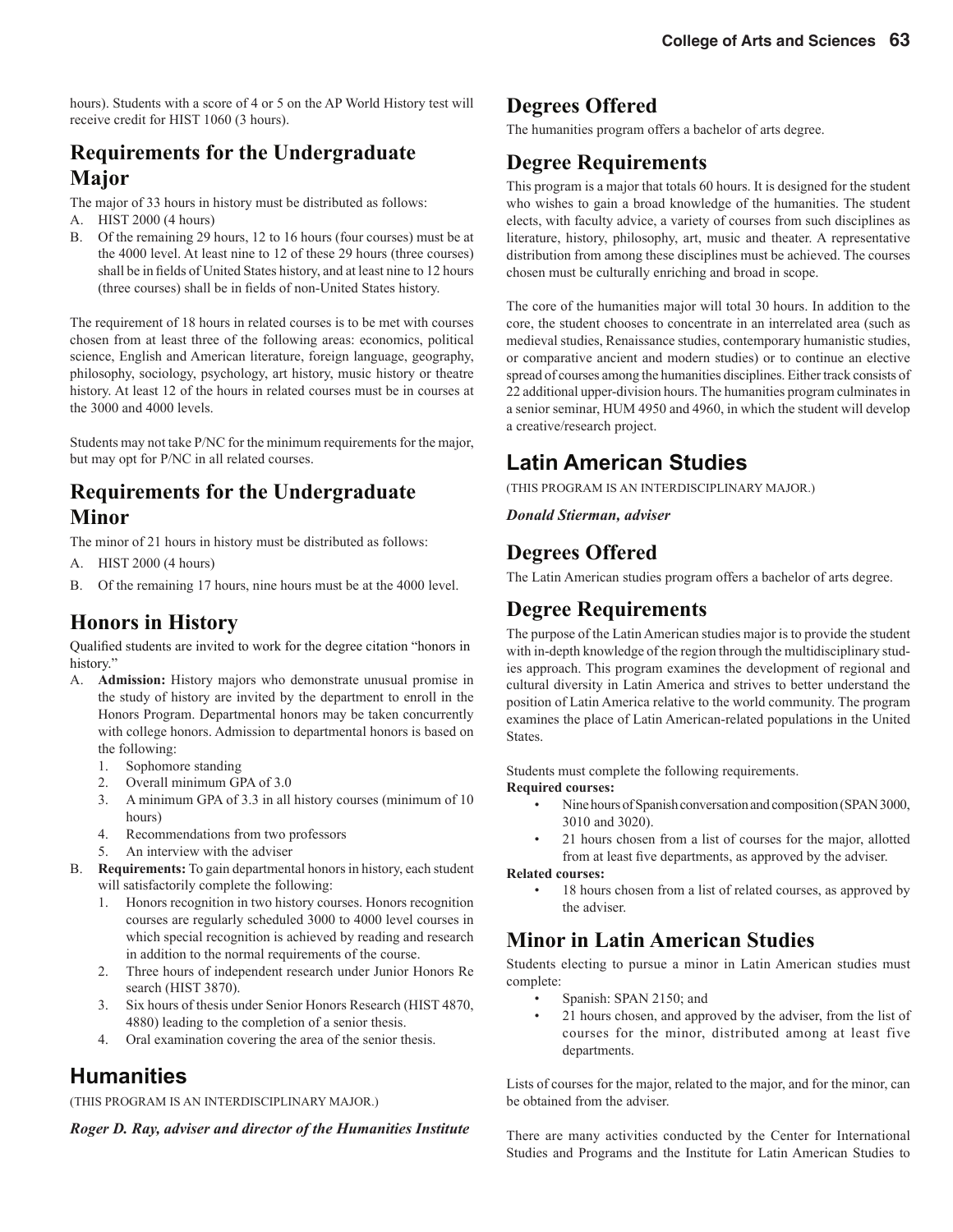enhance awareness of Hispanic culture and customs, including seminars, workshops and cultural events. Study abroad programs and exchanges exist with several countries of the region, and opportunities for related activities are many.

### **Law and Social Thought (LST)**

(THIS PROGRAM IS AN INTERDISCIPLINARY MAJOR.)

*Benjamin S. Pryor, co-director and adviser* 

*Jerry VanHoy, co-director and adviser*

#### **Degrees Offered**

The law and social thought (LST) program offers a bachelor of arts degree in the interdisciplinary study of law in society.

The law and social thought program provides students with tools for the appraisal of U.S. and other legal systems and the policies, practices and philosophies that underlie them. The law and social through program encourages reflection on the values that shape citizenship in contemporary democracy. It also focuses on issues of law in relation to morality, politics, language and the arts of critical and creative thinking.

#### **Degree Requirements**

- **Gateway course LST 2010 (3 hours):** Introduction to issues and questions concerning the formation, interpretation, transgression and enforcement of the law.
- **Pro-seminar LST 2500 (3 hours):** A one-hour seminar taken for three, and no more than four, semesters. The pro-seminar discusses the interdisciplinary aspect of the study of law and engages current issues that touch on law in society. It also is an opportunity for students and faculty to discuss and assess the program itself.
- **LST elective courses/cross-listed courses (18 hours):** These courses are arranged into paths that help students design a curriculum and explore related ideas across disciplinary boundaries. The paths are not exclusive (cross-listed courses show up on more than one path) and need not be exhaustive. Students tailor their programs in consultation with a program adviser. Students are required to take no more than two courses in a given path in the same department. The paths are:

**Path 1:** Law, History and Theory – the historical development of the law and the theoretical and philosophical struggles surrounding its formation, transmission, transgression and enforcement.

**Path 2:** Law, Difference and Social Practices – the effect on law of racial, ethnic, national, gender, cultural physical and/or cognitive differences and the institutions that think about and manage them, and the role these differences play in the formation, interpretation and enforcement of law.

Path 3: Law, Institutions and Public Policy – the political, economic and scientific struggles and decisions that produce law and its relations to the populations governed by it.

Path 4: Comparative Law – questions of international law, of cross-cultural understandings that form and transcend law, of legal systems and the rule of law as it is understood in non-Western and emerging countries.

• **Upper division seminars (9 hours):** Students in the major must enroll in at least three seminars designated as a law and social thought upper division seminar (at the 4000 level) in their junior and senior years. Cross-listed seminars taught at the 4000 level that are not designated as law and social thought upper division seminars will

not count toward this requirement, though they will count toward requirements for the major.

• **Field experience (3 hours, by arrangement):** Majors in law and social thought are required to engage in field experience as a part of their program. The field experience consists of community activism and outreach, cross-cultural dialogue, travel and internship. Students are encouraged to think of the field experience as an opportunity to study and advance their area of specialization. Examples of field experience opportunities include:

> 1.Participation in community based social services or outreach programs.

> 2. Creation of programs designed to complement or supplement legal and social institutions.

> 3. Study of an aspect of the relation between legal, cultural and institutional formations.

> 4. Comparative study of legal and social formations involving international travel and cooperation.

> 5. Employment in and study of a legal profession under the guidance of a practitioner.

#### **Related area courses for the law and social thought major:**

The 18 hours in related fields should be selected from major level courses in the social sciences, foreign languages, classics, philosophy, history and other departments with approval of the adviser. Students are encouraged to satisfy the related requirement by completing a minor.

#### **Concentration in Disability Studies**

Students with an interest in the study of the social, legal and political issues surrounding disabilities may concentrate in disability studies. Students concentrating in disability studies must take DST 3020 Definitions of Disability and DST 3030 Issues in Disability Studies as part of the law and social thought elective requirement, and must take DST 4890 Disability Studies Research and Methodologies as one of the three law and social thought upper division seminars. DST 4940 Internship will satisfy law and social thought's field experience requirement. It is strongly recommended that disability studies students take DST 2020 Disability Studies in the U.S. Disability studies students will follow the Law, Difference, and Social Practices path within the law and social thought program. Disability studies electives may be selected from the LST cross-listed electives and from the disability studies program's list of recommended electives.

#### **Concentration in Women's and Gender Studies**

Gender bias and gender fairness are important aspects of civil, criminal and family law, rape and discrimination law, and legal education. Undergraduates in law and social thought may wish to study the way genderrelated issues structure law, its interpretation, and the social and political forces that surround gender. Law and social thought students may pursue a concentration in women's and gender studies by taking WGST 3010 Issues in Women's Studies and WGST 4870 Feminisms for LST elective credit, and WGST 4890 Research and Methods in partial fulfillment of the upper division seminar requirement. The remaining electives and seminars will be selected from the Law, Difference, and Social Practices path within the law and social thought program. Law and social thought majors with a concentration in women's and gender studies will be required to engage in at least three credits of field experience conducted in collaboration with either a law and social thought or women's and gender studies faculty member.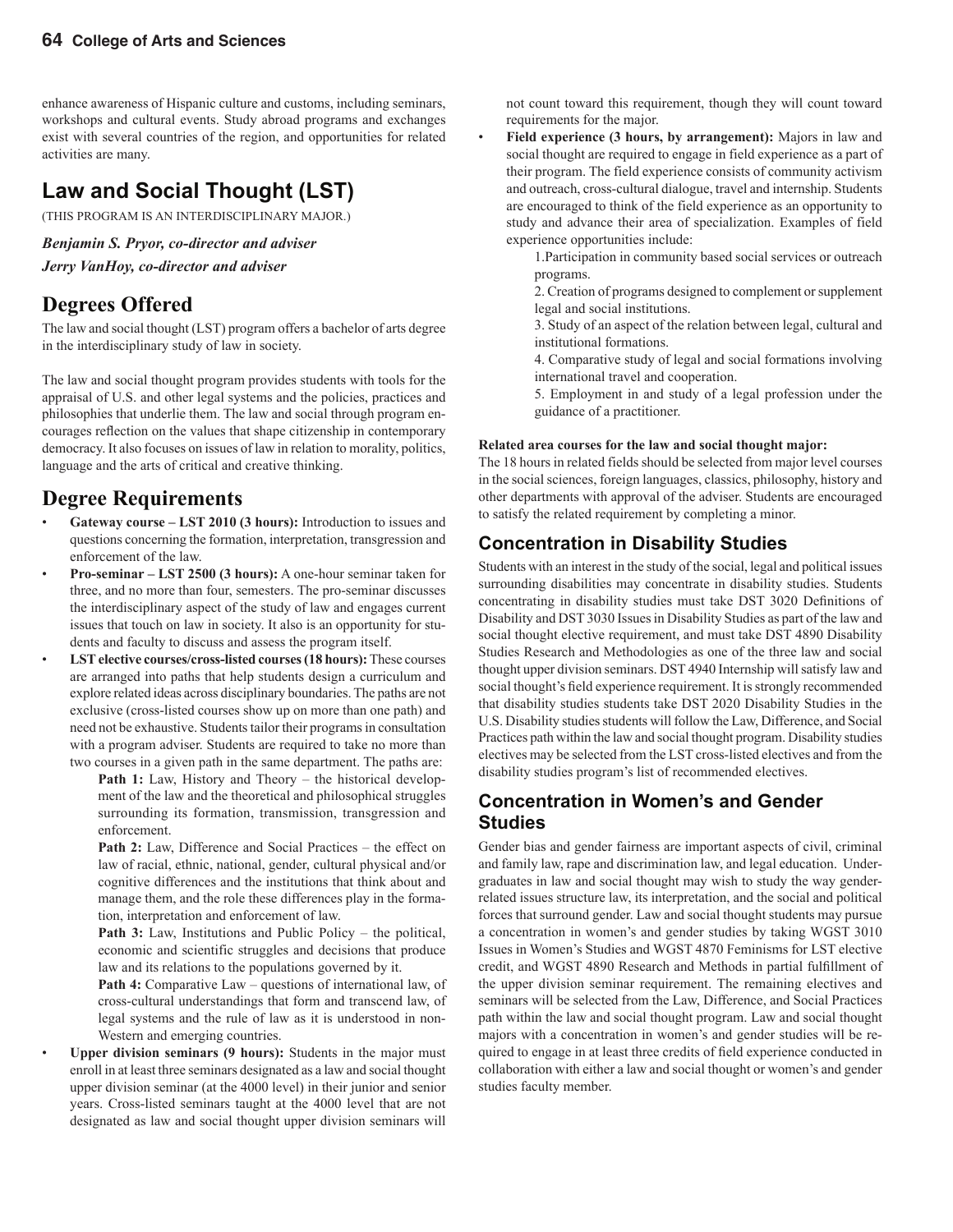### **Honors in LST**

Majors in law and social thought are strongly encouraged to pursue program honors. Students with a minimum GPA of 3.4 in law and social thought and a minimum GPA of 3.3 overall are eligible for this distinction. In order to earn program honors in law and social thought, the student must:

- 1. Take two advanced law and social thought courses for honors credit (by arrangement with the Honors Program). These courses also will satisfy the law and social thought elective or upper division seminar requirements;
- 2. Submit one paper from either of the two advanced law and social thought courses to the law and social thought program's honors committee; and
- 3. Write a thesis under the direction of a law and social thought-affiliated faculty member. Students must enroll in Honors Thesis in law and social thought. Participation in the college Honors Program is not required for those seeking program honors.

### **Minor in Law and Social Thought**

The minor achieves law and social thought's goals in a way compatible with a more traditional major in an established discipline and with less intensive commitment to the program's more advanced requirements.

Courses taken in the minor, including courses taken in fulfillment of the critical reasoning requirement, must come from a discipline other than the student's major discipline. This policy ensures that the minor will provide intellectual breadth complementary to a specialized curriculum in a traditional discipline.

The law and social thought minor consists of core requirements (six hours: the gateway course and the course in critical reasoning) and five electives (at least one at the 4000 level) from at least three different departments chosen from within a path for a total of 21 hours.

The following are the requirements for the law and social thought minor:

1. **Total hours:** 21 hours of law and social courses with a 2.0 minimum GPA.

#### 2. **Core requirements:**

Gateway course: LST 2010 (3 hours)

 Critical reasoning (3 hours): Recognizing the importance of critical reasoning skills to any student interested in pursuing the study of law, minors in law and social thought will be required to take one course to satisfy a critical reasoning requirement. Many departments offer courses that teach rules and techniques of argumentation or that focus on critical reasoning skills, and these courses will satisfy the critical reasoning requirement per approval of the director of law and social thought. Approved courses might include methods courses in the social sciences and humanities (HIST 2000, PSC 3110, PSY 3120, SOC 3290), or courses that emphasize the theory and practice of criticism or critical thought (ENGL 4780, PHIL 2200 and above, PSC 2800 or COMM 3820). Departmental prerequisites will be respected in every case.

#### 3. **Electives (15 hours):**

 Five electives cross-listed or taught for the law and social thought program. Electives should be chosen from one of the four paths listed above in the degree requirements for law and social thought majors.

 At least one elective must be a law and social thought upper division seminar (LST 4900) compatible with the chosen path.

- 4. **Independent study:** No more than one independent study will count toward completion of the minor.
- 5. **Program of study:** The student's program of study must be approved by a program adviser and verified before graduation.

#### **Field Experience:**

Strictly speaking, field experience is not a requirement for students pursuing a minor in law and social thought. Field experience – consisting of community activism or outreach, cross-cultural dialogue, travel or internship – is regarded by the law and social thought faculty as fundamental to a university education. Students working toward a minor in law and social thought will be invited to participate in field experience, and elective credit will be offered depending on the student's level of involvement.

#### **Linguistics**

(ADMINISTERED BY THE DEPARTMENT OF ENGLISH LANGUAGE AND LITERATURE)

*Dorothy Siegel, adviser*

#### **Degrees Offered**

**Linguistics offers a bachelor of arts degree.**

#### **Degree Requirements**

A major of 30 hours in linguistics must include the following:

- 1. **Core Courses:** LING/ENGL 3150 Linguistic Principles, LING 3160 Phonology, 3170 Syntax, 3180 Morphology, and 3190 Sociolingustics;
- 2. **One course in historical linguistics must be chosen from** ENGL/ LING 4100 History of English, GERM 4500 History of the German Language, or SPAN 4070 History of the Spanish Language;
- 3. **One course in the structure of a language chosen from** ENGL/ LING 4110 Old English, 4120 Middle English, LING 4980 (with adviser's approval); FREN 4010 French Syntax and Stylistics I, FREN 4040 French Linguistics, FREN 4310 Medieval France: Language and Literature; SPAN 4110 Introduction to Spanish Linguistics;
- 4. **Three courses chosen from the following (or other appropriate courses with adviser's approval):** ANTH 2800 Cultural Anthropology; LING 4130 American Dialects, LING 4150 Applied Linguistics I, LING 4170 Applied Linguistics II, LING 4180 Representation of Language in the Brain, LING 4980 (with adviser's approval), LING 4990 (with adviser's approval); PHIL 3060 Philosophy of Language, PHIL 3600 Theory of Knowledge, PHIL 3630 Philosophy of Psychology, 4060 Topics in the Philosophy of Language, PHIL 4300 Philosophy of Natural Science, PHIL 4600 Epistemology, PHIL 4650 Philosophy of Mind; PSY 2400 Cognitive Psychology, PSY 3400 Cognitive Neuropsychology, PSY 3410 Psychology of Language.

**Related Requirements:** Linguistics majors should select one of the minors offered by departments and programs within the College of Arts and Sciences. Those offered by anthropology, English, foreign languages, psychology and philosophy are recommended. Alternatively, a student may select courses from a variety of departments and programs with the approval of the linguistics adviser.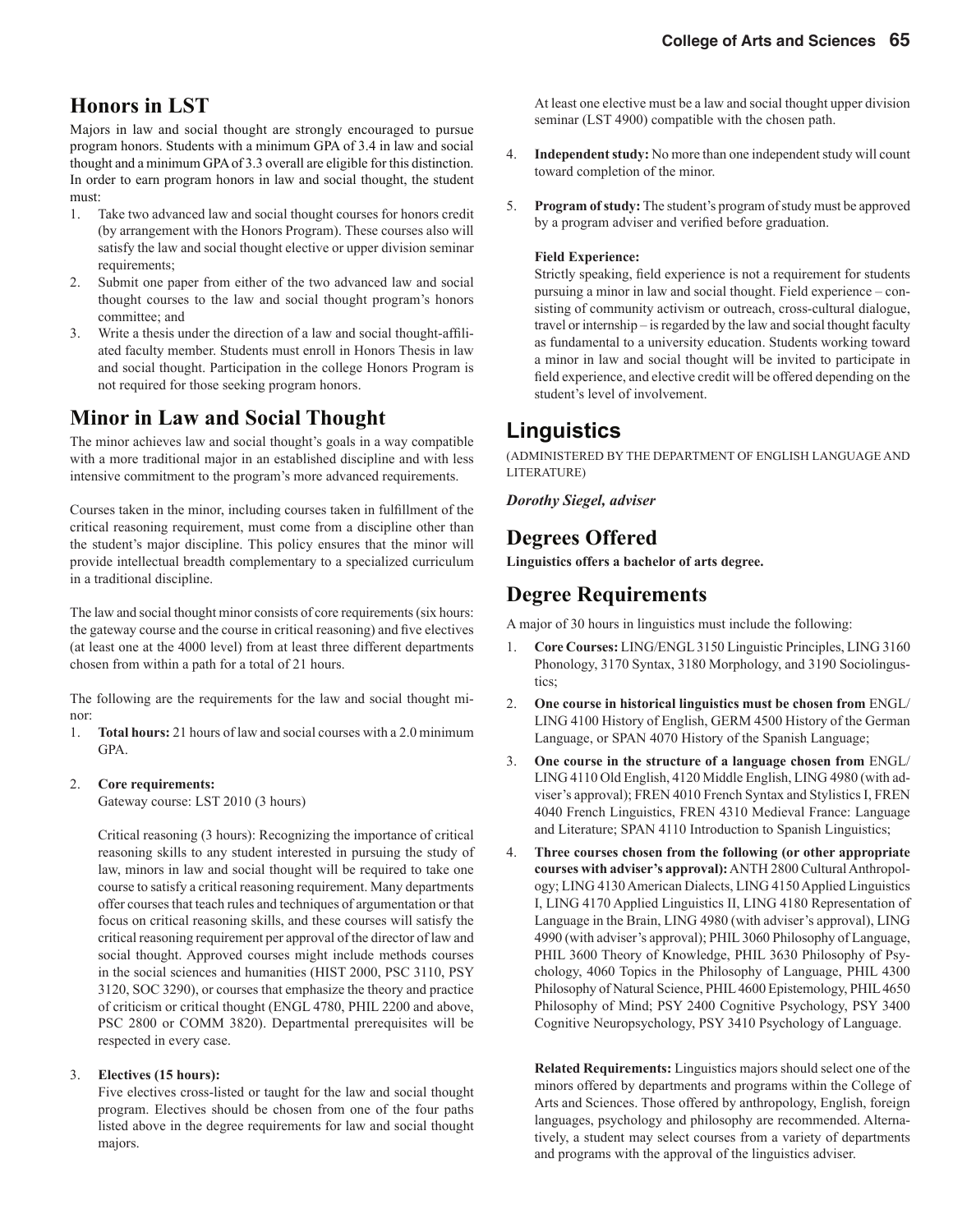### **Minor in Linguistics**

A minimum of 21 hours is required for the minor in linguistics. Students must take ENGL/LING 3150 and at least one of the courses that are required of students majoring in linguistics:

| <b>LING</b>       | 3160 | Phonology        |
|-------------------|------|------------------|
| <b>LING</b>       | 3170 | Syntax           |
| LING              | 3180 | Morphology       |
| LING <sup>1</sup> | 3190 | Sociolinguistics |
|                   |      |                  |

To satisfy the remaining 15 required hours, students may take any of the courses that can satisfy the linguistics major.

### **Honors in Linguistics**

Students with a minimum GPA of 3.6 in those courses after completing at least 15 of the 30 hours required within the linguistics major are eligible to participate in honors in linguistics. In addition to satisfactorily completing an honors thesis, the student may, under appropriate circumstances, participate in another department's senior honors seminar. The designation "honors" on the diploma will be given to students who receive a grade of A on the honors thesis and maintain a minimum 3.6 GPA in linguistics. Complete details about honors in linguistics are available from the linguistics adviser.

### **Department of Mathematics**

*Geoffrey Martin, chair Donald B. White, associate chair Robert Ochs, Honors adviser*

### **Degrees Offered**

The department of mathematics offers a program for either a bachelor of arts or a bachelor of science degree.

### **Advanced Placement**

Students with a score of 3 or better on either AB or BC calculus will receive credit for MATH 1850. Students with a score of 4 or 5 on the BC calculus test will receive credit for both MATH 1850 and 1860. Students with a score below 3 may be able to obtain credit by taking a departmental test. Students with a score of 3 or better on the Statistics Test will receive credit for MATH 2630.

### **Degree Requirements**

To obtain a bachelor's degree in mathematics, students must complete MATH 1860 (or 1840 or 1930), 1890, 2850 (or 2950) and 3190 and follow one of the following concentrations for a total of at least 35 hours.

- 1. Pure mathematics
	- a. The following are required: MATH 3860, 4330, 4820 and 4880.
	- b. Two courses must be completed from MATH 4300, 4450, 4540 or 4830.
	- c. The remaining course work may be chosen from courses at the 3000 or 4000 level approved by the adviser.
- 2. Applied mathematics
	- a. The following are required: MATH 3320 or 4330, 3860, 4300 or 4350, and 4820 or 4880.
	- b. One of the following two-semester sequences must be completed: MATH 4710 and 4720 or 4740 and 4750.
- c. The remaining course work may be chosen from courses at the 3000 or 4000 level approved by the adviser.
- 3. Statistics
	- a. The following courses are required: MATH 3610, 3620, 4350, 4600, 4610, 4680 and 4690.
- 4. Mathematics with computer science
	- a. The following are required: MATH 3860, 4380, 4710, 3320 or 4330, 4820 or 4880, and 4350 or 4390 or 4720.
	- b. The remaining course work may be chosen from courses at the 3000 or 4000 level approved by the adviser.
	- c. The following are required related area courses: EECS 1530, EECS 1540, EECS 2100, EECS 2550, plus one additional course in EECS chosen in consultation with the adviser for a minimum total of 18 hours.

#### **Related Courses**

The 18 semester hours of related area course work (at 2000 to 4000 levels) should be chosen according to the interests of the student in view of his or her anticipated career in mathematics. These courses could be in accounting, biology, economics, education, engineering, finance, operations analysis, philosophy, physics, psychology, etc. The B.A. degree is awarded to those students who choose a related area in the humanities or social sciences, such as economics, philosophy and psychology. The B.S. degree is awarded to those who choose related areas in science (such as biology or physics), engineering, business administration or computer science.

### **Minor in Mathematics**

To obtain a minor in mathematics, a minimum of 22 hours in mathematics must be completed. The 22 hours must include MATH 1860 (or 1930), 1890, 2850 (or 2950), and one of 3610, 3860 or 4680. The remaining hours must be courses that are acceptable toward a major in mathematics and must be approved by an adviser in the department of mathematics.

### **Honors in Mathematics**

- A. **Admission:** The normal route for entrance into the departmental honors in mathematics is through the honors calculus sequence: MATH 1920, 1930, 2950 and 3820. Other students should consult with the departmental honors adviser.
- B. **Requirements:** Graduation with honors in mathematics depends on doing a substantial amount of work in mathematics beyond the requirements for a bachelor's degree. Independent reading and an expository paper on a topic not usually covered in a course are required. Departmental honors ordinarily will not be granted without a GPA in mathematics exceeding 3.5 and usually indicates that in the opinion of the mathematics majors committee the student has shown substantial promise for a future career in mathematics. The student who wishes to do independent reading should consult with either the honors adviser or an instructor of his or her choice. Credit for independent reading is obtained by registering for MATH 3920.

 Students who are interested in writing an expository paper on some topic of their own choice should consult with an instructor who has an interest in the subject and register for MATH 4920. The actual program of the student is determined in consultation with the Honors adviser.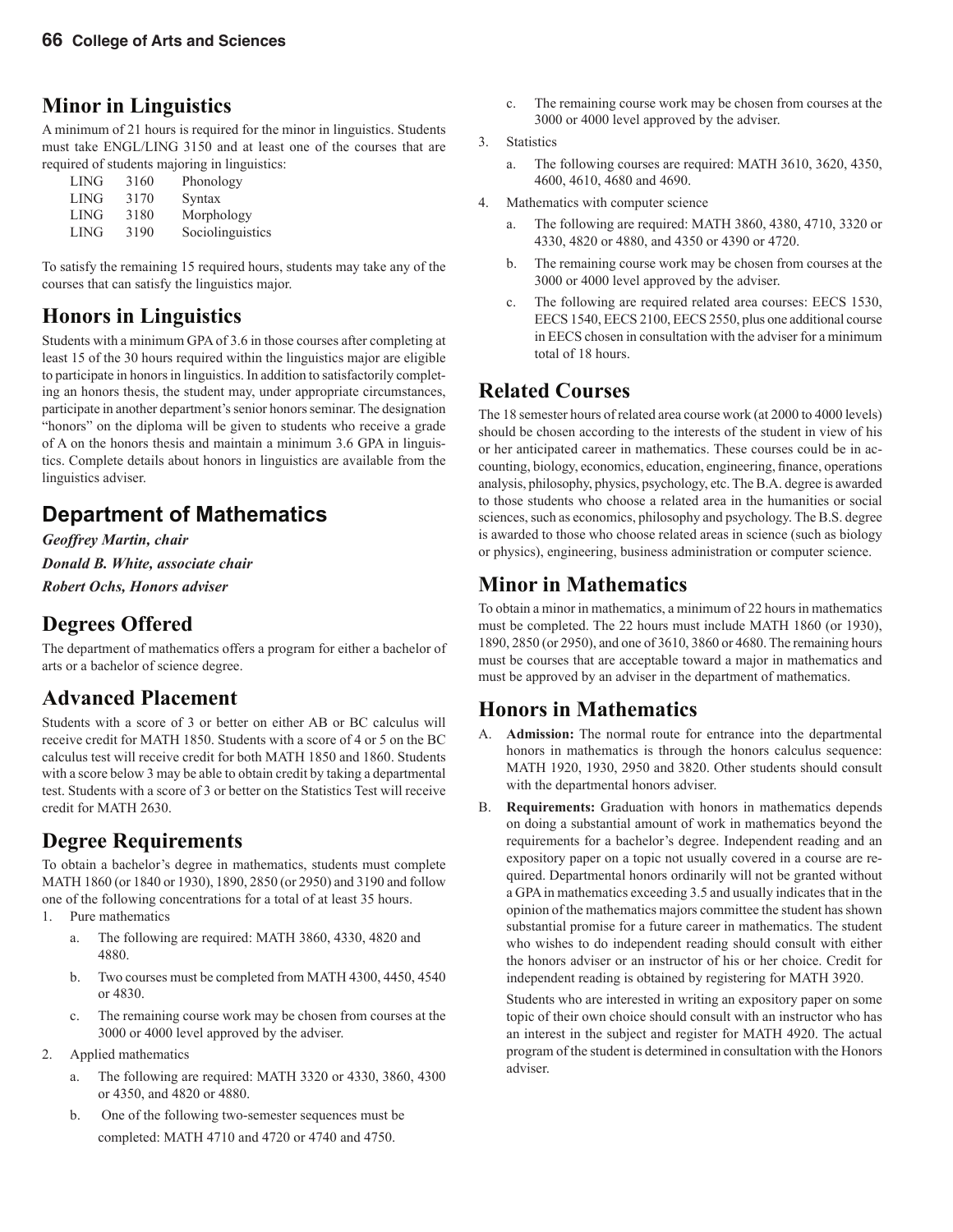### **Medieval and Renaissance Studies**

(THIS PROGRAM IS AN INTERDISCIPLINARY MAJOR.)

*Roger D. Ray, adviser*

### **Degrees Offered**

Medieval and Renaissance studies offers a bachelor of arts degree.

#### **Degree Requirements**

This humanities major provides interdisciplinary study of the medieval and Renaissance civilizations, including the Western world, the Byzantine and Islamic worlds, and late Greco-Roman and Christian antiquity. It offers formal courses and many possibilities for independent study in art history, English, foreign languages and literature, history, music, philosophy, religion and theatre. The chair of the committee on medieval and Renaissance studies serves as the academic adviser.

The program requires 60 hours of study, distributed as follows:

- 1. HIST 3100, 3110, 4030 and 4040 (12 hours)
- 2. Electives (39 hours). With the assistance of the adviser, the student must elect a truly interdisciplinary array of courses. If the student cannot satisfactorily read one of the learned or vernacular languages (other than modern English) of the Middle Ages and the Renaissance, some elective hours must be used to achieve this skill.
- 3. Final Project (9 hours). This is a research or creative activity leading to a formal paper or an artistic expression. As a rule, it requires the reading of primary sources in the original language. The hours may be spread over a full academic year, distributed between two semesters or earned entirely in one. The committee on medieval and Renaissance studies approves the written proposal and appoints a faculty supervisor. The project may be concentrated in one field, such as philosophy; but an interdisciplinary committee of three faculty members, including the project supervisor, grades it.

### **Middle East Studies**

(THIS PROGRAM IS AN INTERDISCIPLINARY MAJOR.)

*Elias T. Nigem, adviser*

### **Degrees Offered**

Middle East Studies offers a bachelor of arts degree.

#### **Degree Requirements**

Middle East studies is a specialization within the global studies major described previously. Its offerings are designed to provide students an appropriate exposure to the history, religions, cultures and socioeconomic systems of the Middle East and, in turn, that region's relations with the rest of the world, as well as to create balanced perceptions of the various factors and phenomena in the Middle East in historical and contemporary contexts.

This program provides background information and formal training for those planning to engage in international activities, such as business, banking, communication, journalism and engineering sciences, involving the Middle East. The program is designed for both domestic and international students.

In addition to the college general education requirements, the Middle East studies program requires a total of 48 semester hours that must be chosen in consultation with the adviser. Eighteen hours of courses are required,

while considerable latitude is available in choosing courses to meet the remaining 30 hours. The following provides a guideline for students interested in Middle East studies:

A. **Social science courses** – approximately 21 hours from the following:

**Required:** PSC 4670 and PSC 4740 (3 hours each) **Electives:** ANTH 2750 and 2800, ECON 4510 and 4520, GEPL 3810, PSC 2700 and 4730, and SOC 4340, 4800 and 4980

- B. **History/humanities courses** approximately 21 hours from the following: **Required:** HIST 1120, 2040, 3540 and 3550 (3 hours each) **Electives:** HIST 2070, 2090, 4390 and 4400; PHIL 3500 and 3570; REL 2310 and 2330; and ARBC 1110, 1120, 2140 and 2150
- C. **Related courses:** Approximately six hours of related courses are chosen in consultation with the adviser. Students are encouraged to take courses in foreign languages of the Middle East.

### **Department of Music**

*Lee Heritage, chair*

*Michael Boyd, undergraduate adviser, B.A., B.M.*

*Timothy D. Brakel, Ed Duling, undergraduate advisers, music education*

*David Jex, graduate adviser, M.M. in Performance, M.M.E.*

### **Degrees Offered**

The department of music offers the bachelor of arts, bachelor of music and bachelor of music education degrees. The bachelor of music education degree is offered through the College of Education. For information on that degree, please see the College of Education's section in this catalog.

#### **Audition**

Students who wish to major in music or music education must pass an entrance audition. Please call the department of music office at 419.530.2448 to ask for an audition application to be sent to you or go to our Web site *www.music.utoledo.edu* and click on "Audition Signup." For audition guidelines, visit www.music.utoledo.edu/musicAtUTPR/index. asp?id=71.

A student may be accepted, accepted on provisional status, or denied admission to music degree work based on the entrance audition.

#### **Acceptance on Provisional Status**

Students who do not pass the entrance audition will be placed on provisional status and will be allowed two semesters to pass the audition (excluding summer session). While on provisional status, the students will register for MUS 1810 in applied music. While MUS 1810 will earn University credits, the credits will not be applicable to the major. Students who are unable to pass the entrance audition within two semesters (excluding summer session) will be dropped from the major.

#### **Requirements for the Bachelor of Arts Degree**

The major of 40 hours in music must be distributed as follows:

- a. Performance Laboratory: MUS 1000 (8 semesters) 0 hours Transfer students will be required to complete a number of semesters proportionate to credits transferred.
- b. Concert Attendance: MUS 1010 (8 semesters) 0 hours Transfer students will be required to complete a number of semesters proportionate to credits transferred.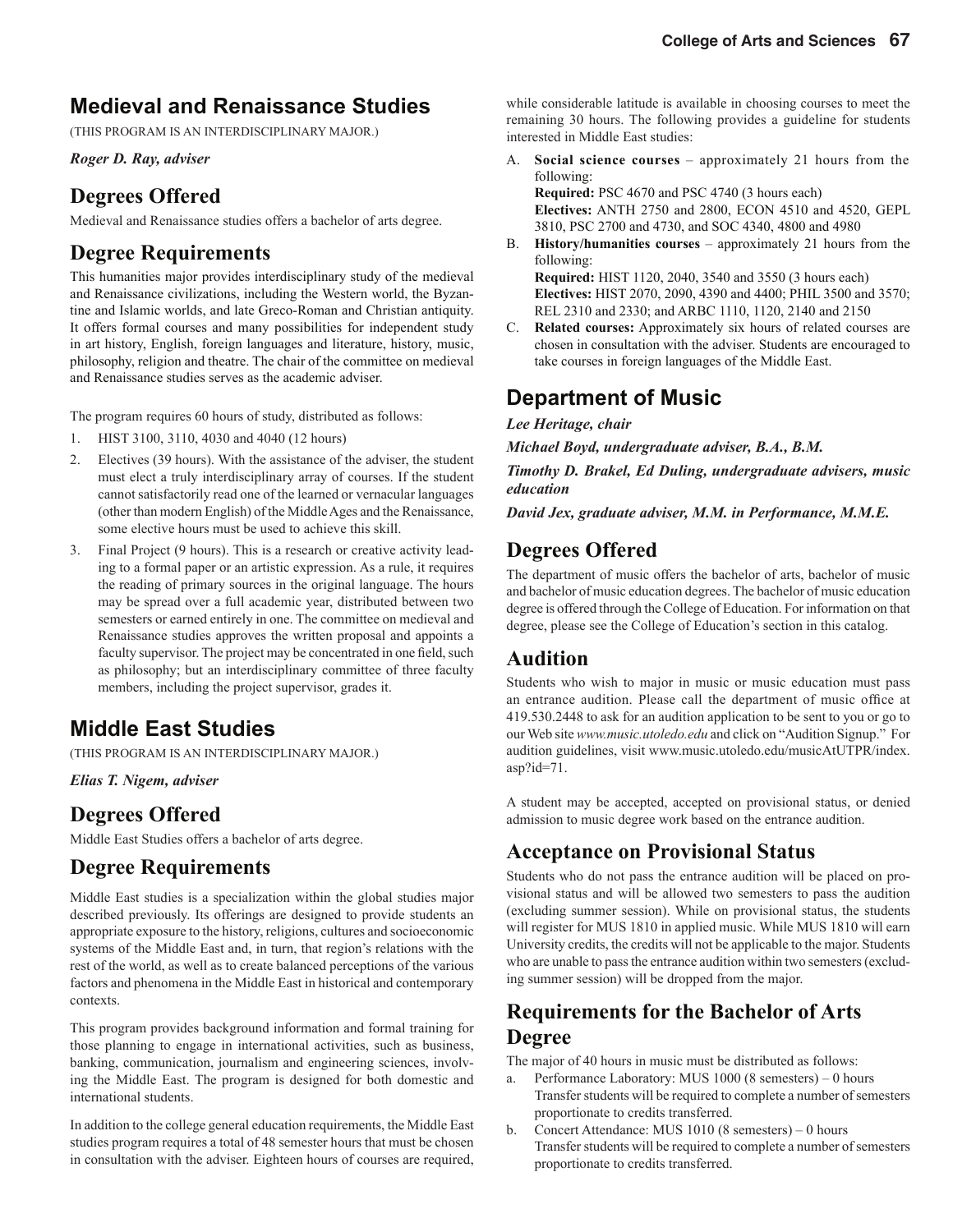- c. Music Technology: MUS 1100 1 hour
- d. Music Theory: MUS 1610, 1620, 2610 and 2620 (a grade of C or better is required in each course) – 16 hours
- e. Music History and Literature: MUS 2410, 3410 and 3420 (A grade of C or better is required in each course) – 9 hours
- f. Class Piano: Two hours from MUS 1570, 1580, 2570 or 2580 (Classes assigned by diagnostic test; a grade of C or better is required in each  $course$ ) – 2 hours
- g. Applied vocal or instrumental instruction from MUS 1800 and 2800. At least six hours must be in the same instrument or voice. Each course must be taken twice (a grade of B or better is required in each course) – 8 hours
- h. Each music major must enroll in one of the following ensembles on the major instrument each semester of enrollment for 8 hours or more until graduation: MUS 3010, 3020, 3040, 3050, 3090, 3140, 3150, 3160, or 3180. The minimum requirement is an accumulation of eight hours of ensemble credits, but only four hours may count toward the 124 hours required for the degree.

Students may elect an additional 10 hours of music courses beyond the required 40 hours of basic courses for a maximum of 50 hours of music within the 124 hours for the bachelor of arts degree. It is recommended that these additional courses include additional music history and literature courses and at least three additional semesters of applied music in the student's major performing area.

The requirement of 18 hours in related courses must be chosen from major level courses in the other humanities. Students may elect to present a full or half recital in their senior year.

#### **Requirements for the Bachelor of Music Degree**

The bachelor of music degree is designed to prepare the student for a professional career in performance. The student may pursue one of nine concentrations. Students may be admitted to this program only with the approval of the music faculty, usually determined by a special audition. Before graduation, each student must be able to demonstrate satisfactorily the ability to perform music on the fourth level of proficiency for the particular instrument or voice.

The requirements for each of the nine bachelor of music degree programs include non-music courses, core music courses and concentration courses.

#### **Non-Music Courses**

The non-music courses for the bachelor of music degree total 44 hours and are distributed as follows:

- a. ARS 1000 Orientation 1 hour
- b. ENGL 1110 and one course chosen from ENGL 1130, 1140 or 1150 – 6 hours
- c. PSY 1010 and one other non-PSY core social science course 6 hours
- d. MATH 1180 and two natural science core courses from different disciplines. Students with a concentration in music business and recording arts must take PHYS 1310 as one of the two core natural science courses – 9 hours
- e. Humanities courses other than music, including two humanities core courses from different disciplines. Students with a concentration in voice must take at least one semester each of French and German – 14 hours
- f. Non-music electives 8 hours

g. Students must satisfy the U.S. diversity and non-Western multicultural core requirements (6 hours) as part of b, c, e and f above.

#### **Core Music Courses for Concentrations in Voice, Piano, Organ, Guitar, Strings and Wind and Percussion (66 hours)**

- a. Performance Laboratory: MUS 1000 (eight semesters) 0 hours Transfer students will be required to complete a number of semesters proportionate to credits transferred.
- b. Concert Attendance: MUS 1010 (eight semesters) 0 hours Transfer students will be required to complete a number of semesters proportionate to credits transferred.
- c. Music Technology: MUS 1100 1 hour
- d. Music Theory: MUS 1610, 1620, 2610, 2620, 3610 and 4620 (a grade of C or better is required in 1610, 1620, 2610 and 2620) – 22 hours
- e. Music History and Literature: MUS 2410, 3410 and 3420 (a grade of C or better is required in each course) – 9 hours
- f. Conducting: MUS 3500 2 hours
- g. Applied Music on major instrument: MUS 1800, 2800, 3800 and 4800. (Each course must be taken twice and a grade of B or better is required in each course) – 30 hours
- h. Junior and Senior Recitals: MUS 3810, 4810 2 hours

Additional requirements for each concentration are indicated below.

**Voice Concentration** – 18 additional hours, for a degree total of 128.

- a. Class Piano: MUS 1570, 1580, 2570 and 2580 (a grade of C or better is required in each course) – 4 hours
- b. Performing groups: Eight semesters of MUS 3140, 3160, 3180 or 3020. (Note: MUS 3020 may only fulfill the requirement for one semester.) Students must enroll in one of these courses each semester they are taking 12 or more hours. Four semesters of MUS 3050:071, 3150, 3170 or 3190. The minimum requirement is an accumulation of 12 hours of ensemble credits, but only four hours may be counted toward the degree – 4 hours
- c. MUS 2530, 2540, 3550 and 4420 8 hours
- d. Music electives chosen from upper-division academic music courses  $-2$  hours

**Piano and Organ Concentrations** – 18 additional hours for a degree total of 128.

- a. Performing groups: Four semesters of MUS 3140, 3160, 3180 or 3020. (Note: MUS 3020 may only fulfill the requirement for one semester.) Two semesters of MUS 3050:041 or 3050:043. Eight semesters of MUS 3050:044. The distribution of MUS 3050 ensembles indicated here is flexible and may be adjusted to individual needs with the approval of the applied music teacher. The minimum requirement is an accumulation of 14 hours of ensemble credits, but only four hours may be counted toward degree – 4 hours
- b. MUS 2590, 3580, 3590 and 4450 9 hours
- c. Music electives chosen from upper level academic music courses – 5 hours

**String Concentration** –17 additional hours for a degree total of 127.

- a. Class Piano: MUS 1570, 1580, 2570 or 2580. Appropriate courses (determined by placement test). A grade of C or better is required in each course – 3 hours
- b. Performing groups: Eight semesters of MUS 3090. Students must enroll in MUS 3090 each semester they are taking 12 or more hours. Two semesters of MUS 3140, 3160 or 3180. Four semesters of any choice of small ensembles that includes the student's major instrument. The minimum requirement is an accumulation of 14 hours of ensemble credits, but only four hours may be counted toward the degree – 4 hours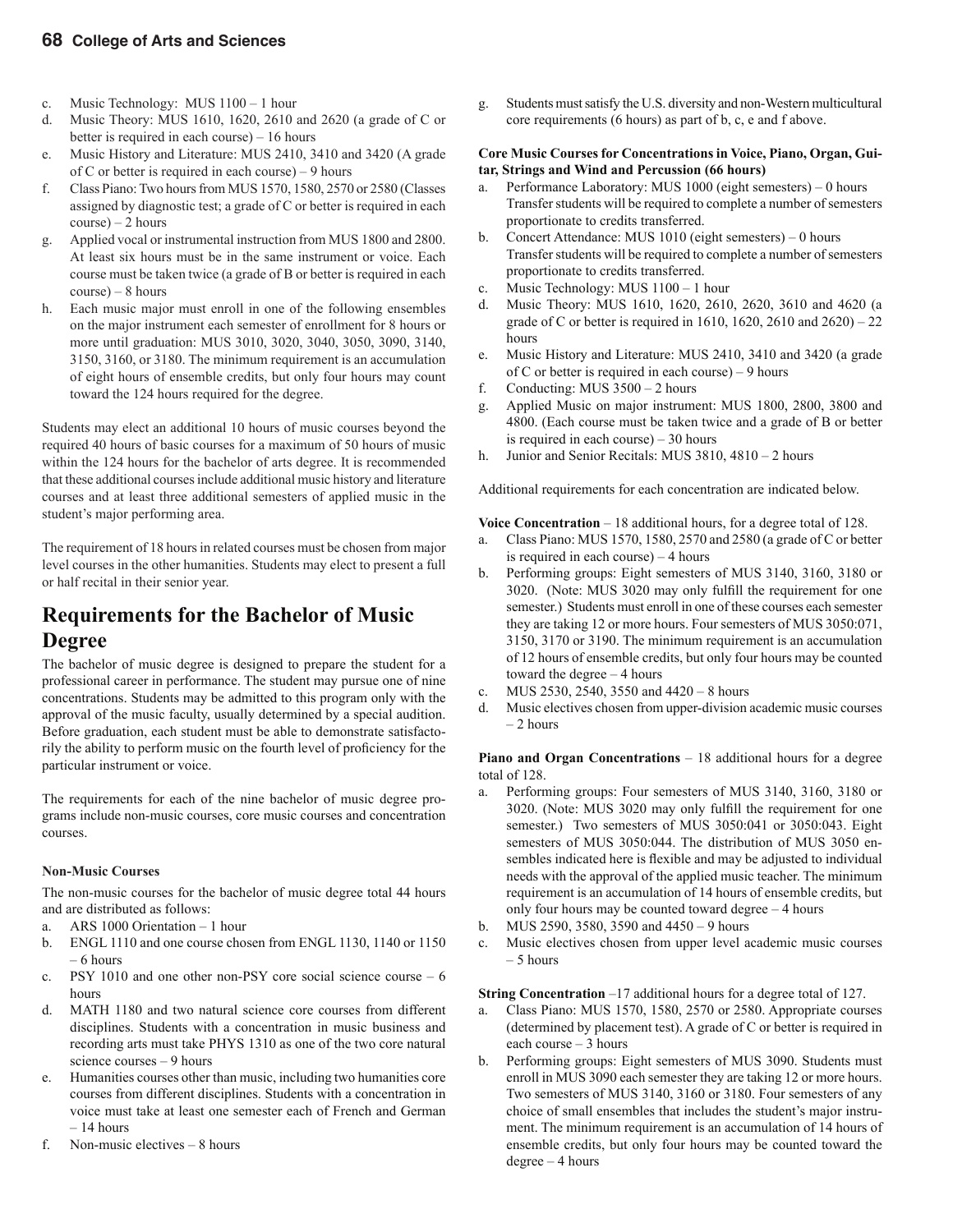- c. MUS 1500 and 4410 5 hours
- d. Music electives, chosen from upper division academic music courses – 5 hours

**Guitar Concentration** – 17 additional hours for a degree total of 127.

- a. Class Piano: MUS 1570, 1580, 2570 or 2580. Appropriate courses (determined by placement test). A grade of C or better is required in each course – 3 hours
- b. Performing groups: Eight semesters of MUS 3050:036. Two semesters of MUS 3050:044, 3050:071 or 3050:137. Two semesters of MUS 3020, 3140, 3160 or 3180. (Note: MUS 3020 may only be used to fulfill the ensemble requirement for one semester.) Students must enroll in MUS 3050:036 or any large ensemble (MUS 3010, 3020, 3040 or 3090) each semester they are taking 12 or more hours. The minimum requirement is an accumulation of 12 hours of ensemble credits, but only four hours may be counted toward degree – 4 hours
- c. MUS 3570 and 4460 6 hours
- d. Music electives, chosen from upper division academic music courses  $-4$  hours

**Wind and Percussion Concentration** – 16 additional hours for a degree total of 126.

- a. Class Piano: MUS 1570, 1580, 2570 or 2580. Appropriate courses (determined by placement test). A grade of C or better is required in each course – 3 hours
- b. Performing groups: Eight semesters chosen from MUS 3010, 3020, 3040 or 3090 with a minimum of 2 semesters of MUS 3010 and/or MUS 3040, and a minimum of two semesters of MUS 3090. (Note: MUS 3020 may only fulfill the requirement for one semester.) Students must enroll in one of these courses each semester they are taking 12 or more hours. Two semesters of MUS 3140, 3160 or 3180. Four semesters of any choice of small ensembles that includes the student's major instrument. The minimum requirement is an accumulation of 14 hours of ensemble credits, but only four hours may be counted toward degree – 4 hours
- c. Instrumental Music Literature: MUS 4410 3 hours
- d. Pedagogy on major instrument: MUS 1510, 1530 or  $1550 2$ hours
- e. Music electives, chosen from upper division academic music courses  $=$  4 hours

#### **Music Core Courses for Instrumental Jazz and Vocal Jazz Concentrations (66 hours)**

- a. Performance Laboratory: MUS 1000 (eight semesters) 0 hours Transfer students will be required to complete a number of semesters proportionate to credits transferred.
- b. Concert Attendance: MUS 1010 (eight semesters) 0 hours Transfer students will be required to complete a number of semesters proportionate to credits transferred.
- c. Music Technology: MUS 1100 1 hour
- d. Music Theory: MUS 1610, 1620, 2610, 2620, 3650 and 3660 (a grade of C or better is required in 1610, 1620, 2610 and  $2620 - 22$ hours
- e. Music History and Literature: MUS 3410, 3420 and 3450 (a grade of C or better is required in 3410 and 3420) – 9 hours
- f. Jazz Pedagogy and Conducting: MUS 3560 2 hours
- g. Applied Music: Eight hours of Applied Music (classical) and successful completion of two semesters with a grade of B or better in MUS 2800 (classical). Eighteen hours of Applied Music (jazz) on the student's major instrument (or combination of instruments with the consent of the adviser) and successful completion of two semesters with a grade of B or better in MUS 4800 (jazz). The remaining four

hours will include MUS 1570 Class Piano (1 hour), MUS 1590 Jazz Class Piano (1 hour), and 2 semesters of MUS 2800:065 Applied Jazz Piano. A grade of C or better is required in MUS 1570 and 1590 – 30 hours

h. Junior and Senior Recitals: MUS 3810 and 4810 – 2 hours

Additional requirements for each concentration are indicated below.

**Instrumental Jazz Concentration** – 17 additional hours, for degree total of 127.

- a. Performing groups: Eight semesters of MUS 3020 and one semester of MUS 3150, 3140, 3160 or 3180. Students must enroll in one of these courses each semester they are taking 12 or more hours. Four semesters of MUS 3050:137. The minimum requirement is an accumulation of 13 hours of ensemble credits, but only four hours may be counted toward degree – 4 hours
- b. Jazz Improvisation: MUS 1700, 2700, 2710, 3700 and 3710 10 hours
- c. Recording Techniques: MUS 2270 2 hours
- d. Music elective, chosen from upper division academic music courses – 1 hour

**Vocal Jazz Concentration**  $-17$  additional hours, for a degree total of 127.

- a. Performing groups: Eight semesters of MUS 3150. Four semesters of MUS 3020 or MUS 3050:137. Students must enroll in one of these courses each semester they are taking 12 or more hours. The minimum requirement is an accumulation of 12 hours of ensemble credits, but only four hours may be counted toward degree – 4 hours
- b. Jazz Improvisation: MUS 1700, 2700, 2710, 3700 and 3710 10 hours
- c. Recording Techniques: MUS 2270 2 hours
- d. Music elective, chosen from upper division academic music courses – 1 hour

#### **Music Core Courses for Instrumental and Vocal Jazz Concentration with an Emphasis in Music Business and Recording Arts (62 hours)**

- a. Performance Laboratory: MUS 1000 (eight semesters) 0 hours Transfer students will be required to complete a number of semesters proportionate to credits transferred.
- b. Concert Attendance: MUS 1010 (eight semesters) 0 hours Transfer students will be required to complete a number of semesters proportionate to credits transferred.
- c. Music Technology: MUS 1100 1 hour
- d. Music Theory: MUS 1610, 1620, 3650 and 3660 (a grade of C or better is required in 1610 and 1620) – 14 hours
- e. Music History and Literature: MUS 3410, 3420 and 3450 (a grade of C or better is required in 3410 and 3420) – 9 hours
- f. Jazz Pedagogy and Conducting: MUS 3560 2 hours
- g. Applied Music: 16 hours of Applied Music (jazz) on the student's major instrument (or combination of instruments with the consent of the adviser) and successful completion of two semesters with a grade of B or better in MUS 4800 (jazz). The remaining four hours will include MUS 1570 Class Piano (1 hour), MUS 1590 Jazz Class Piano (1 hour), and two semesters of MUS 2800:065 Applied Jazz Piano. A grade of C or better is required in MUS 1570 and 1590 – 20 hours
- h. Junior Recital: MUS 3810 1 hour
- i. Music Business: MUS 2280, 3280, 3290 and 4290 (for six credits)  $-13$  hours
- j. Music electives, chosen from upper division academic music courses  $-2$  hours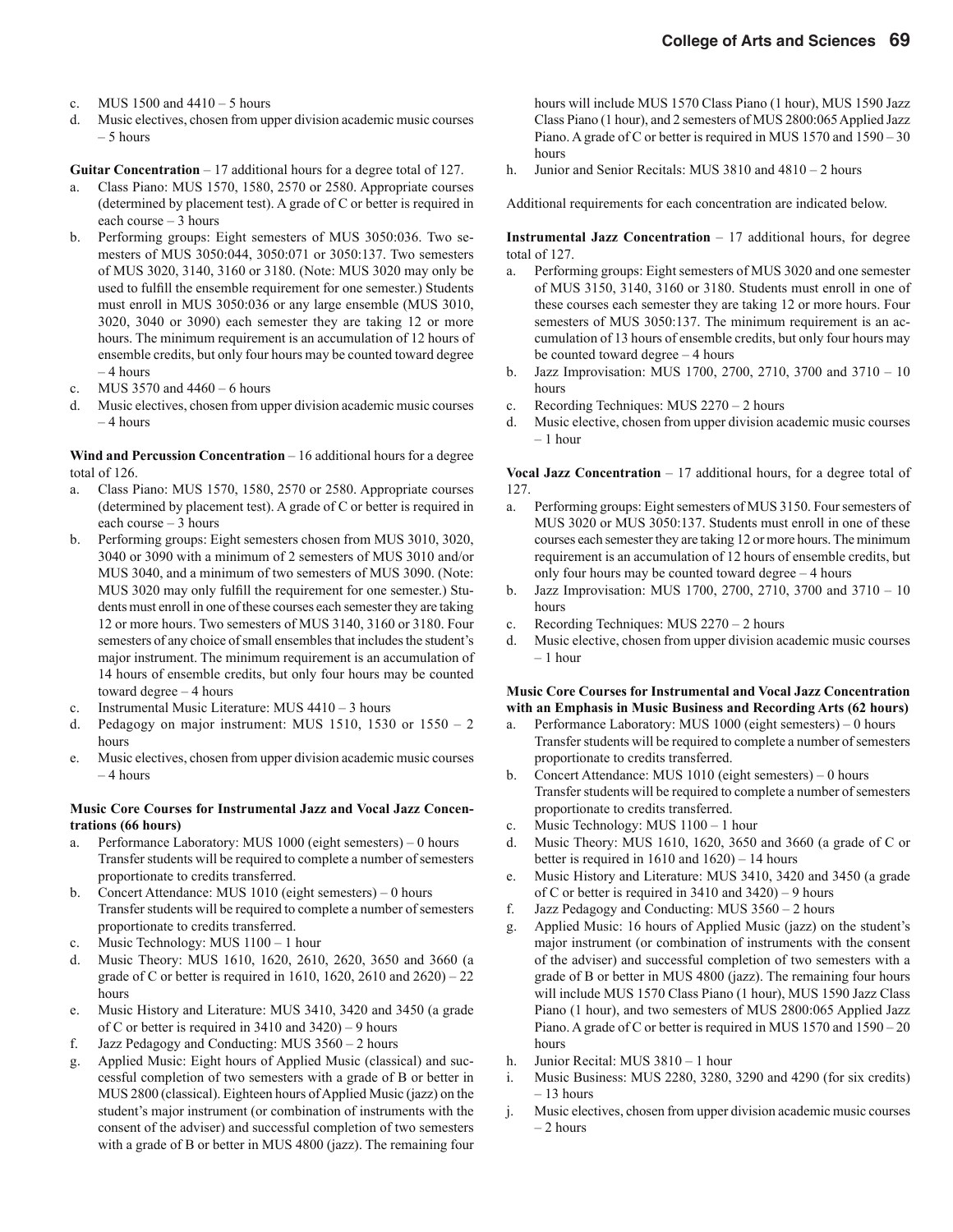**Instrumental and Vocal Jazz Concentration with an Emphasis in Music Business and Recording Arts** – 18 additional hours, for a degree total of 124 hours.

- a. Performing groups: Follow the same requirements for Instrumental Jazz or Vocal Jazz Concentrations above. Only four hours of ensemble may be counted toward degree – 4 hours
- b. Jazz Improvisation: MUS 1700, 2700, 2710, 3700 and 3710 10 hours
- c. Recording Techniques: MUS 2270 and 3270 4 hours

#### **Requirements for the Bachelor of Music Education Degree**

For details on the baccalaureate program in music education, see the College of Education portion of this catalog.

#### **Minor in Music**

Students electing to pursue a minor in music choose one of the seven minors outlined below. It is the student's responsibility, in consultation with the student's major adviser and the music adviser, to see that the necessary course work is included in the total number of undergraduate courses taken. Students outside the College of Arts and Sciences should ensure that the minor in music is an approved program within their college. Candidates for the minor in music must have their course work verified and approved by the adviser for the department of music prior to making formal application for graduation. This can be done by presenting a transcript to the music adviser and completing the verification form for the minor in music.

Students must maintain a minimum GPA of 2.0 for all course work completed in the minor.

| MUS          | 1000       |                                                 |
|--------------|------------|-------------------------------------------------|
| <b>MUS</b>   | 1010       |                                                 |
| <b>MUS</b>   | 1570       | Piano Class (Class assigned by diagnostic test; |
|              | 1590       | or a grade of C or better is required.)         |
|              | 2570       |                                                 |
|              | or         |                                                 |
|              | 2580       |                                                 |
| <b>MUS</b>   | 1700       |                                                 |
| <b>MUS</b>   | 2700       |                                                 |
| MUS          | 2710       |                                                 |
| MUS          | 1800       | Applied Jazz Music*                             |
|              | 2800       |                                                 |
| <b>MUS</b>   | 3020       | Jazz Ensembles (4 semesters)                    |
|              | 3150       |                                                 |
|              | 3050: 136, |                                                 |
|              | or         |                                                 |
|              |            |                                                 |
| MUS          | 3450       |                                                 |
| <b>Total</b> |            | 22                                              |
|              |            |                                                 |

#### **Instrumental Minor**

| <b>MUS</b> | 1000 | Performance Laboratory (2 semesters)0      |
|------------|------|--------------------------------------------|
| <b>MUS</b> | 1010 |                                            |
| <b>MUS</b> | 1570 | Piano Class (Class assigned by diagnostic  |
|            | 1580 | test; a grade of C or better is required.) |
|            | 2570 |                                            |
|            | or   |                                            |
|            | 2580 |                                            |
| <b>MUS</b> | 1610 | Music Theory and Ear Training I (a grade   |
|            |      |                                            |
| MUS        | 1800 | Applied Music*                             |

|                           | 2800           |                                            |
|---------------------------|----------------|--------------------------------------------|
| <b>MUS</b>                | 3010           | Ensembles (4 semesters)                    |
|                           | 3040           |                                            |
|                           | 3050:36,       |                                            |
|                           | or             |                                            |
|                           | 3090           |                                            |
| <b>MUS</b>                | 2410           | Music History and Literature I (a grade of |
|                           |                |                                            |
| <b>MUS</b>                | electives      | Major level only, excluding ensembles  2   |
| <b>Total</b>              |                |                                            |
|                           |                |                                            |
| <b>Vocal Minor</b>        |                |                                            |
| <b>MUS</b>                | 1000           | Performance Laboratory (2 semesters)0      |
| <b>MUS</b>                | 1010           | Concert Attendance (3 semesters) 0         |
| <b>MUS</b>                | 1570           | Piano Class (Class assigned by diagnostic  |
|                           | 1580           | test; a grade of C or better is required.) |
|                           | 2570           |                                            |
|                           | or             |                                            |
|                           | 2580           |                                            |
| <b>MUS</b>                | 1610           | Music Theory and Ear Training I (a grade   |
|                           |                |                                            |
| <b>MUS</b>                | 1800           | Applied Music*                             |
|                           | 2800           |                                            |
| MUS                       | 3140           | Ensembles (4 semesters)                    |
|                           | 3160           |                                            |
|                           | or             |                                            |
|                           | 3180           | 4                                          |
| <b>MUS</b>                | 2410           | Music History and Literature I (a grade of |
|                           |                |                                            |
| <b>MUS</b>                | electives      | Major level only, excluding ensembles 2    |
| <b>Total</b>              |                |                                            |
|                           |                |                                            |
| <b>Keyboard Minor</b>     |                |                                            |
| <b>MUS</b>                | 1000           | Performance Laboratory (2 semesters) 0     |
| <b>MUS</b>                | 1010           | Concert Attendance (3 semesters) 0         |
|                           |                |                                            |
| <b>MUS</b>                | 1610           | Music Theory and Ear Training I (a grade   |
|                           |                |                                            |
| MUS                       | 1800, 2800     |                                            |
| <b>MUS</b>                | 3010, 3040,    |                                            |
|                           | 3050:44, 3090, |                                            |
|                           | 3140, 3160, or |                                            |
|                           | 3180           |                                            |
| MUS                       | 2410           | Music History and Literature I (a grade of |
|                           |                |                                            |
| <b>MUS</b>                | 3580           |                                            |
| <b>MUS</b>                | electives      | Major level only, excluding ensembles 1    |
| Total                     |                |                                            |
|                           |                |                                            |
| <b>Music Theory Minor</b> |                |                                            |
| <b>MUS</b>                | 1000           | Performance Laboratory (2 semesters) 0     |
| <b>MUS</b>                | 1010           | Concert Attendance (3 semesters) 0         |
| <b>MUS</b>                | 1570           | Piano Class (class assigned by diagnostic  |
|                           | 1580           | test; a grade of C or better is required.) |
|                           | 2570           |                                            |
|                           | or             |                                            |
|                           | 2580           |                                            |
| <b>MUS</b>                | 1610           | Music Theory and Ear Training I-IV (A.     |
|                           | 1620           | grade of C or better is required in        |
|                           | 2610           | each course.)                              |
|                           | and            |                                            |
|                           | 2620           |                                            |
| <b>MUS</b>                | 2410           | Music History and Literature I (a grade of |
| Total                     |                |                                            |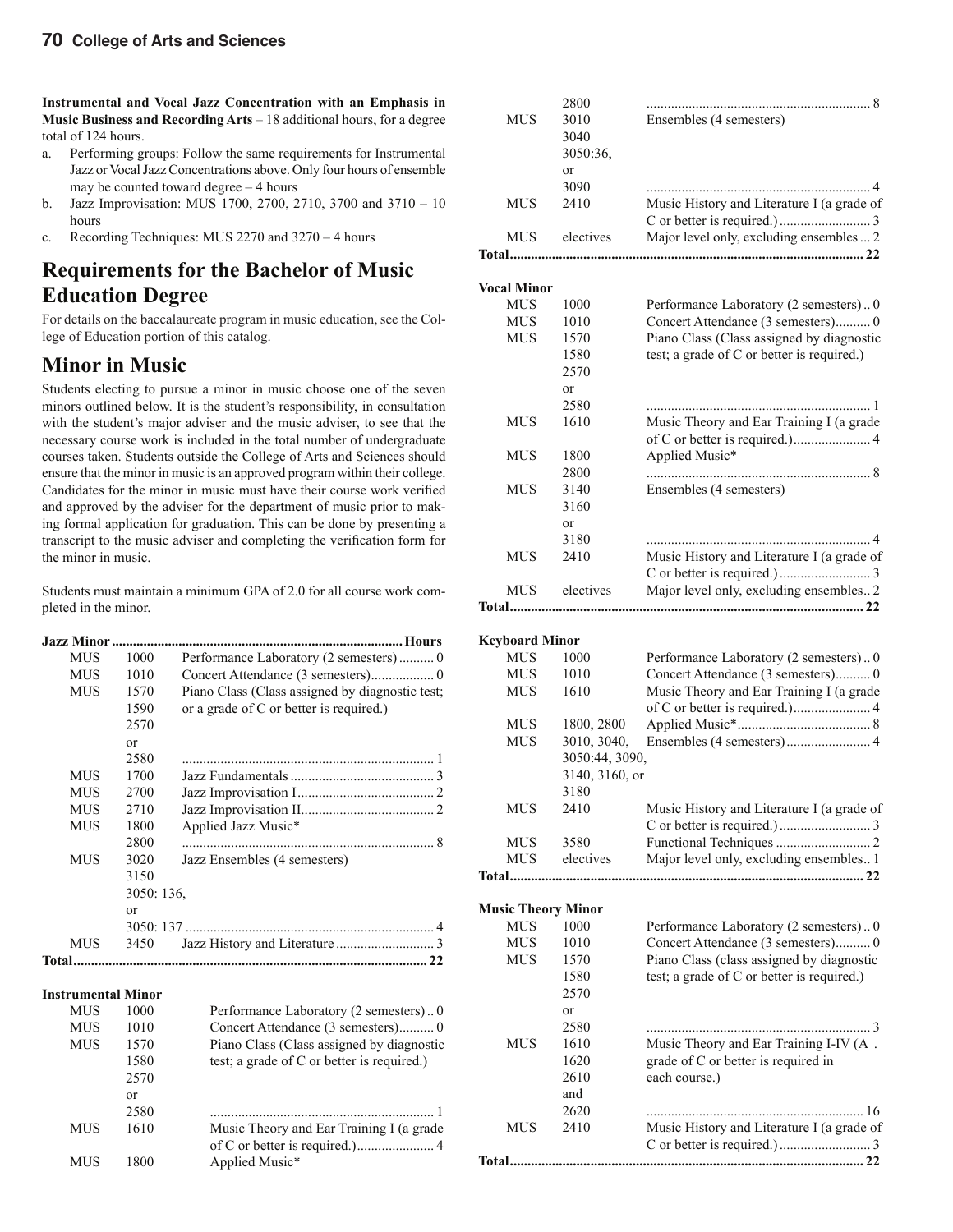|            | <b>Music History and Literature Minor</b> |                                            |
|------------|-------------------------------------------|--------------------------------------------|
| <b>MUS</b> | 1000                                      | Performance Laboratory (2 semesters)0      |
| <b>MUS</b> | 1010                                      |                                            |
| <b>MUS</b> | 1570                                      | Piano Class (class assigned by diagnostic  |
|            | 1580                                      | test; a grade of C or better is required.) |
|            | 2570                                      |                                            |
|            | $\alpha$                                  |                                            |
|            | 2580                                      |                                            |
| <b>MUS</b> | 1610                                      | Music Theory and Ear Training I (a grade   |
|            |                                           |                                            |
| <b>MUS</b> | 2410                                      | Music History and Literature I-III (a      |
|            | 3410                                      | grade of C or better is required in each   |
|            | and                                       | course.)                                   |
|            | 3420                                      |                                            |
| <b>MUS</b> | $4000$ level                              |                                            |
| <b>MUS</b> | electives                                 | Major level only, excluding ensembles5     |
| Total      |                                           | 22                                         |

#### **Music Business and Recording Arts Minor**

|        | <b>MUS</b>  | 1000     | Performance Laboratory (one semester          |
|--------|-------------|----------|-----------------------------------------------|
|        |             |          | taken concurrently with MUS 3270) 0           |
|        | <b>MUS</b>  | 1010     |                                               |
|        | <b>MUS</b>  | 1570     | Piano or Jazz Piano Class (class assigned     |
|        |             | 1580     | by diagnostic test; a grade of C or better    |
|        |             | 1590     | is required.)                                 |
|        |             | 2570     |                                               |
|        |             | $\alpha$ |                                               |
|        |             | 2580     |                                               |
|        | <b>MUS</b>  | 1610     | Music Theory and Ear Training I (a grade      |
|        |             |          |                                               |
|        | <b>MUS</b>  | 2270     |                                               |
|        | <b>MUS</b>  | 2280     |                                               |
|        | <b>MUS</b>  | 3270     | Advanced Recording Techniques 2               |
|        | <b>MUS</b>  | 3280     |                                               |
|        | <b>MUS</b>  | 3290     |                                               |
|        | <b>MUS</b>  | 4290     |                                               |
|        |             |          | (Internships are available for 2, 3, 4, or 6) |
|        |             |          | hours)                                        |
|        | <b>PHYS</b> | 1310     |                                               |
|        |             |          |                                               |
| Total. |             |          | 25                                            |

*\* At least 6 hours must be in the same instrument or voice.*

#### **Honors in Music**

All music majors have an opportunity to qualify for a departmental honors citation in music if they maintain a minimum cumulative GPA of 3.0 through the junior year and at least a 3.5 average in 12 hours of work chosen from the following courses: MUS 3450, 3470, 3610, 3630, 3650, 3660, 4410, 4420, 4450, 4460, 4620, 4640, 4690 (this course may be taken only once toward honors credit) and 4980 (this may be an "honors only" section). Students interested in honors recognition should complete an intent (to qualify) form available in the music office at the beginning of their sophomore year. In the senior year, the faculty honors committee will invite qualified students to undertake a special three-hour project (MUS 4990) on a topic approved by the honors in music faculty. Each student will work with an assigned adviser and present on oral defense of the completed project. Satisfactory work will be rewarded by an honors citation recorded in the student's permanent file and in the proper graduation bulletin.

### **Paralegal Studies and Political Science**

(THIS PROGRAM IS AN INTERDISCIPLINARY MAJOR.)

*David Wilson, adviser*

#### **Degrees Offered**

The paralegal studies and political science program offers a bachelor of arts degree in political science.

#### **Degree Requirements**

This  $2 + 2$  program allows the student to complete an associate's degree in paralegal studies from the College of Health and Human Services and a bachelor's degree in political science. Students selecting this program should work closely with their academic advisers in both parts of the program and with the paralegal studies program coordinator. After completing the associate's degree requirements, a student must complete at least 64 hours of additional course work in the College of Arts and Sciences. This course work must include the following:

- 1. 0 to 14 hours in a foreign language, depending on demonstrated proficiency. Students entering the College of Health and Human Services in the  $2 + 2$  program should take a foreign language competency exam immediately and concurrently take language courses with the paralegal curriculum.
- 2. Three courses (minimum of nine hours) in the humanities (history, English literature, fine arts, philosophy or communication).
- 3. Two courses (minimum of six hours) in natural sciences (astronomy, biology, chemistry, geology or physics).
- 4. Completion of the major in political science as follows:
	- a. Either PSC 1200 American National Government (3 hours) or PSC 1400 Current Issues in US Public Policy (3 hours) plus a minimum of 30 additional hours in political science chosen in consultation with a departmental adviser.
		- One course from three of the following four fields:

#### **Public Administration**

| <b>PSC</b>     |                                |                                                               |
|----------------|--------------------------------|---------------------------------------------------------------|
|                | <b>International Relations</b> |                                                               |
| <b>PSC</b>     |                                |                                                               |
|                | <b>Comparative Government</b>  |                                                               |
| <b>PSC</b>     | 2610                           | Government of Great Britain or                                |
|                | PSC 2620                       | Comparative Politics of Continental Europe or                 |
| PSC <b>SEC</b> | 2660                           |                                                               |
|                | <b>Political Theory</b>        |                                                               |
| <b>PSC</b>     | 2800                           |                                                               |
| $\mathbf{c}$ . | the 30-hour requirement.       | Completion of additional courses in the department to satisfy |

- d. Minimum of 18 hours (six courses) in fields related to political science. These could include courses in such areas as law and society, legal history, criminology, philosophy of law, business and labor law.
- e. Electives to bring the total to a minimum of 64 hours. Students must also satisfy The University of Toledo Core Curriculum requirements.

### **Paralegal Studies and Spanish**

(THIS PROGRAM IS AN INTERDISCIPLINARY MAJOR)

*Juan Martin, adviser Antonio Varela, adviser*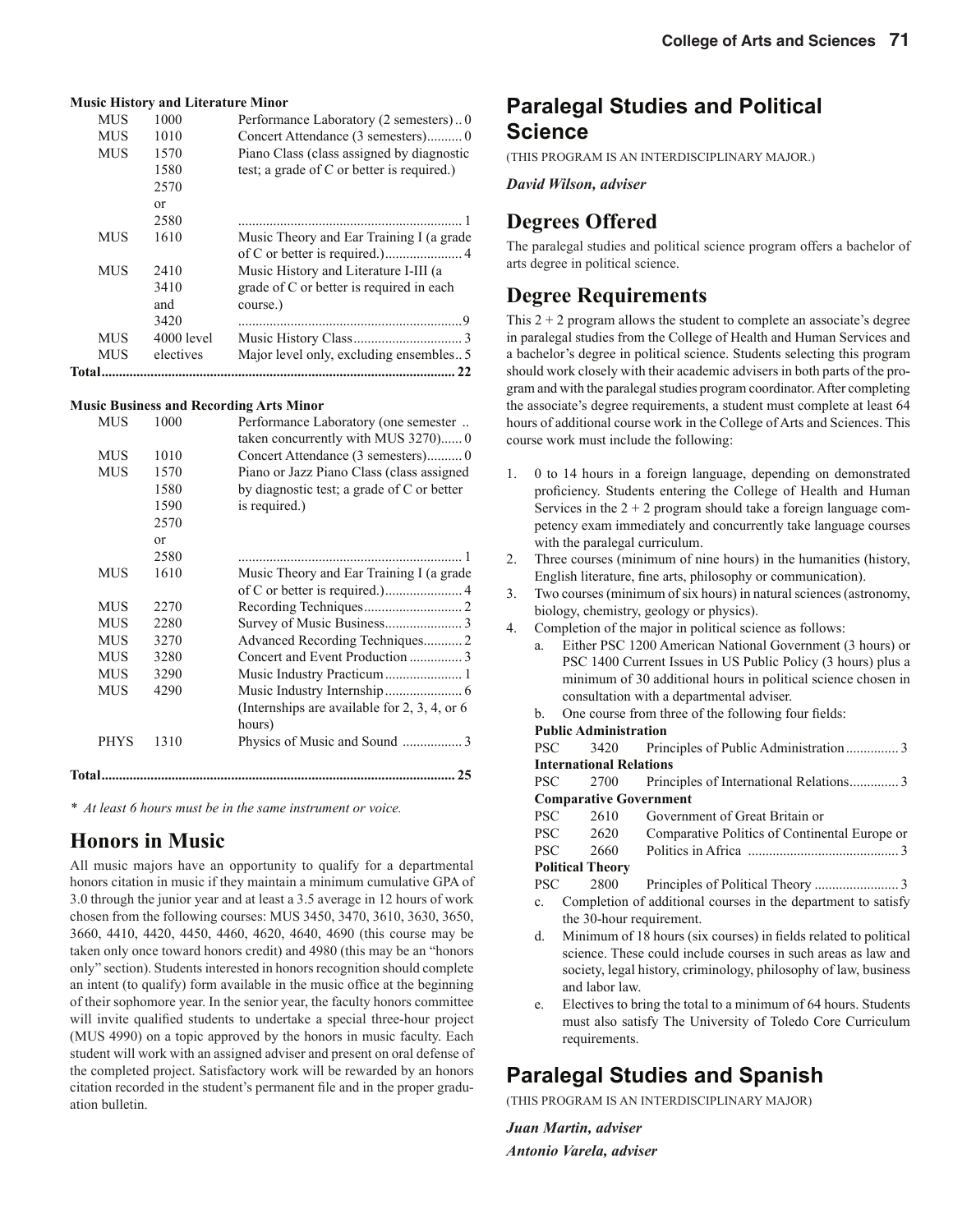### **Degrees Offered**

The paralegal studies and Spanish program offers a bachelor of arts degree in Spanish.

#### **Degree Requirements**

This  $2 + 2$  program allows the student to complete an associate's degree in paralegal studies from the College of Health and Human Services and a bachelor's degree in Spanish. Students selecting this program should plan to work closely with their academic advisers in both parts of the program and with the paralegal studies coordinator. After completing the associate's degree requirements, a student must complete at least 64 hours of additional course work in the College of Arts and Sciences. This course work must include the following:

- 1. One course in history (three hours).
- 2. Three courses (minimum nine hours) in natural sciences.
- 3. One course (three hours) in social sciences.
- 4. The following courses in Spanish (for a total of 34 hours):

| <b>SPAN</b> | 3000 |                                              |  |
|-------------|------|----------------------------------------------|--|
| <b>SPAN</b> | 3010 |                                              |  |
| <b>SPAN</b> | 3020 |                                              |  |
| <b>SPAN</b> | 3170 |                                              |  |
| <b>SPAN</b> | 3420 |                                              |  |
| <b>SPAN</b> | 4010 |                                              |  |
| <b>SPAN</b> | 4060 | Translation and Interpretation in Spanish  3 |  |
|             |      |                                              |  |
|             |      |                                              |  |

\*chosen in consultation with the adviser

5. Electives to bring the total to a minimum of 64 hours. Students also must satisfy The University of Toledo Core Curriculum requirements.

## **Department of Philosophy**

*Eric W. Snider, chair*

*Madeline Muntersbjorn, undergraduate adviser*

### **Degrees Offered**

The department of philosophy offers a bachelor of arts degree.

### **Requirements for the Undergraduate Major**

The major of 30 hours in philosophy must include the following:

- 1. PHIL 3210 and 3230
- 2. Either PHIL 3000 or 3060
- 3. Either PHIL 3400 or 3750
- 4. One of the following philosophy courses: 3240, 3250, 3500, 3540, 4240, 4250, 4260, 4270 or 4500
- 5. At least two, 4000-level philosophy courses
- 6. The student also should take 18 hours of related courses. These courses should be selected in consultation with the adviser.

Students may take a maximum of two courses with P/NC in the major and may opt for P/NC in all related courses.

Majors planning to pursue graduate study in philosophy are encouraged to take PHIL 3000, 3060, 3400 and 3750, as well as PHIL 3600 or 4000 level courses in these core areas of philosophy.

Specialized programs of study can be designed for majors preparing for professional careers in law, medicine or business. See the undergraduate adviser for details.

### **Honors in Philosophy**

- A. **Admission:** Junior and senior majors with an overall minimum GPA of 3.3 may work for the citation "honors in philosophy."
- B. **Requirements:** Upon graduation, the student shall have a 3.6 GPA in philosophy courses. The student shall complete a substantial term paper in each of two courses with two different philosophy faculty members:
	- 1. One paper shall be work completed for a regular 4000-level seminar.
	- 2. One paper shall be an honors thesis completed while registered or PHIL 4990 under the direction of a second faculty member.

Upon the recommendation of the two respective instructors and with the approval of a majority of the philosophy faculty, the student shall be awarded the citation "honors in philosophy."

### **Minors in Philosophy**

A minor in philosophy complements a variety of University major programs in the humanities, the social and natural sciences, education and business. All minors in philosophy must meet the following requirements:

- 1. 21 hours in philosophy with a minimum GPA of 2.0;
- 2. PHIL 3210 or 3230;
- 3. At least one course numbered 4000 or above;
- 4. No more than one independent study, PHIL 4920, will count toward the completion of the minor; and
- 5. The program of study must be approved by the department undergraduate adviser and verified before graduation.

Specific predesigned programs of study are available in the following areas:

Prelaw Philosophy and medicine Philosophy and education Philosophy of natural science Philosophy of social science

Also available is a philosophy minor with honors. Specific requirements are:

- 1. Requirements 1 through 5 above;
- 2. At least two courses at the 4000 level;
- 3. Either an honors section of a 3000-level course or a 3000-level course taken under an honors contract; and
- 4. A minimum GPA of 3.3 in philosophy.

### **Department of Physics and Astronomy**

*Alvin D. Compaan, chair*

*Karen S. Bjorkman, undergraduate adviser, astronomy* 

*and associate chair*

*Scott A. Lee, undergraduate adviser, physics*

### **Degrees Offered**

The department of physics and astronomy offers courses of study leading to the bachelor of science degree in physics, the bachelor of arts in physics and the bachelor of arts in astronomy.

### **Advanced Placement**

Students with a score of 3 on the Physics B test will receive credit for PHYS 2070; students with a score of 4 or 5 on the B test will receive credit for PHYS 2070 and 2080. Students with a score of 4 or 5 on the Physics C Mechanics test will receive credit for PHYS 2130; students with a score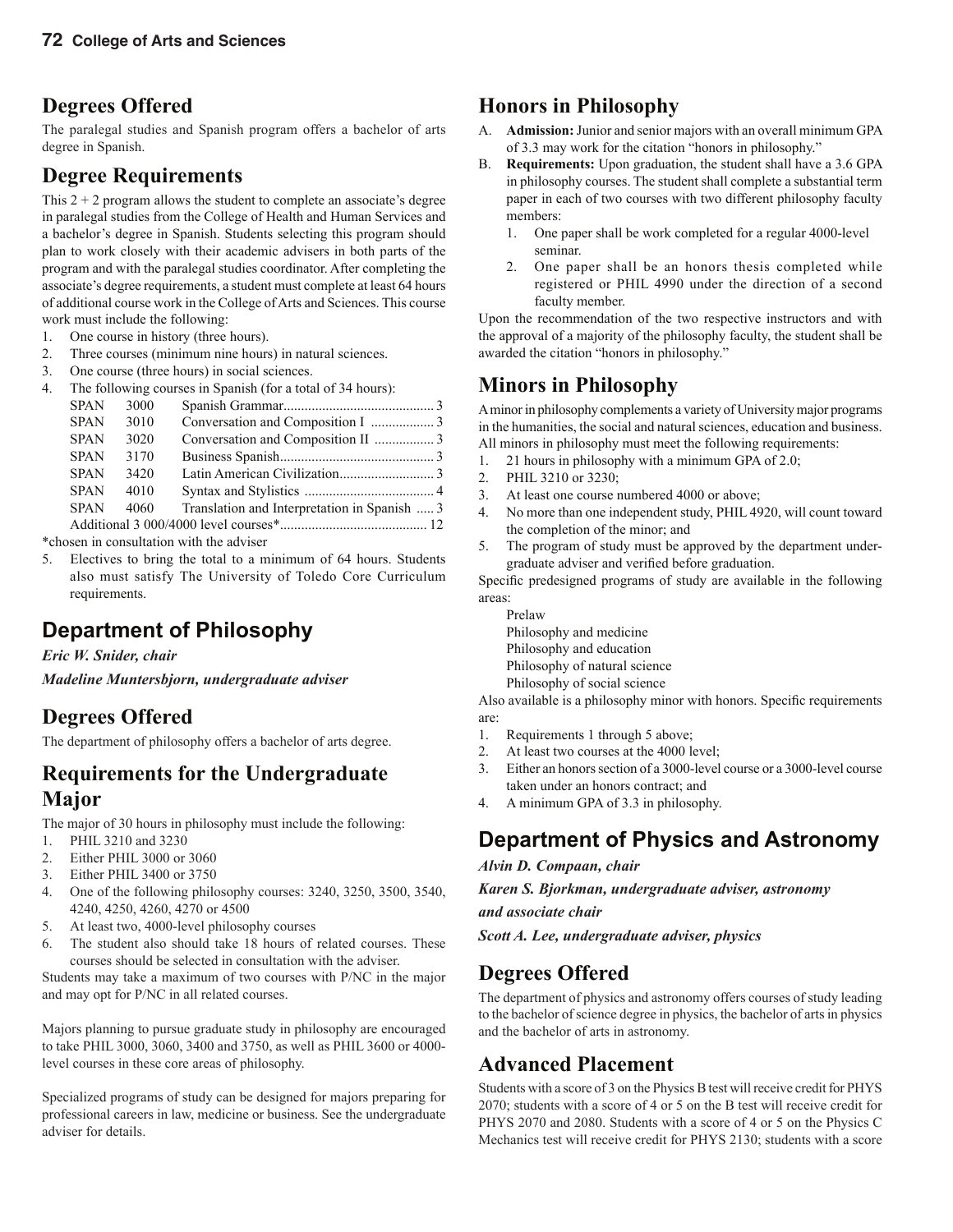of 4 or 5 on the Physics C Electricity and Magnetism test will receive credit for PHYS 2140.

### **Requirements for the Bachelor of Science in Physics**

The B.S. in physics consists of a core program that all students must complete and a choice of one concentration with additional requirements as listed below. The core program contains 22 hours of physics courses and 23 hours of related-area courses; the concentration must contain an additional 21 hours of physics and related courses. Another nine hours of courses from natural sciences, mathematics, or engineering are recommended.

**Core physics courses:** PHYS 2130, 2140, 3150, 3310, 3320 and 3410 are required. With department approval, a student may substitute PHYS 2070, 2080 and 2100 for PHYS 2130 and 2140. The introductory course PHYS 1910 is also strongly recommended for all physics majors.

**Related courses:** CHEM 1230 and 1280, one of MATH 1830, 1850 or 1920, one of MATH 1840, 1860, or 1930, one of MATH 1890, or 2890, one of MATH 2850, 2880, or 2950, and one of MATH 3820, 3860 or 3880 are required.

#### **Concentrations**

The student must choose one of the following concentrations:

**Physics:** PHYS 3180, 3610, 4210, 4230, 4240, 4310, and either 4580 or 4780.

**Astrophysics:** PHYS 3610, 4210, 4230 and 4240, and ASTR 4810, 4820 and 4880.

**Applied Physics:** PHYS 3610, 4210, 4230, 4240, 4510, and either 4580 or 4780, plus three hours of appropriate courses from physics or engineering, chosen with the adviser's approval.

In addition to the above requirements, students should consider at least three of the following optional courses: ASTR 4810, 4820 and 4880; PHYS 4130, 4510 and 4620; MATH 3190, 4300, 4740 and 4750.

#### **Requirements for the Bachelor of Arts in Physics**

The B.A. in physics consists of 31 to 36 hours in the department of physics and astronomy, eight hours of calculus, and at least 10 additional hours in the natural sciences and mathematics, chosen with the adviser's approval. This program is intended to provide the flexibility required by students who wish to pursue interdisciplinary studies, or prepare for careers in teaching or other professions requiring a fundamental understanding of the physical sciences.

**Recommended introductory course:** PHYS 1910 is strongly recommended.

**Fundamental physics sequence:** Either the sequence PHYS 2130- 2140 (10 hours) or the sequence PHYS 2070-2080-2100 (12 hours) is required.

**Other required physics courses:** The intermediate level courses PHYS 3180, 3310, 3320, 3410 and either 3610 or 4620.

**Elective courses in the major:** At least six hours of additional physics or astronomy courses numbered above 4000 are also required.

**Required mathematics courses:** One of MATH 1830, 1850 or 1920, and one of MATH 1840, 1860 or 1930 are required.

**Other courses in related areas:** At least 10 hours of other courses must be taken in natural sciences and mathematics, with the selection approved by the student's adviser. Examples of appropriate choices include the sequences BIOL 2150, 2160, 2170 and 2180; CHEM 1230, 1240, 1280 and 1290; EEES 1010, 2210 and 2220; one MATH 1890 or 2890; one of MATH 2850, 2880 or 2950; and one of MATH 3820, 3860 or 3880.

### **Requirements for the Bachelor of Arts in Astronomy**

Please refer to the astronomy section earlier in this catalog.

#### **Interdepartmental Major**

While any course that fulfills the requirements of a physics concentration may be used in fulfilling the requirements for the interdepartmental major, the department recommends that interested students choose the 19 hours in the physics core. Interested students should meet with a departmental adviser to discuss which courses would be most appropriate.

### **Minor in Physics or Astrophysics**

Students seeking a minor in physics or astrophysics must complete at least 22 hours of course work in physics as follows:

#### **Required for both minors:**

PHYS 2130 and 2140 or 2070, 2080 and 2100; 3180 and 3310.

#### **Required for the physics minor:**

PHYS 3320 and one physics course numbered above 3400.

**Required for the astrophysics minor:** ASTR 4810 and 4820.

Students must maintain a minimum GPA of 2.0 for all course work in the minor. Candidates for the minor must have their course work verified and approved by a departmental adviser or chair prior to making formal application for graduation.

### **Honors in Physics and Astronomy**

Qualified juniors and seniors may be invited to work for the citation "honors in physics and astronomy."

- A. Admission: The Honors Program in the department of physics and astronomy is open to physics majors and may be taken concurrently with College Honors. Admission to the program is based upon the student's academic achievement (at least a 3.0 GPA overall; at least a 3.3 GPA in the major), recommendations of previous instructors and an interview with the departmental honors officer. A petition for entrance into the program normally should be made before the end of the sophomore year.
- B. Requirements: In order to remain in the program and graduate with departmental honors, the students must maintain at least a 3.0 cumulative GPA and a at least a 3.3 GPA in the major. In addition to the normal requirements for a physics undergraduate major, the student must successfully complete six hours of physics with honors in courses numbered above 3320\*, six hours of math at or above the 3000 level and three hours of PHYS 4910. PHYS 4910 is independent research and requires a written thesis and presentation of an oral report upon completion of work. The oral report and written thesis will strongly influence the granting of the honors citation.

*\*ASTR 4810, 4820 may count toward this requirement.*

### **Department of Political Science and Public Administration**

*Mark E. Denham, chair*

*Carter A. Wilson, undergraduate public administration adviser*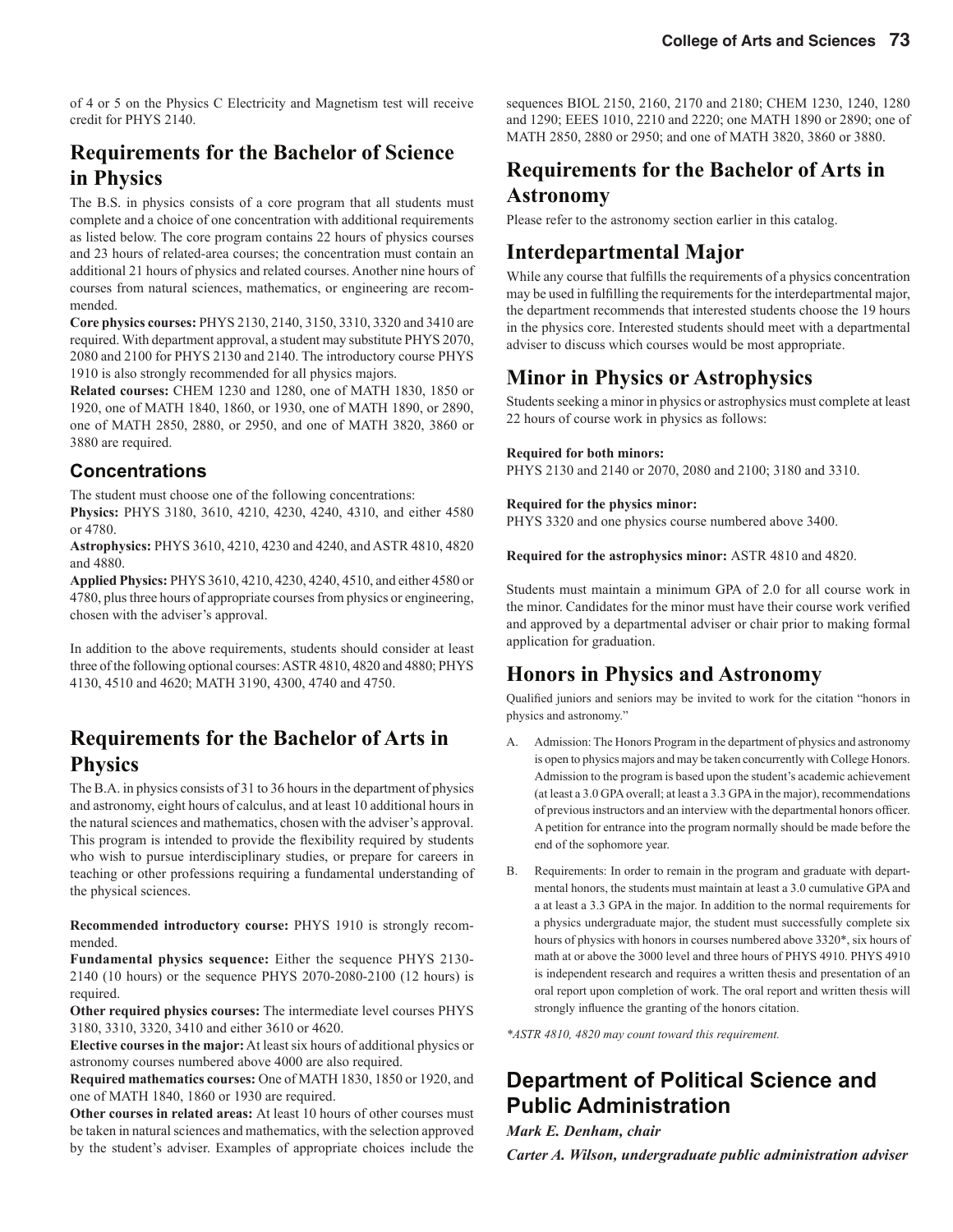#### *David S. Wilson, undergraduate adviser*

*James W. Lindeen, undergraduate adviser*

#### **Degrees Offered**

The department of political science and public administration offers a bachelor of arts degree with optional specializations in legal studies and public administration.

#### **Advanced Placement**

Students with a score of 3, 4 or 5 on the American Government and Politics examination will receive credit for PSC 1200.

#### **Requirements for the Undergraduate Major**

The bachelor of arts degree in political science requires:

- 1. Either PSC 1200 American National Government (3 hours) or PSC 1400 Current Issues in U.S. Public Policy (3 hours).
- 2. Completion of 30 additional hours in political science chosen in consultation with a departmental adviser.

| a. |                         | One course from three of the following four "gateway" fields: |
|----|-------------------------|---------------------------------------------------------------|
|    |                         | <b>Public Administration</b>                                  |
|    |                         | PSC 3420 Principles of Public Administration 3                |
|    |                         | <b>International Relations</b>                                |
|    |                         | PSC 2700 Principles of International Relations 3              |
|    |                         | <b>Comparative Government</b>                                 |
|    |                         | PSC 2610 Government of Great Britain or                       |
|    |                         | PSC 2620 Comparative Politics of Continental Europe or        |
|    |                         |                                                               |
|    | <b>Political Theory</b> |                                                               |
|    |                         |                                                               |
| ь. |                         | Additional courses to meet the 20 hour requirement            |

b. Additional courses to meet the 30-hour requirement.

**Related course work requirements:** The required 18 hours of related course work should be chosen according to the student's interests and objectives. Selections should be made from 2000-level and higher courses in any other social science (anthropology, economics, geography, psychology and sociology), or in history or philosophy. Selected courses offered by the department of communication or in the College of Business Administration also may be used. Completion of a minor or of a second major in any department of the University also will be accepted as the department's related requirement.

#### **Speci***a***lization in Legal Studies**

The specialization in legal studies allows students to focus their attention on law, legal processes and institutions and legal theory for careers in the legal professions, for leadership in public affairs and for an interesting major. This liberal arts specialization provides excellent preparation for law school and a subsequent career as a lawyer, judge or other legal professional.

The foundation for this specialization is the bachelor's degree in political science – either PSC 1200 American National Government or PSC 1400 Current Issues in U.S. Public Policy, the minimum of 30 additional hours in political science, and satisfaction of the three-course "gateway" requirement listed under (a) above. Within the 30 hour-requirement, the specialization requires two core courses of its own (PSC 2300 Principles of State & Local Government and PSC 3500 Principles of Law), plus four courses from among the department's specialized law and legal studies course offerings: PSC 3510 Constitutional Law I; PSC 3520 Constitutional Law II; PSC 4530 Civil Rights; PSC 4550 Issues in Contemporary Law;

PSC 4560 Law & Public Administration; PSC 4570 Judicial Process & Jurisprudence; and PSC 4580 International Law.

#### **Specialization in Public Administration**

The department also offers a specialization in public administration within the major in political science. The objective of this program is to prepare students for careers in public and nonprofit organizations, as well as to provide a basis for subsequent graduate work in a wide variety of academic and professional programs.

The foundation for this specialization is the bachelor's degree in political science – either PSC 1200 American National Government or PSC 1400 Current Issues in U.S. Public Policy and a minimum of 30 additional hours. Students must complete PSC 2300 Principles of State and Local Government, and PSC 3110 Social Science Statistics; PSC 3420 Principles of Public Administration to satisfy one of the three "gateway" fields; one course from each of two other "gateway" fields; and at least one course in each of following four required areas of specialization: organization theory, public policy, personnel administration and financial administration. A detailed list of the many courses within each of these four areas can be obtained from the undergraduate public administration adviser.

#### **Minor in Political Science**

Students seeking a minor in political science must complete at least 21 hours of course work at the 2000-level or above in the discipline, chosen in consultation with a departmental adviser. It is recommended that minors include in their undergraduate program the introductory course in either PSC 1200 American National Government or PSC 1400 Current Issues in U.S. Public Policy, and three of the four gateway subfields. At least nine of the 21-credit hour minimum must be at the 3000 and 4000 levels.

### **Minor in Public Administration**

The minor in public administration is comprised of 21 hours of course work. The minor is not available to undergraduate political science majors; political science majors with an interest in public administration should pursue the specialization in public administration.

Students minoring in public administration should take the following courses:

#### **Required Courses (9 hours):**

| PSC. | 3110 | Social Science Statistics                      |
|------|------|------------------------------------------------|
| PSC. | 3420 | Principles of Public Administration            |
| PSC. | 4180 | Computer Applications in Public Administration |
|      |      | (or equivalent)                                |

#### **Electives (12 hours):**

|            |      | Part A — Two courses from the following: |
|------------|------|------------------------------------------|
| <b>PSC</b> | 4370 | Administrative Behavior                  |
| <b>PSC</b> | 4430 | <b>Public Personnel Administration</b>   |
| <b>PSC</b> | 4440 | Budgeting and Financial Administration   |
| <b>PSC</b> | 4460 | Policy and Administration                |
| <b>PSC</b> | 4470 | Public Organization Theory               |

#### **Part B — Two courses from the following:**

| PSC        | 3260 | Government and the Economy                 |
|------------|------|--------------------------------------------|
| <b>PSC</b> | 3310 | Municipal Government                       |
| <b>PSC</b> | 3510 | Constitutional Law I                       |
| <b>PSC</b> | 3730 | American Foreign Policy                    |
| <b>PSC</b> | 4250 | Intergovernmental Relations                |
| <b>PSC</b> | 4330 | <b>Health Care Policy</b>                  |
| <b>PSC</b> | 4340 | Environmental Policy and Administration    |
| <b>PSC</b> | 4350 | Health Care Delivery Systems               |
| <b>PSC</b> | 4360 | Ethics in Public Policy and Administration |
| <b>PSC</b> | 4410 | Management of Nonprofit Organizations      |
| <b>PSC</b> | 4480 | Comparative Public Administration          |
| PSC        | 4490 | Current Topics in Public Administration    |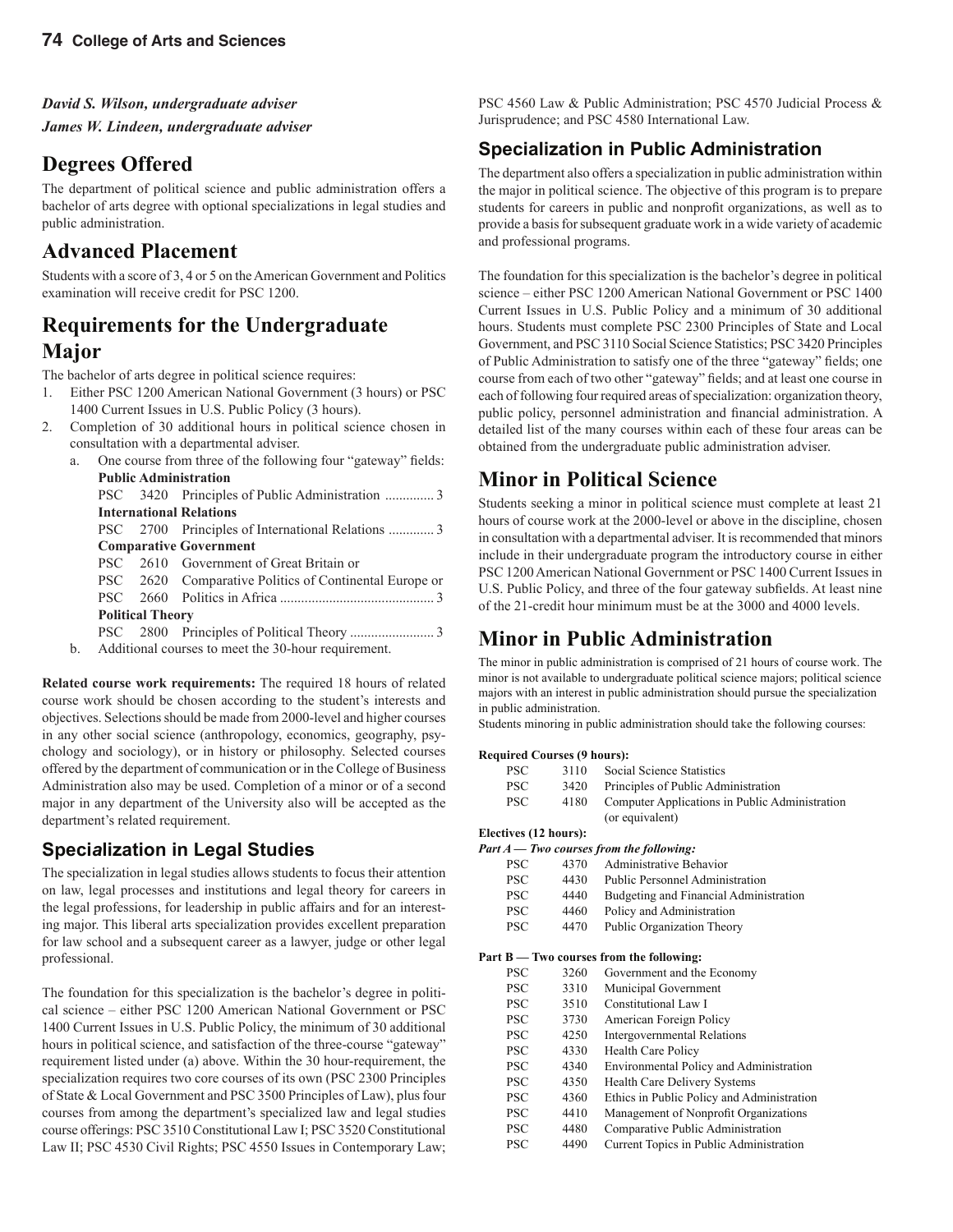#### **Honors in Political Science**

The department offers honors study both through its involvement with the University-wide Honors Program and through our own undergraduate program. Those who are likely to have a GPA of at least 3.3 by time of graduation are encouraged to apply for departmental honors, which requires the completion of:

| PSC  |  |
|------|--|
| PSC  |  |
| PSC. |  |

#### **Specialized Studies**

With the guidance of a member of the faculty, students may design a specialized program of study, such as political communications, political economy, political leadership or citizenship.

### **Department of Psychology**

#### *Joseph D. Hovey, chair*

*Rickye S. Hefner, associate chair and Honors adviser*

#### **Degrees Offered**

The department of psychology offers a bachelor of arts degree.

#### **Advanced Placement**

Students with a score of 4 or 5 will receive credit for PSY 1010.

#### **Requirements for the Undergraduate Major**

The major in psychology must include a minimum of 35 semester hours of psychology courses as well as 18 hours of related courses. Courses for the major in psychology may not be taken as P/NC.

Prior to declaring the major in psychology, the student must meet the following requirements:

- 1. Overall minimum GPA of 2.0.
- 2. Completion of the general education core requirement in English composition with a grade of C (pass) or higher.
- 3. Completion of the general education core requirement in mathematics with a grade of C (pass) or higher (students taking PSY 2100 must complete MATH 1320 or equivalent as a prerequisite for PSY 2100).

#### **Required basic psychology courses (15 hours):**

|            |      | Students must select 5 of 6 courses.                                  |
|------------|------|-----------------------------------------------------------------------|
| <b>PSY</b> | 2200 | Abnormal Psychology                                                   |
| <b>PSY</b> | 2400 | Cognitive Psychology                                                  |
| <b>PSY</b> | 2500 | Developmental Psychology or PSY 2510                                  |
|            |      | Lifespan Developmental                                                |
| <b>PSY</b> | 2600 | Psychobiology                                                         |
| <b>PSY</b> | 2610 | Learning and Motivation                                               |
| <b>PSY</b> | 2700 | Social Psychology                                                     |
|            |      | Required methodological courses (11 hours):                           |
| <b>PSY</b> | 2100 | <b>Statistical Methods</b>                                            |
| <b>PSY</b> | 3110 | Research Methods in Psychology                                        |
|            |      | <b>Advanced Research Course. Select one of the following courses:</b> |
| <b>PSY</b> | 4100 | <b>Research Practicum</b>                                             |
| <b>PSY</b> | 4110 | <b>Oualitative Research Methods</b>                                   |
| <b>PSY</b> | 4200 | Research in Clinical Psychology                                       |
| <b>PSY</b> | 4400 | Research in Cognitive Psychology                                      |
| <b>PSY</b> | 4500 | Research in Developmental Psychology                                  |
| PSY        | 4600 | Research in Psychobiology and Learning                                |

| <b>PSY</b> | 4700 | Research in Social Psychology |
|------------|------|-------------------------------|
|            |      |                               |

PSY 4910 Independent Research

#### **Elective psychology courses (9 hours):**

This category includes all courses offered by the department at the 3000 or 4000 level that are not taken to meet requirements above. No more than a total of four hours of PSY 3940 Externship in Psychology, PSY 4100 Research Practicum, PSY 4990 Independent Study and PSY 4910 Independent Research.

#### **Related courses (18 hours):**

The 18 hours of related courses are taken outside the department of psychology and must be approved by the student's department adviser.

- a. At least nine hours must be courses numbered 3000 or higher.
- b. BIOL 2150 Fundamentals of Life Science I and BIOL 2160 Fundamentals of Life Science Lab I must be included in the related courses category if not taken within the natural science distributive requirement.
- c. A minor in another department may be used to complete the remaining related courses requirement, with the adviser's approval.

### **Requirements for Honors in Psychology**

- A. **Admission:** Psychology majors in the preprofessional track are encouraged to earn the graduation citation "honors in psychology" through the department of psychology Honors Program. A student must be admitted no later than the end of the first semester of the junior year. In addition, the following criteria must be met for admission to the program:
	- 1. A minimum overall GPA of 3.0.
	- 2. A minimum GPA in psychology courses of 3.4.
	- 3. Either good standing in the College Honors Program, recommen dation by two department faculty members, or successful application. Contact the department honors adviser for application information.
- B. **Requirements for Graduation with Honors in Psychology:** Honors students must meet all requirements for the preprofessional track, described above, except the advanced research course requirement. In addition, one PSY 4800 Psychology Honors Conference (4 hours) and all of the following courses are required: PSY 3800 Honors Proposal (3 hours), PSY 3910 Honors Research (3 hours), PSY 4960 Honors Thesis (2 to 3 hours) and PSY 3820 and 4820 Honors Meeting (3 hours, as scheduled by the department honors adviser). The final GPA in all psychology courses must be 3.4 or higher.

### **Requirements for the Minor in Psychology**

Students electing to pursue a minor in the department of psychology must complete a minimum of 21 semester hours of course work – 12 hours of basic courses in psychology and an additional nine hours of advanced psychology courses. The departmental adviser much approve each program. A minimum GPA of 2.0 must be achieved in courses within the minor; courses in the minor may not be taken as P/NC.

#### **Basic psychology courses (12 hours):**

With the approval of a department adviser, the student must select four of the following:

| <b>PSY</b> | 2200 | Abnormal Psychology                  |
|------------|------|--------------------------------------|
| <b>PSY</b> | 2400 | Cognitive Psychology                 |
| <b>PSY</b> | 2500 | Developmental Psychology or PSY 2510 |
|            |      | Lifespan Developmental Psychology    |
| <b>PSY</b> | 2600 | Psychobiology                        |
| <b>PSY</b> | 2700 | Social Psychology                    |
|            |      |                                      |

#### **Advanced courses (9 hours):**

With the approval of a department adviser, the student must select nine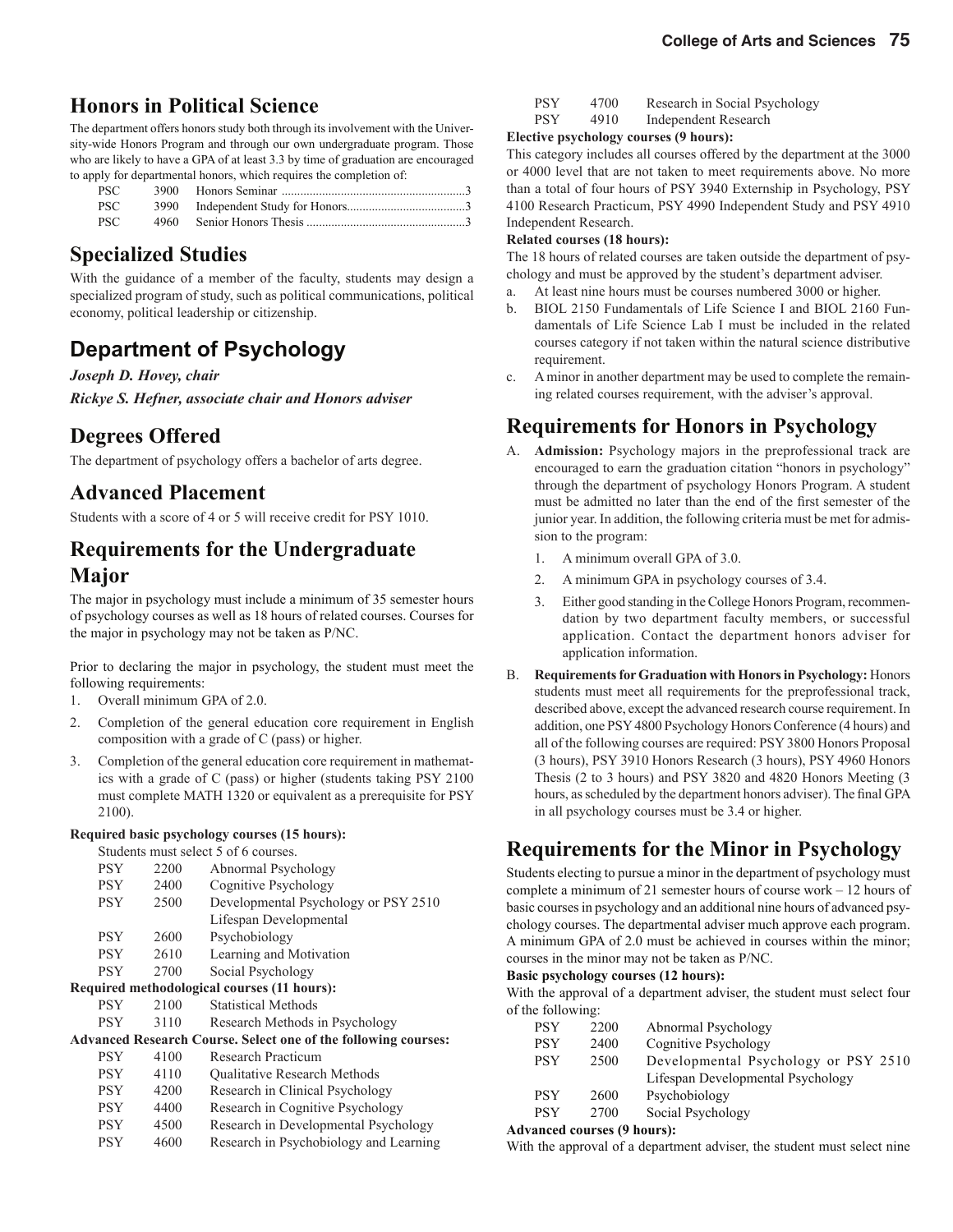hours of psychology courses numbered 3000 to 4990. No more than a total of four hours of PSY 4100 Research Practicum, PSY 4910 Independent Research and PSY 4990 Independent Study may be included.

## **Religious Studies Program**

(THIS PROGRAM IS AN INTERDISCIPLINARY MAJOR.) *Richard Gaillardetz, adviser*

### **Degree Offered**

The religious studies program offers a bachelor of arts degree.

#### **Requirements for the Undergraduate Major**

The major in religious studies must include a minimum of 30 hours of religious studies courses and 18 hours of related courses. Courses for the major in religious studies may not be taken as PS/NC.

#### A. **Required courses (6 hours):**

REL 2000

REL 3570

#### B. **Distribution requirements (12 hours):**

 At least one course must be taken from each area, with at least 6 hours at the 3000 to 4000 level:

- 1. **Christian Studies:** REL 2330, 2350, 2380, 2410, 3420 and 3670
- 2. **Non-Christian Western religions:** REL 2070, 2090, 2300, 2310, 3080, 3100, 3710 and 4310
- 3. **Non-Western religions:** REL 3500, 3510, 3520 and 4500

#### C. **Electives (12 hours):**

 Electives are developed in consultation with the religious studies adviser; at least six hours of courses in religious studies at 4000 level.

#### D. **Related courses (18 hours):**

 As part of the general College of Arts and Sciences requirements, the student must take 18 hours of related courses outside the religious studies program that have been approved by the student's adviser. A minimum of nine of these hours must be taken at the 3000 level or above. A minor in another department may be used to satisfy the related courses requirements.

### **Honors in Religious Studies**

- A. **Admission:** Junior and senior majors with an overall minimum GPA of 3.0 may work for the citation "honors in religious studies."
- B. **Requirements:** Upon graduation, the student shall have a minimum 3.4 GPA in religious studies courses. The student shall complete substantial written work in two courses with two different religious studies faculty members:
	- 1. One shall be a term paper completed for a religious studies 4000 level course taken for honors.
	- 2. One shall be an honors thesis completed under the direction of a second faculty member while registered for REL 4960.

Upon recommendation of the two respective instructors and with the approval of a majority of the religious studies faculty, the student completing the above requirements shall be awarded the citation "honors in religious studies."

### **Minor in Religious Studies**

A minor in religious studies complements a variety of University programs in the humanities, the social and natural sciences, the arts, education and business. All students seeking a minor in religious studies must meet the following requirements. Courses taken for the minor in religious studies may not be taken as PS/NC.

- A. **Required courses (6 hours):**
	- REL 2000
	- REL 3570
- B. **Distribution requirements (9 hours):**

 At least one course must be taken from each area, with at least six hours at the 3000 to 4000 levels:

- 1. **Christian Studies:** REL 2330, 2350, 2380, 2410, 3420 and 3670
- 2. **Non-Christian Western religions:** REL 2070, 2090, 2300, 2310, 3080, 3100, 3710 and 4310
- 3. **Non-Western religions:** REL 3500, 3510, 3520 and 4500

#### C. **Electives (6 hours):**

 Electives are selected in consultation with the religious studies adviser; with at least three of these hours of religious studies courses at the 4000 level.

Also available is a religious studies minor with honors. Specific requirements are:

- A. Points A through C above;
- B. Either an honors section of a religious studies 3000- or 4000-level course or a religious studies 3000- or 4000-level course taken under an honors contract; and
- C. A minimum GPA of 3.2 in religious studies courses.

### **Sociology**

(ADMINISTERED BY THE DEPARTMENT OF SOCIOLOGY AND ANTHROPOLOGY)

#### *Barbara K. Chesney, chair*

*Angela M. Siner, undergraduate adviser and honors adviser*

#### **Degrees Offered**

The sociology program offers a bachelor of arts degree.

#### **Requirements for the Undergraduate Major in Sociology**

The undergraduate major of 33 hours must include the following:

| SOC – |                                                                        |
|-------|------------------------------------------------------------------------|
| SOC - |                                                                        |
| SOC - |                                                                        |
| SOC – |                                                                        |
|       |                                                                        |
|       | 21 additional elective hours of sociology courses at legat 15 of which |

*21 additional elective hours of sociology courses, at least 15 of which must be at the 3000 or 4000 level.*

Students should discuss their personal and professional interests with the undergraduate adviser before selecting elective courses to complete the major.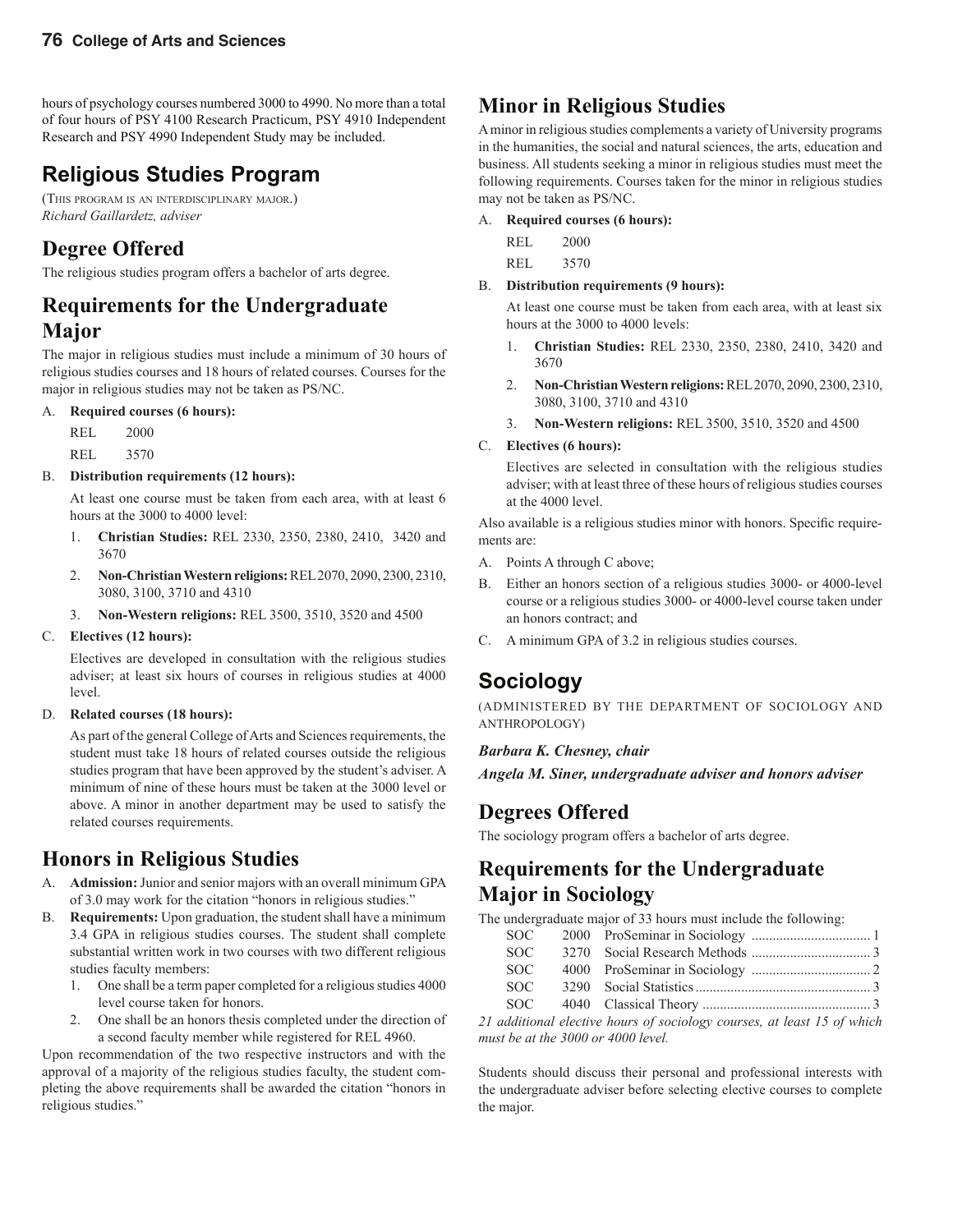#### **Related Hours**

The requirement of 18 related hours is met with electives taken from at least four of the following disciplines: Africana studies, anthropology, communication, economics, geography, history, political science, psychology and women's and gender studies. Fifteen of these hours must be taken at the 3000 or 4000 level. Students may not take P/NC in major or related courses.

### **Minor in Sociology**

|               |      | Requirements for the minor must include 21 hours configured as follows: |  |
|---------------|------|-------------------------------------------------------------------------|--|
| $\cap$ $\cap$ | 2270 | $0.10 - 1 M11$                                                          |  |

|  | SOC 3270 |                                                                                                                                                                                                                                                                                                             |  |
|--|----------|-------------------------------------------------------------------------------------------------------------------------------------------------------------------------------------------------------------------------------------------------------------------------------------------------------------|--|
|  |          |                                                                                                                                                                                                                                                                                                             |  |
|  |          |                                                                                                                                                                                                                                                                                                             |  |
|  |          | $\mathbf{a}$ , $\mathbf{b}$ , $\mathbf{c}$ , $\mathbf{c}$ , $\mathbf{c}$ , $\mathbf{c}$ , $\mathbf{c}$ , $\mathbf{c}$ , $\mathbf{c}$ , $\mathbf{c}$ , $\mathbf{c}$ , $\mathbf{c}$ , $\mathbf{c}$ , $\mathbf{c}$ , $\mathbf{c}$ , $\mathbf{c}$ , $\mathbf{c}$ , $\mathbf{c}$ , $\mathbf{c}$ , $\mathbf{c}$ , |  |

*12 additional elective hours of sociology courses selected at the 3000 or 4000 level.*

### **Minor in Social Informatics**

The minor in social informatics focuses on helping students understand the social influences on and social consequences of information and communication technologies. With the increasing use of cell phones, PDAs, personal computers and other associated technology, it is important to understand how to shape that use to the greatest social benefit. In addition, students trained to become the designers and managers of this technology need to learn how to approach their design and management activities from a social systems perspective. This minor is especially beneficial for students whose career paths will emphasize technology design and management. All students are required to demonstrate basic and specialized computer literacy.

Requirements for minor in social informatics minor must include 21 hours, configured as follows:

| <b>SOC</b> |           |                                         |  |
|------------|-----------|-----------------------------------------|--|
| <b>SOC</b> | 4210      |                                         |  |
| <b>SOC</b> | 4220      | Theories of the Information Society 3   |  |
| <b>SOC</b> | 4230      | Internship in Community Information     |  |
|            |           |                                         |  |
| SOC.       | 4580      | Science, Technology and Social Change 3 |  |
|            | Electives | Sociology or other courses with adviser |  |
|            |           |                                         |  |

### **Honors in Sociology**

Qualified juniors and seniors may apply to work for honors in sociology. The following are requirements for entrance into the Honors Program in sociology:

#### A. **Admission:**

- 1. Minimum GPA of 3.3 in sociology courses;
- 2. Minimum cumulative GPA of 3.0;
- 3. Completion of 12 hours of sociology courses; and
- 4. Qualification as a sociology major.

#### B. **Requirements:**

 A student must complete nine hours of independent work in sociology. During the final semester before graduation, the student must complete an honors paper. The honors topic and paper are to be developed in close conjunction with a faculty adviser. Students should discuss their special interests with faculty members or with the honors adviser, who will help identify an appropriate faculty member to guide the honors work.

### **Department of Theatre and Film**

*Holly Monsos, interim chair and theatre adviser James S. Hill, theatre adviser*  **Tammy Kinsey, film adviser** 

#### **Degrees Offered**

The department of theatre and film offers baccalaureate programs in both theatre and film/video. In addition, four minors are offered – theatre, film/ video, history and criticism of drama, and cinema studies. Certification in drama/theatre for majors in elementary or secondary education is offered through the College of Education. Consult the College of Education and theatre advisers about this certification.

The bachelor of arts programs in theatre and film/video are designed to prepare the student for a wide range of career options and/or postgraduate study through a strong liberal arts curriculum. Students may choose a bachelor of arts major in either theatre or film. Theatre majors may pursue additional concentrations in performance, design/technology or theatre studies after completing the basic requirements of 35 hours in the major.

### **General Guidelines for the Bachelor of Arts**

No more than 50 hours in the major courses are allowed for the bachelor of arts major. Any hours over 50 will not count toward the degree.

A student majoring in theatre or film may petition to substitute a comparable course or courses for one or more of the required courses in the major. Such requests should be made in writing to the department chair and are subject to approval by the department faculty.

The requirement of 18 hours in related courses must be met with courses chosen from other majors in the college in consultation with the departmental adviser. Related courses must be chosen from courses acceptable for major credit.

The P/NC option is available to theatre and film majors in the areas of the major.

#### **Requirements for the Bachelor of Arts Programs**

#### **Film/Video**

A minimum of 35 hours in film/video to include the following: **Take the following (12 hours):**

| <b>FILM</b>                 | 2310 |                                          |  |
|-----------------------------|------|------------------------------------------|--|
| <b>FILM</b>                 | 2320 |                                          |  |
| <b>FILM</b>                 | 2340 | Critical Approaches to Cinema Studies  3 |  |
| <b>FILM</b>                 | 2350 |                                          |  |
| <b>Select 3 hours from:</b> |      |                                          |  |
| FILM F                      | 3410 |                                          |  |
| <b>FILM</b>                 | 3420 |                                          |  |
| Select 3 hours from:        |      |                                          |  |
| FILM <b>FILM</b>            | 3370 |                                          |  |
| FILM 3380                   |      |                                          |  |
| <b>FILM</b>                 | 3390 |                                          |  |
| <b>Select 7 hours from:</b> |      |                                          |  |
| FILM                        | 3310 |                                          |  |
| FILM                        | 3320 |                                          |  |
|                             |      |                                          |  |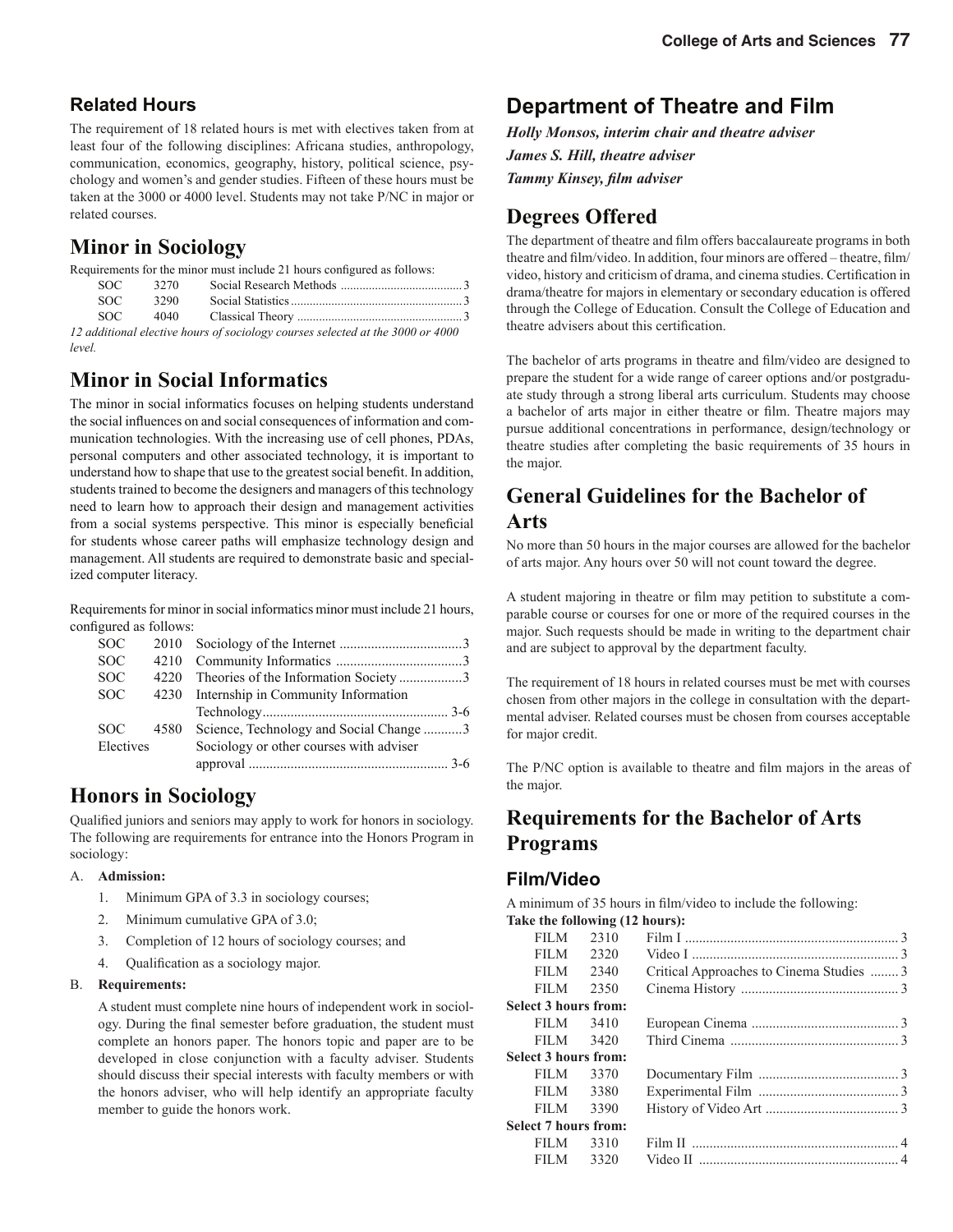| FILM - | 3350      |  |
|--------|-----------|--|
| FILM   | 3360      |  |
|        | FILM 3730 |  |
| FILM - | 4320      |  |
| FILM.  | 4350      |  |
|        | FILM 4940 |  |

Take 10 hours of film electives.

#### **Honors in Film/Video**

Qualified juniors and seniors may apply to work for honors in film/video. The following are requirements for entrance into the Honors Program in film/video:

#### A. **Admission:**

- 1. Minimum GPA of 3.3 in film/video courses;
- 2. Minimum cumulative GPA of 3.0; and
- 3. Completion of 12 hours in film/video
- B. **Requirements:** A student must have completed nine hours of honors course work in film/video before beginning the thesis project. The honors topic and project are to be developed in close conjunction with an honors faculty adviser. A student may enroll for the thesis paper in FILM 4950 Honors Thesis for a maximum of six hours of credit. The designation "honors" on the diploma will be given to students who receive a grade of A on the honors thesis and maintain a 3.3 GPA in film/video.

#### **Theatre**

A minimum of 35 hours in theatre to include the following:

**Choose 3 hours from:**

| THR                 | 1040 |  |
|---------------------|------|--|
| <b>THR</b>          | 1050 |  |
| Take the following: |      |  |
| <b>THR</b>          | 1030 |  |
| **THR               | 2000 |  |
| THR                 | 2200 |  |
| <b>THR</b>          | 2610 |  |
| $*$ THR             | 2640 |  |
| <b>THR</b>          | 3110 |  |
| THR                 | 3120 |  |
| THR                 | 3710 |  |
| THR                 | 4110 |  |
| THR                 | 4500 |  |
|                     |      |  |

*\*May be taken more than once.*

*\*\* Must be taken twice.*

**Take any additional theatre electives that will reach the required 35 minimum hours for the major.**

#### **Concentrations**

Students pursuing a B.A. in theatre also may complete an optional concentration in performance, design/technology or theatre studies by taking an additional 12 hours as follows:

**Performance:** Take 12 hours from THR 2620, 3610, 3620, 3640, 3650, 4620, 4640 and 4990.

**Design/technology:** Take 12 hours from THR 3410, 3440, 3480, 4400 and 4990.

**Theatre studies:** Take 12 hours including special topics in theatre and drama in consultation with the coordinator/adviser of theatre studies.

#### **Honors in Theatre**

Qualified juniors and seniors may apply to work for honors in theatre. The following are requirements for entrance into the Honors program in theatre:

#### A. **Admission**

- 1. Minimum GPA of 3.3 in theatre courses;
- 2. Minimum cumulative GPA of 3.0; and
- 3. Completion of 12 hours in theatre.
- B. **Requirements:** A student must have completed a minimum of nine hours of honors course work in theatre before beginning the thesis project. The honors topic and paper are to be developed in close conjunction with an honors faculty adviser. A student may enroll for the thesis paper in THR 4950 Honors Thesis for a maximum of six hours of credit. The designation "honors" on the diploma will be given to students who receive a grade of A on the honors thesis and maintain a 3.3 GPA in theatre.

#### **Requirements for the Minors**

A minimum of 21 hours is required for minors in theatre and film, as follows for each minor:

#### **Minor in Theatre**

#### **Choose 6 hours from:**

| 1030 |                              |
|------|------------------------------|
| 1040 |                              |
| 1050 |                              |
|      |                              |
| 2200 |                              |
| 2610 |                              |
| 2640 |                              |
| 3110 |                              |
|      | <b>Choose 12 hours from:</b> |

#### THR 3120 World Theatre II .......................................................3 THR 4110 Modern American Theatre .......................................3

#### **Minor in History and Criticism of Drama**

| Take the following (9 hours): |      |                                         |  |
|-------------------------------|------|-----------------------------------------|--|
| <b>THR</b>                    |      |                                         |  |
| <b>THR</b>                    | 3120 |                                         |  |
| ENGL                          | 3810 |                                         |  |
|                               |      | Choose 12 hours from the following:     |  |
| <b>THR</b>                    | 4110 |                                         |  |
| ENGL                          | 4310 |                                         |  |
| ENGL                          | 4340 |                                         |  |
| $*$ THR                       | 4900 |                                         |  |
|                               |      | * THR 4900 may be taken more than once. |  |
|                               |      |                                         |  |

Students also may substitute courses in drama in a foreign language – i.e., in classics, French, Spanish, German, etc. – with the approval of the minor coordinator.

#### **Minor in Film/Video**

#### **Take the following (12 hours):**

| FILM 2310     |      |                                                   |  |
|---------------|------|---------------------------------------------------|--|
| FILM 2320     |      |                                                   |  |
|               |      | FILM 2340 Critical Approaches to Cinema Studies 3 |  |
| FILM <b>M</b> | 2350 |                                                   |  |

#### **Choose 1 or 2 courses from studies:**

FILM 2980\*, 3370, 3380, 3390, 3410, 3420, 3980\*, 4340, 4360, 4370\*.

**Choose 1 or 2 courses from production:**

FILM 3310, 3320, 3350, 3360\*, 3730, 4320\*, 4350. \*May be taken more than once.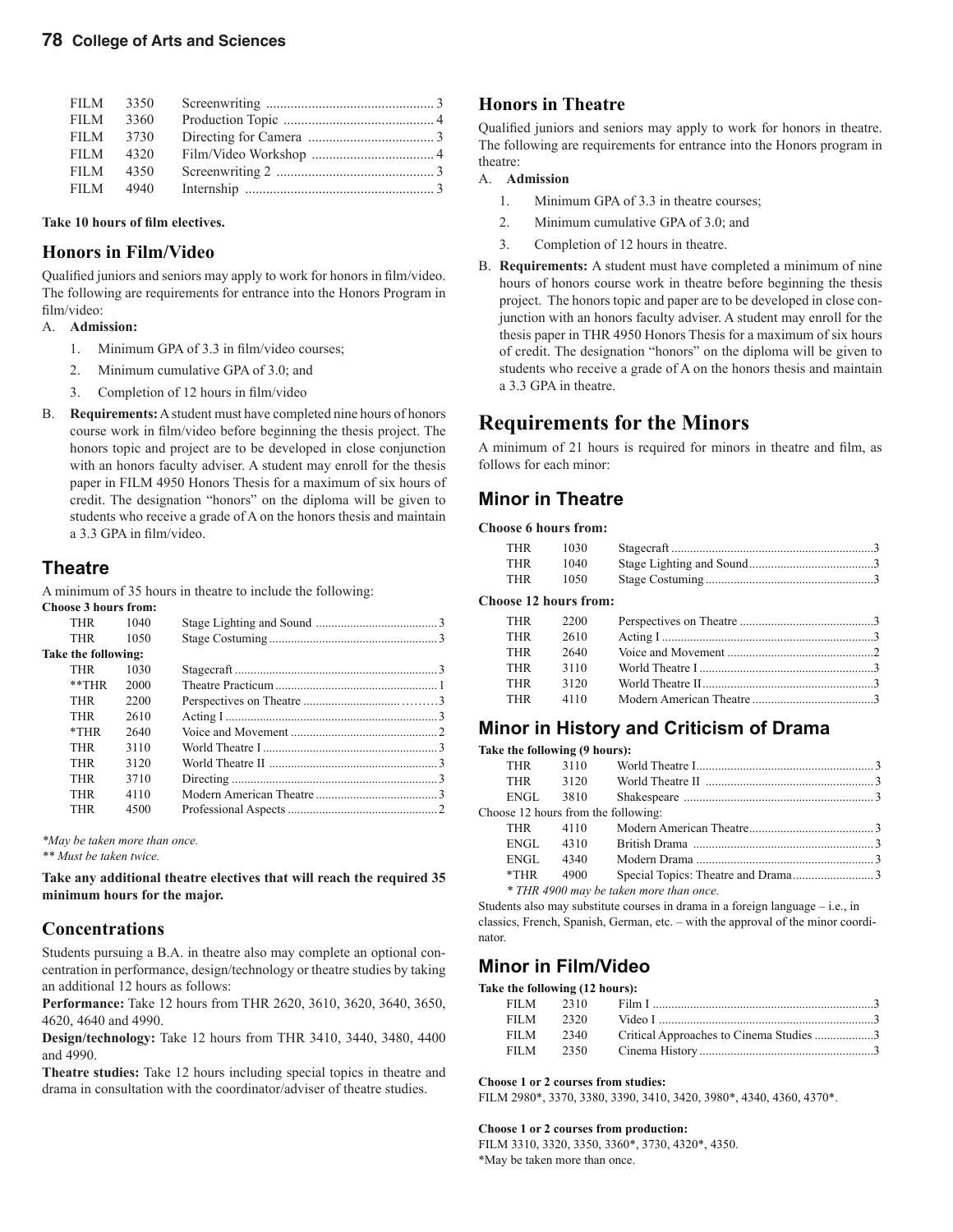#### **Minor in Cinema Studies**

|                                 | Take the following (6 hours): |                                          |  |  |  |
|---------------------------------|-------------------------------|------------------------------------------|--|--|--|
|                                 | FILM 2340                     | Critical Approaches to Cinema Studies  3 |  |  |  |
|                                 | FILM 2350                     |                                          |  |  |  |
| Choose 1 course from:           |                               |                                          |  |  |  |
| FILM <b>FILM</b>                | 3410                          |                                          |  |  |  |
| FILM                            | 3420                          |                                          |  |  |  |
| Choose 1 course from:           |                               |                                          |  |  |  |
| FILM <b>FILM</b>                | 3370                          |                                          |  |  |  |
| FILM <b>FILM</b>                | 3380                          |                                          |  |  |  |
| FILM <b>FILM</b>                | 3390                          |                                          |  |  |  |
| Choose 1 course from:           |                               |                                          |  |  |  |
| FILM -                          | 2310                          |                                          |  |  |  |
| <b>FILM</b>                     | 2320                          |                                          |  |  |  |
| FILM <b>FILM</b>                | 3350                          |                                          |  |  |  |
| Take 6 hours of film electives. |                               |                                          |  |  |  |

#### **Urban Studies**

*(*THIS PROGRAM IS AN INTERDISCIPLINARY MAJOR.)

*Carter Wilson, adviser*

#### **Degrees Offered**

The urban studies program offers a bachelor of arts degree.

#### **Degree Requirements**

The urban studies program, totaling 48 credit hours, is an interdepartmental major with emphasis on urban-oriented courses in economics, geography, history, political science and sociology. Its purpose is to provide a broadly based educational foundation for understanding the impact and scope of urbanization so that students will be suitably educated to pursue graduate or professional academic programs or to assume positions in urban-related employment.

The following course work is required:

- 1. One core course from each of the five fields noted above (15 hours): ECON 3600; GEPL 3710; HIST 3270 or 3280; PSC 3310; and SOC 2410, 4440 or 4450.
- 2. Four additional core courses (12 hours) from: ECON 4050; GEPL 3460, 4530; HIST 3250, 3400 and 3410; PSC 2300; and SOC 3600, 3640, 4340 and 4610.
- 3. One course in statistics (3 hours): ECON 2640, PSC 3110 or SOC 3290.
- 4. Courses in fields related to urban studies (18 hours): Chosen in consultation with the adviser.

### **Department of Women's and Gender Studies**

*Jamie Barlowe, interim chair and adviser* 

### **Degrees Offered**

The department of women's and gender studies offers a baccalaureate program for a bachelor of arts focused on an interdisciplinary major and minor or dual major. In addition to taking the core classes, students work with an adviser to shape a cohesive yet multifaceted program of study to suit individual interest and career goals. Majors are exposed to interdisciplinary knowledge, methodologies and practices, as well as those originating from specific disciplines.

#### **About the Program**

Women's and gender studies is an interdisciplinary field of study focused on the contributions, experiences, history and issues of women, nationally and internationally. It also examines the significance and consequences of gender as a cultural category that shapes the experiences and knowledge of individuals and communities. Women's and gender studies is grounded in feminist and gender theories that reconceptualize and recontextualize ideas, experience, knowledge and knowledge production, as well as allow for in-depth exploration of the sociocultural, economic and political implications of gender, race, class and power relations – past, present and cross-culturally.

Participating departments and programs include:

| Africana studies       | Law                      |
|------------------------|--------------------------|
| Art/art history        | Music                    |
| Economics              | Philosophy               |
| English                | Political science        |
| Film                   | Psychology               |
| French                 | Sociology/anthropology   |
| Geography and planning | Spanish                  |
| German                 | Theatre                  |
| Health education       | Foundations and research |
| History                |                          |

Because this field is constantly expanding, new courses may be added that do not appear in the catalog. Students should consult the Schedule of Classes and/or the department office each semester for up-to-date information. Note that women's and gender studies courses may be used to satisfy the College of Arts and Sciences distributive requirements in either humanities or social sciences, depending upon the area of concentration.

#### **Requirements for the Undergraduate Major**

The total of 33 hours (30 for dual majors) required for the major in women's and gender studies must include:

#### **Women's and Gender Studies core requirements (18 hours):**

| WGST | 1150 | Proseminar I                                       |
|------|------|----------------------------------------------------|
| WGST | 2150 | Proseminar II                                      |
| WGST | 3010 | Issues in Women's Studies                          |
| WGST | 4870 | Feminisms (other options are sometimes<br>offered) |
| WGST | 4890 | Women's Studies Research and Methodologies         |
| WGST | 4900 | Senior Seminar                                     |
| WGST | 4940 | Internship in Women's Studies (internship,         |
|      |      | externship, job experience, etc.)                  |

#### **Women's and Gender Studies major electives (15 hours – 12 hours for students with double major):**

Women's and gender studies courses at the 2000 level and above or courses in other departments or programs at the 2000 level and above must be approved by the faculty adviser and department chair.

#### **Concentration in Law and Social Thought**

Undergraduates in women's and gender studies who wish to study legal ideas, institutions, and procedures from the perspective of gender may pursue a concentration in law and social thought by taking the following: LST 2010, 2500 (2 hours), and 4900 in partial fulfillment of the women's and gender studies major electives, and LST 4940 (3 to 6 hours) to satisfy the women's and gender studies internship requirement.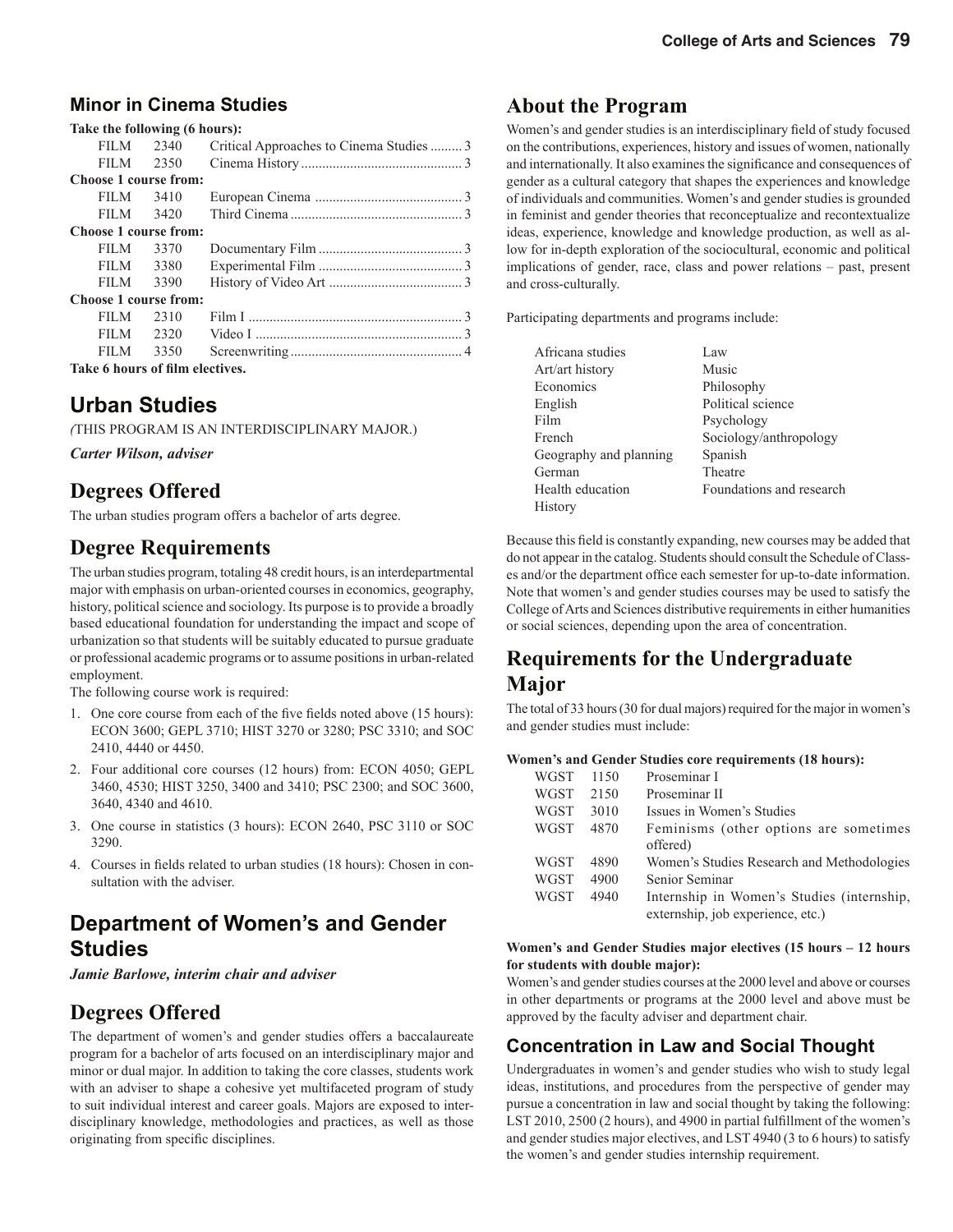#### **Related Hours**

A concentration, minor or second major in another discipline is strongly recommended. If the related hours are not concentrated in a single discipline, at least 12 hours must be at the 3000 level or above and provide knowledge of the structure and methods of at least one discipline other than women's and gender studies. Courses cross-listed as women's and gender studies may be used to fulfill this requirement, but may not doublecount for the major. The requirements for related hours must be planned in consultation with the adviser.

#### **Undergraduate Research**

Research is a required component of this major. Students may participate in ongoing undergraduate interdisciplinary research projects such as eating disorders, curriculum for girls and women, race, class issues, sexuality, abuse/violence against women, and welfare and work. Individual projects also are encouraged. Students may pursue these through the required WGST 4890 Women's Studies Research and Methods class or with the consent of the program director and faculty adviser.

#### **Honors in Women's and Gender Studies**

A student majoring in women's and gender studies who is seeking departmental honors should make for mal application near the end of the sophomore year. The following requirements must be met in order to earn the departmental honors designation at the time of graduation: minimum cumulative GPA of 3.3 overall and 3.5 in WGST courses; WGST 4910 Thesis for three hours (including oral examination by a departmental honors committee); and two advanced WGST 3000- to 4000-level elective courses for honors credit.

#### **Requirements for the Minor**

The total of 23 hours required for the minor in women's and gender studies must include:

#### **Women's and Gender Studies core requirements (11 hours):**

| WGST 1150   |      | Proseminar I                                        |
|-------------|------|-----------------------------------------------------|
| <b>WGST</b> | 3010 | Issues in Women's Studies                           |
| WGST        | 4870 | Feminisms (other options are sometimes)<br>offered) |
| <b>WGST</b> | 4890 | Women's Studies Research and Methodologies          |

#### **Women's and Gender Studies electives (12 hours)**

Women's and gender studies courses at the 2000 level and above or courses from other departments and programs at the 2000 level and above approved by the faculty adviser and department chair.

## **College of Arts and Sciences Faculty**

### **Department of Art**

**Linda Ames-Bell**, 1978, professor B.Ed., The University of Toledo; M.F.A., Wayne State University

**Diana Attie**, 1962, professor

B.S., M.A., Cleveland Institute of Art; Case Western Reserve University

**Katherina Danko-McGhee**, 2000, associate professor

B.A., West Virginia Wesleyan College; M.A., Indiana State University; Ph.D., The Ohio State University

**Debra Davis**, 2000, associate professor B.A., M.S. Ed., Northern Illinois University; M.F.A., University of Colorado

**Rex Fogt**, 1972, professor B.A., Bluffton College; M.F.A., University of Michigan

**Marc S. Gerstein**, 1980, professor and director of Art History B.A., Brandeis University; M.A., Ph.D., Harvard University

**David H. Guip**, 1972, professor and chair B.S., B.F.A., M.Ed., Wayne State University; Ed.D., Ball State University

**Thomas Lingeman**, 1979, professor B.S., Ball State University; M.F.A., Southern Illinois University of Art

**Joel A. Lipman**, 1975, professor, joint appointment with the department of English

B.S., J.D., University of Wisconsin; M.A., State University of New York - Buffalo

**Barbara W. F. Miner**, 2000, assistant professor B.F.A., State University of New York - New Paltz; M.F.A., Eastern Michigan University

**Deborah Orloff**, 1994, professor B.F.A., Clark University; M.F.A., Syracuse University

**Peter Patchen**, 1993, associate professor B.A., University of Colorado; M.F.A., University of Oregon

**Richard Putney**, 1979, associate professor and associate chair B.A., M.A., Ph.D., University of Delaware

**Mysoon Rizk**, 2000, assistant professor B.A., Oberlin College; B. S., A.M., Ph.D., University of Illinois at Urbana - Champaign

**Arturo Rodriguez**, 2001, assistant professor B.F.A., Kansas City Art Institute; M.F.A., Indiana University - Bloomington

#### **EMERITUS FACULTY**

**Duane Bastian**, 1971, professor emeritus, 1999 A.B., M.A., Eastern Michigan University; M.Ed., Ph.D., The University of Toledo

**Peter Elloian**, 1966, professor emeritus, 2001 B.F.A., Cleveland Institute of Art; M.F.A., University of Iowa

#### **LECTURERS**

**Dustyn Bork**, 2004, lecturer B.F.A., University of Michigan; M.F.A., Indiana University

**James Hightower**, 2004, lecturer M. Ed., The University of Toledo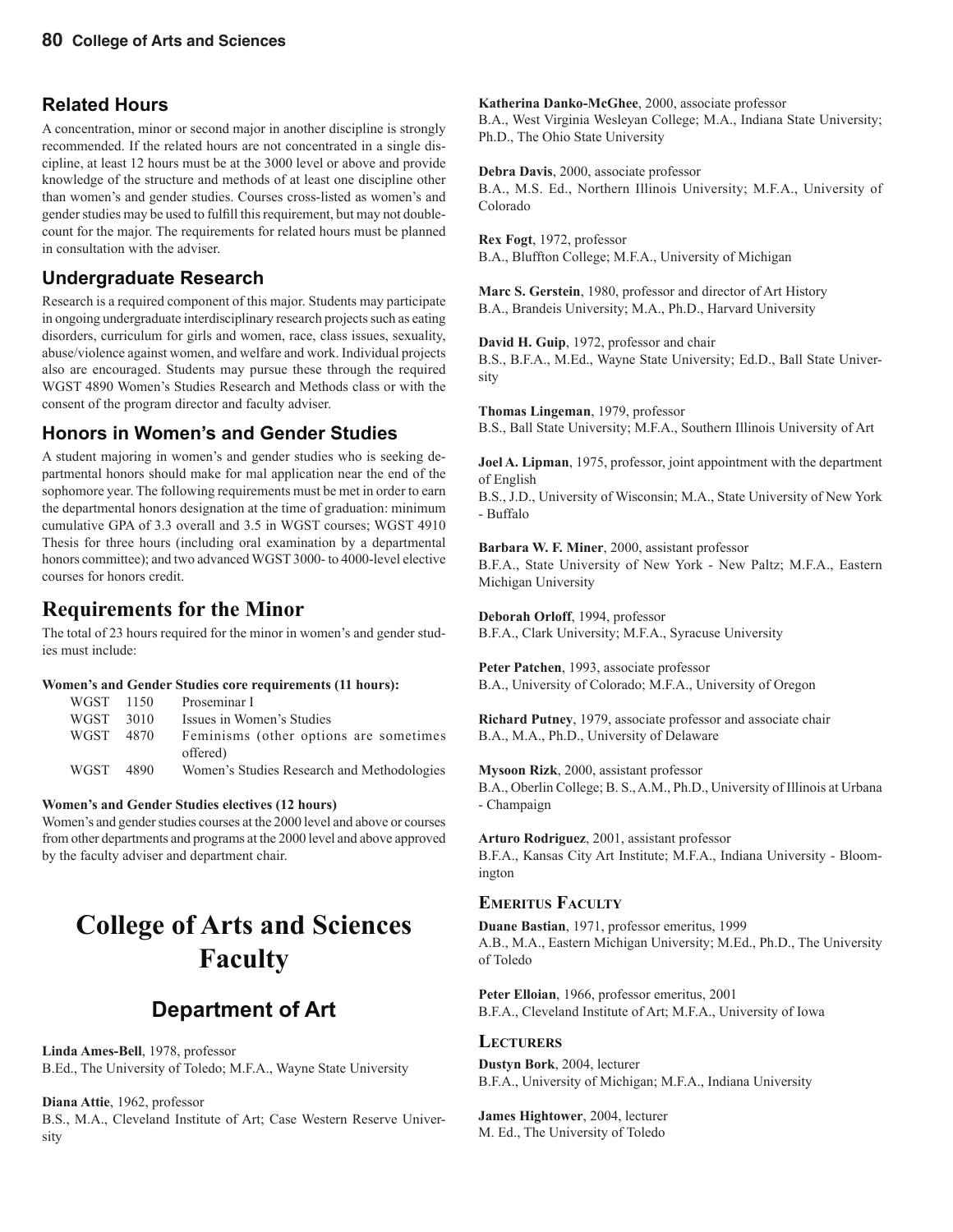**Karen Roderick-Lingeman**, 2003 lecturer B. Ed., The University of Toledo; M.F.A, University of North Dakota

#### **PRESTIGE APPOINTMENTS (2005)**

**Don Bacigalupi**, Research Professor of Art History Director, The Toledo Museum of Art

**Carolyn Putney**, Research Professor of Art History Curator of Asian Art and Director of Collections, The Toledo Museum of Art

### **Department of Biological Sciences**

**Brian P. Ashburner**, 2001, assistant professor B.A., St. Anselm College; Ph.D. Loyola University of Chicago

**William L. Bischoff Jr.**, 1972, associate professor and interim director of honors B.A., M.A., Miami University; Ph.D., University of North Carolina

**Deborah Chadee**, 2005, assistant professor B.S., University of Manitoba; Ph.D., University of Manitoba

**Charles Creutz**, 1973, associate professor A.B., Columbia University; M.S., Ph.D., University of Pennsylvania

**Fan Dong**, 2002, associate professor M.D., Suzhou Medical College; Ph.D., Erasmus University

**Ernest F. DuBrul**, 1974, associate professor H.A.B., Xavier University; Ph.D., Washington University

**Emilio Duran**, 2004, assistant professor B.S., Ph.D., The University of Toledo

**Alan G. Goodridge**, 2002, professor, provost and executive vice president for academic affairs and enrollment services B.S., Tufts University, M.S., Ph.D., University of Michigan

**John Gray**, 1998, associate professor B.Sc. (Hons), University College Cork; Ph.D., Purdue University

**Patricia R. Komuniecki**, 1985, professor and chair B.A., Newton College (Boston College); M.A., Mount Holyoke College; Ph.D., University of Massachusetts

**Richard W. Komuniecki**, 1980, Distinguished University Professor A.B., Holy Cross College; M.S., Ph.D., University of Massachusetts

**Douglas W. Leaman**, 2001, associate professor B.S., M.S., The Ohio State University, Ph.D., University of Missouri

**Scott M. Leisner**, 1993, associate professor B.S., University of Wisconsin; Ph.D., Purdue University

**John Plenefisch**, 1996, associate professor B.S., University of Connecticut; Ph.D., Massachusetts Institute of Technology

**Donald B. Pribor**, 1965, professor B.S., St. Louis University; M.S., Ph.D., Catholic University of America

**Anthony Quinn**, 2001, associate professor B.A., Mid-American Nazarene College, M.S., University of Missouri - Saint Louis, Ph.D., University of Oklahoma Health Science Center

**Lirim Shemshedini**, 1993, associate professor B.S., University of Michigan; Ph.D., University of Vermont

**William Taylor**, 2003, assistant professor B.S., University of Winnipeg; Ph.D., University of Manitoba

**Deborah Vestal**, 2002, associate professor B.S., Bowling Green State University; Ph.D., Syracuse University

#### **EMERITUS FACULTY**

**Louis Glatzer**, 1973, professor emeritus, 1999 A.B., Dartmouth College; M.S., North Carolina State University; Ph.D., The University of Texas - Austin

**Lloyd A. Jones**, 1972, professor emeritus, 1999 B.S., M.S., The Ohio State University; Ph.D., Purdue University

**Woon H. Jyung**, 1964, professor emeritus, 1993 B.S., Seoul National University; M.S., Ph.D., Michigan State University

**Harold H. Lee**, 1967, professor emeritus, 1999 A.B., Oklahoma Baptist University; M.S., Ph.D., University of Tennessee

**Maimon Nasatir**, 1966, professor emeritus, 1990 Ph.B., University of Chicago; Ph.D., University of Pennsylvania

**Clifford J. Smith**, 1965, professor emeritus, 1993 B.S., Cornell University; Ph.D., University of Maryland

#### **ASSOCIATED FACULTY**

**Paul Erhardt**, 1994, adjunct professor and professor of medicinal and biological chemistry, and director of the center for drug design and development B.A., Ph.D., University of Minnesota

**Richard Hudson**, 1998, adjunct professor, professor of medicinal and biological chemistry B. A, Kalamazoo College; Ph.D., University of Chicago

**Karlyn Lange**, 1992, adjunct instructor B.S., Bowling Green State University; M.T., Riverside Hospital School of Medical Technology

**Marcia McInerney**, 1998, adjunct professor and chair of medicinal and biological chemistry B.A., University of Connecticut; M.S., Case Western Reserve University; Ph.D., University of Michigan

**William S. Messer Jr**., 1998, adjunct professor, professor and chair of pharmacology

B.S., Springfield College; Ph.D., University of Rochester

Keith K. Schlender, 1970, affiliate faculty professor and dean of the Graduate School, Medical College of Ohio

B.S., Westmar College; M.S., Ph.D., Michigan State University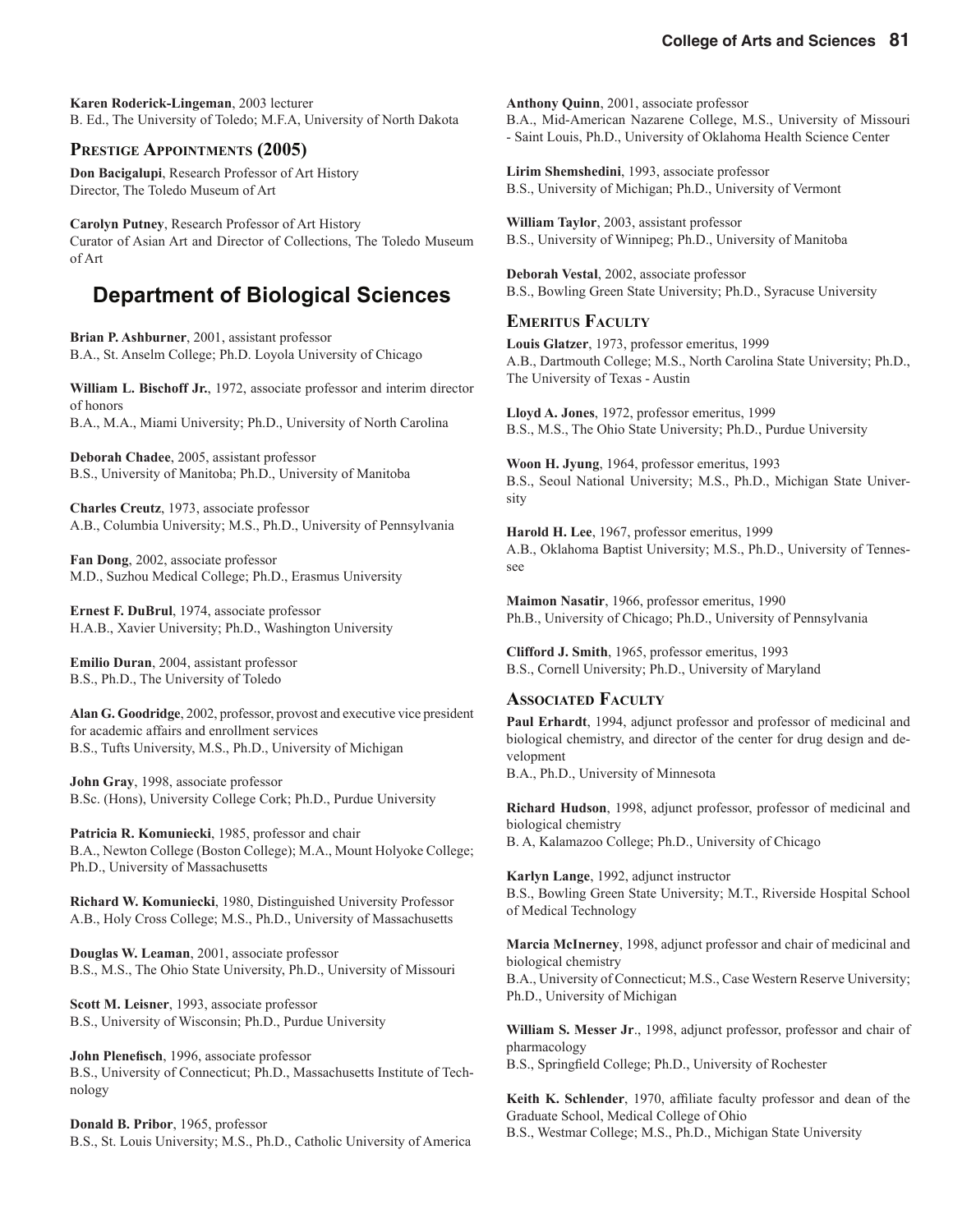**Sharon Schnarre**, 1990, adjunct instructor and adviser B.S., Bowling Green State University; M.S., Wright State University

**Carol Stepien**, 2004, adjunct professor, professor of earth, ecological and environmental sciences and director of the Lake Erie Center B.S., Bowling Green University; M.S., Ph.D., University of Southern California

**Kathy Wal**l, 1998, adjunct associate professor and associate professor of medicinal and biological chemistry

B.S., Montana State University; Ph.D., University of California at Berkeley

### **Department of Chemistry**

**Jared L. Anderson**, 2005, assistant professor B.S., South Dakota State University; Ph.D., Iowa State University

**Bruce A. Averill**, 2000, Distinguished University Professor B.S., Michigan State University; Ph.D., Massachusetts Institute of Technology

**Eric W. Findsen**, 1988, associate professor B.S., Michigan State University; M.S., University of California; Ph.D., University of New Mexico

**Max O. Funk**, 1978, professor B.S., The Pennsylvania State University; Ph.D., Duke University

**Dean M. Giolando**, 1988, professor B.S., Rochester Institute of Technology; Ph.D., University of Illinois

**Xiche Hu**, 1998, associate professor B.S., M.S., Wuhan University; Ph.D., Wayne State University

**Xuefei Huang**, 2002, assistant professor B.S., University of Science and Technology of China; Ph.D., Columbia University

**Andrew D. Jorgensen**, 1988, associate professor B.S., Quincy College; Ph.D., University of Illinois - Chicago

**Jon R. Kirchhoff**, 1989, professor and associate chair B.S., State University of New York - Cortland; Ph.D., Purdue University

**Yun-Ming Lin**, 2003, assistant professor B.S., M.S., Beijing Normal University; Ph.D., University of Notre Dame

**Cora Lind**, 2003, assistant professor Prediploma, Bergische Universität Wuppertal; M.S., Ph.D., Georgia Institute of Technology

**Mark R. Mason**, 1998, associate professor B.S., Bowling Green State University; Ph.D., Iowa State University

**Timothy C. Mueser**, 2000, assistant professor B.S., Eureka College; Ph.D., University of Nebraska

**A. Alan Pinkerton**, 1984, professor and chair Grad. RIC, Brighton College of Tech; Ph.D., University of Alberta

**Donald R. Ronning**, 2005, assistant professor B.S., University of Minnesota; Ph.D., Texas A & M University

**Joseph A. E. Schmidt**, 2004, assistant professor B.S., Kansas State University; Ph.D., University of California-Berkeley

**Steven J. Sucheck**, 2005, assistant professor B.S., University of Toledo; Ph.D., University of Virginia

**Ronald E. Viola**, 2000, professor B.S., Fordham University; M.S., Ph.D., Pennsylvania State University

#### **EMERITUS FACULTY**

**Leonard E. Brady**, 1966, professor emeritus, 1990 B.S., Wagner College; M.S., North Carolina State University; Ph.D., Michigan State University

**John Chrysochoos**, 1967, professor Diploma of Chemistry, University of Athens; M.S., Ph.D., University of British Columbia

**Julian A. Davies**, 1981, Distinguished University Professor emeritus B.Sc., Ph.D., University of London

**Jimmie G. Edwards**, 1967, professor emeritus, 2000 B.S., Central State College; Ph.D., Oklahoma State University

**Alfred Foster**, 1946, professor emeritus, 1985 B.A., College of Wooster; M.A., Ph.D., The Ohio State University

**James L. Fry**, 1969, professor emeritus, 1999 B.S., Bowling Green State University; Ph.D., Michigan State University

**James E. Gano**, 1967, professor emeritus, 2000 B.S., Miami University; M.S., Ph.D., University of Illinois

**Robert J. Niedzielski**, 1965, professor emeritus, 1999 B.S., Aquinas College; M.S., Ph.D., University of Illinois

**Gordon A. Parker**, 1965, professor emeritus, 1992 B.S., University of Michigan; M.S., Ph.D., Wayne State University

**Roy D. Stein**, 1975, professor emeritus, 1999 B.A., M.S., Wayne State University; M.A., Bowling Green State University

**Lancelot C.A. Thompson**, 1958, professor emeritus, 1988 B.S., Morgan State University; Ph.D., Wayne State University

**Frank Walmsley**, 1962, professor emeritus, 1987 B.S., University of New Hampshire; Ph.D., University of North Carolina

#### **ASSOCIATED FACULTY**

**Ilir Beta**, 2005, visiting assistant professor B.S., University of Tirana, Albania; Ph.D., University of Leipzig, Germany

**Richard T. Carroll Jr**., 2005, visiting assistant professor B.A., M.S., Ph.D., University of Toledo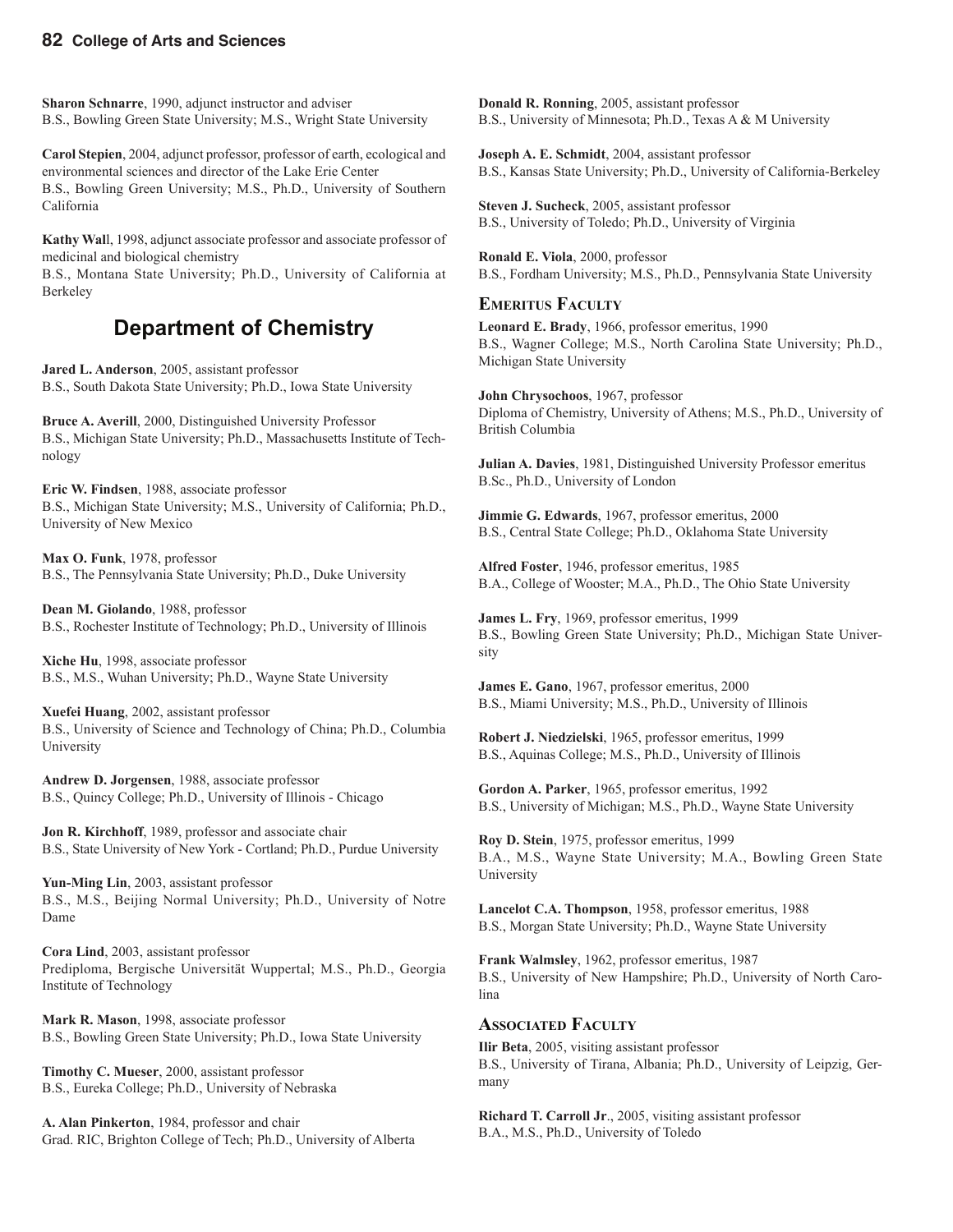**Alvin Compaan**, 1987, adjunct professor, professor of physics A.B., Calvin College; M.S., University of Chicago; Ph.D., University of Chicago

**Larry Curtis**, 1963, adjunct professor, Distinguished University Professor of physics B.S., The University of Toledo; M.S., Ph.D., University of Michigan

**Jeffrey Dunn**, 1998, research professor B.Sc., Ph.D., Bath University of Technology B. Leif Hansen, 2004, research assistant professor B.S., M.S., Ph.D., University of Utah

**Richard A. Hudson**, 1985, joint professor of chemistry and medicinal and biological chemistry B.A., Kalamazoo College; Ph.D., University of Chicago

**Yong-Wah Kim**, 1995, research assistant professor B.A., Berea College; M.A., Ph.D., Washington University

**Kristin Kirschbaum**, 1991, research associate professor M.S., Ph.D., Westfalische Wilhelms Universität (Münster)

**Edith P. Klingberg**, 2002, research assistant professor B.S., University of Maryland; Dipl.-Chem., Universität des Saarlandes, Germany

**Ernest Lippert Jr.**, adjunct professor B.S., M.S., University of Oklahoma - Norman; Ph.D., University of Leeds

**Nina I. McClelland**, 2004, adjunct professor B.S., M.S., University of Toledo; Ph.D., University of Michigan

**Steven H. Norton**, 2005, visiting assistant professor M.A., Johns Hopkins University; M.S., Ph.D., University of Pittsburgh

**James T. Slama**, 2003, joint professor of chemistry and medicinal and biological chemistry A.B., Cornell University; Ph.D., University of California-Berkeley Treasure R. Sucheck, 2005, visiting assistant professor B.S., Defiance College; Ph.D., The University of Toledo

**Viranga Tillekeratne**, 2002, research assistant professor B.S., University of Colombo, Sri Lanka; Ph.D., Oxford University

**Elizabeth Zhurova**, 2005, research assistant professor M.S., Mendeleev University of Chemical Technology, Russia; Ph.D., Karpov Institute of Physical Chemistry, Russia

### **Department of Communication**

**James B. Benjamin**, 1986, professor and chair B.S., Dakota State College; M.A., Ph.D., The Pennsylvania State University

**Amy Capwell-Burns**, 2003, assistant professor B.A., Baldwin-Wallace College; M.A., Cleveland State University; Ph.D., Bowling Green State University

**Joseph Clark, 1991**, lecturer B.A., University of California - Berkeley; M.A., California State University - Northridge

**Paul A. Fritz**, 1978, associate professor B.A., Capital University; M.A., Ph.D., Bowling Green State University

**Paulette D. Kilmer**, 1997, associate professor B.A., M.A., University of Wisconsin; M.A., University of Kansas; Ph.D., University of Illinois

**Richard J. Knecht**, 1971, professor B.S., University of Dayton; M.A., Miami University; Ph.D., The Ohio State University

**Jacqueline Layng**, 1997, associate professor B.A., M.A., Ed.D., Northern Illinois University

**Paul A. Many**, 1980, professor B.A., St. John's University; M.A., The Ohio State University; M.F.A., Bowling Green State University; Ph.D., Ohio University

**Brian A. Patrick**, 2001, assistant professor B.A., M.A., University of Detroit; Ph.D., University of Michigan

**Donald E. Reiber**, 1979, assistant professor B.A., M.A., The Ohio State University

**Fatima A. Shousher**, 2004, lecturer B.A., University of Toledo; M.A., Bowling Green State University

**David E. Tucker**, 1987, associate professor B.A., Wittenberg University; M.A., Ph.D., Bowling Green State University

#### **EMERITUS FACULTY**

**Carlton O. DeFosse**, 1979, professor, 1999 B.S., M.S., Western Illinois University; Ph.D., The University of Toledo

**Ivan Harvey**, 1962, professor, 1986 B.A., M.A., B.Ed., The University of Toledo; Ph.D., University of Michigan

**Bernice C. Marti**, 1969, professor, 1983 B.A., M.A., Michigan State University; Ed.D., The University of Toledo

**Norbert Mills**, 1974, associate professor, 2005 B.A. Winona State College; M.A., Ph.D., Bowling Green State University

**Charles G. Russell**, 1975, professor, 1999 B.S., M.S., Ph.D., Southern Illinois University

**Ethel M. Wilcox**, 1972, professor, 1999 B.A., Southern Oregon College; M.A., Ph.D., Bowling Green State University

#### **ASSOCIATED FACULTY**

**Raymond Jackson**, 1994, adjunct instructor and academic adviser B.A., The University of Toledo; M.A., University of California - Santa Barbara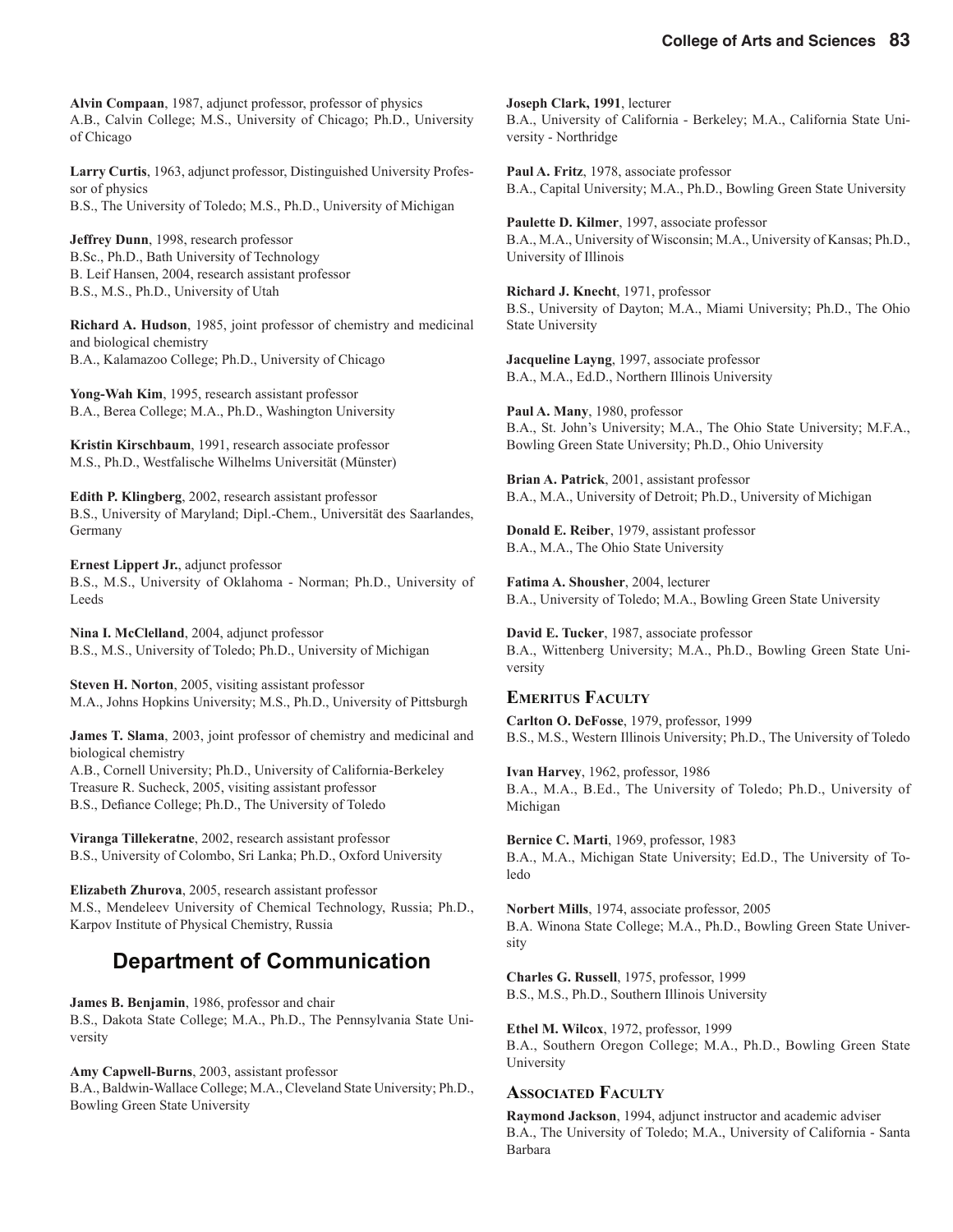**Terrance M. Teagarden**, 1986, lecturer B.S., Xavier University; M.Ed., The University of Toledo

#### **Department of Earth, Ecological and Environmental Sciences**

**Jonathon M. Bossenbroek**, 2005, assistant professor B.S., Calvin College; M.S., University of Wisconsin; Ph.D., Colorado State University

**Vernon M. Brown**, 1980, associate professor B.S., Southwest Missouri State College; M.S., University of Oklahoma; Ph.D., University of Missouri - Rolla

**Mark J. Camp**, 1976, associate professor B.S., M.S., The University of Toledo; Ph.D., The Ohio State University

**Jiquan Chen**, 2001, professor B.S., Inner Mongolia University; M.S., Chinese Academy of Science; Ph.D., University of Washington

**Daryl F. Dwyer**, 2001, associate professor B.S., Wilkes College; M.A., State University of New York at Buffalo; Ph.D., Michigan State University

**Timothy G. Fisher**, 2003, associate professor B.S., University of Alberta; M.S., Queen's University; Ph.D., University of Calgary

**Stephen L. Goldman**, 1971, professor and director of the Plant Science Research Center B.S., Brooklyn College; M.A., Ph.D., University of Missouri

**Johan F. Gottgens**, 1993, associate professor B.S., M.S., Utrecht State University; Ph.D., University of Florida

**James A. Harrell**, 1979, professor B.S., California State University - Fullerton; M.S., University of Oklahoma; Ph.D., University of Cincinnati

**Scott A. Heckathorn**, 2003, assistant professor B.S., Wichita State University; M.S., Ph.D., University of Illinois

**David E. Krantz**, 2001, associate professor B.S., College of William and Mary; M.S., Ph.D., University of South Carolina

**James A. Martin-Hayden**, 1994, associate professor B.A., University of Maine; M.S., Ph.D., University of Connecticut

**Christine M. Mayer**, 2003, assistant professor B.S., M.S., University of Illinois at Urbana - Champaign; Ph.D., Cornell University

**Daryl L. Moorhead**, 1999, associate professor B.S., The Ohio State University; M.S., Texas A&M University; Ph.D., University of Tennessee

**Michael W. Phillips**, 1975, professor and chair B.S., North Carolina State University; Ph.D., Virginia Polytechnic Institute

**William Von Sigler**, 2003, assistant professor B.S., Purdue University; Ph.D., Purdue University

**Alison L. Spongberg**, 1994, associate professor B.A., Ohio Wesleyan University; M.A., Temple University; Ph.D., Texas A&M University

**Carol A. Stepien**, 2004, professor and director of the Lake Erie Research **Center** B.S., Bowling Green State University; M.S., Ph.D., University of Southern California

**Donald J. Stierman**, 1994, associate professor B.S., State University of New York - Brockport; M.S., Ph.D., Stanford University

**Elliot J. Tramer**, 1969, professor and associate chair A.B., Case Western Reserve University; Ph.D., University of Georgia

**Michael N. Weintraub**, 2005, assistant professor B.A., Bard College; M.A., Ph.D., University of California at Santa Barbara

#### **EMERITUS FACULTY**

**Stuart L. Dean**, 1967, professor emeritus, 1993 B.S., M.S., Ph.D., West Virginia University

**Lou Glatzer**, 1973, professor emeritus, 1999 A.B., Dartmouth College; M.S., North Carolina State University; Ph.D., The University of Texas - Austin

Craig B. Hatfield, 1964, professor emeritus, 1999 B.S., M.A., Ph.D., Indiana University

**Lon C. Ruedisili**, 1974, professor emeritus, 1993 B.S., M.S., Ph.D., University of Wisconsin

#### **ASSOCIATED FACULTY**

**Thomas B. Bridgeman**, 2003, research assistant professor B.S., Miami University (Ohio); M.S., The Ohio State University; Ph.D., University of Michigan

**Kevin Czajkowski**, 1998, associate professor B.S., State University of New York at Oneonta; Ph.D., University of Michigan

**Jonathan M. Frantz**, 2003, research assistant professor B.S., Virginia Polytechnic Institute and State University; M.S., Purdue University; Ph.D., Utah State University

**Charles R. Krause**, 2003, research professor B.S., M.S., Ph.D., The Ohio State University

**Patrick Lawrence**, 1999, assistant professor B.S., University of Guelph; M.A., Ph.D., University of Waterloo

**James C. Locke**, 2003, research professor B.S., The Pennsylvania State University; M.S., Purdue University; Ph.D., Purdue University

**Parani Madasamy**, 2003, research assistant professor B.S., M.S., Tamil Nadu Agricultural University; Ph.D., Anna University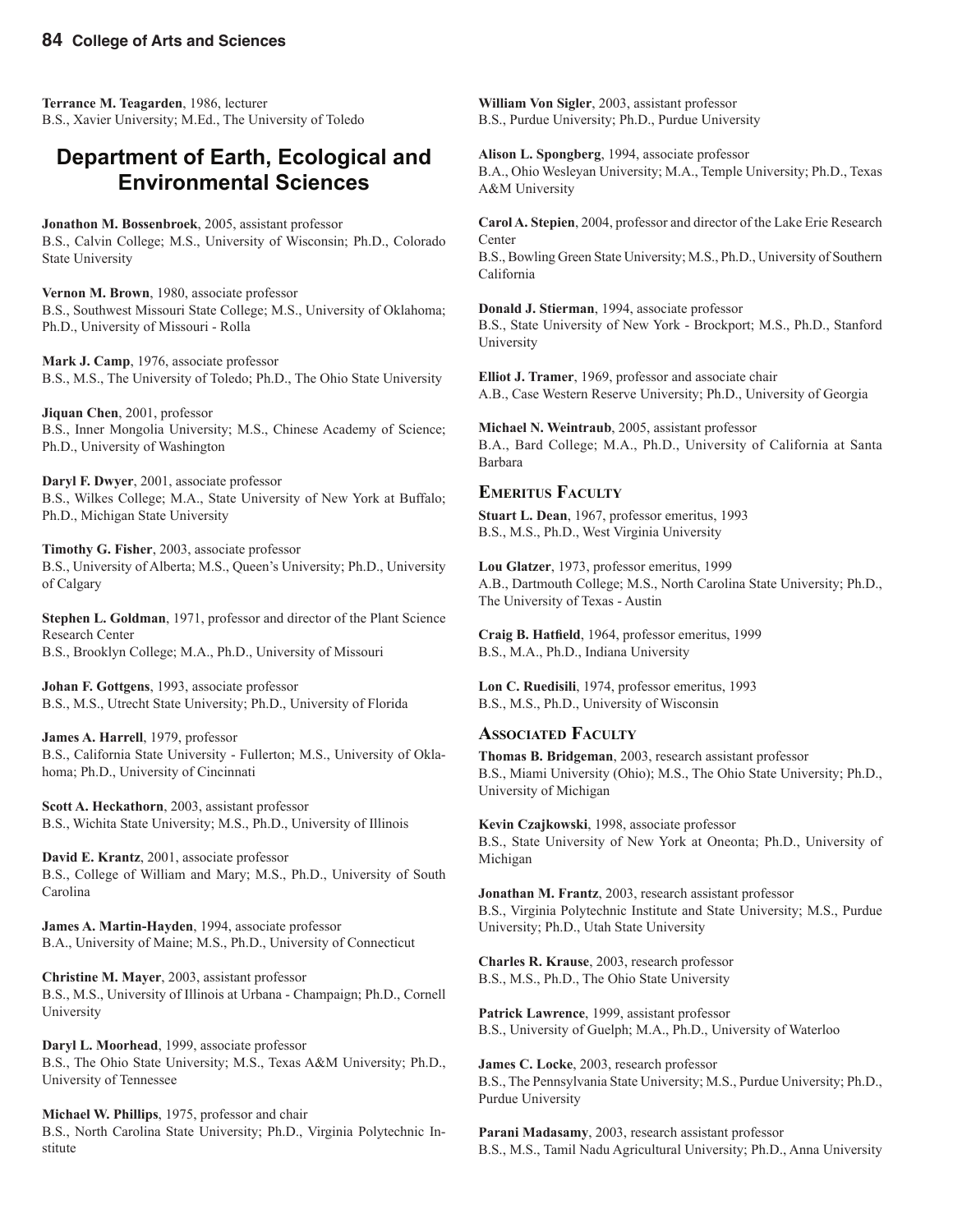**Asko Noormets**, 2001, research assistant professor B.S., Tartu University; M.S., Ph.D., Michigan Technological University

**Edward F. Roseman**, 2005, research assistant professor B.S., Cornell University; M.S., Ph.D., Michigan State University

**Sairam Rudrabhatla**, 2002, research associate professor B.S., Andhra University; M.S., University of Baroda; Ph.D., Osmania University

**Rex M. Strange**, 2004, research assistant professor B.S., University of Southern Indiana; M.S., Southern Illinois University; Ph.D., University of Alabama

**Ge Sun**, 2003, research assistant professor B.S., M.S., Beijing Forestry University; Ph.D., University of Florida

**Pan Yude**, 2001, research associate professor B.S., Qingdao University; M.S., Chinese Academy of Science; Ph.D., State University of New York at Syracuse

**Shulu Zhang**, 2003, research assistant professor B.S., M.S., Lanzhou University; Ph.D., University of East Anglia

**Daolan Zheng**, 2002, research assistant professor B.S., M.S., Northeast Normal University; M.S., Central Washington University; Ph.D., University of Montana

#### **Department of Economics**

**David C. Black**, 1990, associate professor B.A., M.A., Ph.D., State University of New York - Buffalo

**Hsin Chang**, 1989, associate professor B.A., Ph.D., Fudan University; M.A., University of California - Berkeley; M.A., Ph.D., University of Michigan

**Michael R. Dowd**, 1989, associate professor and chair B.A., M.A., Ph.D., State University of New York - Buffalo

**Kevin Egan**, 2005, assistant professor B.A., Central College; Ph.D., Iowa State University

**Kristen Keith**, 1994, associate professor B.A., University of Montana; M.A., Ph.D., The Ohio State University

**James P. LeSage**, 1988, professor B.A., M.A., The University of Toledo; Ph.D., Boston College

**John E. Murray**, 1994, associate professor B.A., Oberlin College; M.S., University of Cincinnati; M.A., Ph.D., The Ohio State University

#### **EMERITUS FACULTY**

**Alan Gleason**, 1970, professor emeritus, 1984 A.B., Princeton University; M.A., University of Rochester; Ph.D., Massachusetts Institute of Technology

**Julius Gylys**, 1967, professor, 1993 B.S., M.B.A., University of Detroit; M.A., Ph.D., Wayne State University

**Michael Magura**, 1969, professor, 1999 B.A., St. Vincent College; M.A., Ph.D., Boston College

**Raj Roy**, 1963, professor, 1999 B.A., M.A., Calcutta University; Ph.D., Wayne State University

**Edward Shapiro**, 1967, professor, 1989 B.A., The University of Toledo; M.A., The Ohio State University; A.M., Ph.D., Harvard University

**Frederick Tank**, 1970, associate professor, 1999 B.B.A., University of Georgia; M.A., The University of Toledo; Ph.D., Wayne State University

**Steven Weiss**, 1968, professor, 1999 B.A., M.A., Ph.D., University of Colorado

**Calman R. Winegarden**, 1962, research professor, 1989 B.S., American University; M.A., Ph.D., Case Western Reserve University

**Donald J. Yankovic**, 1968, professor, 1989 B.A., Monmouth College; Ph.D., University of Pittsburgh

#### **Department of English Language and Literature**

**Samir Abu-Absi**, 1968, professor B.A., American University of Beirut; M.A., Ph.D., Indiana University

**Rane R. Arroyo**, 1997, professor B.A., M.A., University of Illinois - Springfield; Ph.D., University of Pittsburgh

**Thomas E. Barden**, 1976, professor and director of the Honors Program B.A., M.A., Ph.D., University of Virginia

**John W. Boening**, 1969, professor B.A., Pace College; M.A., University of Maryland; Ph.D., Indiana University

**C. Jane Bradley**, 1990, associate professor B.A., University of Tennessee; M.A., Syracuse University; M.F.A., Vermont College

**Douglas W. Coleman**, 1989, professor B.A., M.A., Ph.D., University of Florida

**Daniel Compora**, 1993, assistant professor A.S., Monroe County Community College; B.A., M.Ed., Ph.D., The University of Toledo

**Anthony Edgington**, 2005, assistant professor, B.A., University of Pittsburg; M.A. Slippery Rock University; Ph.D., University of Louisville

**David L. Erben**, 1997, assistant professor B.A., M.A., Ph.D., University of South Florida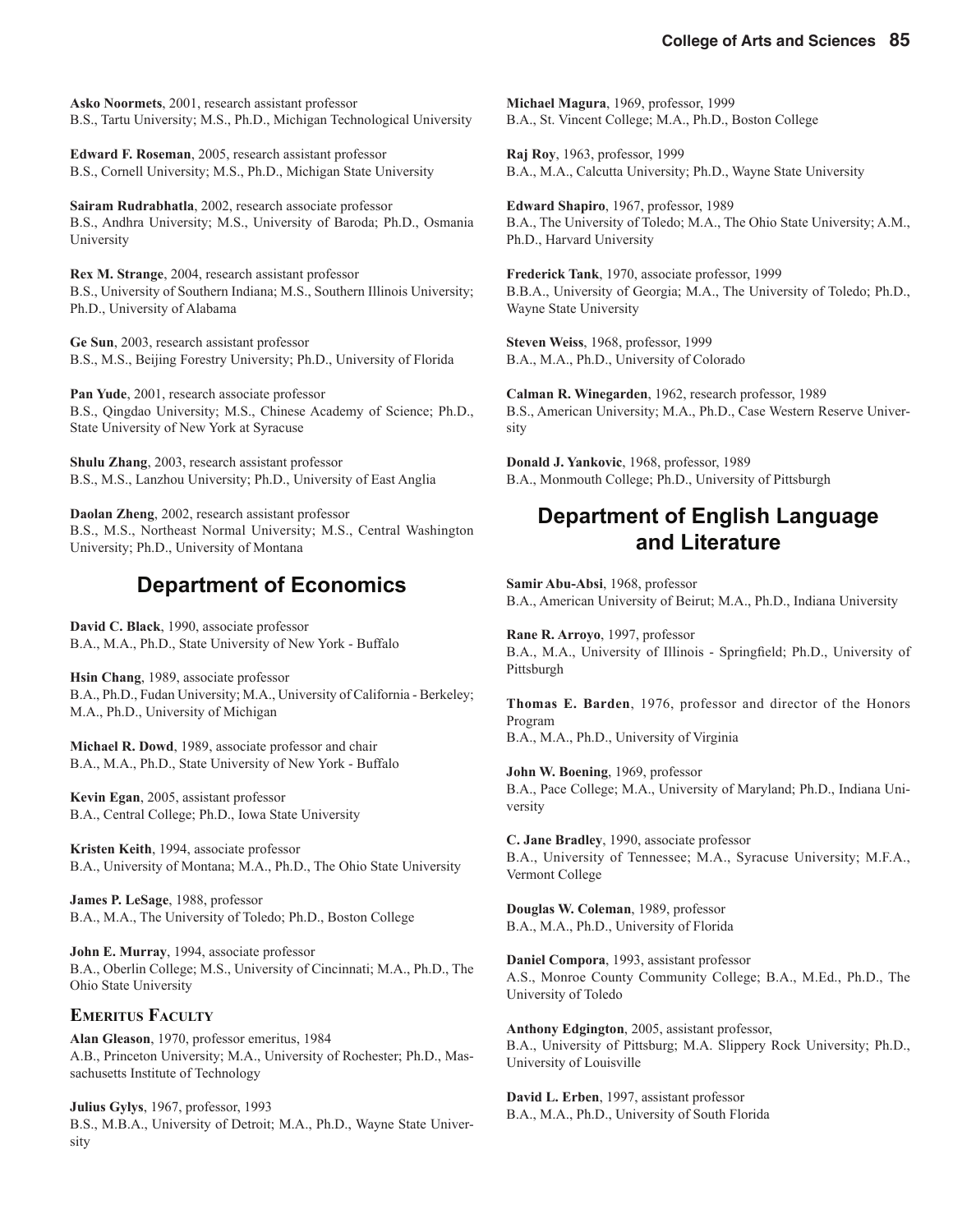**Christina M. Fitzgerald**, 2003, assistant professor B.A., Columbia University; M.A., Ph.D., UCLA

**William N. Free**, 1966, professor B.A., Yale University; M.A., Indiana University; Ph.D., Yale University

**Timothy Geiger**, 1997, associate professor B.A., West Chester University of Pennsylvania; M.F.A., University of Alabama

**Carmen Gillespie**, 2002, associate professor B.A., M.A., James Madison University; Ph.D., Emery University

**Melissa Valiska Gregory**, 2002, assistant professor B.A., College of Wooster; M.A., Ph.D., Indiana University

**Clarence B. Lindsay Jr.**, 1971, professor B.A., Illinois State University; Ph.D., University of Minnesota

**Joel A. Lipman**, 1975, professor, joint appointment with the department of art B.S., J.D., University of Wisconsin; M.A., State University of New York - Buffalo

**Sara Lundquist**, 1993, associate professor and chair B.A., Boston University; B.S., Virginia Commonwealth University; Ph.D., Boston College

**Andrew Mattison**, 2005, assistant professor A.B., Vassar College, M.A., Ph.D., Brandeis University

**Carol Nelson-Burns**, 1989, associate professor B.A., Mount Union College; M.A., Youngstown State University, Ph.D., The University of Toledo

**Melinda Reichelt**, 1997, associate professor B.A., Anderson University; M.A., Ph.D., Purdue University

**Russell J. Reising**, 1994, professor B.A., M.A., Miami University; Ph.D., Northwestern University

**Barbara Schneider**, 2001, assistant professor B.A., Gonzaga University; M.A., Ph.D., Wayne State University

**Dorothy Siegel**, 1977, associate professor B.A., Brandeis University; Ph.D., Massachusetts Institute of Technology

**Skaidrite Stelzer**, 1985, assistant professor and associate director of the Honors Program B.A., M.A., Western Michigan University; Ph.D., Kent State University

**Roberta M. Thornton**, 1982, assistant professor B.S., M.A., Central Michigan University

**Robert S. Turley**, 1989, associate professor B.A., Oral Roberts University; M.A., University of Tulsa; Ph.D., Florida State University

**Matthew H. Wikander**, 1987, professor B.A., Williams College; B.A., M.A., Cambridge University; Ph.D., University of Michigan

#### **EMERITUS AND SUPERANNUATE FACULTY**

**Harriet F. Adams**, 1972, associate professor, 2000 A.B., M.A., Bryn Mawr College; Ph.D., The Ohio State University

**William K. Bottorff**, 1968, professor, 1992 B.A., Bowling Green State University; M.A., Western Reserve University; Ph.D., Brown University

**David Cheney**, 1965, professor, 1992 B.A., M.A., University of Utah; M.A., Harvard University; Ph.D., University of Iowa

**Lawrence J. Dessner**, 1969, professor, 1999 B.A., Yale University; M.A., Ph.D., New York University

**Ruth Friedman**, 1968, professor, 1985 B.Ed., M.A., The University of Toledo

**Alfonso J. Grande**, 1964, professor, 1990 B.A., M.A., Seton Hall University

**E. Richard Gregory Jr.**, 1967, professor, 1992 B.A., The University of Texas; M.A., Rice University; Ph.D., University of Oregon

**James K. Larson**, 1965, associate professor, 1993 B.A., M.A., Columbia University

**William McDonald Jr.**, 1955, professor, 1993 B.A., M.A., University of Alabama; Ph.D., Northwestern University

**Barbara J. McKinney**, 1970, assistant professor, 1993 B.A., Colorado State College; M.S., University of Wisconsin; Ph.D., University of Minnesota

**Michael Manheim**, 1961, professor, 1987 B.A., Columbia College; M.A., Ph.D., Columbia University

**Wallace D. Martin**, 1961, professor, 1986 B.A., Oberlin College; M.A., Stanford University; Ph.D., University of London

**Jon F. Patton**, 1968, associate professor, 1999 B.A., Kent State University; M.A., University of Oregon; Ph.D., Ohio University

**Robert S. Rudolph**, 1965, professor, 1999 B.A., Temple University; M.A., Ph.D., University of Wisconsin

**David Q. Smith**, 1967, associate professor, 1999 B.A., Columbia University; M.A., New York University; Ph.D., University of Illinois

**Elizabeth Steele**, 1968, professor, 1981 B.A., Butler University; M.A., University of New Mexico; Ph.D., Bowling Green State University

**Noel Stock**, 1969, professor, 1991

**Guy A. Szuberla**, 1969, professor, 1999 A.B., Purdue University; M.A., Roosevelt University; Ph.D., University of Minnesota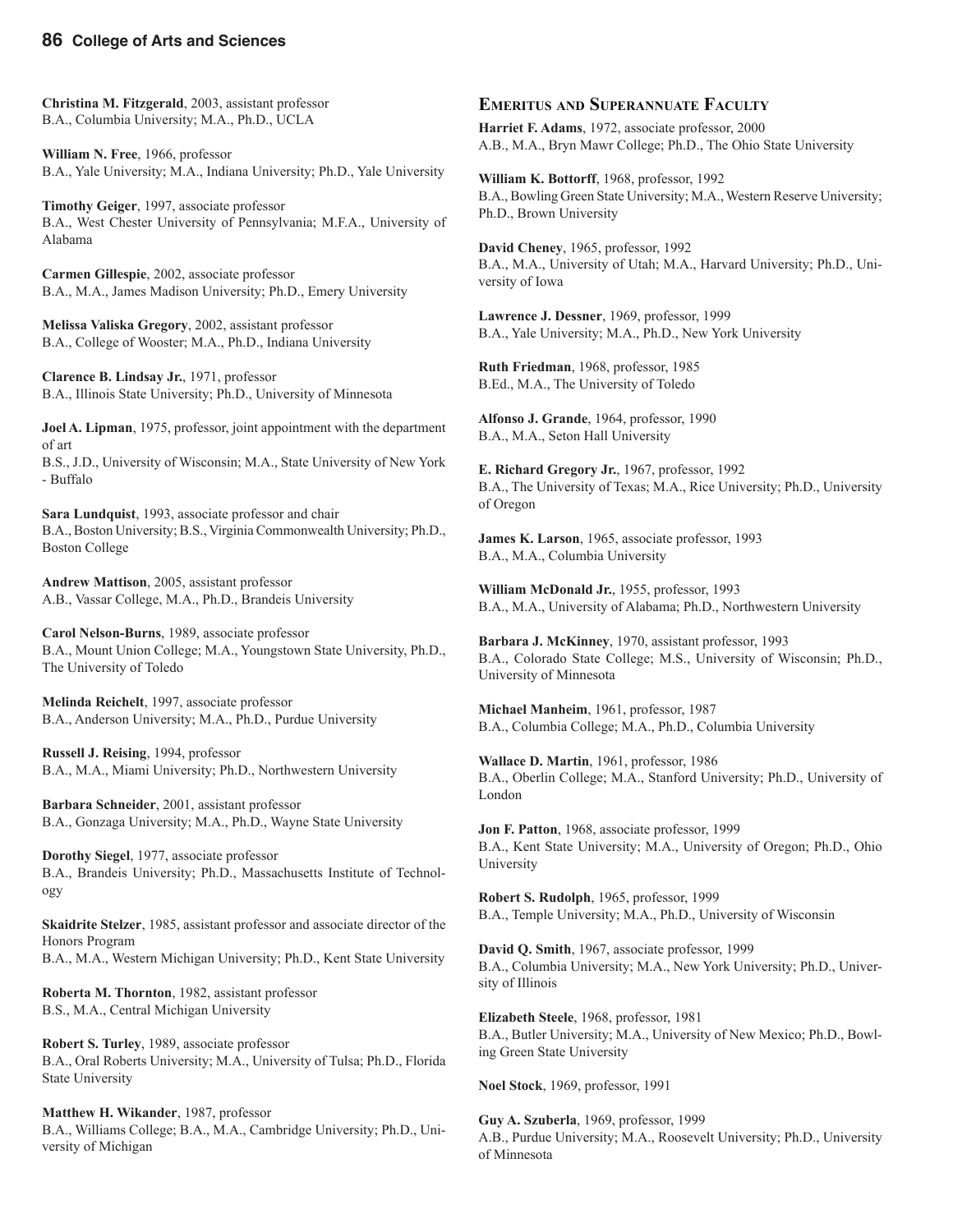**Herbert P. Zornow**, 1961, associate professor, 1989 B.A., Wesleyan University; M.A., Yale University

**LECTURERS Marykay Bryan**, 2004 lecturer B.A., M.A., The University of Akron

**Michael R. Catanzaro**, 2002, lecturer B.A., Temple University; M.A., Northeast Louisiana University; Ph.D., The University of Toledo

**Michelle Davidson**, 2004, lecturer B.A., M.A., The University of Toledo

**Michael S. Dubose**, 2005, lecturer B.A., M.A., University of North Florida, Ph.D., Bowling Green State University

**Joseph Helminski**, 2004, lecturer B.A., University of Michigan, M.A., Ph.D., Wayne State University

**Michael D. Hill**, 2004, lecturer B.A., M.A., Eastern Kentucky University, Ph.D., Wayne State University

**Michael A. Hiser**, 1990, senior lecturer B.A., M.A., The University of Toledo

**Susan E. Hoehing**, 1989, senior lecturer B.A., Georgetown University; M.A., The University of Toledo

**Robert S. Imbur**, 2005, lecturer B.A., M.F.A., University of Notre Dame

**Kevin W. Jett, 2003**, lecturer B.A., M.A., Indiana State; Ph.D., The University of Toledo

**Rosemary Johnson-Kurek**, 2003, lecturer B.A., M.A., Bowling Green State University; Ph.D., The University of Toledo

**Laura S. Keller**, 2005, lecturer B.A., M.A., The University of Toledo

**Norene K. Lindsay**, 1989, senior lecturer B.S., University of Minnesota; M.A., The University of Toledo

**Barbara Alice Mann**, 2003, lecturer B.A., M.A., Ph.D., The University of Toledo

**John W. Metz**, 1989, lecturer B.A., Slippery Rock University; M.A., The University of Toledo

**Stephanie J. Moldawsky**, 2003, lecturer B.A., M.A., The University of Toledo

**Shari L. O'Brien**, 1988, senior lecturer B.A., The University of Toledo; M.A., Ph.D., University of Michigan; J.D., The University of Toledo

**Sabrina Peters-Whitehead**, 2004, lecturer B.A., Carson-Newman College, M.A., Virginia Polytechnic and State University, Ph.D., Texas Tech University

**Michael V. Piotrowski**, 1988, senior lecturer B.A., Siena Heights College; M.A., The University of Toledo

**Patricia M. Reid**, 1991, senior lecturer B.A., State University of New York - Plattsburg; M.A., State University of New York - Binghamton

**Linda A. Schuller**, 1989, senior lecturer B.A., Kenyon College; M.A., Ph.D., The University of Toledo

**Suzanne E. Smith**, 1989, senior Lecturer B.A., State University of New York - Brockport; M.A., The University of Toledo

**Mary B. VanNess**, 1989, senior lecturer B.A., M.A., The University of Toledo

**Paul W. Wise**, 2004, lecturer B.A., Northern Michigan University, M.A., Bowling Green State University, Ph.D., Michigan State University

**Sara J. Yaklin**, 2004, lecturer B.A., Hiram College; M.A., University of Toledo

### **Department of Foreign Languages**

**An Chung Cheng,** 1998, associate professor B.A., Fu Jen Catholic University; M.A., Ohio University; Ph.D., University of Illinois at Urbana - Champaign

**Friederike Emonds,** 1994, associate professor of German M.A., Washington University; Ph.D., University of California - Davis

**Joseph A. Feustle Jr**., 1972, professor of Spanish B.A., M.A., Ph.D., University of Maryland

**Ruth Ann Hottell**, 1988, professor of French B.A., Western Kentucky University; M.A., University of Louisville; Ph.D., University of Illinois at Urbana - Champaign

**Oscar Lepeley**, 1996, associate professor of Spanish B.A., Universidad de Santiago; M.A., Ph.D., University of Illinois at Urbana - Champaign

**Juan Martin**, 1994, assistant professor of Spanish B.A., Complutense University of Madrid; M.A., Ph.D., University of Southern California

**Linda Rouillard**, 2001, assistant professor of French B.A., M.A.T., University of Vermont; Ph.D., University of Pittsburgh

**Debra L. Stoudt,** 1986, professor of German and interim associate dean for the arts and humanities B.S., West Chester University of Pennsylvania; M.A., Ph.D., University of North Carolina - Chapel Hill

**Kathleen Thompson-Casado,** 1993, associate professor of Spanish B.A., M.A., Ph.D., The Ohio State University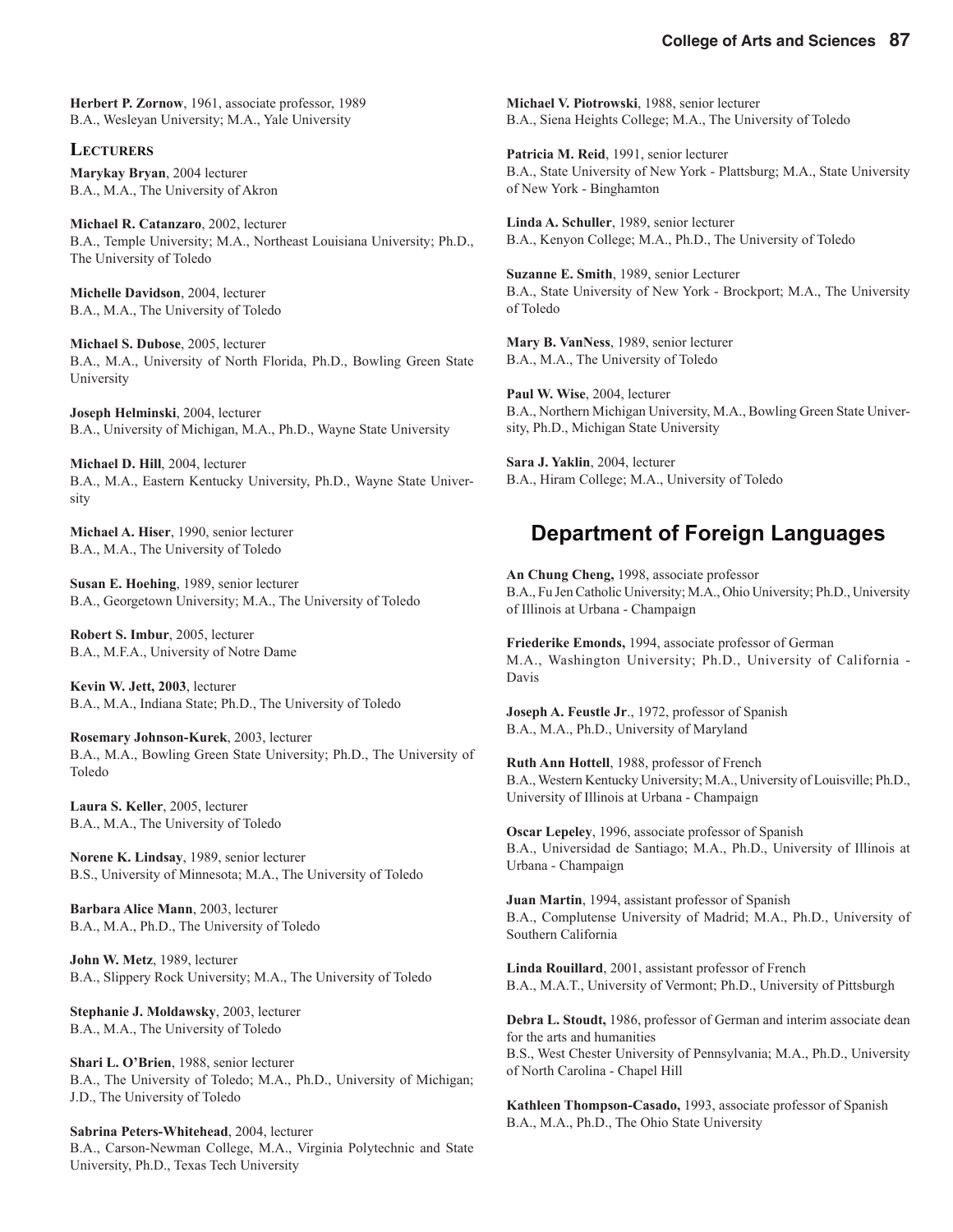**Antonio Varela,** 1982, associate professor of Spanish and chair B.A., San Francisco State University; M.A., Ph.D., Indiana University

#### **EMERITUS FACULTY**

**Burley D. Channer,** 1970, professor of German, 1993 B.A., University of Kansas; M.A., Middlebury College; Ph.D., The Ohio State University

**Andrew M. Chermak,** 1965, professor of French, 1993 B.A., LaSalle College

**Richard M. Krill,** 1968, professor of classics, 1992 A.B., A.M., John Carroll University; Ph.D., St. Louis University

**Bonnie Mestre,** 1966, professor of Spanish, 1983 B.A., B.Ed., The University of Toledo; M.A., Purdue University

**Ernesto Moreno,** 1966, professor of Spanish, 1982 Doctor of Pedagogy, University of Havana; M.A., Ph.D., University of Minnesota

**Juergen G. Mudrow,** 1966, professor of German, 1993 B.S., Utah State University; M.A., University of Minnesota

**Guessler M. Normand,** 1970, professor of French, 1999 Diplome, Universite d'Aix - Marseille; M.A., Ph.D., University of Kentucky

**Orlando M. Reyes-Cairo,** 1969, professor of Spanish, 1989 B.A., University of South Dakota; M.A., University of Minnesota; Ph.D., University of Michigan

**Timothy M. Scanlan,** 1970, professor of French, 1999 B.A., University of Akron; M.A., Ph.D., Case Western Reserve University

**Uta I. Schaub,** 1969, professor of German, 1999 Staatsexamen, University of Heidelberg; Assessorexamen, Studienseminar Heidelberg; Ph.D., Rice University

#### **LECTURERS**

**Katherine Best,** 2004, lecturer B.S., M.A., Bowling Green State University

**Warren Dick,** 2003, lecturer B.A., M.A., George Washington University; Ph.D., Ohio State University

**Joseph Y. Hara,** 1990, lecturer B.A., Meiji Gakain University; Th.D., Lexington Theological Seminary

**Michael A. Kistner,** 1994, lecturer B.A., M.A., Bowling Green State University

**Deirdre Pettet,** 2004, lecturer B.A., Mills College; M.A., Yale University

**Laurie Puszczewicz,** 2005, lecturer B.A., M.A., The University of Toledo

**Dagmar T. Varela,** 1990, lecturer B.A., Wright State University; M.A., University of Wisconsin; A.B.D., Indiana University

**Cheryl Wessel,** 2003, lecturer B.A., Luther College; M.A., The University of Toledo

**Elda M. White,** 1995, lecturer B.A., College of St. Benedict; M.A., The University of Toledo

#### **Department of Geography and Planning**

**Frank J. Calzonetti,** 2000, professor and vice provost for research, graduate education and economic development B.A., M.A., Wayne State University; Ph.D., University of Oklahoma

**Kevin Czajkowski,** 1998, assistant professor B.S., State University of New York at Oneonta; Ph.D., University of Michigan

**Daniel J. Hammel**, 2005, associate professor B.A., Kansas State University, M.A., Ph.D., University of Minnesota

**David G. Howard,** 1995, lecturer B.A., The University of Toledo, M.A., Eastern Michigan University, Ph.D., The University of Toledo

**Patrick Lawrence,** 1999, assistant professor B.S., University of Guelph; M.A., Ph.D., University of Waterloo

**Peter S. Lindquist,** 1988, associate professor and chair B.S., University of Wisconsin - Eau Claire; M.S.L.A., University of Wisconsin - Madison; Ph.D., University of Wisconsin – Milwaukee

**David Weiguo Liu,** 2005, assistant professor BE, Heibei University, M.S., Beijing Forestry University, Ph.D., Boston University

**David J. Nemeth,** 1989, professor B.A., M.A., California State University - Northridge; Ph.D., University of California - Los Angeles

**Neil Reid,** 1991, associate professor B.A., M.A., University of Glasgow; M.A., Miami University; Ph.D., Arizona State University

**Sujata Shetty,** 2005, assistant professor B Arch. School of Planning and Architecture (New Delhi), MUP, Ph.D., University of Michigan

#### **EMERITUS FACULTY**

**Basil Collins**, 1967, professor, 1991 B.A., University of Ireland; M.A., Ph.D., University of Michigan; M.A., The University of Toledo

**Byron E. Emery**, 1963, professor, 1986 B.A., M.A., University of Hawaii; Ph.D., University of Michigan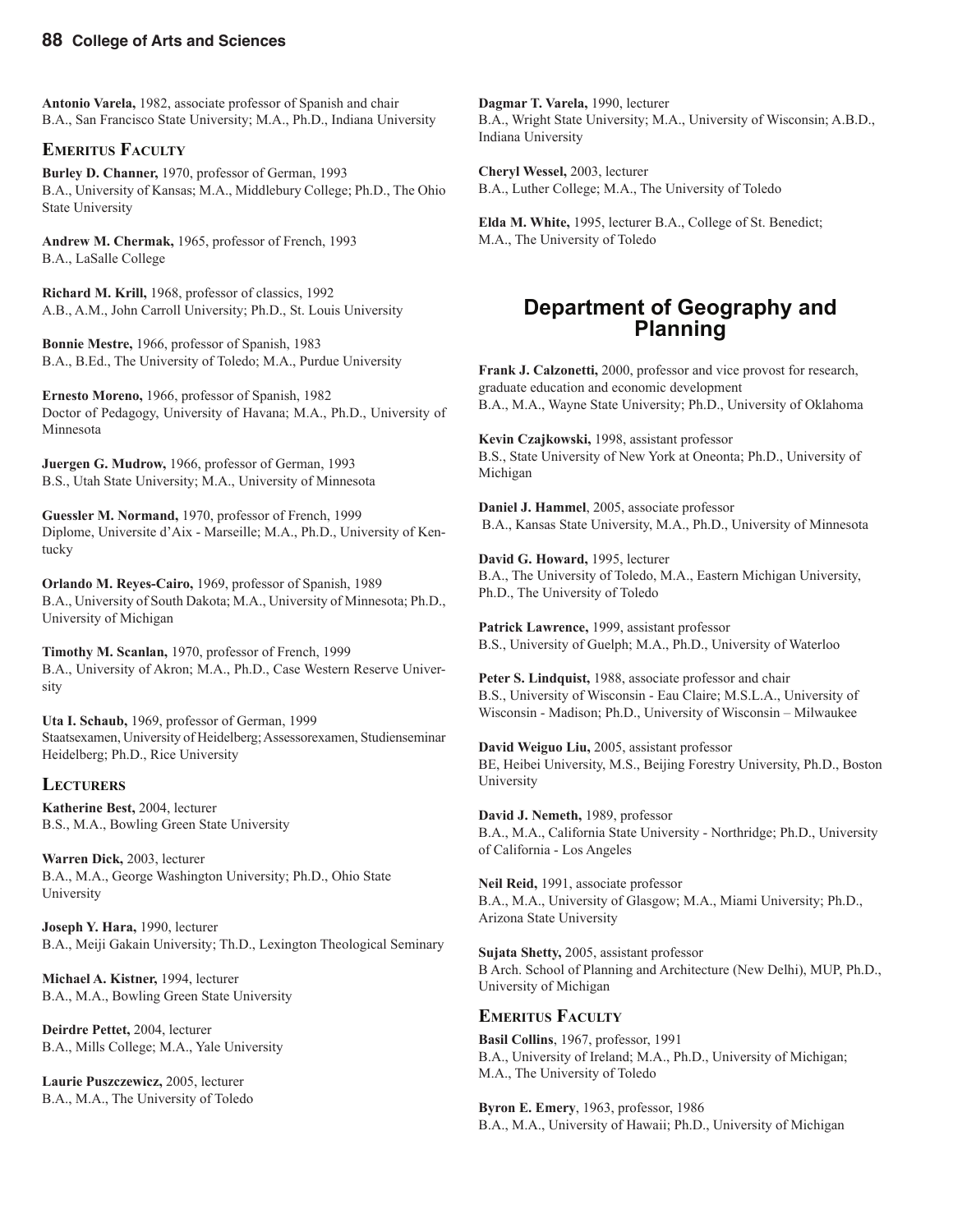**Eugene N. Franckowiak,** 1968, professor, 1993 B.A., Wayne State University; M.A., University of Kansas; Ph.D., University of Michigan

**Frank E. Horton**, 1988, professor emeritus and president emeritus, 1999 B.S., Western Illinois University; M.S., Ph.D., Northwestern University

**Donald W. Lewis,** 1966, professor, 1986 B.S., Bowling Green State University; M.A., Ph.D., The Ohio State University

#### **ASSOCIATED FACULTY**

**Kenneth Dobson**, 1999, adjunct associate professor and director of community and economic development M.A., University of Maryland

**M. Beth Schlemper,** 2005, adjunct professor B.A., M.A., University of Missouri-Columbia, Ph.D., University of Wisconsin-Madison

#### **RESEARCH PROFESSOR**

**William A. Muraco**, 1971, professor emeritus and research professor, 1999

B.S., M.A., Ph.D., The Ohio State University

### **Department of History**

**Glenn J. Ames**, 1988, professor B.A., University of Rhode Island; M.A., Ph.D., University of Minnesota

**Charles Beatty-Medina**, 2003, assistant professor B.A., Hunter College of The City University of New York; M.A., Ph.D., Brown University

**Carol Bresnahan**, 1985, professor and vice provost for academic programs and policies B.A., Smith College; M.A., Ph.D., Brown University

**Diane F. Britton,** 1986, professor B.A., M.A., University of Idaho; Ph.D., Washington State University

**Alfred A. Cave**, 1973, professor and interim chair B.A., Linfield College; M.A., Ph.D., University of Florida

**Charles N. Glaab,** 1968, professor B.Ph., M.A., University of North Dakota; Ph.D., University of Missouri

**Ruth W. Herndon**, 1996, associate professor B.A., University of Houston; M.A., Ph.D., American University

**William D. Hoover**, 1968, professor B.A., Muskingum College; M.A., Ph.D., University of Michigan

**Michael Jakobson**, 1991, professor B.A., M.A., Tel Aviv University; Ph.D., University of Minnesota

**Peter Linebaugh**, 1994, professor B.A., Swarthmore College; M.A., Columbia University; Ph.D., University of Warwick

**Ronald Lora**, 1967, professor B.S., Bluffton College; Ph.D., The Ohio State University

 **William J. O'Neal**, 1969, professor B.A., St. Meinrad College; M.A., Indiana University; Ph.D., University of Missouri

**Roger D. Ray**, 1969, professor and director of the Humanities Institute B.A., Baylor University; Ph.D., Duke University

**Robert F. Smith**, 1969, Distinguished University Professor B.A., M.A., University of Arkansas; Ph.D., University of Wisconsin

**Larry D. Wilcox**, 1968, professor B.A., Ohio University; M.A., Ph.D., University of Virginia

#### **EMERITUS FACULTY**

**Richard E. Boyer**, 1964, professor, 1993 B.S.Ed., M.A., Northeast Missouri State College; Ph.D., University of Missouri

**Lorin Lee Cary**, 1968, professor, 1989 B.A., Antioch College; M.A., Ph.D., University of Wisconsin

**William H. Longton,** 1968, professor and chair, 2003 B.A., University of Florida; M.A., Ph.D., University of North Carolina

**Marvin L. Michael Kay,** 1971, professor, 1992 B.A., Maryville College; Ph.D., University of Minnesota

**Lloyd B. Lapp,** 1946, professor, 1984 B.A., M.A., The University of Toledo

**Theodore Natsoulas,** 1980, professor, 2005 B.A., City College of New York; M.A., University of Chicago; Ph.D., Syracuse University

**Bogdan C. Novak**, 1961, professor, 1990 L.L.M., State University of Ljubljana; M.A., Loyola University; Ph.D., University of Chicago

**Ivan C. Scott,** 1968, professor, 1984 B.A., College of William and Mary; M.A., Ph.D., University of Pennsylvania

**Arthur R. Steele,** 1957, professor, 1979 B.A., University of California; M.A., University of New Mexico; Ph.D., Duke University

#### **Honors Program**

#### **ASSOCIATED FACULTY**

**Walter Josef Denk**, 1990, adjunct assistant professor and assistant director, Honors Program B.A., Northwestern University

**Linda L. Smith,** 1992, lecturer

B.A., The Ohio State University; J.D., M.A., Ph.D., The University of Toledo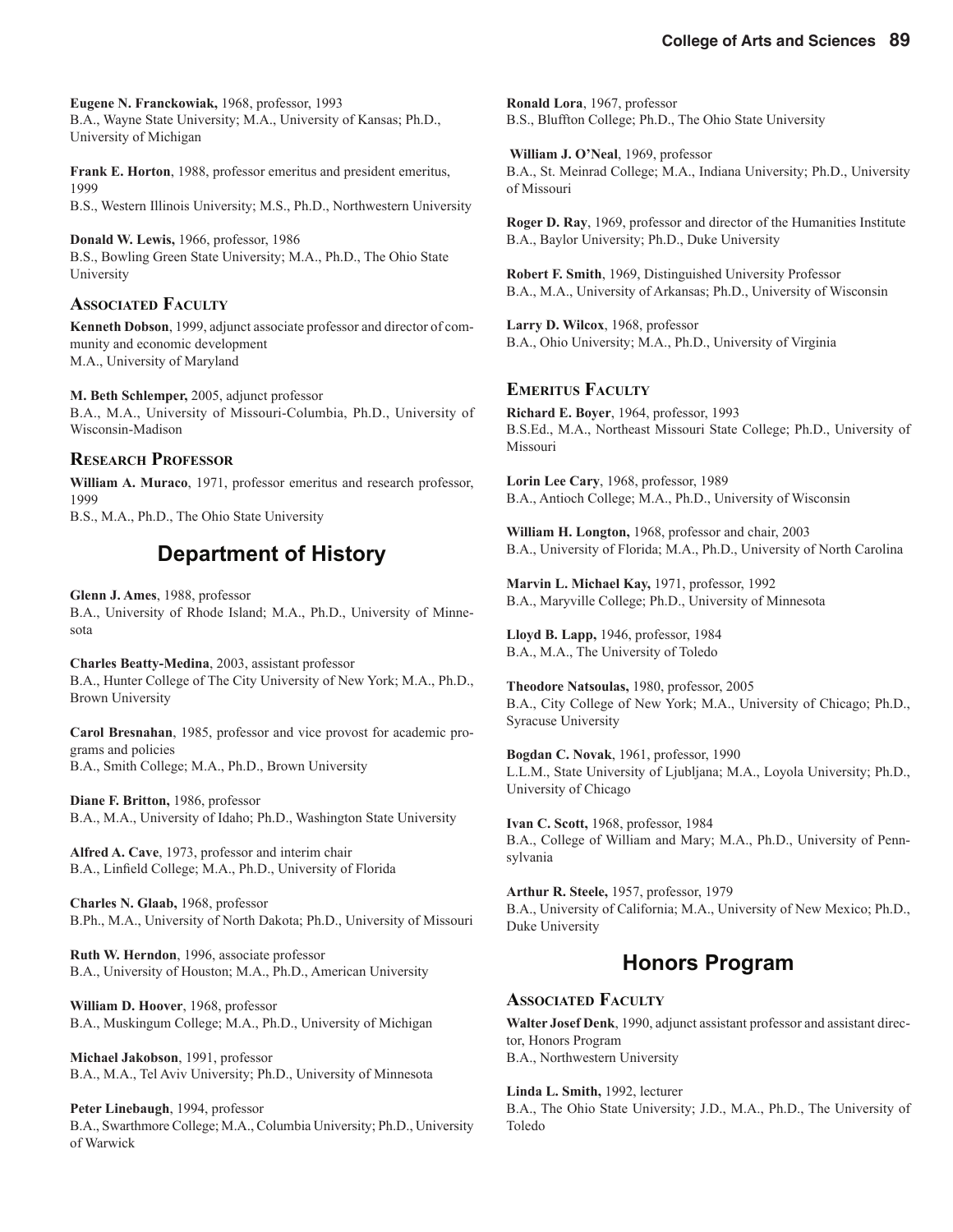#### **Humanities Institute**

#### **ASSOCIATED FACULTY**

**Christine A. Habrecht**, 1988, adjunct instructor and assistant dean B.A., Valparaiso University; M.A., The University of Toledo

**Sharon L. Schnarre**, 1990, adjunct assistant professor and premedical advising coordinator B.S., Bowling Green State University; M.S., Wright State University

### **Department of Mathematics**

**James D. Anderson,** 1990, assistant professor B.S., The University of Akron; M.S., Purdue University

**H. Lamar Bentley**, 1971, professor B.S., M.S., University of Arizona; Ph.D., Rensselaer Polytechnic Institute

**Dean A. Carlson**, 1989, professor B.S., Clarion State College; M.A., Ph.D., University of Delaware

**Zeljko Cuckovic**, 1994, associate professor B.S., M.S., University of Zagreb; Ph.D., Michigan State University

**Mohamed S. El-Bialy**, 1990, professor Ph.D., University of Minnesota

**Donald J. Greco,** 1977, professor B.A., The Ohio State University; M.Ed., Ph.D., The University of Toledo

**David Hemmer,** 2003, assistant professor B.A., Dartmouth College; M.S., Ph.D., University of Chicago

**Paul R. Hewitt**, 1990, associate professor B.S., Michigan Technological University; Ph.D., Michigan State University

**L. Marie Hoover**, 1984, associate professor B.A., Muskingum College; M.A., University of Michigan; Ph.D., The University of Toledo

**Marianty Ionel,** 2005, assistant professor B.S., University, "Al. I. Cuza; M.A., Ph.D., Duke University

**En-Bing Lin**, 1986, professor B.S., National Taiwan University; Ph.D., Johns Hopkins University

**Geoffrey K. Martin**, 1989, associate professor and chair B.S., University of Connecticut; M.A., Ph.D., State University of New York - Stony Brook

**Elaine I. Miller,** 1986, associate professor A.S., Alpena College; B.S., M.A., Eastern Michigan University

**Rao V. Nagisetty**, 1974, professor B.A., Andhra University; Ph.D., Stekloff Institute

**Robert L. Ochs Jr.**, 1988, associate professor B.S., Ursinus College; M.S., The Pennsylvania State University; M.A., Ph.D., University of Delaware

**Charles J. Odenthal**, 1990, associate professor B.S., Harvey Mudd College; M.S., California Polytechnic University - Pomona; Ph.D., University of Wisconsin

**Biao Ou**, 1993, associate professor B.S., M.S., Zhejiang University; Ph.D., University of Minnesota

**Martin R. Pettet**, 1981, professor B.Sc., M.Sc., Toronto; M.Phil., Ph.D., Yale University

**Friedhelm Schwarz**, 1984, professor Diploma, University of Hanover; Ph.D., University of Bremen

**Qin Shao,** 2002, assistant professor B.S., M.S., Nankai University; Ph.D., The University of Georgia

**Ivie Stein Jr.**, 1971, associate professor B.S., M.A., California State College; Ph.D., University of California

**Stuart A. Steinberg**, 1971, professor B.A., Ph.D., University of Illinois; M.S., University of Chicago

**William N. Thomas Jr.**, 1975, associate professor B.A., University of Michigan; M.A., The University of Toledo

**Gerard Thompson**, 1988, associate professor B.Sc., King's College; M.S., Ph.D., University of North Carolina; Ph.D., Open University

**Mao-Pei Tsui,** 2005, assistant professor B.S., M.S., National Chao-Tung University; Ph.D., Brandeis University

**H. Westcott Vayo,** 1965, professor B.S., Culver - Stockton College; M.S., Ph.D., University of Illinois

**Henry C. Wente**, 1971, Distinguished University Professor A.B., A.M, Ph.D., Harvard University

**Denis White**, 1984, professor B.Sc., M.Sc., University of Toronto; M.S., Ph.D., Northwestern University

**Donald B. White**, 1993, professor B.S., University of California - Los Angeles; M.S., Ph.D., University of California - Irvine

**Harvey E. Wolff**, 1975, professor B.A., University of Connecticut; M.A., Ph.D., University of Illinois

**Biao Zhang**, 1993, professor B.Sc., M.S., East China Normal University; Ph.D., University of Chicago

#### **EMERITUS AND SUPERANNUATE FACULTY**

**James L. Bailey**, 1963, professor, 1987 B.S., Heidelberg College; M.S., Ph.D., Michigan State University

**Simmie S. Blakney**, 1964, professor, 1990 B.S., Tougaloo College; M.S., Ph.D., University of Illinois

**Jayanthi Chidambaraswamy**, 1966, professor, 1990 B.A., M.A., Andhra University; Ph.D., University of California - Berkeley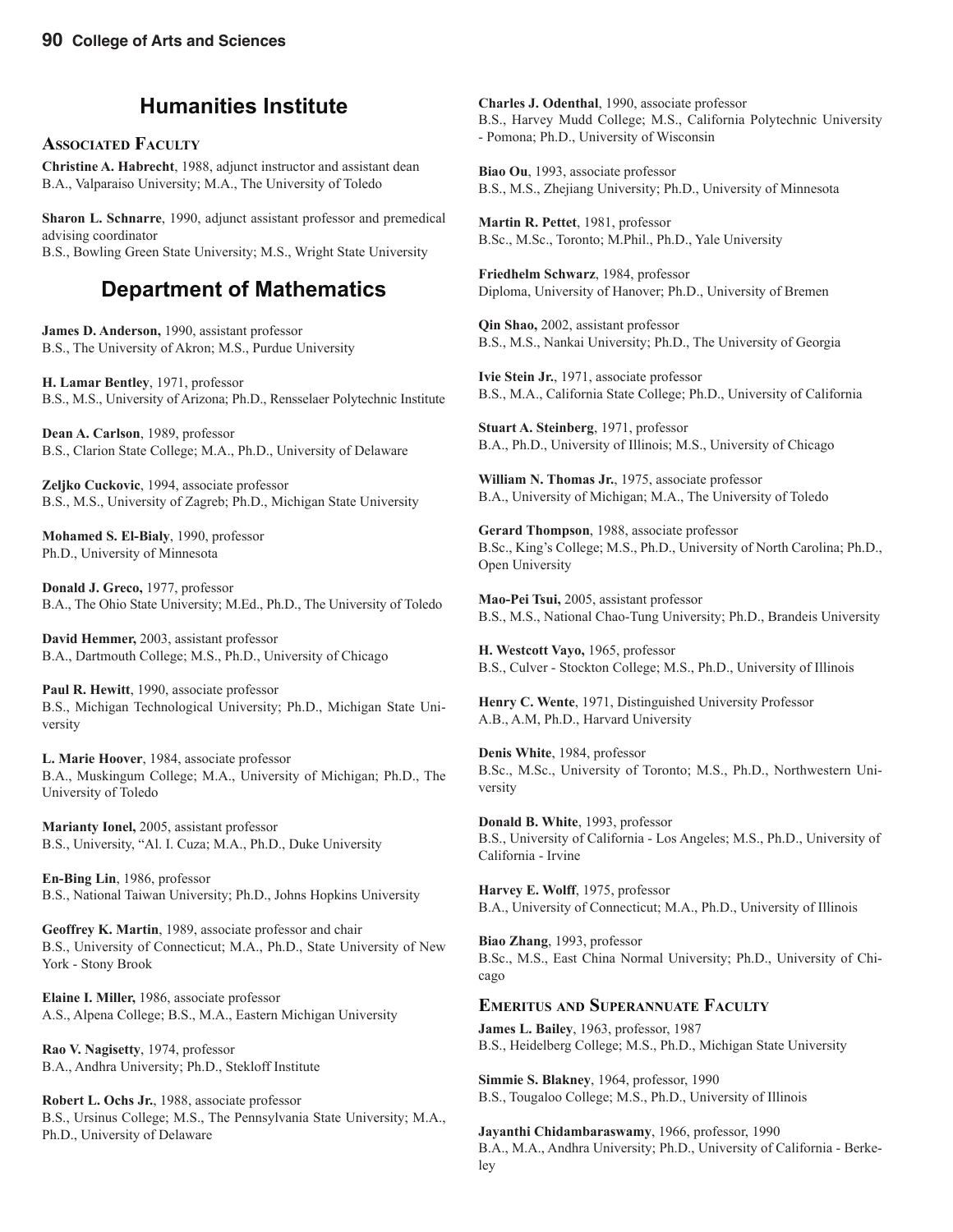**Mary F. Coughlin**, 1969, professor, 1989 B.A., Marygrove College; M.S., St. Louis University; Ph.D., University of Michigan

**Budmon R. Davis**, l962, professor, 1989 B.S., Geneva College; M.A., Ph.D., University of Pittsburgh

**Edward D. Ebert**, 1947, professor, 1984 B.S., The University of Toledo; M.S., University of Iowa

**Arnold A. Johanson**, 1962, professor, 1987 A.B., Kenyon College; M.A., The Ohio State University; Ph.D., Case Institute of Technology

**George J. Kertz**, 1966, professor, 1999 A.B., Cardinal Glennon College; M.A., Ph.D., St. Louis University

**Walter Lange**, 1967, professor, 1989 M.Ed., Ed.S., The University of Toledo

**Temoleon G. Rousos**, 1966, professor, 1986 B.Ed., The University of Toledo; M.A.Ed., Eastern Michigan University; M.A., Mathematics, Bowling Green State University; Ed.S., Ed.D., The University of Toledo

**Paul Shields**, 1974, professor, 1999 A.B., Colorado College; M.A., Ph.D., Yale University

**Stephen E. Spielberg,** 1963, professor, 1993 B.A., University of Pennsylvania; M.A., Ph.D., University of Minnesota

**Gwen H. Terwilliger,** 1987, associate professor, 2005 B.S., M.Ed., Bowling Green State University; Ph.D., The University of Toledo

#### **Department of Music**

**Michael Boyd**, 1987, professor B.M., Wisconsin Conservatory of Music; M.M., D.M.A., Eastman School of Music

**Timothy D. Brakel,** 2000, assistant professor B.S., Jacksonville State University; M.S., Indiana State University; Ph.D., Indiana University

**Jon Hendricks,** 2000, Distinguished University Professor D.P.A. (Hon.), The University of Toledo

**Lee Heritage**, 1993, associate professor and interim chair B.M., Shenandoah University; M.M., University of Wisconsin; D.M.A., University of Illinois

**Stephen W. Hodge**, 1989, professor B.M.E., M.M.E., Wichita State University; D.M.A., University of Colorado

**David N. Jex**, 1983, professor B.M., The University of Toledo; M.M., Bowling Green State University; D.M.A., Cleveland Institute of Music

**Erik Johanson**, 1993, associate professor B.A., Augustana College; M.M., University of Cincinnati **Raymond C. Marchionni**, 2001, professor M.M., University of Michigan; D.M.A., North Texas State University

**Barbara A. Rondelli Perry**, 1975, professor B.M., Kansas State College of Pittsburg; M.M., Pittsburg State University; L.R.A.M., Royal Academy of Music

#### **EMERITUS FACULTY**

**Virginia A. Chambers**, 1975, professor, 1992 B.M., University of Louisville; N.M., Eastman School of Music; Ph.D., University of Michigan

**Robert M. DeYarman**, 1978, professor, 1999 B.A., M.A., Ph.D., State University of Iowa

**Thomas D. East**, 1971, professor, 1992 B.A., University of Northern Colorado; M.M., Indiana University

**Mary R. Kihslinger**, 1967, professor, 1998 B.M.E., Alverno College; M.M., University of Wisconsin

**James L. Mason**, 1969, professor, 1992 B.S., M.A., Wayne State University

**Frances A. Renzi**, 1973, professor, 1999 B.M., North Texas State University; M.S., Juilliard School of Music

**Bernard R. Sanchez**, 1965, professor, 1993 B.M.E., M.M., University of Louisville

**Richard M. Webster,** 1965, professor, 1993 B.A., University of Washington; M.M., Eastman School of Music

**Arthur S. Winsor Jr.**, 1958, professor, 1992 B.S., M.A., University of North Carolina; Ph.D., University of Michigan

#### **ASSOCIATED FACULTY**

**Ilana Kennell**, 1993, lecturer B.M.E., Northwestern University; M.M., University of Wisconsin

**David C. Mariasy**, 1982, lecturer B.A., The University of Toledo; M.M., Bowling Green State University

### **Department of Philosophy**

**Charles V. Blatz**, 1989, professor B.A., University of Cincinnati; M.A., Ph.D., University of Michigan

**James Campbell**, 1982, Distinguished University Professor B.A., Temple University; M.A., Ph.D., State University of New York - Stony Brook

**Richard R. Gaillardetz,** 2001, Murray/Bacik Endowed Professor of Catholic Studies

B.A., The University of Texas - Austin; M.A., St. Mary's University; M.A., Ph.D., University of Notre Dame

**Madeline Muntersbjorn**, 1994, associate professor B.A., Carleton College; M.A., Ph.D., University of Pittsburgh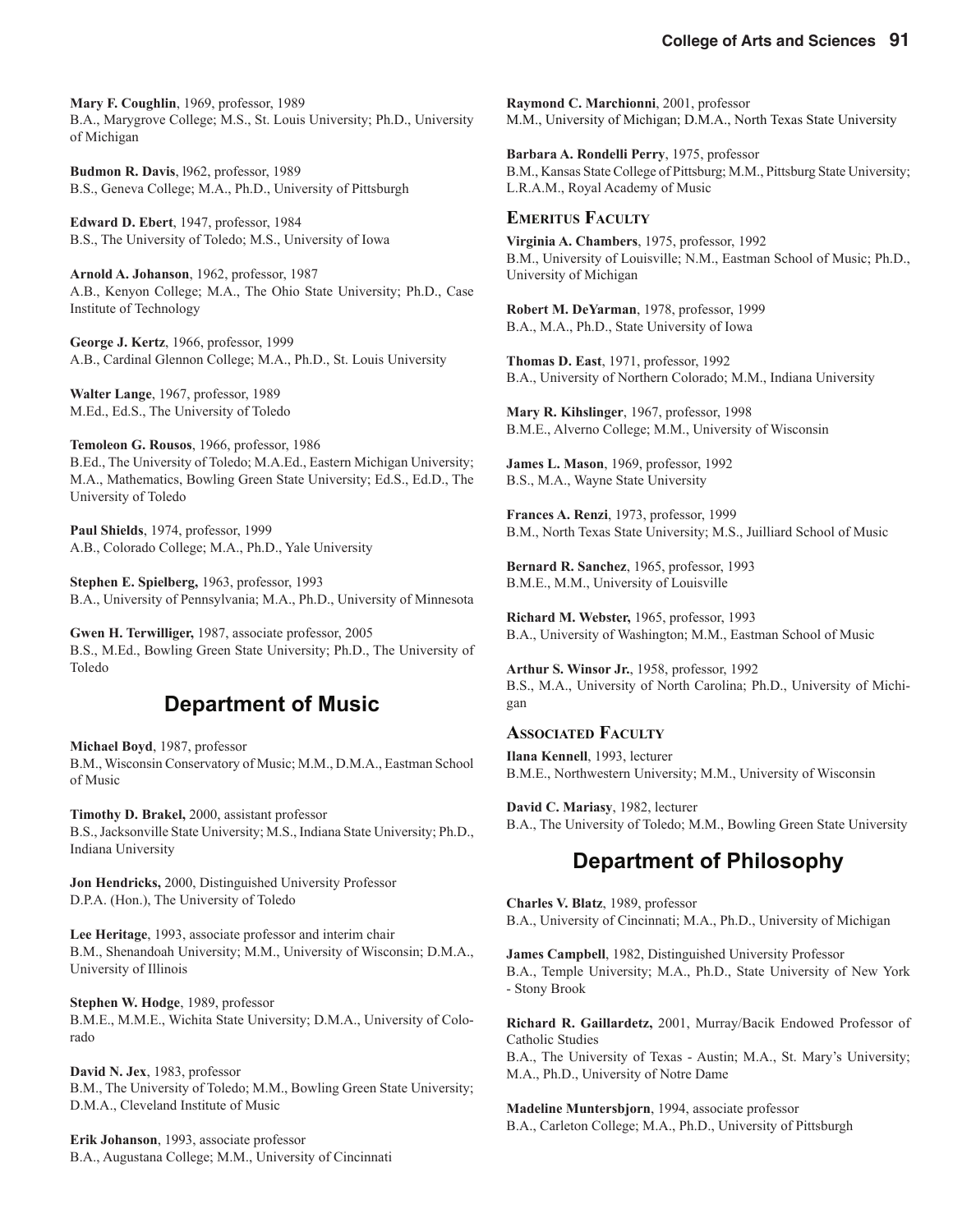**Benjamin Pryor**, 2000, assistant professor B.A., The University of Redlands; M.A., Claremont Graduate School; Ph.D., The Pennsylvania State University

**Susan M. Purviance**, 1988, professor B.A., M.A., Ph.D., University of California - Santa Barbara

**John Sarnecki,** 2002, assistant professor B.A., M.A., University of Calgary, Ph.D., Rutgers University

**Eric W. Snider**, 1986, associate professor and chair B.A., Grand Rapids Baptist College; M.A., Southern Illinois University; Ph.D., Vanderbilt University

#### **EMERITUS FACULTY**

**George P. Guthrie**, 1961, professor, 1988 A.B., D.B., Ph.D., University of Chicago

**Thomas C. Mayberry**, 1969, professor, 1989 B.A., M.A., Oklahoma State University; Ph.D., University of Washington

**Ramakrishna Puligandla**, 1966, professor, 1993 B.S., M.Sc., Andhra University; M.S., Purdue University; A.M., University of South Dakota; Ph.D., Rice University

**Stephen S. Tigner**, 1965, professor, 1990 B.A., University of Rochester; M.A., Ph.D., University of Michigan

#### **ASSOCIATED FACULTY**

**James J. Bacik**, 1983, adjunct professor of humanities B.A., M.A., Atheneaum of Ohio; M.F., Fordham University; D.Phil., University of Oxford

#### **Department of Physics and Astronomy**

**Jacques G. Amar**, 1997, associate professor M.A., University of Rochester; Ph.D., Temple University

**Lawrence S. Anderson**-**Huang** 1978, professor B.S., California Institute of Technology; M.A., Ph.D., University of California - Berkeley

**Brian G. Bagley**, 1991, professor B.S., M.S., University of Wisconsin - Madison; A.M., Ph.D., Harvard University

**Jon E. Bjorkman**, 1996, associate professor M.S., University of Colorado; Ph.D., University of Wisconsin

**Karen S. Bjorkman**, 1996, professor M.S., Ph.D., University of Colorado

**Bernard W. Bopp**, 1974, professor and director of the Center for Teaching and Learning B.A., New York University; Ph.D., The University of Texas

**Song Cheng**, 1993, associate professor B.Sc., Changsha Institute of Technology; Ph.D., Kansas State University

**Robert W. Collins**, 2004, professor and NEG Endowed Chair of Silicate and Materials Science B.A., Clark University; M.S., Ph.D., Harvard University

**Alvin D. Compaan**, 1987, professor, chair and director of the Center for Materials Science and Engineering A.B., Calvin College; M.S., Ph.D., University of Chicago

**Larry J. Curtis**, 1963, Distinguished University Professor B.S., The University of Toledo; M.S., Ph.D., University of Michigan

**Xunming Deng**, 1996, professor M.S., Ph.D., University of Chicago

**David G. Ellis**, 1965, professor A.B., Marietta College; Ph.D., Cornell University

**Steven R. Federman**, 1988, professor B.S., Polytechnic Institute of Brooklyn; M.S., Ph.D., New York University

**Bo Gao**, 1994, associate professor B.S., Zhejiang University; M.S., Ph.D., University of Nebraska

**Philip B. James**, 1990, Distinguished University Professor B.S., Carnegie Mellon University; Ph.D., University of Wisconsin

**Victor G. Karpov**, 2001, professor Ph.D., Leningrad Polytechnic Institute

**Thomas J. Kvale**, 1986, professor B.A., Gustavus Adolphus College; M.S., Ph.D., University of Missouri - Rolla

**Scott A. Lee**, 1987, professor B.S., Bowling Green State University; M.S., Ph.D., University of Cincinnati

**R. Ale Lukaszew,** 2000, assistant professor Ph.D., Wayne State University

**Sylvain X. Marsillac**, 2005, assistant professor Ph.D., University of Nantes, France

**S. Thomas Megeath**, 2005, assistant professor Ph.D., Cornell University

**Nancy D. Morrison**, 1978, associate professor B.A., Radcliffe College; M.S., Ph.D., University of Hawaii

**James F. Palmer**, 1999, professor M.S., Cornell University; M.S., Eastern Michigan University; M.S., University of Florida

**Constantine E. Theodosiou**, 1981, professor and associate dean for the natural sciences and mathematics Diploma, University of Athens; M.S., Ph.D., University of Chicago

**Adolf N. Witt,** 1967, Distinguished University Professor Vordiplom, University of Hamburg; Ph.D., University of Chicago

#### **EMERITUS FACULTY**

**Randy G. Bohn**, 1969, professor, 2003 B.S.E.P., The University of Toledo; Ph.D., The Ohio State University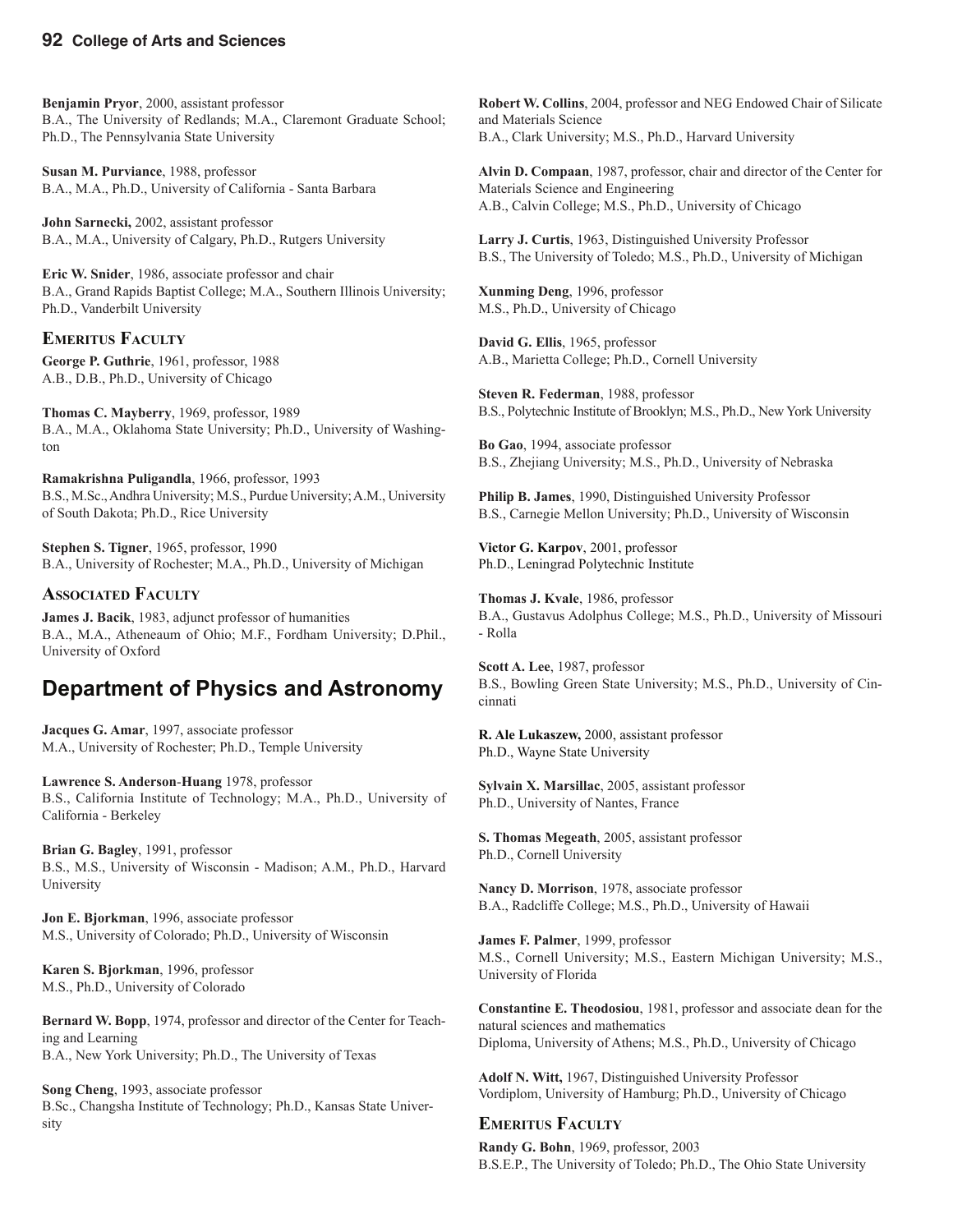**Helen L. Brooks**, 1955, professor, 1972 M.A., The University of Toledo

**Robert T. Deck**, 1965, professor, 1993 B.A., LaSalle College; Ph.D., University of Notre Dame

**Armand H. Delsemme**, 1966, professor, 1988 M.S., M.E., Ph.D., Universite de Liege

**Richard M. Schectman**, 1961, professor, 1986 B.S., Lehigh University; M.S., The Pennsylvania State University; Ph.D., Cornell University

**H. John Simon**, 1972, professor, 1999 B.S., Tufts University; M.A., Ph.D., Harvard University

**William Williamson Jr.**, 1965, professor, 1997 B.A., San Francisco State College; M.A., University of California; Ph.D., University of Colorado

#### **ASSOCIATED FACULTY**

**Michael J. Dennis,** 2002, honorary associate professor of physics Ph.D., University of Texas

**Ralph R. Dobelbower,** 2000, honorary professor of physics M.D., Jefferson Medical College of Philadelphia; Ph.D., Thomas Jefferson University

**John J. Feldmeier,** 2000, honorary professor of physics D.O., Philadelphia College of Osteopathic Medicine

**Michael Mumma,** 2002, honorary professor of physics & astronomy Ph.D., University of Pittsburgh

**Stanford Ovshinsky,** 1999, honorary professor of physics

**E. Ishmael Parsai,** 2000, honorary associate professor of physics Ph.D., Medical University of Ohio

**A. Alan Pinkerton,** 1996, honorary professor Grad., RIC Brighton College of Tech; Ph.D., University of Alberta

#### **Department of Political Science and Public Administration**

**Lynn W. Bachelor**, 1988, associate professor B.A., Mount Holyoke College; M.A., University of New Hampshire; Ph.D., University of Chicago

**David H. Davis**, 1989, professor B.A., Cornell University; M.A., Ph.D., Johns Hopkins University

**Mark E. Denham**, 1989, associate professor and chair B.S., Georgia Institute of Technology; M.Div., Boston University; M.A., Ph.D., The Ohio State University

**Renee J. Heberle**, 1997, associate professor B.A., Brandeis University; M.A., Ph.D., University of Massachusetts - Amherst

**Hugh F. Hinton**, 1975, associate professor B.A., M.A., Ph.D., The University of Texas

**James W. Lindeen**, 1967, professor B.A., University of Omaha; M.A., Ph.D., University of Nebraska

**Samuel P. Nelson**, 2001, assistant professor B.A., Northwestern University; M.A., Ph.D., University of Wisconsin - Madison

**Ronald R. Randall**, 1970, professor B.A., University of Montana; Ph.D., University of Wisconsin

**Sunday E. Ubokudom**, 1995, associate professor B.S., Oklahoma State University; M.P.A., Ph.D., University of Kansas

**Richard F. Weisfelder**, 1975, professor B.A., Amherst College; M.A., Ph.D., Harvard University

**Carter A. Wilson**, 1983, professor B.A., M.A., Ph.D., Wayne State University

**David S. Wilson**, 1970, associate professor B.A., Dartmouth College; M.A., Ph.D., Cornell University

#### **EMERITUS AND SUPERANNUATE FACULTY**

**Abid A. Al-Marayati**, 1968, professor, 1989 B.S., M.A., Bradley University; Ph.D., New York University

**Norman Blume**, 1956, professor, 1983 B.A., University of Connecticut; M.A., Boston University; Ph.D., The Ohio State University

Winfield S. Bollinger, 1967, professor, 1993 B.A., Ph.D., Syracuse University

**George P. Jan**, 1968, professor, 1993 B.A., National Chengchi University; M.A., Southern Illinois University; Ph.D., New York University

**Willard W. Smith**, 1961, professor, 1989 B.A., Miami University; M.S.G.M., University of Denver

**Robert S. Sullivant**, 1973, professor, 1990 A.B., M.A., University of California; Ph.D., University of Chicago

**Karl O. Vezner**, 1971, professor, 1992 B.A., Valparaiso University; M.A., American University; Ph.D., University of North Carolina

**George L. Willis**, 1969, professor, 1983 B.A., Ph.D., Indiana University; M.A., University of North Carolina

### **Department of Psychology**

**Harvard L. Armus**, 1960, professor A.B., New York University; A.M., Columbia University; Ph.D., State University of Iowa

**Wesley A. Bullock**, 1988, associate professor B.A., M.S., Ph.D., University of Oklahoma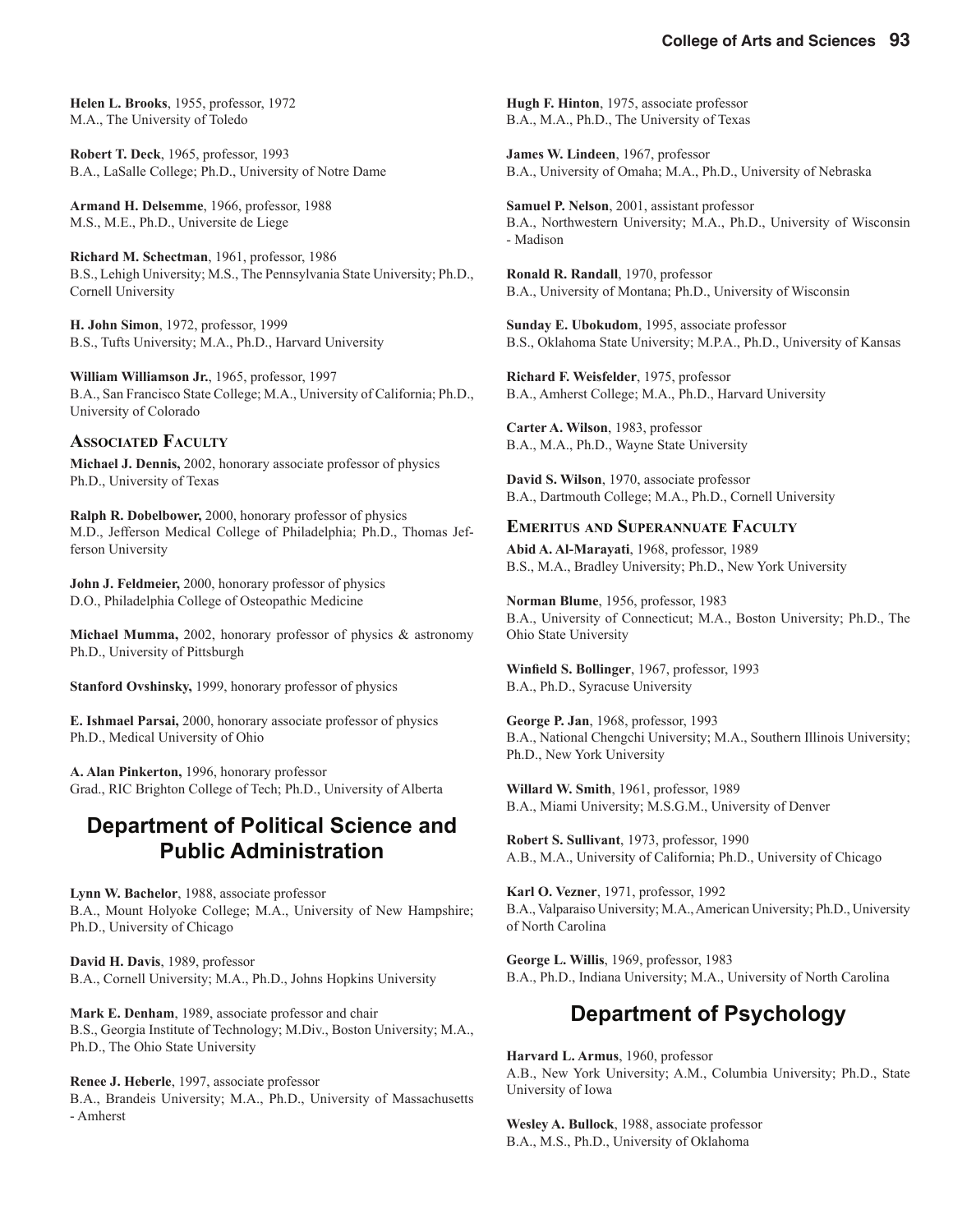**Michael Caruso**, 1988, associate professor B.A., M.A., The University of Akron

**Stephen D. Christman**, 1989, professor B.A., University of Michigan; Ph.D., University of California - Berkeley

**Alexander M. Czopp**, 2004, assistant professor B.A., St. Mary's College of Maryland; M.S., Ph.D., University of Kentucky

**Robert K. Elliot**t, 1978, professor B.A., University of California - Santa Cruz; M.A., Ph.D., University of California - Los Angeles

**Jeanne B. Funk**, 1995, professor B.A., Bucknell University; Ph.D., University of North Carolina

**Andrew L. Geers**, 2001, assistant professor B.A., University of Cincinnati; M.S., Ph.D., Ohio University

**Henry E. Heffner**, 1987, professor B.A., Trinity College; M.S., Ph.D., Florida State University

**Rickye S. Heffner**, 1987, professor B.A., Vanderbilt University; M.S., Ph.D., Florida State University

**Joseph D. Hovey**, 1997, associate professor and chair B.A., University of California - Los Angeles; M.A. Ph.D., University of Michigan

**John D. Jasper**, 2001, assistant professor B.S., Kansas State University; M.A., Ph.D., University of Iowa

**Kamala London**, 2005, assistant professor B.A., Grand Valley State University; M.S., Ph.D., University of Wyoming

**Gregory J. Meyer**, 2003, assistant professor B.S., University of Illinois at Urbana - Champaign; M.S., Ph.D., Loyola University in Chicago

**Joni L. Mihura**, 1996, associate professor B.S., M.S., Ph.D., Oklahoma State University

**Lisa A. Neff**, 2004, assistant professor B.A., University of Dayton; M.A., Wake Forest University; Ph.D., University of Florida

**Laura D. Seligman**, 2001, assistant professor B.A., State University of New York at Oneonta; M.S., Ph.D., Virginia Polytechnic Institute and State University

**Alice H. Skeens**, 1963, associate professor B.S., Concord College; M.A., West Virginia University; Ed.D., The University of Toledo

**Peg Hull Smith**, 1983, associate professor B.A., M.A., Ph.D., The University of Toledo

**Mojisola F. Tiamiyu**, 1997, associate professor B.Sc., Obafemi Awolowo University; M.Sc., University of Jos; Ph.D., University of Toronto

#### **EMERITUS FACULTY**

**Robert J. Burns**, 1946, professor, 1982 B.B.A., M.A., The University of Toledo; Ph.D., University of Michigan

**David M. Del Castillo**, 1968, professor, 1993 B.S., M.S., Ph.D., University of New Mexico

**William E. Gumenik**, 1963, professor, 1988 B.A., M.A., Brooklyn College; Ph.D., New York University

**Robert A. Haaf**, 1969, professor, 2004 B.A., Gettysburg College; M.A., University of Maryland; Ph.D., University of Connecticut

**Walter McKeever**, 1990, professor, 2003 B.A., Miami University; Ph.D., University of Rochester

**Albert B. Palmer Jr.**, 1965, professor, 1993 B.A., Heidelberg College; M.S., New Mexico Highlands University; Ph.D., Southern Illinois University

**Stefan Slak**, 1967, professor, 1993 Diplome, Universite de Paris; M.S., Lehigh University; Ph.D., Wayne State University

**Julian Wohl**, 1961, professor, 1986 A.B., Brooklyn College; Ph.D., University of Nebraska

#### **ASSOCIATED FACULTY**

**Denis P. Lynch**, 1968, associate professor A.B., University of Detroit; M.S., Ph.D., Case Western University

**Rebecca R. Kotlowski**, 2004 B.A., University of Iowa; M.A., Psy.D., University of Indianapolis

**Denis P. Lynch**, 1968, associate professor A.B., University of Detroit; M.S., Ph.D., Case Western University

**Sallyann Treadaway**, 1998 B.A., Northeastern University; M.A., Ph.D., University of Toledo

#### **Department of Sociology and Anthropology**

**Abdul Alkalimat**, 1994, professor and director of Africana Studies B.A., Ottawa University; M.A., Ph.D., University of Chicago

**Patricia F. Case**, 2004, assistant professor B.A., M.A., Ph.D., Wayne State University

**Barbara K. Chesney**, 1989, associate professor and chair B.A., Mount St. Mary's College; M.A., Eastern Michigan University; M.P.H., Ph.D., University of Michigan

**Barbara Coventry**, 1991, associate professor B.A., Eureka College; M.S., Illinois State University; Ph.D., University of Illinois

**Mary Louise Glen**, 1967, professor B.A., Wayne State University; M.Ed., Ed.S., Ed.D., The University of Toledo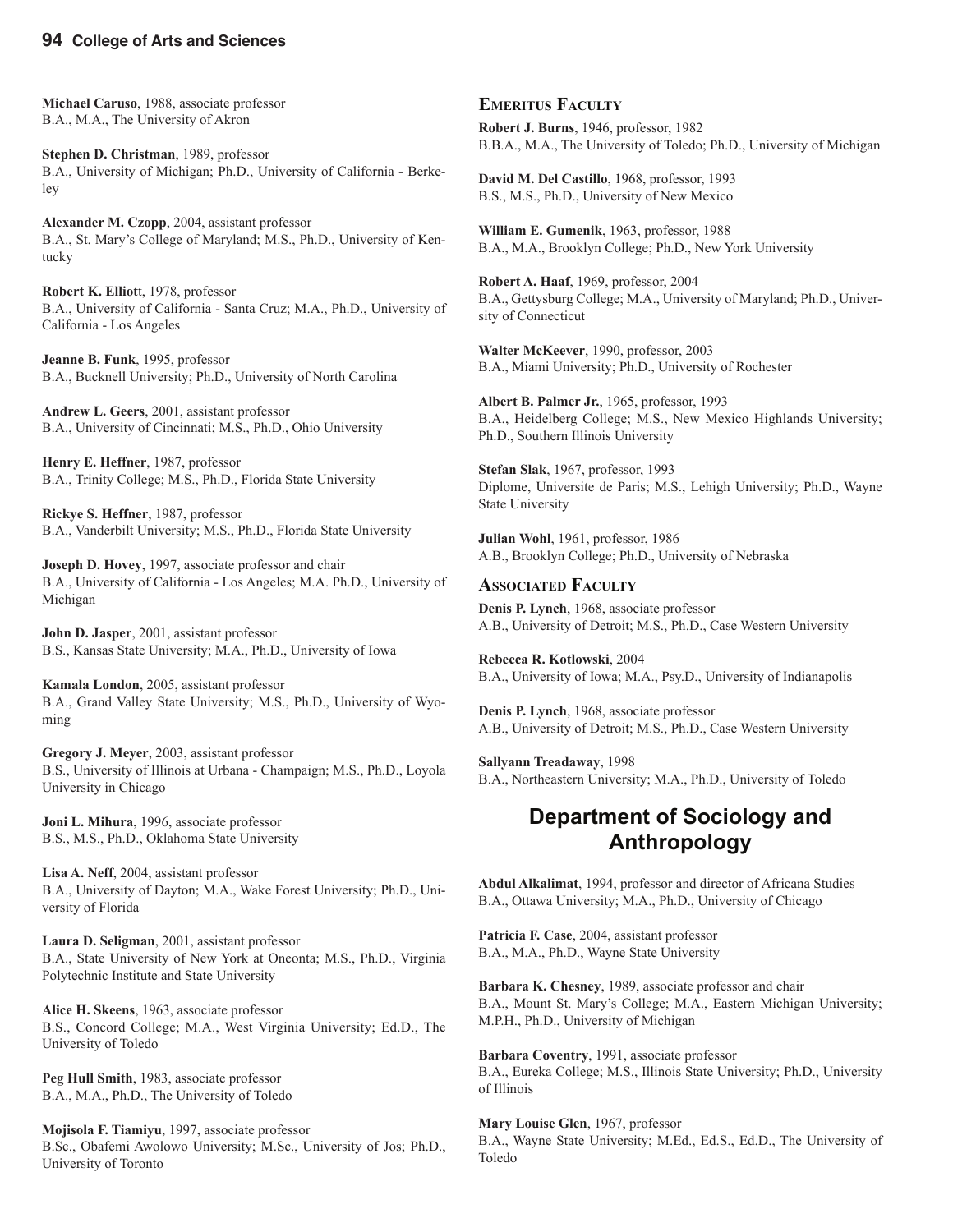of Toledo B.A., M.A., Texas Christian University; Ph.D., University of Missouri - Columbia

**William Leons**, 1975, associate professor B.A., M.A., University of California; Ph.D., The Pennsylvania State University

**Patrick McGuire**, 1987, associate professor

B.A., State University of New York - Potsdam; M.A., M.A.T., State University of New York - Binghamton; Ph.D., State University of New York - Stony Brook

**Seamus P. Metress**, 1969, professor B.S., University of Notre Dame; M.A., Columbia University; Ph.D., Indiana University

**Marietta Morrissey**, 1989, professor and associate dean for the social sciences

B.A., University of Pittsburgh; M.A., Ph.D., Michigan State University

**Elias T. Nigem**, 1976, associate professor and graduate director A.A., Los Angeles Valley College; B.A., M.A., California State University; Ph.D., Utah State University

**Mark Sherry**, 2005, assistant professor and Ability Center of Greater Toledo Endowed Chair in Disability Studies B.A., M.A., Ph.D., The University of Queensland

**Rubin Patterson**, 1992, associate professor B.S., Florida State University; M.S., George Washington University; Ph.D., Howard University

**Angela Siner**, 1989, instructor and adviser for sociology and anthropology B.A., Grambling State University; M.A., University of Southwest Loui-

siana

**David M. Stothers**, 1972, professor B.A., McMaster University; M.A., University of Toronto; Ph.D., Case Western Reserve University

**Jerry Van Hoy**, 2000, associate professor B.A., University of California - Santa Cruz; M.A., Ph.D., Northwestern University

**Leslie Wang**, 1991, instructor B.A., M.A., State University of New York at New Paltz; Ph.D., University of Toledo

#### **EMERITUS FACULTY**

**Nadim Bitar**, 1969, professor, 1990 B.A., M.A., Wayne State University; Ph.D., Sorbonne University of Paris

**Robert E. Forman**, 1969, professor, 1986 B.A., M.A., Ph.D., University of Minnesota

**Sidney J. Kaplan**, 1962, professor, 1989 B.A., M.A., Boston University; Ph.D., Washington State University **James A. King**, 1971, professor, 1999 B.A., St. Procopius College; M.A., Ph.D., University of Notre Dame

**Neil M. Palmer**, 1967, professor, 1991 B.S., B.A., M.A., The University of Texas; Ph.D., University of Iowa

**Ruth E. Searles**, 1969, professor, 1991 B.A., Oberlin College; M.A., Ph.D., University of Michigan

#### **RESEARCH PROFESSOR**

**Cary S. Kart**, 1974, professor, 2000 B.A., Queens College; M.A., Adelphi University; Ph.D., University of Virginia

### **Department of Theatre and Film**

**James S. Hill**, 1980, professor B.A., M.A., Adams State College; M.F.A., University of Arizona

**Tammy A. Kinsey**, 2000, assistant professor B.A., Virginia Tech; M.F.A., Virginia Commonwealth University

**Sue Ott Rowlands**, 2002, professor and interim dean B.S., Oklahoma Christian College; M.F.A., University of Oklahoma

**Holly Monsos**, 1992, associate professor and interim chair B.A., Michigan State University; M.F.A., University of Montana

#### **EMERITUS FACULTY**

**Bernard A. Coyne**, 1964, professor, 1985 B.A., Villanova University; M.F.A., Catholic University of America; Ph.D., Tulane University

**William R. Smith**, 1972, professor, 1992 B.S.E., Indiana University; M.F.A., University of Wisconsin

**E. Elaine Valois**, 1966, professor, 1991 B.A., Bowling Green State University; Certificate, Sorbonne University of Paris; M.A., Bowling Green State University

**Charles H. Vicinus**, 1978, professor, 1993 B.A., Antioch College; M.F.A., Yale University

**Daniel J. Watermeier**, 1984, professor B.A., University of Tennessee; M.A., University of Maryland; Ph.D., University of Illinois

**Charles E. Williams**, 1984, associate professor, 2002 B.A., Texas Christian University; M.A., Stanford University

### **Department of Women's and Gender Studies**

**Jamie Barlowe**, 1990, professor and interim chair B.A., Indiana University; M.A., Ph.D., The Ohio State University

**Patricia A. Groves**, 1979, associate professor B.A., Bowling Green State University; M.S.W., University of Michigan; Ph.D., The Ohio State University